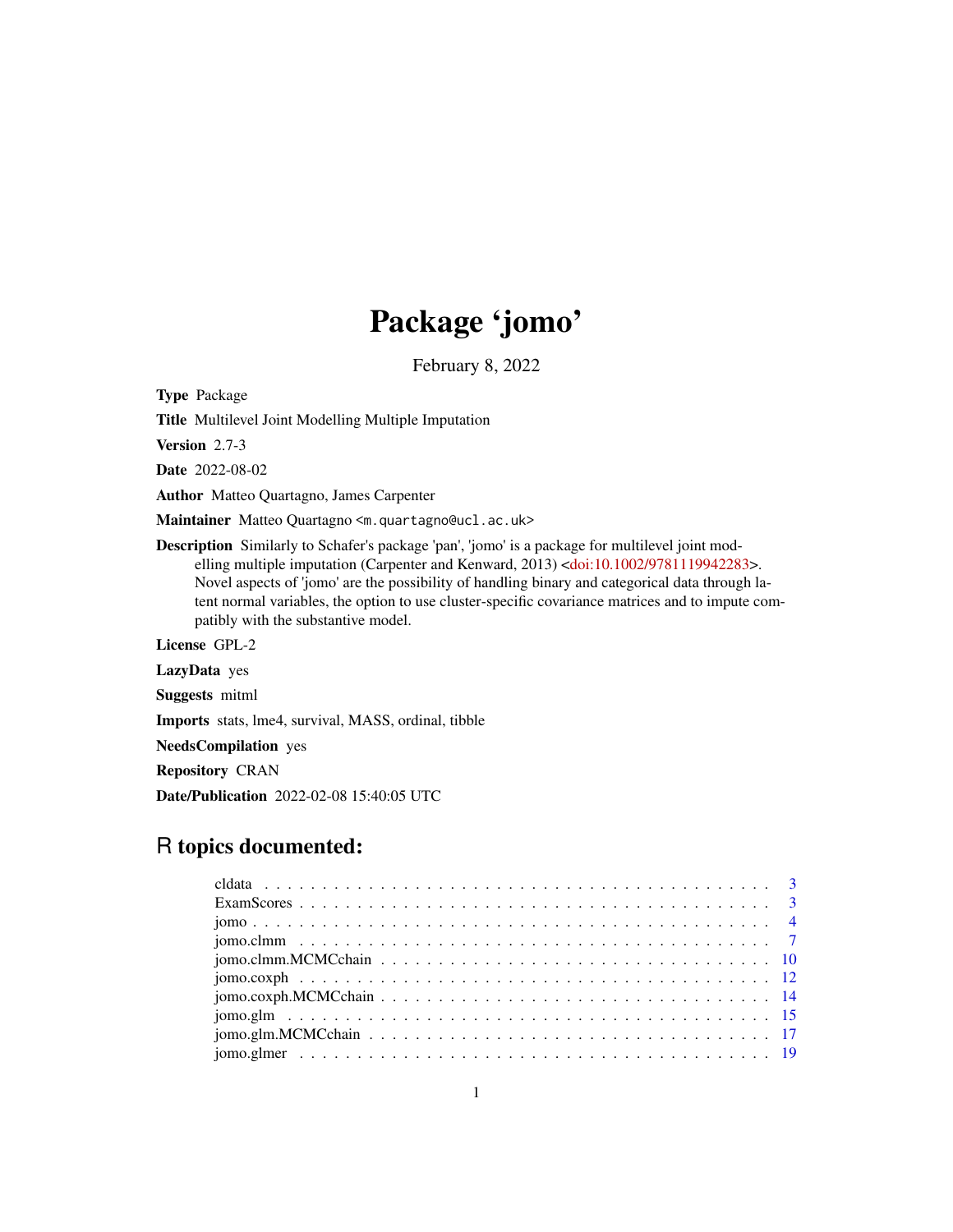| 21                                                                                                                   |
|----------------------------------------------------------------------------------------------------------------------|
| 24                                                                                                                   |
| 26                                                                                                                   |
| 28                                                                                                                   |
| 30                                                                                                                   |
| 33                                                                                                                   |
| 36                                                                                                                   |
| 38                                                                                                                   |
| 39                                                                                                                   |
| 42                                                                                                                   |
| 45                                                                                                                   |
| 47<br>$jomo1.MCMCchain \ldots \ldots \ldots \ldots \ldots \ldots \ldots \ldots \ldots \ldots \ldots \ldots \ldots$   |
| 48                                                                                                                   |
| 50                                                                                                                   |
| 52                                                                                                                   |
| 54                                                                                                                   |
| 55                                                                                                                   |
| $jomo1mix.MCMCchain \dots \dots \dots \dots \dots \dots \dots \dots \dots \dots \dots \dots \dots \dots \dots$<br>57 |
| 59                                                                                                                   |
| 61                                                                                                                   |
| 63                                                                                                                   |
| 65                                                                                                                   |
| 68                                                                                                                   |
| 70                                                                                                                   |
| 73                                                                                                                   |
| 75                                                                                                                   |
| 77                                                                                                                   |
| 80                                                                                                                   |
| 82                                                                                                                   |
| 84                                                                                                                   |
| 87                                                                                                                   |
| 90                                                                                                                   |
| 92                                                                                                                   |
|                                                                                                                      |
|                                                                                                                      |
|                                                                                                                      |
|                                                                                                                      |
|                                                                                                                      |
|                                                                                                                      |
|                                                                                                                      |
|                                                                                                                      |
| tldata                                                                                                               |

**Index**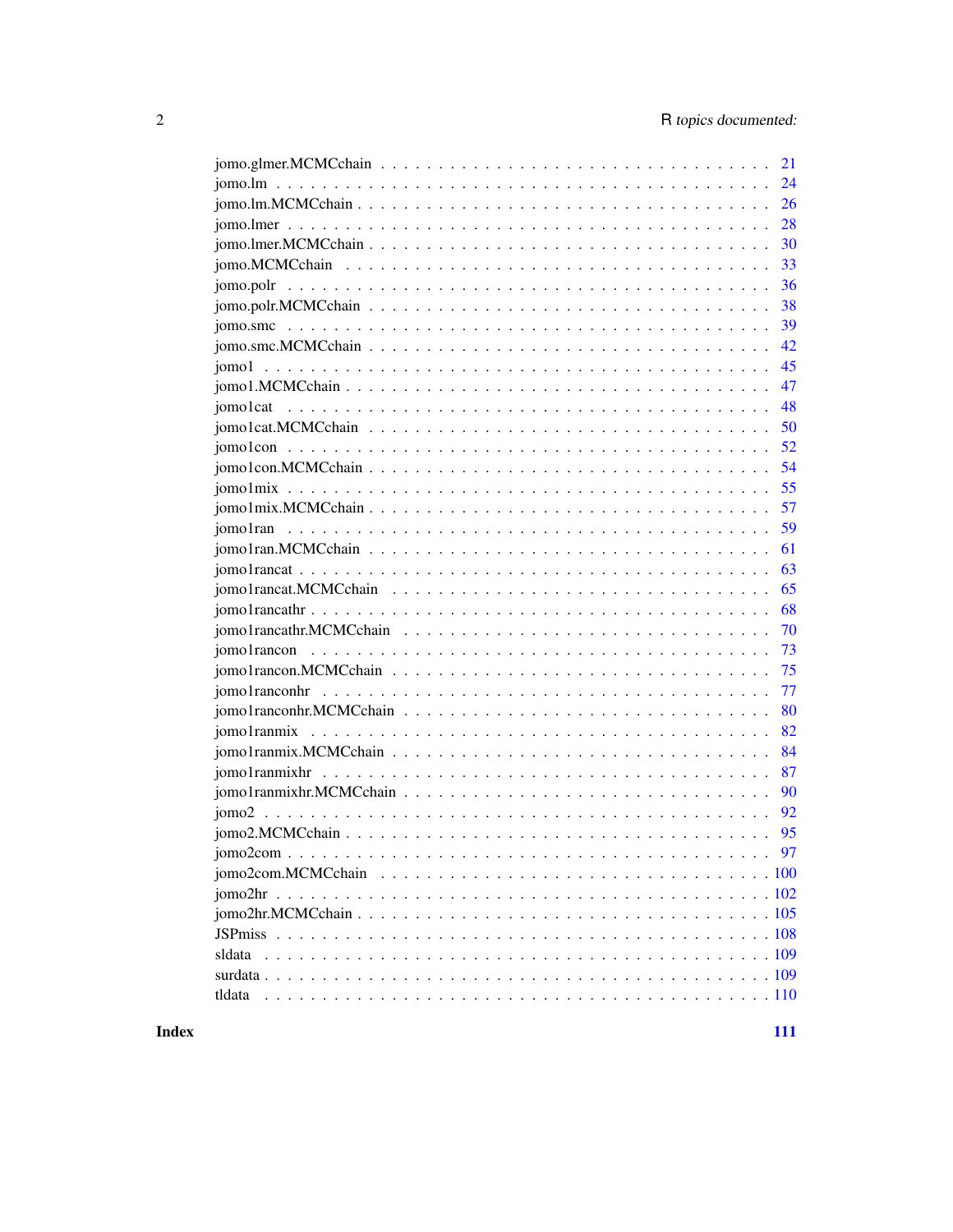<span id="page-2-0"></span>

### Description

A simulated dataset to test functions for imputation of clustered data.

#### Usage

data(cldata)

### Format

A data frame with 1000 observations on the following 6 variables.

- age A numeric variable with (centered) age. Fully observed.
- measure A numeric variable with some measure of interest (unspecified). This is partially observed.
- sex A binary variable with gender indicator. Fully observed.
- social A 4-category variable with some social status indicator. This is partially observed.
- city The cluster indicator vector. 10 cities are indexed 0 to 9.
- id The id for individuals within each city.

### Details

These are not real data, they are simulated to illustrate the use of the main functions of the package.

ExamScores *Exam results for six inner London Education Authorities*

### Description

A partially observed version of the tutorial dataset in package R2MLwiN.It includes examination results from six inner London Education Authorities (school boards).

#### Usage

data(cldata)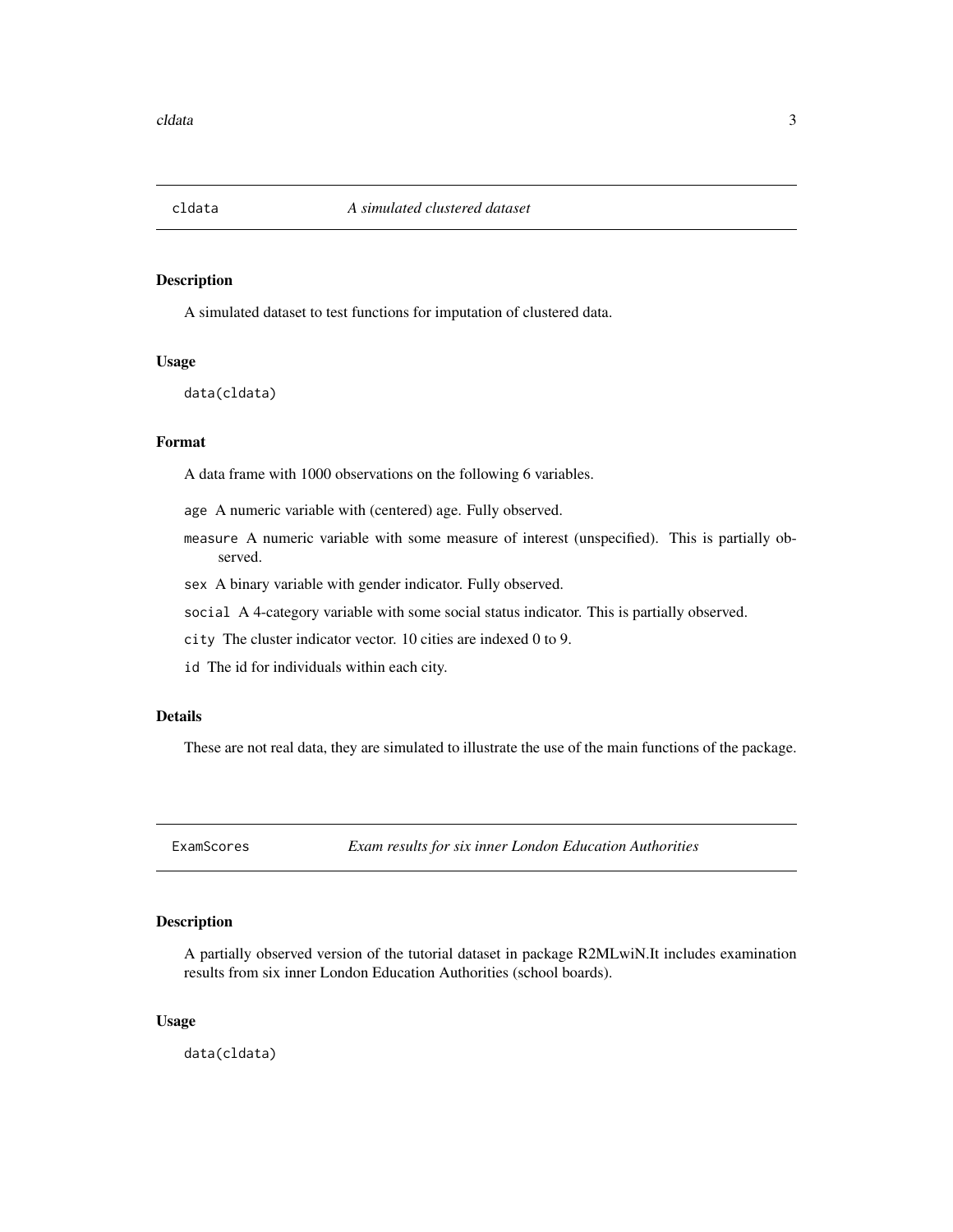#### <span id="page-3-0"></span>Format

A data frame with 4059 observations on the following 6 variables.

school A school identifier.

student A student ID.

normexam Students' exam score at age 16, normalised and partially observed.

sex Sex of pupil; a factor with levels boy, girl.

cons A column of 1s. Useful to add an intercept to th eimputation model.

standlrt Students' score at age 11 on the London Reading Test (LRT), standardised.

schgend Schools' gender; a factor with levels corresponding to mixed school (mixedsch), boys' school (boysch), and girls' school (girlsch).

avslrt Average LRT score in school.

- schav Average LRT score in school, coded into 3 categories: low = bottom  $25\%$ , mid = middle 50%, high = top  $25%$ .
- vrband Students' score in test of verbal reasoning at age 11, a factor with 3 levels:  $vbl = top 25\%$ ,  $vb2 = middle 50\%, vb3 = bottom 25\%.$

### Details

These fully observed verison of the data is available with package R2MLwiN.

#### Source

Browne, W. J. (2012) MCMC Estimation in MLwiN Version 2.26. University of Bristol: Centre for Multilevel Modelling.

Goldstein, H., Rasbash, J., Yang, M., Woodhouse, G., Pan, H., Nuttall, D., Thomas, S. (1993) A multilevel analysis of school examination results. Oxford Review of Education, 19, 425-433.

Rasbash, J., Charlton, C., Browne, W.J., Healy, M. and Cameron, B. (2009) MLwiN Version 2.1. Centre for Multilevel Modelling, University of Bristol.

jomo *Joint Modelling Imputation*

#### Description

A wrapper function linking all the functions for JM imputation. The matrix of responses Y, must be a data.frame where continuous variables are numeric and binary/categorical variables are factors.

#### Usage

```
jomo(Y, Y2=NULL, X=NULL, X2=NULL, Z=NULL, clus=NULL, beta.start=NULL,
    l2.beta.start=NULL, u.start=NULL, l1cov.start=NULL, l2cov.start=NULL,
    l1cov.prior=NULL, l2cov.prior=NULL, nburn=1000, nbetween=1000, nimp=5,
    a=NULL, a.prior=NULL, meth="common", output=1, out.iter=10)
```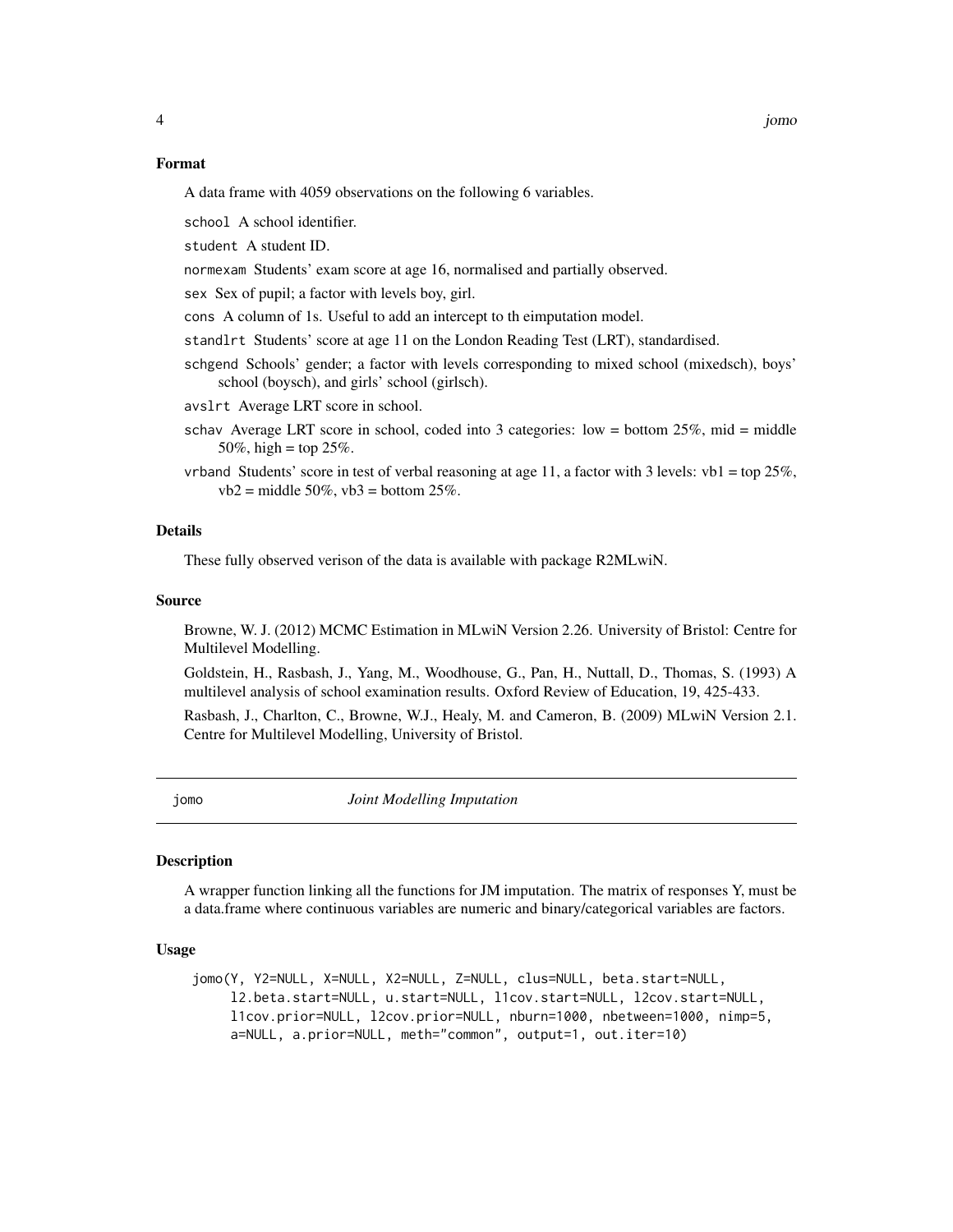#### jomo 5

| Y              | A data.frame containing the (level-1) outcomes of the imputation model. Columns<br>related to continuous variables have to be numeric and columns related to bi-<br>nary/categorical variables have to be factors.                                                                                                                                                                                                    |
|----------------|-----------------------------------------------------------------------------------------------------------------------------------------------------------------------------------------------------------------------------------------------------------------------------------------------------------------------------------------------------------------------------------------------------------------------|
| Y2             | A data.frame containing the level-2 outcomes of the imputation model. Columns<br>related to continuous variables have to be numeric and columns related to bi-<br>nary/categorical variables have to be factors.                                                                                                                                                                                                      |
| X              | A data frame, or matrix, with covariates of the joint imputation model. Rows<br>correspond to different observations, while columns are different variables. Miss-<br>ing values are not allowed in these variables. In case we want an intercept, a<br>column of 1 is needed. The default is a column of 1.                                                                                                          |
| X <sub>2</sub> | A data frame, or matrix, with level-2 covariates of the joint imputation model.<br>Rows correspond to different level-1 observations, while columns are different<br>variables. Missing values are not allowed in these variables. In case we want an<br>intercept, a column of 1 is needed. The default is a column of 1.                                                                                            |
| Ζ              | A data frame, or matrix, for covariates associated to random effects in the joint<br>imputation model. Rows correspond to different observations, while columns<br>are different variables. Missing values are not allowed in these variables. In<br>case we want an intercept, a column of 1 is needed. The default is a column of<br>1.                                                                             |
| clus           | A data frame, or matrix, containing the cluster indicator for each observation. If<br>missing, functions for single level imputation are automatically used.                                                                                                                                                                                                                                                          |
| beta.start     | Starting value for beta, the vector(s) of level-1 fixed effects. Rows index dif-<br>ferent covariates and columns index different outcomes. For each n-category<br>variable we have a fixed effect parameter for each of the n-1 latent normals. The<br>default is a matrix of zeros.                                                                                                                                 |
| 12.beta.start  | Starting value for beta2, the vector(s) of level-2 fixed effects. Rows index dif-<br>ferent covariates and columns index different level-2 outcomes. For each n-<br>category variable we have a fixed effect parameter for each of the n-1 latent<br>normals. The default is a matrix of zeros.                                                                                                                       |
| u.start        | A matrix where different rows are the starting values within each cluster for the<br>random effects estimates u. The default is a matrix of zeros.                                                                                                                                                                                                                                                                    |
| l1cov.start    | Starting value for the covariance matrix. Dimension of this square matrix is<br>equal to the number of outcomes (continuous plus latent normals) in the impu-<br>tation model. The default is the identity matrix. Functions for imputation with<br>random cluster-specific covariance matrices are an exception, because we need<br>to pass the starting values for all of the matrices stacked one above the other. |
| l2cov.start    | Starting value for the level 2 covariance matrix. Dimension of this square matrix<br>is equal to the number of outcomes (continuous plus latent normals) in the im-<br>putation model times the number of random effects plus the number of level-2<br>outcomes. The default is an identity matrix.                                                                                                                   |
| l1cov.prior    | Scale matrix for the inverse-Wishart prior for the covariance matrix. The default<br>is the identity matrix.                                                                                                                                                                                                                                                                                                          |
| l2cov.prior    | Scale matrix for the inverse-Wishart prior for the level 2 covariance matrix. The<br>default is the identity matrix.                                                                                                                                                                                                                                                                                                  |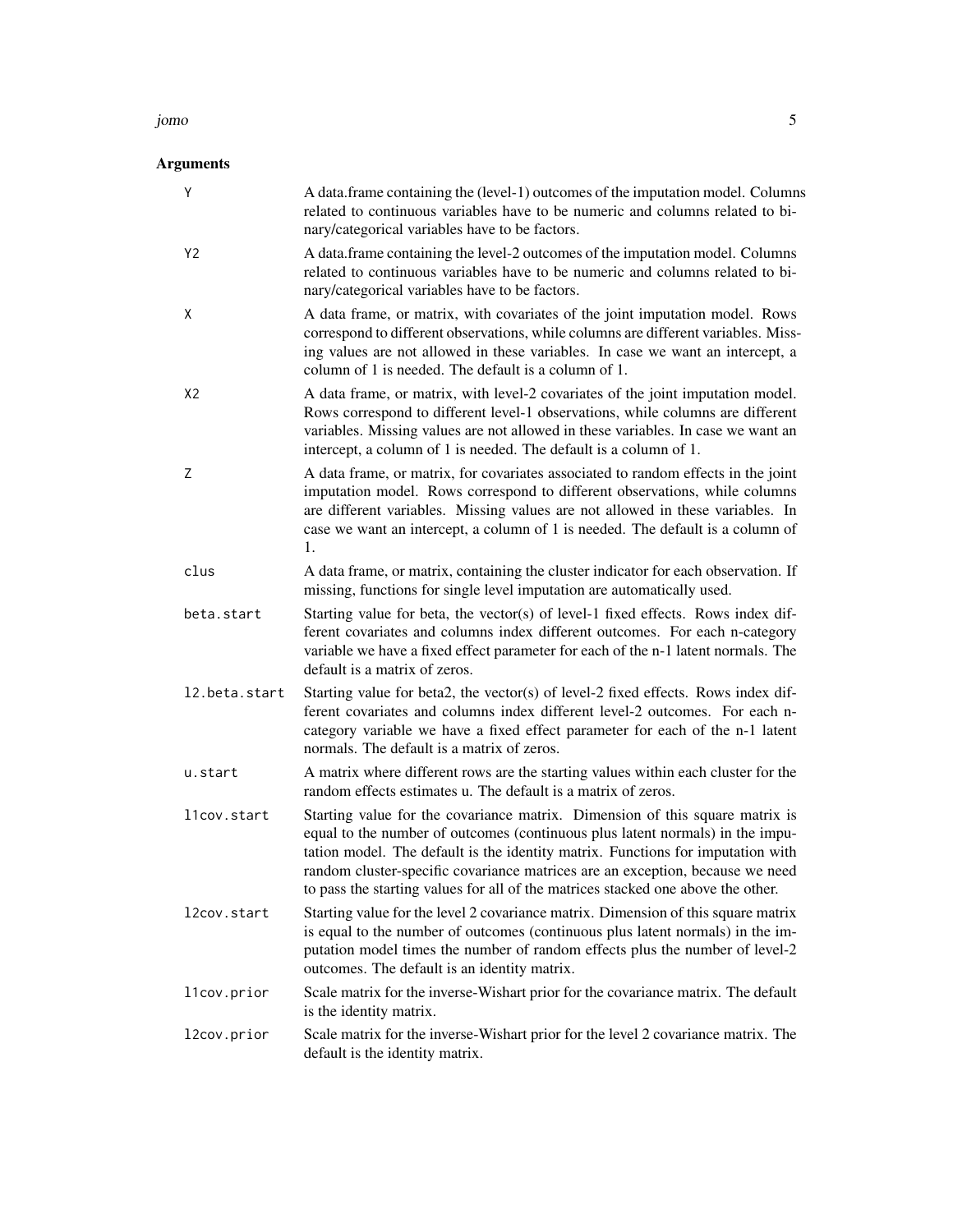| nburn    | Number of burn in iterations. Default is 1000.                                                                                                                                                                                                                                                                                                                                                                                                                                                  |
|----------|-------------------------------------------------------------------------------------------------------------------------------------------------------------------------------------------------------------------------------------------------------------------------------------------------------------------------------------------------------------------------------------------------------------------------------------------------------------------------------------------------|
| nbetween | Number of iterations between two successive imputations. Default is 1000.                                                                                                                                                                                                                                                                                                                                                                                                                       |
| nimp     | Number of Imputations. Default is 5.                                                                                                                                                                                                                                                                                                                                                                                                                                                            |
| a        | Starting value for the degrees of freedom of the inverse Wishart distribution<br>of the cluster-specific covariance matrices. Default is 50+D, with D being the<br>dimension of the covariance matrices. This is used only with clustered data and<br>when option meth is set to "random".                                                                                                                                                                                                      |
| a.prior  | Hyperparameter (Degrees of freedom) of the chi square prior distribution for the<br>degrees of freedom of the inverse Wishart distribution for the cluster-specific<br>covariance matrices. Default is D, with D being the dimension of the covariance<br>matrices.                                                                                                                                                                                                                             |
| meth     | Method used to deal with level 1 covariance matrix. When set to "common",<br>a common matrix across clusters is used (functions jomo1rancon, jomo1rancat<br>and jomo1ranmix). When set to "fixed", fixed study-specific matrices are con-<br>sidered (jomo1ranconhr, jomo1rancathr and jomo1ranmixhr with coption meth="fixed").<br>Finally, when set to "random", random study-specific matrices are considered<br>(jomo1ranconhr, jomo1rancathr and jomo1ranmixhr with coption meth="random") |
| output   | When set to any value different from 1 (default), no output is shown on screen<br>at the end of the process.                                                                                                                                                                                                                                                                                                                                                                                    |
| out.iter | When set to K, every K iterations a dot is printed on screen. Default is 10.                                                                                                                                                                                                                                                                                                                                                                                                                    |

### Details

This is just a wrapper function to link all the functions in the package. Format of the columns of Y is crucial in order for the function to be using the right sub-function.

### Value

On screen, the posterior mean of the fixed and random effects estimates and of the covariance matrices are shown. The only argument returned is the imputed dataset in long format. Column "Imputation" indexes the imputations. Imputation number 0 are the original data.

#### References

Carpenter J.R., Kenward M.G., (2013), Multiple Imputation and its Application. Wiley, ISBN: 978-0-470-74052-1.

### Examples

```
# define all the inputs:
```

```
Y<-cldata[,c("measure","age")]
clus<-cldata[,c("city")]
nburn=as.integer(200);
nbetween=as.integer(200);
nimp=as.integer(5);
```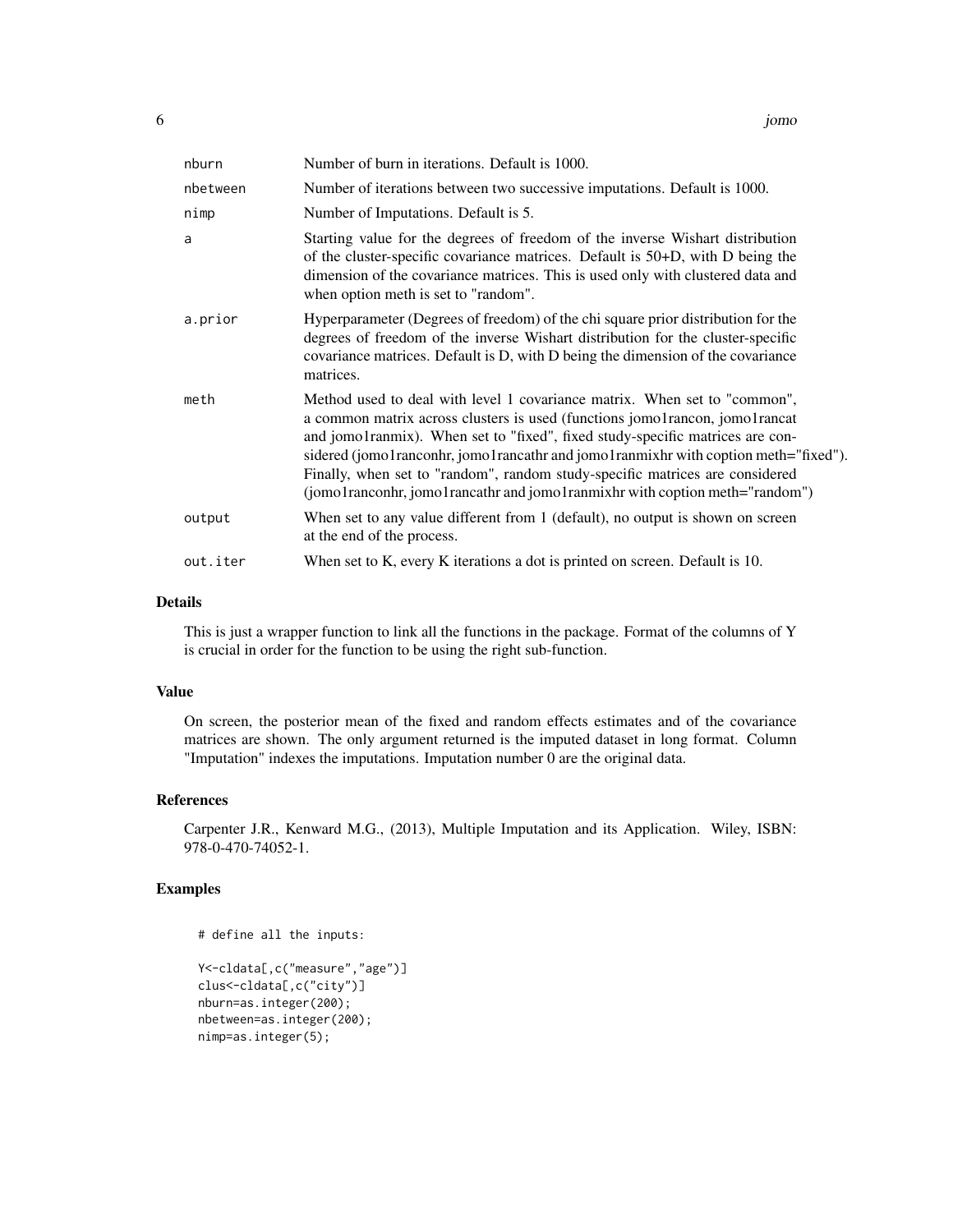```
#And finally we run the imputation function:
imp<-jomo(Y,clus=clus,nburn=nburn,nbetween=nbetween,nimp=nimp)
# Finally we show how to fit the model and combine estimate with Rubin's rules
# Here we use mitml, other options are available in mice, mitools, etc etc
#if (requireNamespace("mitml", quietly = TRUE)&requireNamespace("lme4", quietly = TRUE)) {
   #imp.mitml<-jomo2mitml.list(imp)
   #fit.i<-with(imp.mitml, lmer(measure~age+(1|clus)))
   #fit.MI<-testEstimates(fit.i, var.comp=T)
# }
#we could even run imputation with fixed or random cluster-specific covariance matrices:
#imp<-jomo(Y,clus=clus,nburn=nburn,nbetween=nbetween,nimp=nimp, meth="fixed")
#or:
#imp<-jomo(Y,clus=clus,nburn=nburn,nbetween=nbetween,nimp=nimp, meth="random")
#if we do not add clus as imput, functions for single level imputation are used:
```
#imp<-jomo(Y)

jomo.clmm *Joint Modelling Imputation Compatible with Cumulative Link Mixed Model*

### **Description**

A function for substantive model compatible JM imputation, when the substantive model of interest is a cumulative link mixed model. Interactions and polynomial functions of the covariates are allowed. Data must be passed as a data.frame where continuous variables are numeric and binary/categorical variables are factors.

#### Usage

```
jomo.clmm(formula, data, level=rep(1,ncol(data)), beta.start=NULL,
         l2.beta.start=NULL, u.start=NULL, l1cov.start=NULL,
         l2cov.start=NULL, l1cov.prior=NULL, l2cov.prior=NULL,
         a.start=NULL, a.prior=NULL, nburn=1000, nbetween=1000,
         nimp=5, meth="common", output=1, out.iter=10)
```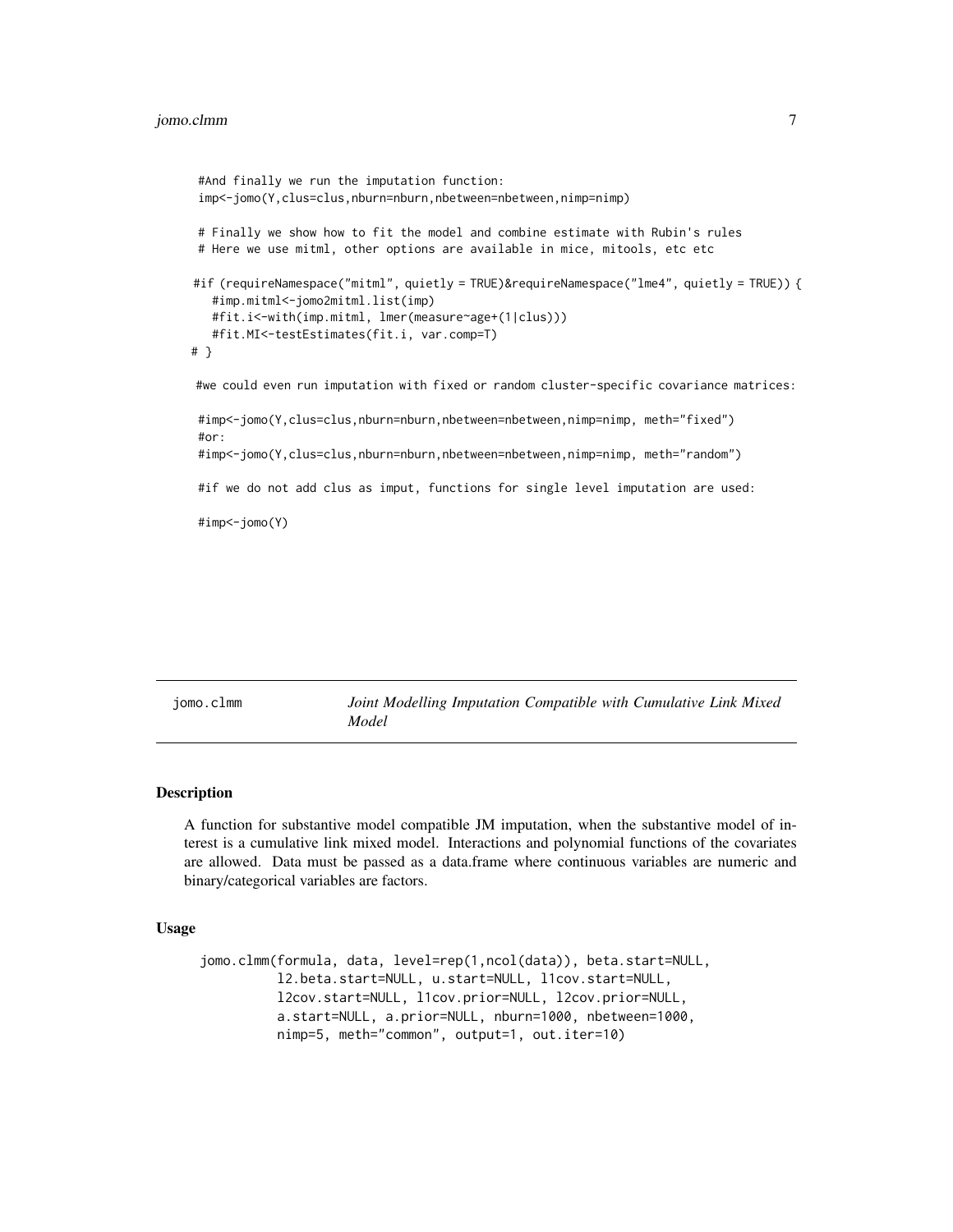| formula       | an object of class formula: a symbolic description of the model to be fitted. It is<br>possible to include in this formula interactions (through symbols '*' and '                                                                                                                                                                                                                                                                                                        |
|---------------|---------------------------------------------------------------------------------------------------------------------------------------------------------------------------------------------------------------------------------------------------------------------------------------------------------------------------------------------------------------------------------------------------------------------------------------------------------------------------|
| data          | A data.frame containing all the variables to include in the imputation model.<br>Columns related to continuous variables have to be numeric and columns related<br>to binary/categorical variables have to be factors.                                                                                                                                                                                                                                                    |
| level         | A vector, indicating whether each variable is either a level 1 or a level 2 variable.<br>The value assigned to the cluster indicator is irrelevant.                                                                                                                                                                                                                                                                                                                       |
| beta.start    | Starting value for beta, the vector(s) of level-1 fixed effects for the joint model<br>for the covariates. For each n-category variable we have a fixed effect parameter<br>for each of the n-1 latent normals. The default is a matrix of zeros.                                                                                                                                                                                                                         |
| 12.beta.start | Starting value for beta2, the vector(s) of level-2 fixed effects for the joint model<br>for the covariates. For each n-category variable we have a fixed effect parameter<br>for each of the n-1 latent normals. The default is a matrix of zeros.                                                                                                                                                                                                                        |
| u.start       | A matrix where different rows are the starting values within each cluster of the<br>random effects estimates u for the joint model for the covariates. The default is<br>a matrix of zeros.                                                                                                                                                                                                                                                                               |
| l1cov.start   | Starting value of the level-1 covariance matrix of the joint model for the co-<br>variates. Dimension of this square matrix is equal to the number of covariates<br>(continuous plus latent normals) in the imputation model. The default is the<br>identity matrix. Functions for imputation with random cluster-specific covari-<br>ance matrices are an exception, because we need to pass the starting values for<br>all of the matrices stacked one above the other. |
| l2cov.start   | Starting value for the level 2 covariance matrix of the joint model for the covari-<br>ates. Dimension of this square matrix is equal to the number of level-1 covariates<br>(continuous plus latent normals) in the analysis model times the number of ran-<br>dom effects plus the number of level-2 covariates. The default is an identity<br>matrix.                                                                                                                  |
| l1cov.prior   | Scale matrix for the inverse-Wishart prior for the covariance matrix. The default<br>is the identity matrix.                                                                                                                                                                                                                                                                                                                                                              |
| l2cov.prior   | Scale matrix for the inverse-Wishart prior for the level 2 covariance matrix. The<br>default is the identity matrix.                                                                                                                                                                                                                                                                                                                                                      |
| a.start       | Starting value for the degrees of freedom of the inverse Wishart distribution<br>of the cluster-specific covariance matrices. Default is 50+D, with D being the<br>dimension of the covariance matrices. This is used only with clustered data and<br>when option meth is set to "random".                                                                                                                                                                                |
| a.prior       | Hyperparameter (Degrees of freedom) of the chi square prior distribution for the<br>degrees of freedom of the inverse Wishart distribution for the cluster-specific<br>covariance matrices. Default is D, with D being the dimension of the covariance<br>matrices.                                                                                                                                                                                                       |
| meth          | Method used to deal with level 1 covariance matrix. When set to "common",<br>a common matrix across clusters is used (functions jomo1rancon, jomo1rancat<br>and jomo1ranmix). When set to "fixed", fixed study-specific matrices are con-<br>sidered (jomo1ranconhr, jomo1rancathr and jomo1ranmixhr with coption meth="fixed").                                                                                                                                          |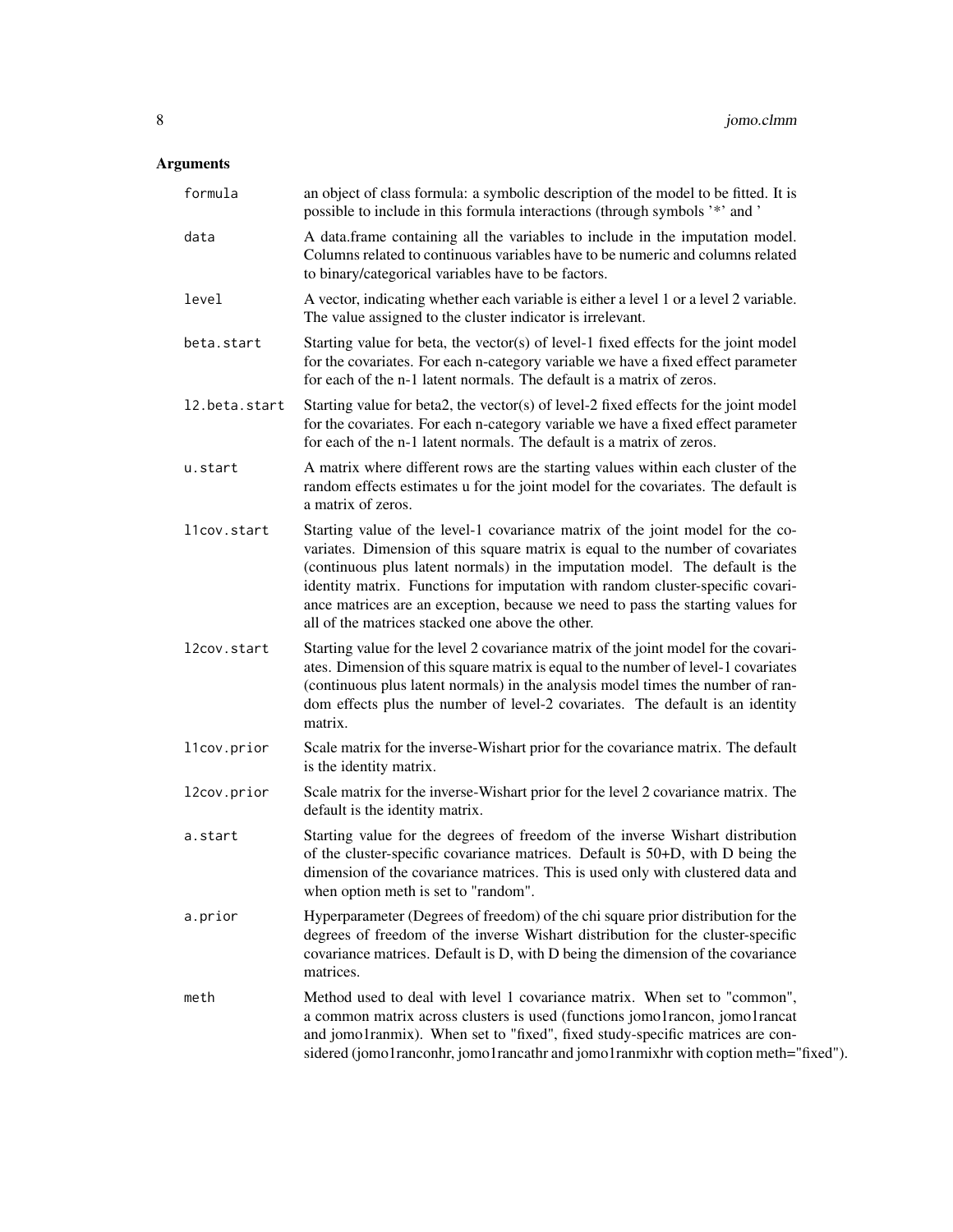### jomo.clmm 9

|          | Finally, when set to fandom, fandom study-specific matrices are considered<br>(jomo1ranconhr, jomo1rancathr and jomo1ranmixhr with option meth="random")                                                                                                  |
|----------|-----------------------------------------------------------------------------------------------------------------------------------------------------------------------------------------------------------------------------------------------------------|
| nburn    | Number of burn in iterations. Default is 1000.                                                                                                                                                                                                            |
| nbetween | Number of iterations between two successive imputations. Default is 1000.                                                                                                                                                                                 |
| nimp     | Number of Imputations. Default is 5.                                                                                                                                                                                                                      |
| output   | When set to $0$ , no output is shown on screen at the end of the process. When<br>set to 1, only the parameter estimates related to the substantive model are shown<br>(default). When set to 2, all parameter estimates (posterior means) are displayed. |
| out.iter | When set to K, every K iterations a dot is printed on screen. Default is 10.                                                                                                                                                                              |

Finally, when set to "random", random study-specific matrices are considered

### Details

This function allows for substantive model compatible imputation when the substantive model is a cumulative link mixed-effects model. It can deal with interactions and polynomial terms through the usual lmer syntax in the formula argument. Format of the columns of data is crucial in order for the function to deal with binary/categorical covariates appropriately in the imputation algorithm.

### Value

On screen, the posterior mean of the fixed effect estimates and of the residual variance are shown. The only argument returned is the imputed dataset in long format. Column "Imputation" indexes the imputations. Imputation number 0 are the original data.

#### References

Carpenter J.R., Kenward M.G., (2013), Multiple Imputation and its Application. Wiley, ISBN: 978-0-470-74052-1.

### Examples

# make sure social is a factor: cldata<-within(cldata, social<-factor(social)) # we define the data frame with all the variables data<-cldata[,c("measure","age", "social", "city")] # And the formula of the substantive lm model # social as an outcome only because it is the only ordinal variable in the dataset... formula<-as.formula(social~age+measure+(1|city)) #And finally we run the imputation function: # imp<-jomo.clmm(formula,data, nburn=1000, nbetween=1000, nimp=2) # Note the function is commented out to avoid time consuming examples,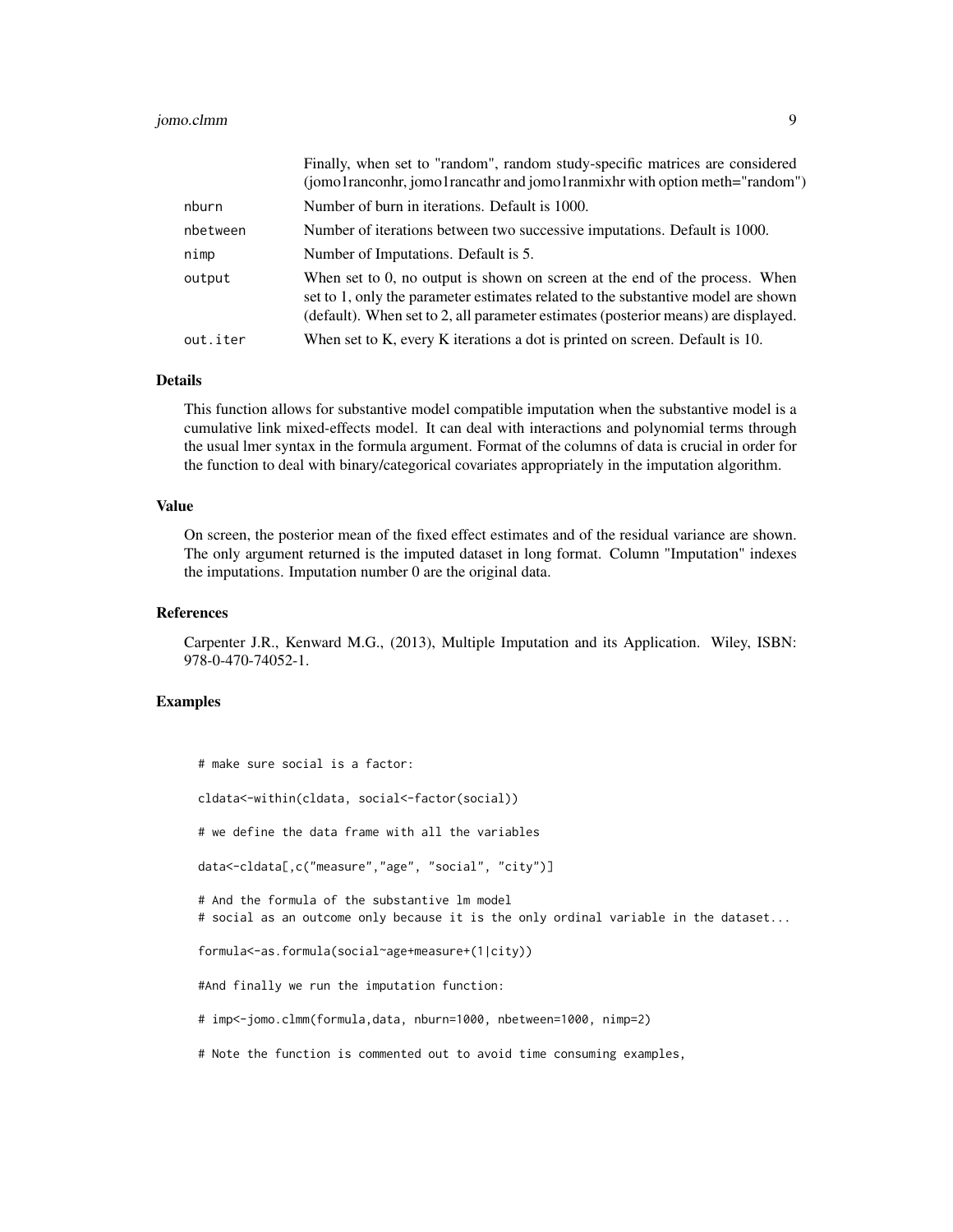```
# which go against CRAN policies.
# Check help page for function jomo to see how to fit the model and
# combine estimates with Rubin's rules
```
jomo.clmm.MCMCchain *clmm Compatible JM Imputation - A tool to check convergence of the MCMC*

### Description

This function is similar to the jomo.clmm function, but it returns the values of all the parameters in the model at each step of the MCMC instead of the imputations. It is useful to check the convergence of the MCMC sampler.

#### Usage

```
jomo.clmm.MCMCchain(formula, data, level=rep(1,ncol(data)),
                   beta.start=NULL, l2.beta.start=NULL, u.start=NULL,
                   l1cov.start=NULL, l2cov.start=NULL, l1cov.prior=NULL,
                   l2cov.prior=NULL, a.start=NULL, a.prior=NULL,
                   betaY.start=NULL, covuY.start=NULL,
                   uY.start=NULL, nburn=1000, meth="common",
                   start.imp=NULL, start.imp.sub=NULL, l2.start.imp=NULL,
                   output=1, out.iter=10)
```

| formula       | an object of class formula: a symbolic description of the model to be fitted. It is<br>possible to include in this formula interactions (through symbols '*' and '                                                                                 |
|---------------|----------------------------------------------------------------------------------------------------------------------------------------------------------------------------------------------------------------------------------------------------|
| data          | A data.frame containing all the variables to include in the imputation model.<br>Columns related to continuous variables have to be numeric and columns related<br>to binary/categorical variables have to be factors.                             |
| level         | A vector, indicating whether each variable is either a level 1 or a level 2 variable.<br>The value assigned to the cluster indicator is irrelevant.                                                                                                |
| beta.start    | Starting value for beta, the vector(s) of level-1 fixed effects for the joint model<br>for the covariates. For each n-category variable we have a fixed effect parameter<br>for each of the n-1 latent normals. The default is a matrix of zeros.  |
| 12.beta.start | Starting value for beta2, the vector(s) of level-2 fixed effects for the joint model<br>for the covariates. For each n-category variable we have a fixed effect parameter<br>for each of the n-1 latent normals. The default is a matrix of zeros. |
| u.start       | A matrix where different rows are the starting values within each cluster of the<br>random effects estimates u for the joint model for the covariates. The default is<br>a matrix of zeros.                                                        |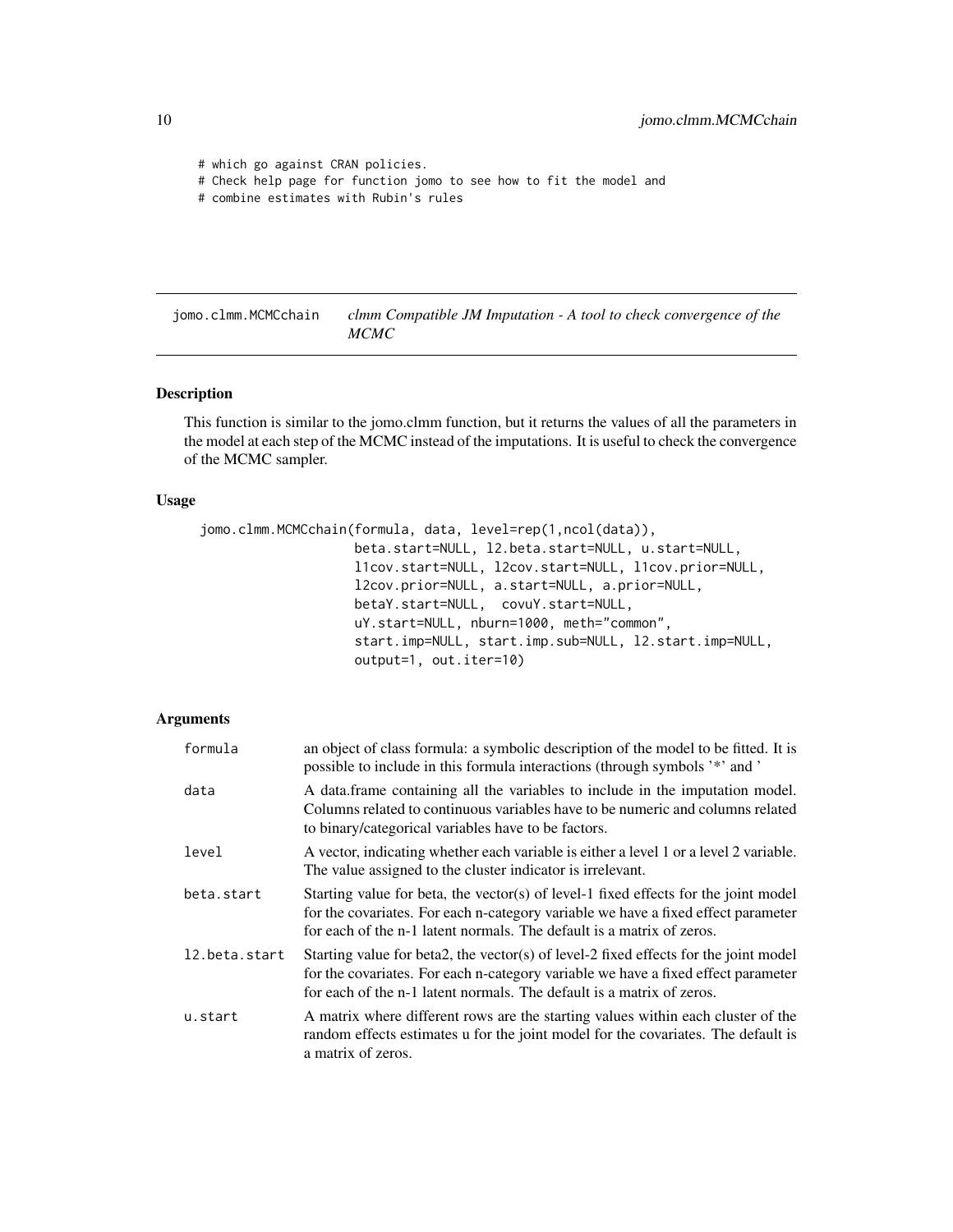| llcov.start   | Starting value of the level-1 covariance matrix of the joint model for the co-<br>variates. Dimension of this square matrix is equal to the number of covariates<br>(continuous plus latent normals) in the imputation model. The default is the<br>identity matrix. Functions for imputation with random cluster-specific covari-<br>ance matrices are an exception, because we need to pass the starting values for<br>all of the matrices stacked one above the other.                      |
|---------------|------------------------------------------------------------------------------------------------------------------------------------------------------------------------------------------------------------------------------------------------------------------------------------------------------------------------------------------------------------------------------------------------------------------------------------------------------------------------------------------------|
| l2cov.start   | Starting value for the level 2 covariance matrix of the joint model for the covari-<br>ates. Dimension of this square matrix is equal to the number of level-1 covariates<br>(continuous plus latent normals) in the analysis model times the number of ran-<br>dom effects plus the number of level-2 covariates. The default is an identity<br>matrix.                                                                                                                                       |
| llcov.prior   | Scale matrix for the inverse-Wishart prior for the covariance matrix. The default<br>is the identity matrix.                                                                                                                                                                                                                                                                                                                                                                                   |
| l2cov.prior   | Scale matrix for the inverse-Wishart prior for the level 2 covariance matrix. The<br>default is the identity matrix.                                                                                                                                                                                                                                                                                                                                                                           |
| a.start       | Starting value for the degrees of freedom of the inverse Wishart distribution<br>of the cluster-specific covariance matrices. Default is 50+D, with D being the<br>dimension of the covariance matrices. This is used only with clustered data and<br>when option meth is set to "random".                                                                                                                                                                                                     |
| a.prior       | Hyperparameter (Degrees of freedom) of the chi square prior distribution for the<br>degrees of freedom of the inverse Wishart distribution for the cluster-specific<br>covariance matrices. Default is D, with D being the dimension of the covariance<br>matrices.                                                                                                                                                                                                                            |
| meth          | Method used to deal with level 1 covariance matrix. When set to "common",<br>a common matrix across clusters is used (functions jomo1rancon, jomo1rancat<br>and jomo1ranmix). When set to "fixed", fixed study-specific matrices are con-<br>sidered (jomo1ranconhr, jomo1rancathr and jomo1ranmixhr with coption meth="fixed").<br>Finally, when set to "random", random study-specific matrices are considered<br>(jomo1ranconhr, jomo1rancathr and jomo1ranmixhr with option meth="random") |
| betaY.start   | Starting value for betaY, the vector of fixed effects for the substantive analysis<br>model. The default is the complete records estimate.                                                                                                                                                                                                                                                                                                                                                     |
| covuY.start   | Starting value for covuY, the random effects covariance matrix of the substantive<br>analysis model. The default is the complete records estimate.                                                                                                                                                                                                                                                                                                                                             |
| uY.start      | Starting value for uY, the random effects matrix of the substantive analysis<br>model. The default is the complete records estimate.                                                                                                                                                                                                                                                                                                                                                           |
| nburn         | Number of burn in iterations. Default is 1000.                                                                                                                                                                                                                                                                                                                                                                                                                                                 |
| output        | When set to $0$ , no output is shown on screen at the end of the process. When<br>set to 1, only the parameter estimates related to the substantive model are shown<br>(default). When set to 2, all parameter estimates (posterior means) are displayed.                                                                                                                                                                                                                                      |
| out.iter      | When set to K, every K iterations a dot is printed on screen. Default is 10.                                                                                                                                                                                                                                                                                                                                                                                                                   |
| start.imp     | Starting value for the missing data in the covariates of the substantive model.<br>n-level categorical variables are substituted by n-1 latent normals.                                                                                                                                                                                                                                                                                                                                        |
| 12.start.imp  | Starting value for the missing data in the level-2 covariates of the substantive<br>model. n-level categorical variables are substituted by n-1 latent normals.                                                                                                                                                                                                                                                                                                                                |
| start.imp.sub | Starting value for the missing data in the outcome of the substantive model. For<br>family="binomial", these are the values of the latent normals.                                                                                                                                                                                                                                                                                                                                             |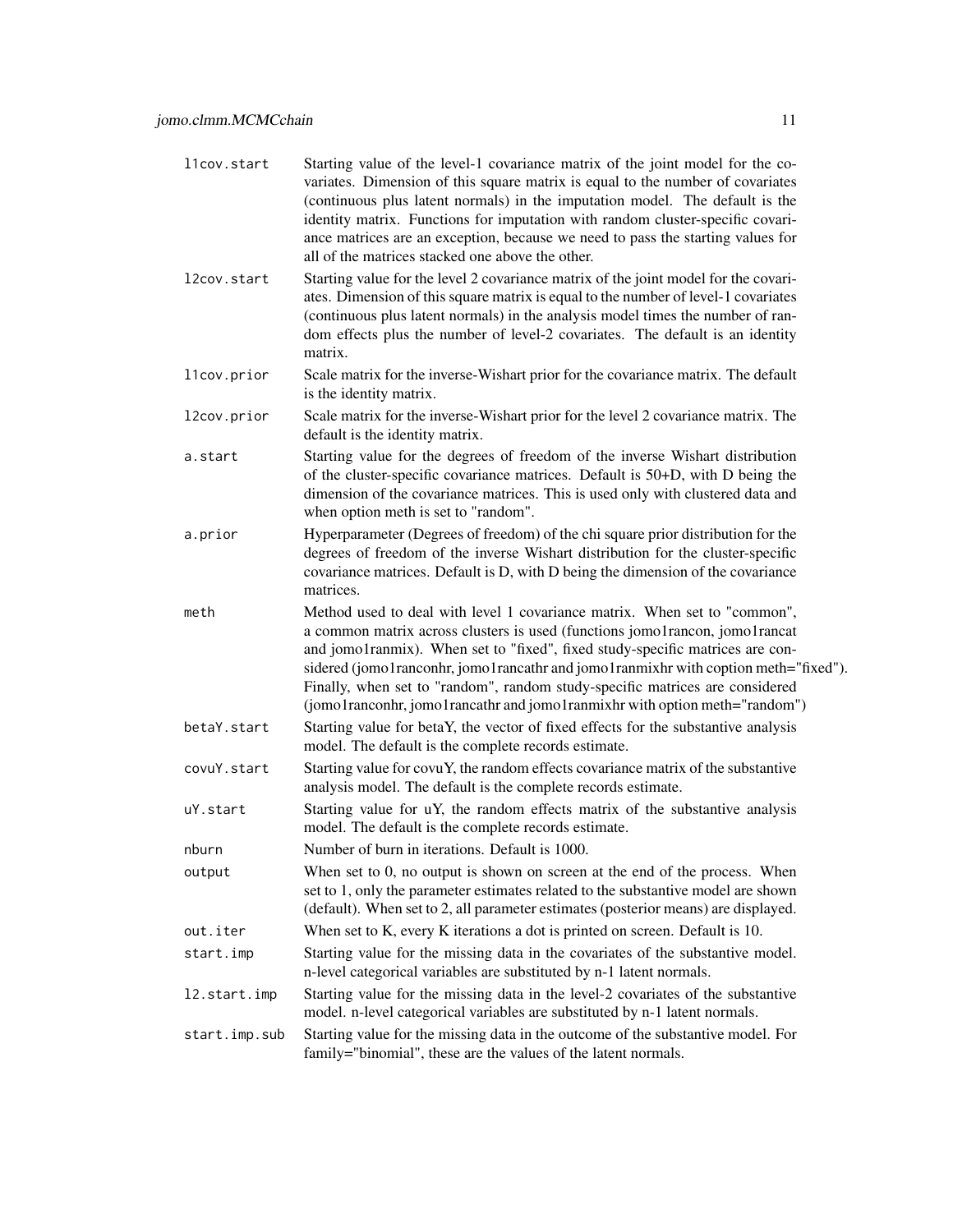A list is returned; this contains the final imputed dataset (finimp) and several 3-dimensional matrices, containing all the values drawn for each parameter at each iteration: these are fixed effect parameters of the covariates beta (collectbeta), level 1 covariance matrices (collectomega), fixed effect estimates of the substantive model and associated residual variances. If there are some categorical outcomes, a further output is included in the list, finimp.latnorm, containing the final state of the imputed dataset with the latent normal variables.

#### Examples

```
# make sure social is a factor:
cldata<-within(cldata, social<-factor(social))
# we define the data frame with all the variables
data<-cldata[,c("measure","age", "social", "city")]
# And the formula of the substantive lm model
# social as an outcome only because it is the only ordinal variable in the dataset...
formula<-as.formula(social~age+measure+(1|city))
#And finally we run the imputation function:
imp<-jomo.clmm.MCMCchain(formula,data, nburn=100)
# We can check, for example, the convergence of the first element of beta:
# plot(c(1:100),imp$collectbeta[1,1,1:100],type="l")
```
jomo.coxph *Joint Modelling Imputation Compatible with Cox Proportional Hazards Model*

### **Description**

A function for substantive model compatible JM imputation, when the substantive model of interest is a Cox Proportional Hazards Model. Interactions and polynomial functions of the covariates are allowed. Data must be passed as a data.frame where continuous variables are numeric and binary/categorical variables are factors.

#### Usage

```
jomo.coxph(formula, data, beta.start=NULL, l1cov.start=NULL, l1cov.prior=NULL,
        nburn=1000, nbetween=1000, nimp=5, output=1, out.iter=10)
```
<span id="page-11-0"></span>

## Value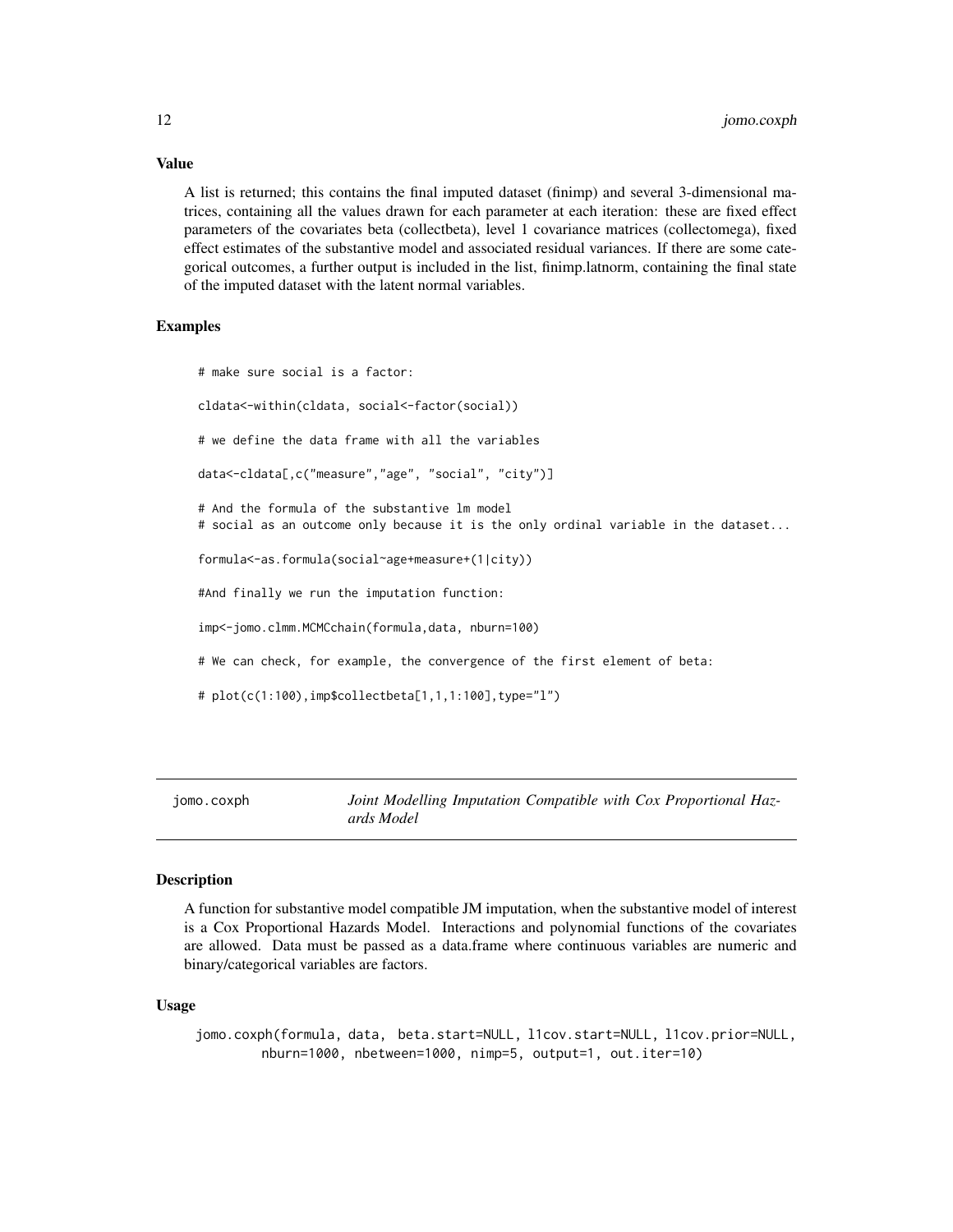### jomo.coxph 13

#### Arguments

| formula     | an object of class formula: a symbolic description of the model to be fitted. It is<br>possible to include in this formula interactions (through symbols '*' and '                                                                                                   |
|-------------|----------------------------------------------------------------------------------------------------------------------------------------------------------------------------------------------------------------------------------------------------------------------|
| data        | A data.frame containing all the variables to include in the imputation model.<br>Columns related to continuous variables have to be numeric and columns related<br>to binary/categorical variables have to be factors.                                               |
| beta.start  | Starting value for beta, the vector(s) of fixed effects for the joint model for the<br>covariates. For each n-category variable we have a fixed effect parameter for<br>each of the n-1 latent normals. The default is a matrix of zeros.                            |
| llcov.start | Starting value of the level-1 covariance matrix of the joint model for the co-<br>variates. Dimension of this square matrix is equal to the number of covariates<br>(continuous plus latent normals) in the imputation model. The default is the<br>identity matrix. |
| llcov.prior | Scale matrix for the inverse-Wishart prior for the covariance matrix. The default<br>is the identity matrix.                                                                                                                                                         |
| nburn       | Number of burn in iterations. Default is 1000.                                                                                                                                                                                                                       |
| nbetween    | Number of iterations between two successive imputations. Default is 1000.                                                                                                                                                                                            |
| nimp        | Number of Imputations. Default is 5.                                                                                                                                                                                                                                 |
| output      | When set to $0$ , no output is shown on screen at the end of the process. When<br>set to 1, only the parameter estimates related to the substantive model are shown<br>(default). When set to 2, all parameter estimates (posterior means) are displayed.            |
| out.iter    | When set to K, every K iterations a dot is printed on screen. Default is 10.                                                                                                                                                                                         |

#### Details

This function allows for substantive model compatible imputation when the substantive model is a Cox PH model. It can deal with interactions and polynomial terms through the usual lm syntax in the formula argument. Format of the columns of data is crucial in order for the function to deal with binary/categorical covariates appropriately in the imputation algorithm.

#### Value

On screen, the posterior mean of the fixed effect estimates and of the residual variance are shown. The only argument returned is the imputed dataset in long format. Column "Imputation" indexes the imputations. Imputation number 0 are the original data.

### Examples

```
#define substantive model
formula<-as.formula(Surv(time, status) ~ measure + sex + I(measure^2))
#Run imputation
if (requireNamespace("survival", quietly = TRUE)) {
 library(survival)
 #imp<-jomo.coxph(formula,surdata, nburn = 100, nbetween = 100, nimp=5)
}
 # Check help page for function jomo to see how to fit the model and
```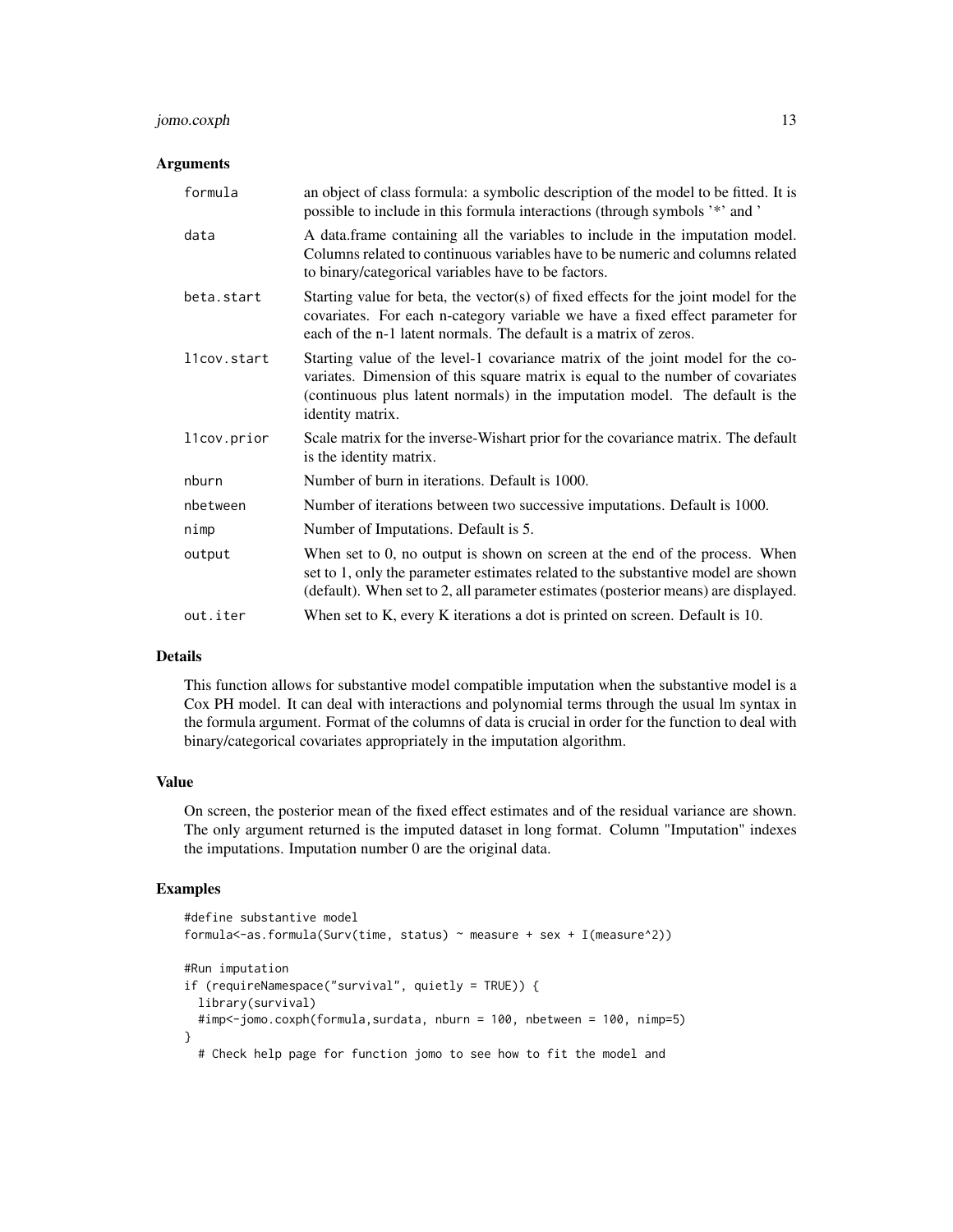<span id="page-13-0"></span># combine estimates with Rubin's rules

jomo.coxph.MCMCchain *coxph Compatible JM Imputation - A tool to check convergence of the MCMC*

### Description

This function is similar to the jomo.coxph function, but it returns the values of all the parameters in the model at each step of the MCMC instead of the imputations. It is useful to check the convergence of the MCMC sampler.

### Usage

```
jomo.coxph.MCMCchain(formula, data, beta.start = NULL, l1cov.start = NULL,
              l1cov.prior = NULL, nburn = 1000, start.imp = NULL,
              betaY.start = NULL, output = 1, out.iter = 10)
```

| formula     | an object of class formula: a symbolic description of the model to be fitted. It is<br>possible to include in this formula interactions (through symbols '*' and '                                                                                                   |
|-------------|----------------------------------------------------------------------------------------------------------------------------------------------------------------------------------------------------------------------------------------------------------------------|
| data        | A data.frame containing all the variables to include in the imputation model.<br>Columns related to continuous variables have to be numeric and columns related<br>to binary/categorical variables have to be factors.                                               |
| beta.start  | Starting value for beta, the vector(s) of fixed effects for the joint model for the<br>covariates. For each n-category variable we have a fixed effect parameter for<br>each of the n-1 latent normals. The default is a matrix of zeros.                            |
| llcov.start | Starting value of the level-1 covariance matrix of the joint model for the co-<br>variates. Dimension of this square matrix is equal to the number of covariates<br>(continuous plus latent normals) in the imputation model. The default is the<br>identity matrix. |
| llcov.prior | Scale matrix for the inverse-Wishart prior for the covariance matrix. The default<br>is the identity matrix.                                                                                                                                                         |
| betaY.start | Starting value for betaY, the vector of fixed effects for the substantive analysis<br>model. The default is the complete records estimate.                                                                                                                           |
| nburn       | Number of burn in iterations. Default is 1000.                                                                                                                                                                                                                       |
| output      | When set to $0$ , no output is shown on screen at the end of the process. When<br>set to 1, only the parameter estimates related to the substantive model are shown<br>(default). When set to 2, all parameter estimates (posterior means) are displayed.            |
| out.iter    | When set to K, every K iterations a dot is printed on screen. Default is 10.                                                                                                                                                                                         |
| start.imp   | Starting value for the missing data in the covariates of the substantive model.<br>n-level categorical variables are substituted by n-1 latent normals.                                                                                                              |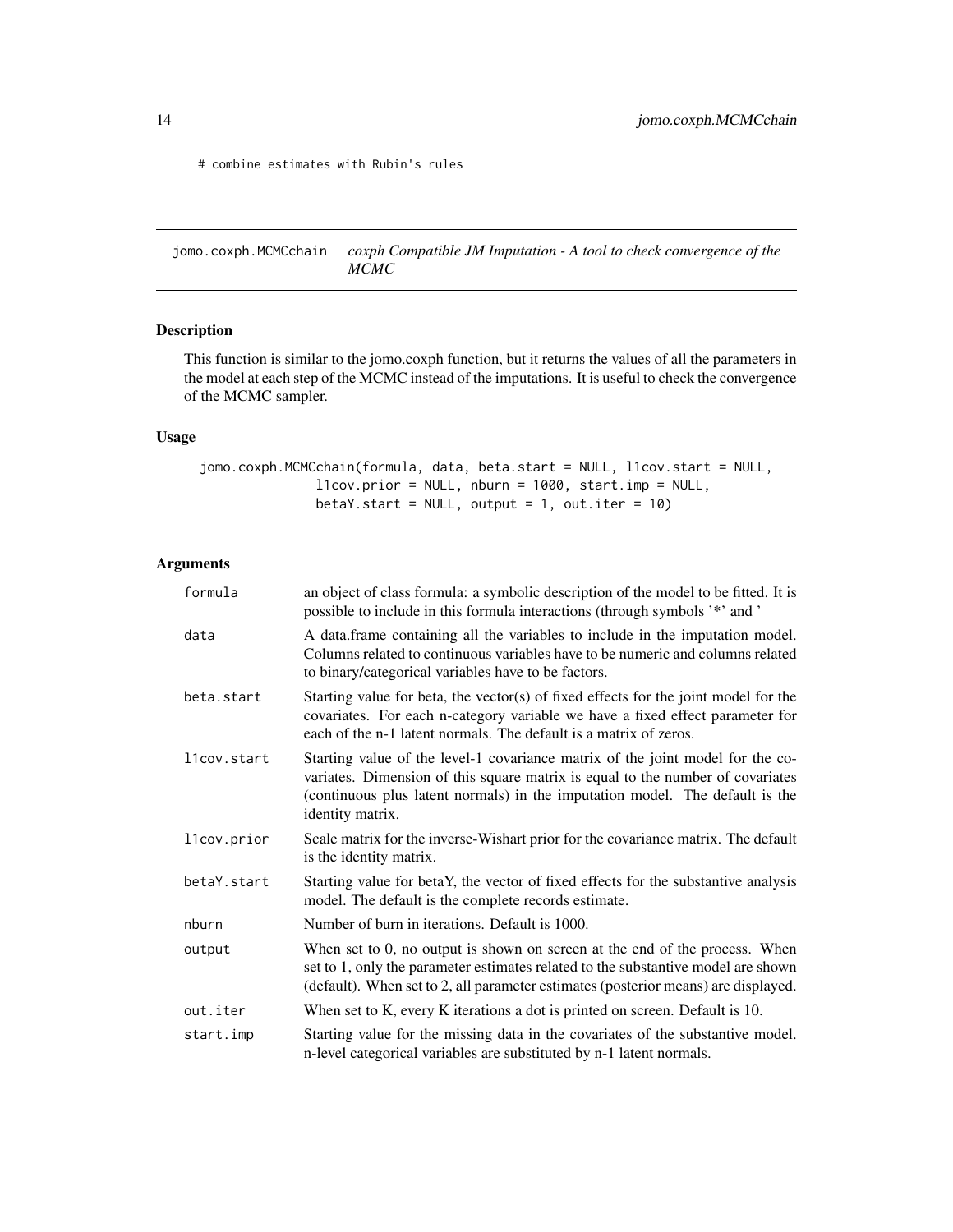#### <span id="page-14-0"></span>jomo.glm 15

### Value

A list is returned; this contains the final imputed dataset (finimp) and several 3-dimensional matrices, containing all the values drawn for each parameter at each iteration: these are fixed effect parameters of the covariates beta (collectbeta), level 1 covariance matrices (collectomega), fixed effect estimates of the substantive model. If there are some categorical outcomes, a further output is included in the list, finimp.latnorm, containing the final state of the imputed dataset with the latent normal variables.

#### Examples

```
# define substantive model
   formula<-as.formula(Surv(time, status) ~ measure + sex + I(measure^2))
   #Run imputation
if (requireNamespace("survival", quietly = TRUE)) {
 library(survival)
 #imp<-jomo.coxph.MCMCchain(formula,surdata, nburn = 100)
 }
```

```
jomo.glm Joint Modelling Imputation Compatible with glm Model
```
#### **Description**

A function for substantive model compatible JM imputation, when the substantive model of interest is a simple generalized linear regression model. Interactions and polynomial functions of the covariates are allowed. Data must be passed as a data.frame where continuous variables are numeric and binary/categorical variables are factors.

#### Usage

```
jomo.glm(formula, data, beta.start=NULL, l1cov.start=NULL,
      l1cov.prior=NULL,nburn=1000, nbetween=1000, nimp=5,
      output=1, out.iter=10, family="binomial")
```

| formula | an object of class formula: a symbolic description of the model to be fitted. It is<br>possible to include in this formula interactions (through symbols '*' and ' |
|---------|--------------------------------------------------------------------------------------------------------------------------------------------------------------------|
| data    | A data frame containing all the variables to include in the imputation model.<br>Columns related to continuous variables have to be numeric and columns related    |
|         | to binary/categorical variables have to be factors.                                                                                                                |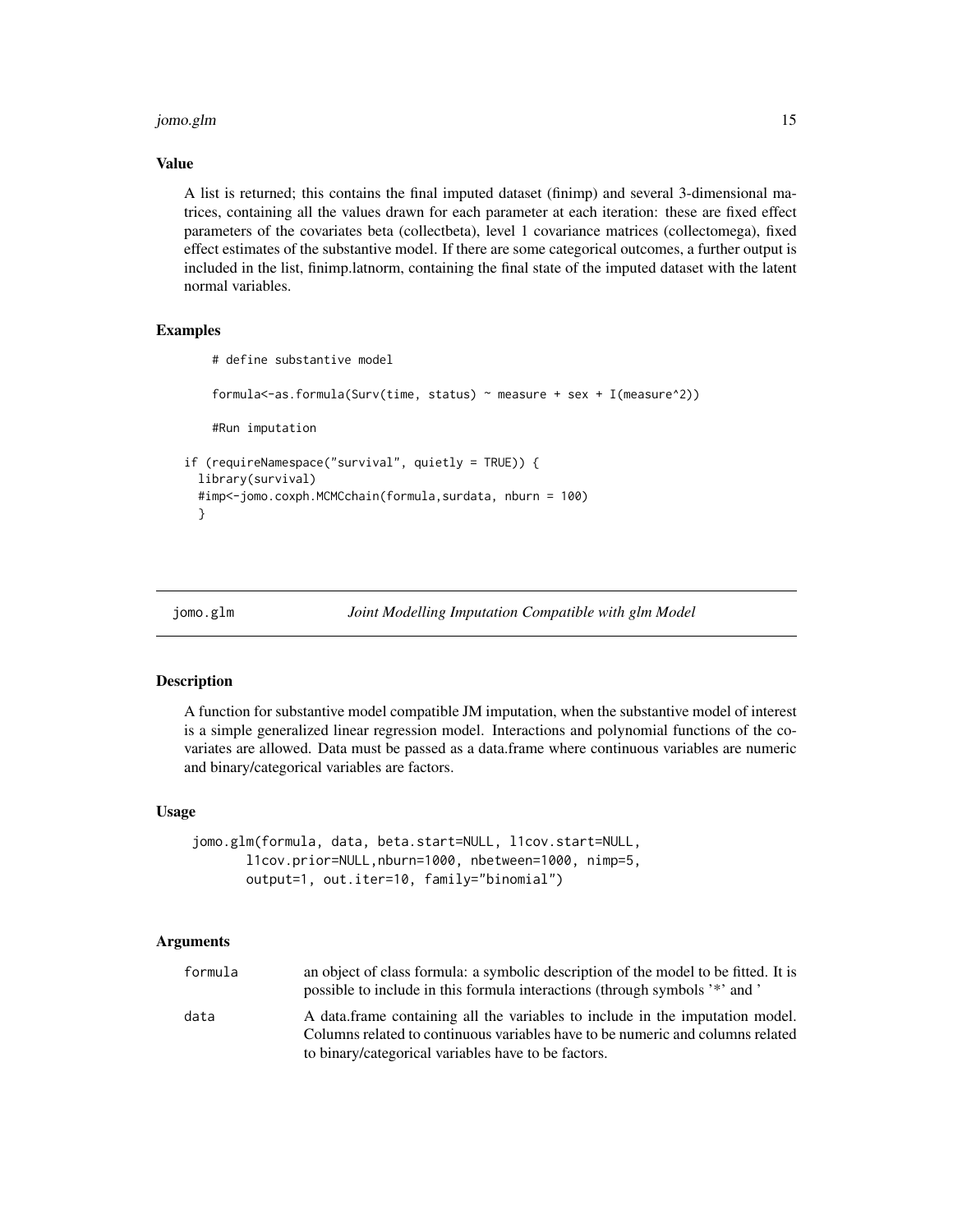| beta.start  | Starting value for beta, the vector(s) of fixed effects for the joint model for the<br>covariates. For each n-category variable we have a fixed effect parameter for<br>each of the n-1 latent normals. The default is a matrix of zeros.                            |
|-------------|----------------------------------------------------------------------------------------------------------------------------------------------------------------------------------------------------------------------------------------------------------------------|
| l1cov.start | Starting value of the level-1 covariance matrix of the joint model for the co-<br>variates. Dimension of this square matrix is equal to the number of covariates<br>(continuous plus latent normals) in the imputation model. The default is the<br>identity matrix. |
| llcov.prior | Scale matrix for the inverse-Wishart prior for the covariance matrix. The default<br>is the identity matrix.                                                                                                                                                         |
| nburn       | Number of burn in iterations. Default is 1000.                                                                                                                                                                                                                       |
| nbetween    | Number of iterations between two successive imputations. Default is 1000.                                                                                                                                                                                            |
| nimp        | Number of Imputations. Default is 5.                                                                                                                                                                                                                                 |
| output      | When set to 0, no output is shown on screen at the end of the process. When<br>set to 1, only the parameter estimates related to the substantive model are shown<br>(default). When set to 2, all parameter estimates (posterior means) are displayed.               |
| out.iter    | When set to K, every K iterations a dot is printed on screen. Default is 10.                                                                                                                                                                                         |
| family      | One of either "gaussian"" or "binomial". For binomial family, a probit link is<br>assumed.                                                                                                                                                                           |

### Details

This function allows for substantive model compatible imputation when the substantive model is a simple linear regression model. It can deal with interactions and polynomial terms through the usual lm syntax in the formula argument. Format of the columns of data is crucial in order for the function to deal with binary/categorical covariates appropriately in the imputation algorithm.

#### Value

On screen, the posterior mean of the fixed effect estimates and of the residual variance are shown. The only argument returned is the imputed dataset in long format. Column "Imputation" indexes the imputations. Imputation number 0 are the original data.

#### References

Carpenter J.R., Kenward M.G., (2013), Multiple Imputation and its Application. Wiley, ISBN: 978-0-470-74052-1.

#### Examples

```
# make sure sex is a factor:
sldata<-within(sldata, sex<-factor(sex))
# we define the data frame with all the variables
data<-sldata[,c("measure","age", "sex")]
```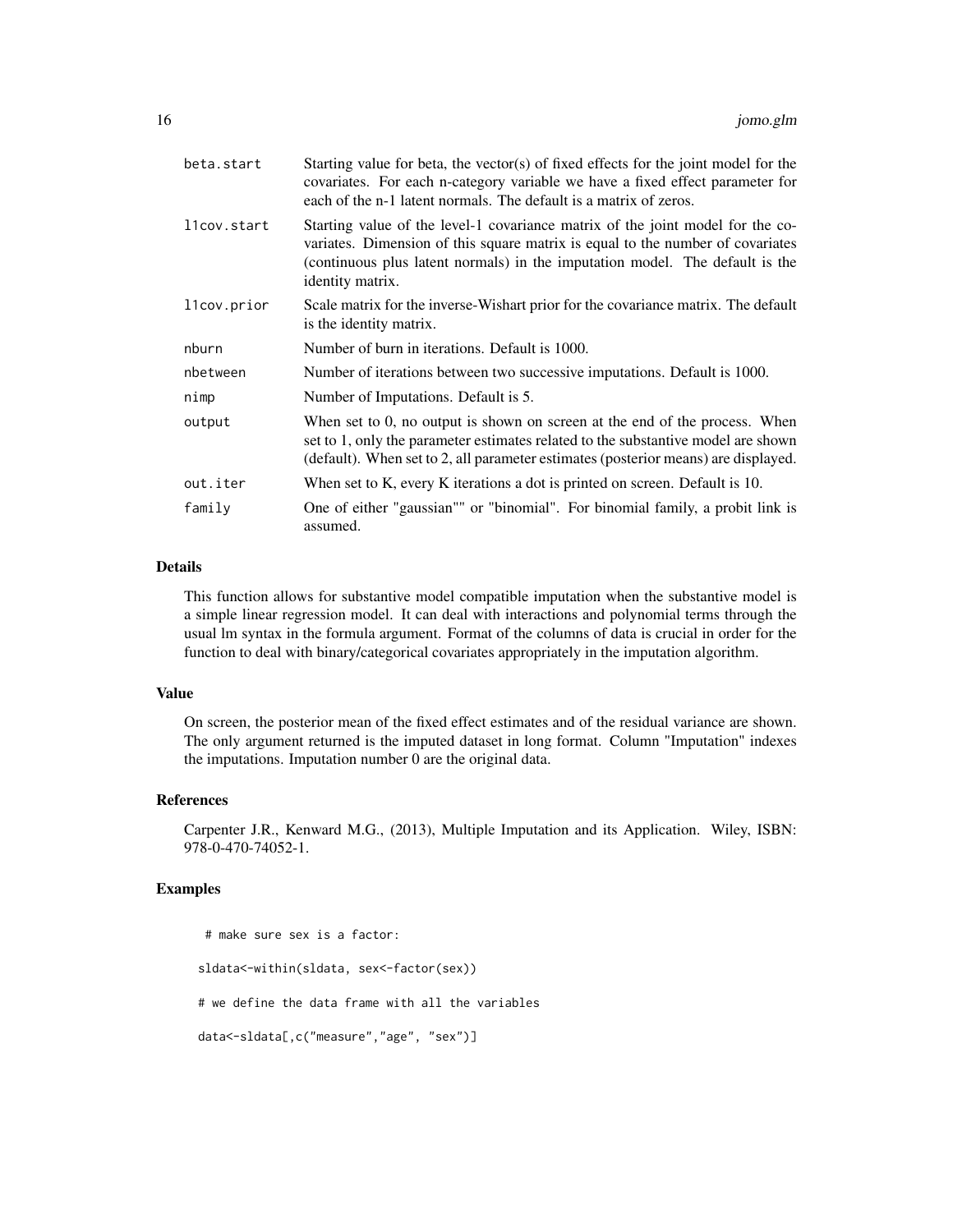### <span id="page-16-0"></span>jomo.glm.MCMCchain 17

# And the formula of the substantive lm model # sex as an outcome only because it is the only binary variable in the dataset... formula<-as.formula(sex~age+measure)

#And finally we run the imputation function:

imp<-jomo.glm(formula,data, nburn=10, nbetween=10, nimp=2)

# Note we are using only 10 iterations to avoid time consuming examples,

# which go against CRAN policies. In real applications we would use

# much larger burn-ins (around 1000) and at least 5 imputations.

# Check help page for function jomo to see how to fit the model and

# combine estimates with Rubin's rules

jomo.glm.MCMCchain *glm Compatible JM Imputation - A tool to check convergence of the MCMC*

#### Description

This function is similar to the jomo.glm function, but it returns the values of all the parameters in the model at each step of the MCMC instead of the imputations. It is useful to check the convergence of the MCMC sampler.

#### Usage

```
jomo.glm.MCMCchain(formula, data, beta.start=NULL, l1cov.start=NULL,
l1cov.prior=NULL, betaY.start=NULL, nburn=1000,
start.imp=NULL, start.imp.sub=NULL, output=1, out.iter=10,
family="binomial")
```

| formula       | an object of class formula: a symbolic description of the model to be fitted. It is<br>possible to include in this formula interactions (through symbols '*' and '                                                     |
|---------------|------------------------------------------------------------------------------------------------------------------------------------------------------------------------------------------------------------------------|
| data          | A data frame containing all the variables to include in the imputation model.<br>Columns related to continuous variables have to be numeric and columns related<br>to binary/categorical variables have to be factors. |
| start.imp     | Starting value for the imputed covariates. n-level categorical variables are sub-<br>stituted by n-1 latent normals.                                                                                                   |
| start.imp.sub | Starting value for the imputations of the outcome. When using binomial family,<br>this is the value of the latent normal.                                                                                              |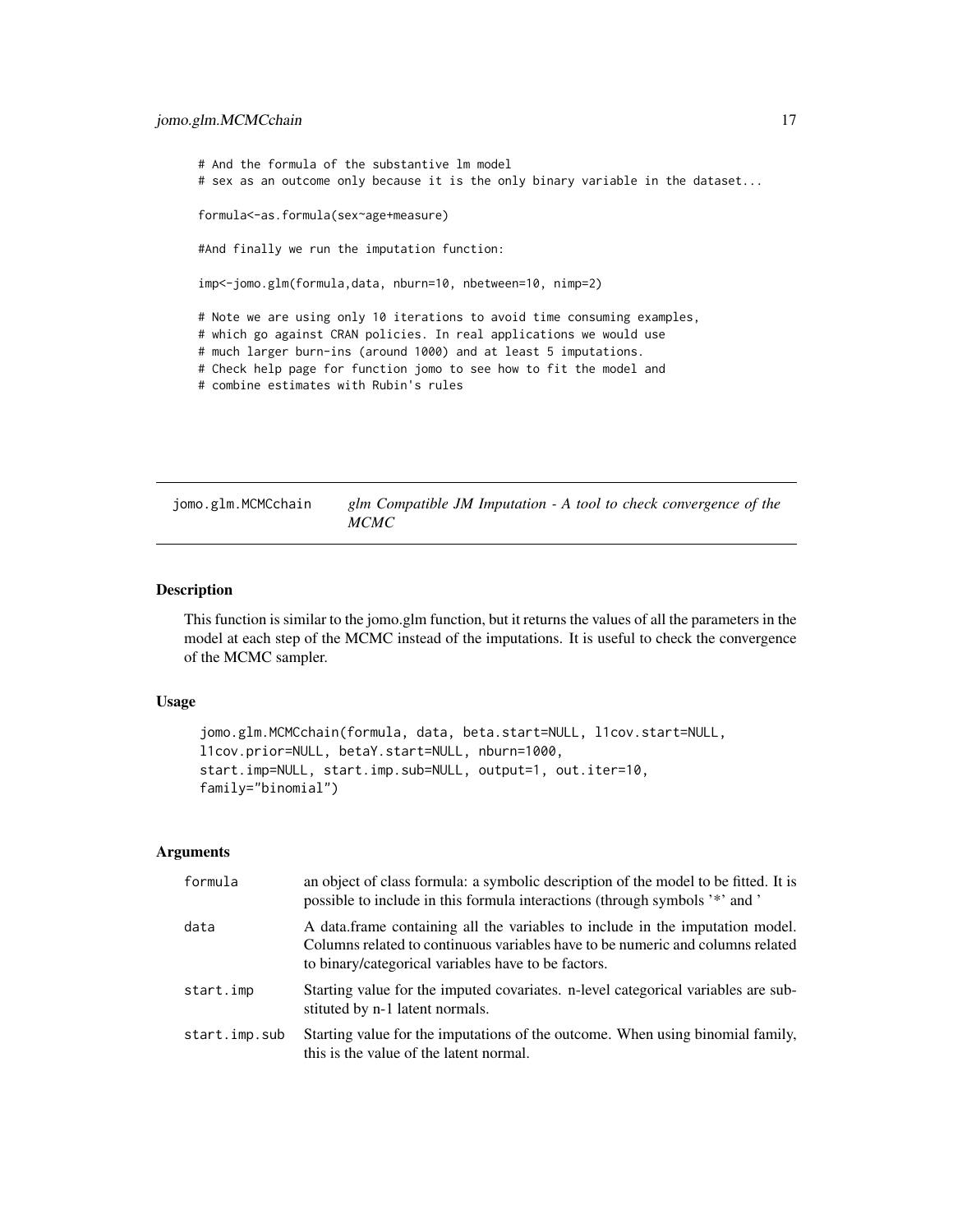| beta.start  | Starting value for beta, the vector(s) of fixed effects for the joint model for the<br>covariates. For each n-category variable we have a fixed effect parameter for<br>each of the n-1 latent normals. The default is a matrix of zeros.                            |
|-------------|----------------------------------------------------------------------------------------------------------------------------------------------------------------------------------------------------------------------------------------------------------------------|
| l1cov.start | Starting value of the level-1 covariance matrix of the joint model for the co-<br>variates. Dimension of this square matrix is equal to the number of covariates<br>(continuous plus latent normals) in the imputation model. The default is the<br>identity matrix. |
| llcov.prior | Scale matrix for the inverse-Wishart prior for the covariance matrix. The default<br>is the identity matrix.                                                                                                                                                         |
| betaY.start | Starting value for betaY, the vector of fixed effects for the substantive analysis<br>model. The default is the complete records estimate.                                                                                                                           |
| nburn       | Number of burn in iterations. Default is 1000.                                                                                                                                                                                                                       |
| output      | When set to $0$ , no output is shown on screen at the end of the process. When<br>set to 1, only the parameter estimates related to the substantive model are shown<br>(default). When set to 2, all parameter estimates (posterior means) are displayed.            |
| out.iter    | When set to K, every K iterations a dot is printed on screen. Default is 10.                                                                                                                                                                                         |
| family      | One of either "gaussian"" or "binomial". For binomial family, a probit link is<br>assumed.                                                                                                                                                                           |

#### Value

A list is returned; this contains the final imputed dataset (finimp) and several 3-dimensional matrices, containing all the values drawn for each parameter at each iteration: these are fixed effect parameters of the covariates beta (collectbeta), level 1 covariance matrices (collectomega), fixed effect estimates of the substantive model and associated residual variances. If there are some categorical outcomes, a further output is included in the list, finimp.latnorm, containing the final state of the imputed dataset with the latent normal variables.

### Examples

```
# make sure sex is a factor:
sldata<-within(sldata, sex<-factor(sex))
# we define the data frame with all the variables
data<-sldata[,c("measure","age", "sex")]
# And the formula of the substantive lm model
# sex as an outcome only because it is the only binary variable in the dataset...
formula<-as.formula(sex~age+measure)
#And finally we run the imputation function:
imp<-jomo.glm.MCMCchain(formula,data, nburn=10)
```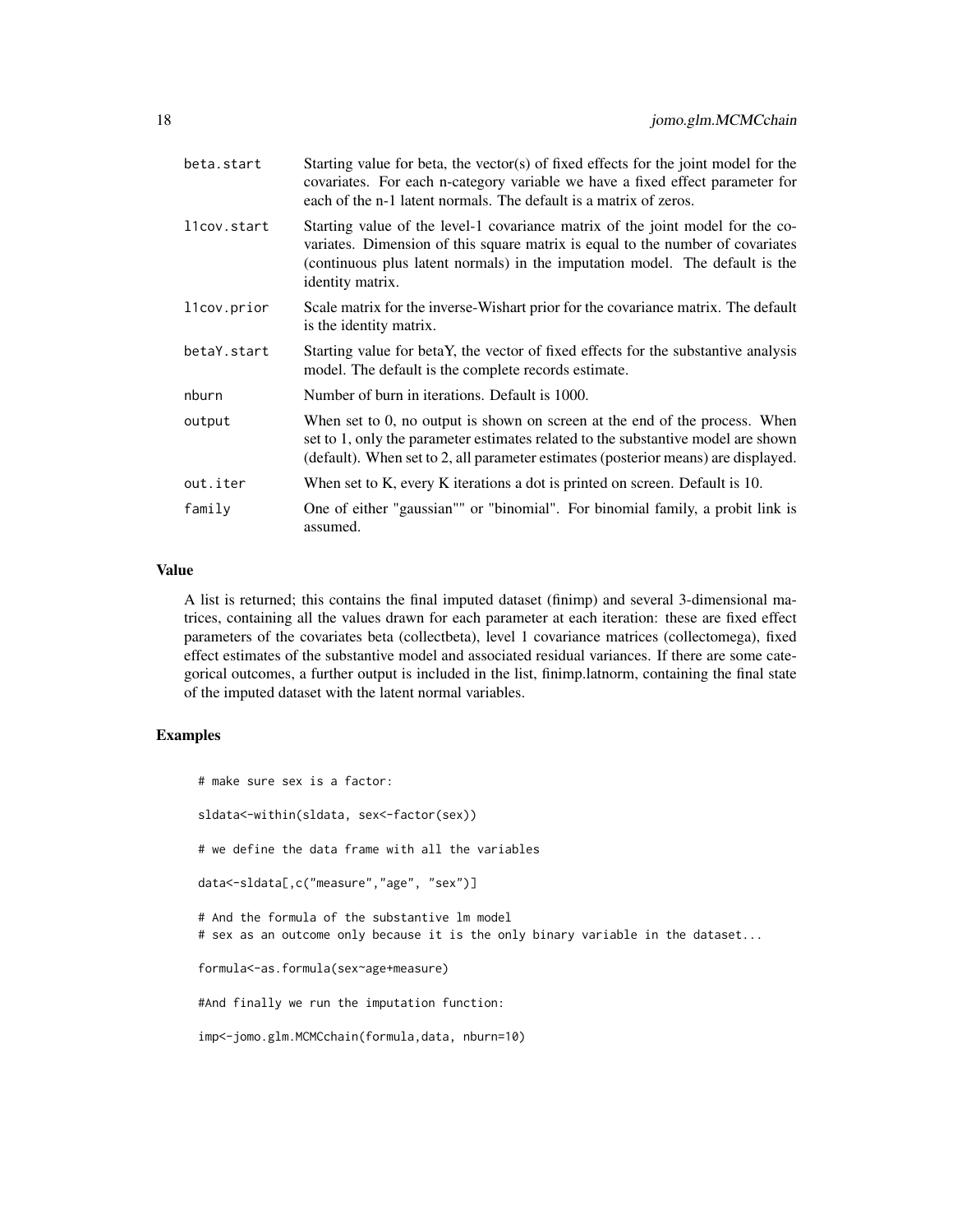### <span id="page-18-0"></span>jomo.glmer 19

# Note we are using only 10 iterations to avoid time consuming examples, # which go against CRAN policies. In real applications we would use # much larger burn-ins (around 1000, to say the least). # We can check, for example, the convergence of the first element of beta: plot(c(1:10),imp\$collectbeta[1,1,1:10],type="l")

jomo.glmer *Joint Modelling Imputation Compatible with Generalized Linear Mixed Model*

### Description

A function for substantive model compatible JM imputation, when the substantive model of interest is a generalized linear mixed-effects regression model. Interactions and polynomial functions of the covariates are allowed. Data must be passed as a data.frame where continuous variables are numeric and binary/categorical variables are factors.

### Usage

```
jomo.glmer(formula, data, level=rep(1,ncol(data)), beta.start=NULL,
         l2.beta.start=NULL, u.start=NULL, l1cov.start=NULL,
         l2cov.start=NULL, l1cov.prior=NULL, l2cov.prior=NULL,
         a.start=NULL, a.prior=NULL, nburn=1000, nbetween=1000,
         nimp=5, meth="common", output=1, out.iter=10,
         family="binomial")
```

| formula       | an object of class formula: a symbolic description of the model to be fitted. It is<br>possible to include in this formula interactions (through symbols '*' and '                                                                                 |
|---------------|----------------------------------------------------------------------------------------------------------------------------------------------------------------------------------------------------------------------------------------------------|
| data          | A data frame containing all the variables to include in the imputation model.<br>Columns related to continuous variables have to be numeric and columns related<br>to binary/categorical variables have to be factors.                             |
| level         | A vector, indicating whether each variable is either a level 1 or a level 2 variable.<br>The value assigned to the cluster indicator is irrelevant.                                                                                                |
| beta.start    | Starting value for beta, the vector(s) of level-1 fixed effects for the joint model<br>for the covariates. For each n-category variable we have a fixed effect parameter<br>for each of the n-1 latent normals. The default is a matrix of zeros.  |
| 12.beta.start | Starting value for beta2, the vector(s) of level-2 fixed effects for the joint model<br>for the covariates. For each n-category variable we have a fixed effect parameter<br>for each of the n-1 latent normals. The default is a matrix of zeros. |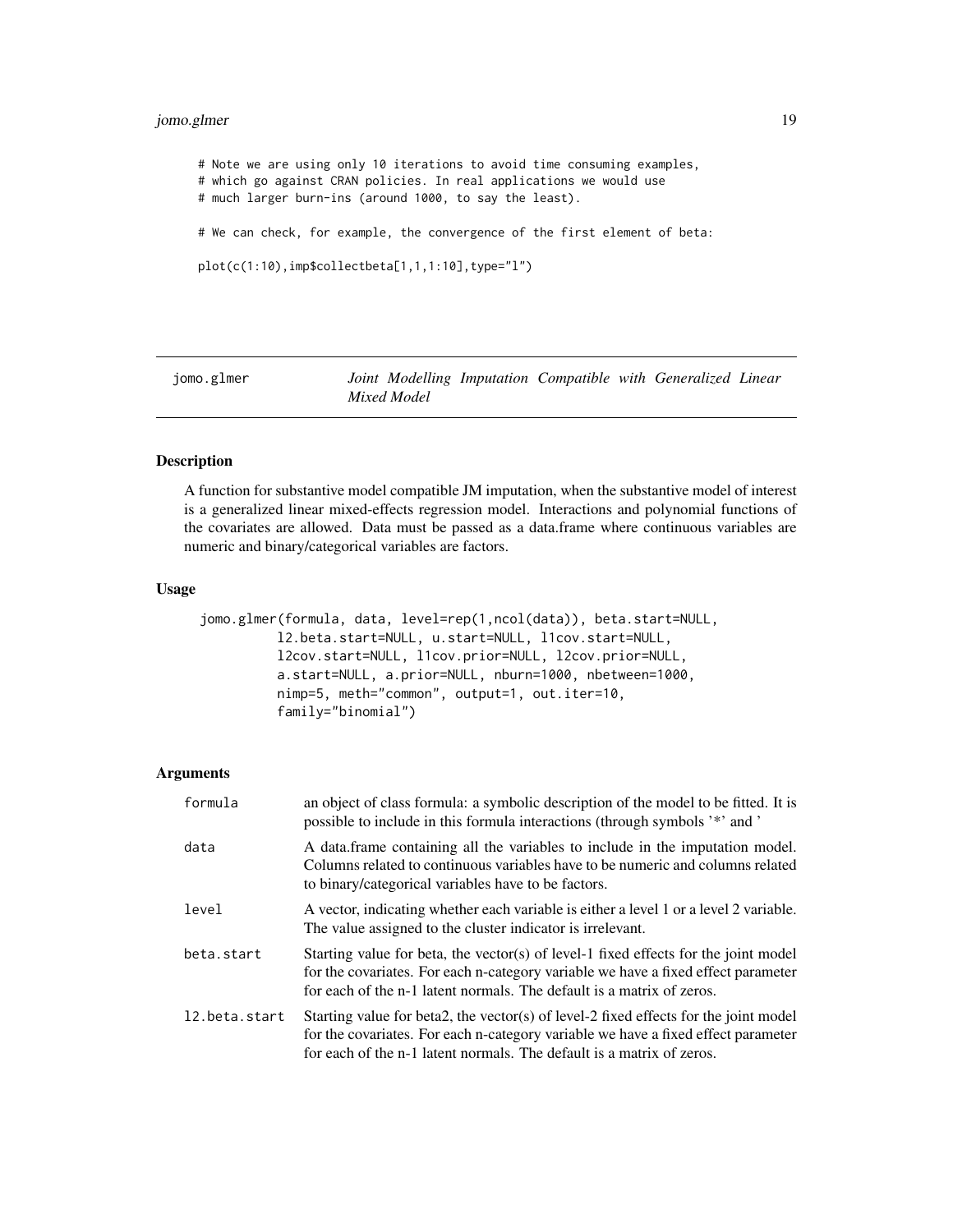| u.start     | A matrix where different rows are the starting values within each cluster of the<br>random effects estimates u for the joint model for the covariates. The default is<br>a matrix of zeros.                                                                                                                                                                                                                                                                                                    |
|-------------|------------------------------------------------------------------------------------------------------------------------------------------------------------------------------------------------------------------------------------------------------------------------------------------------------------------------------------------------------------------------------------------------------------------------------------------------------------------------------------------------|
| llcov.start | Starting value of the level-1 covariance matrix of the joint model for the co-<br>variates. Dimension of this square matrix is equal to the number of covariates<br>(continuous plus latent normals) in the imputation model. The default is the<br>identity matrix. Functions for imputation with random cluster-specific covari-<br>ance matrices are an exception, because we need to pass the starting values for<br>all of the matrices stacked one above the other.                      |
| l2cov.start | Starting value for the level 2 covariance matrix of the joint model for the covari-<br>ates. Dimension of this square matrix is equal to the number of level-1 covariates<br>(continuous plus latent normals) in the analysis model times the number of ran-<br>dom effects plus the number of level-2 covariates. The default is an identity<br>matrix.                                                                                                                                       |
| l1cov.prior | Scale matrix for the inverse-Wishart prior for the covariance matrix. The default<br>is the identity matrix.                                                                                                                                                                                                                                                                                                                                                                                   |
| l2cov.prior | Scale matrix for the inverse-Wishart prior for the level 2 covariance matrix. The<br>default is the identity matrix.                                                                                                                                                                                                                                                                                                                                                                           |
| a.start     | Starting value for the degrees of freedom of the inverse Wishart distribution<br>of the cluster-specific covariance matrices. Default is 50+D, with D being the<br>dimension of the covariance matrices. This is used only with clustered data and<br>when option meth is set to "random".                                                                                                                                                                                                     |
| a.prior     | Hyperparameter (Degrees of freedom) of the chi square prior distribution for the<br>degrees of freedom of the inverse Wishart distribution for the cluster-specific<br>covariance matrices. Default is D, with D being the dimension of the covariance<br>matrices.                                                                                                                                                                                                                            |
| meth        | Method used to deal with level 1 covariance matrix. When set to "common",<br>a common matrix across clusters is used (functions jomo1rancon, jomo1rancat<br>and jomo1ranmix). When set to "fixed", fixed study-specific matrices are con-<br>sidered (jomo1ranconhr, jomo1rancathr and jomo1ranmixhr with coption meth="fixed").<br>Finally, when set to "random", random study-specific matrices are considered<br>(jomo1ranconhr, jomo1rancathr and jomo1ranmixhr with option meth="random") |
| nburn       | Number of burn in iterations. Default is 1000.                                                                                                                                                                                                                                                                                                                                                                                                                                                 |
| nbetween    | Number of iterations between two successive imputations. Default is 1000.                                                                                                                                                                                                                                                                                                                                                                                                                      |
| nimp        | Number of Imputations. Default is 5.                                                                                                                                                                                                                                                                                                                                                                                                                                                           |
| output      | When set to $0$ , no output is shown on screen at the end of the process. When<br>set to 1, only the parameter estimates related to the substantive model are shown<br>(default). When set to 2, all parameter estimates (posterior means) are displayed.                                                                                                                                                                                                                                      |
| out.iter    | When set to K, every K iterations a dot is printed on screen. Default is 10.                                                                                                                                                                                                                                                                                                                                                                                                                   |
| family      | One of either "gaussian"" or "binomial". For binomial family, a probit link is<br>assumed.                                                                                                                                                                                                                                                                                                                                                                                                     |

### Details

This function allows for substantive model compatible imputation when the substantive model is a linear mixed-effects model. It can deal with interactions and polynomial terms through the usual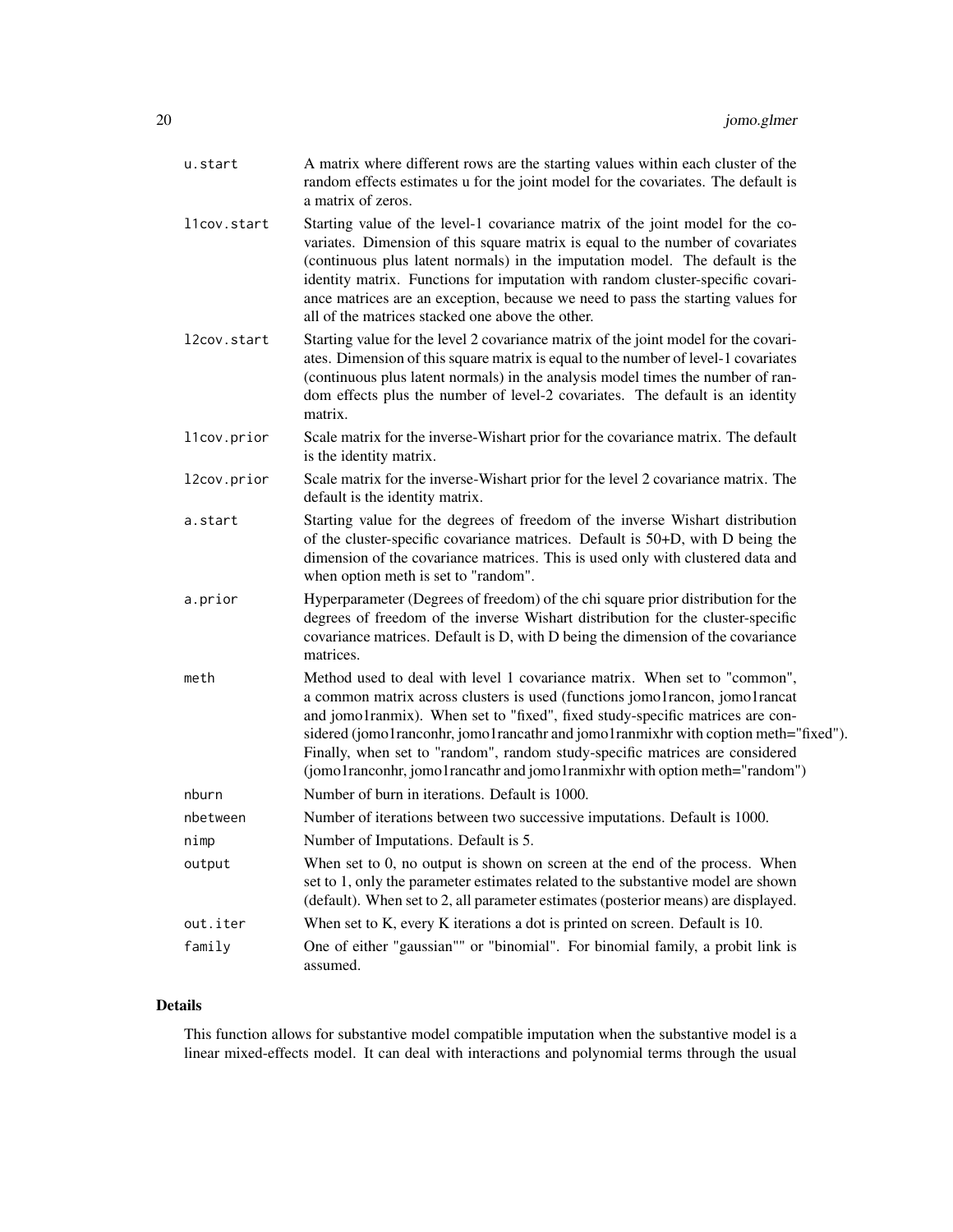#### <span id="page-20-0"></span>jomo.glmer.MCMCchain 21

lmer syntax in the formula argument. Format of the columns of data is crucial in order for the function to deal with binary/categorical covariates appropriately in the imputation algorithm.

#### Value

On screen, the posterior mean of the fixed effect estimates and of the residual variance are shown. The only argument returned is the imputed dataset in long format. Column "Imputation" indexes the imputations. Imputation number 0 are the original data.

#### References

Carpenter J.R., Kenward M.G., (2013), Multiple Imputation and its Application. Wiley, ISBN: 978-0-470-74052-1.

#### Examples

```
# make sure sex is a factor:
cldata<-within(cldata, sex<-factor(sex))
# we define the data frame with all the variables
data<-cldata[,c("measure","age", "sex", "city")]
# And the formula of the substantive lm model
# sex as an outcome only because it is the only binary variable in the dataset...
formula<-as.formula(sex~age+measure+(1|city))
#And finally we run the imputation function:
 imp<-jomo.glmer(formula,data, nburn=2, nbetween=2, nimp=2)
# Note we are using only 2 iterations to avoid time consuming examples,
# which go against CRAN policies. In real applications we would use
# much larger burn-ins (around 1000) and at least 5 imputations.
# Check help page for function jomo to see how to fit the model and
# combine estimates with Rubin's rules
```
jomo.glmer.MCMCchain *glmer Compatible JM Imputation - A tool to check convergence of the MCMC*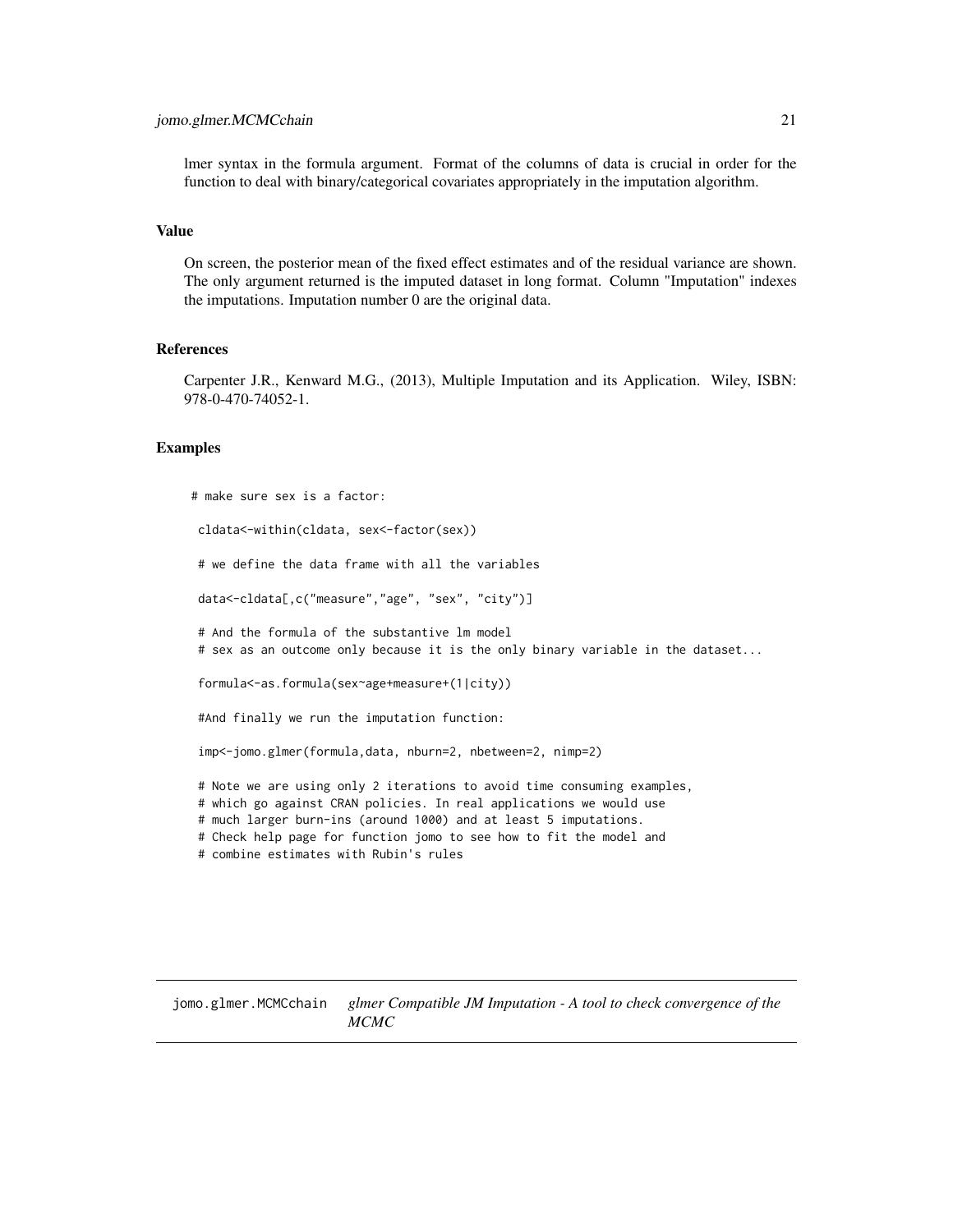### Description

This function is similar to the jomo.glmer function, but it returns the values of all the parameters in the model at each step of the MCMC instead of the imputations. It is useful to check the convergence of the MCMC sampler.

### Usage

```
jomo.glmer.MCMCchain(formula, data, level=rep(1,ncol(data)),
                    beta.start=NULL, l2.beta.start=NULL, u.start=NULL,
                    l1cov.start=NULL, l2cov.start=NULL, l1cov.prior=NULL,
                    l2cov.prior=NULL, a.start=NULL, a.prior=NULL,
                    betaY.start=NULL, covuY.start=NULL,
                    uY.start=NULL, nburn=1000, meth="common",
                    start.imp=NULL, start.imp.sub=NULL, l2.start.imp=NULL,
                    output=1, out.iter=10, family="binomial")
```

| formula       | an object of class formula: a symbolic description of the model to be fitted. It is<br>possible to include in this formula interactions (through symbols '*' and '                                                                                                                                                                                                                                                                                                        |
|---------------|---------------------------------------------------------------------------------------------------------------------------------------------------------------------------------------------------------------------------------------------------------------------------------------------------------------------------------------------------------------------------------------------------------------------------------------------------------------------------|
| data          | A data.frame containing all the variables to include in the imputation model.<br>Columns related to continuous variables have to be numeric and columns related<br>to binary/categorical variables have to be factors.                                                                                                                                                                                                                                                    |
| level         | A vector, indicating whether each variable is either a level 1 or a level 2 variable.<br>The value assigned to the cluster indicator is irrelevant.                                                                                                                                                                                                                                                                                                                       |
| beta.start    | Starting value for beta, the vector(s) of level-1 fixed effects for the joint model<br>for the covariates. For each n-category variable we have a fixed effect parameter<br>for each of the n-1 latent normals. The default is a matrix of zeros.                                                                                                                                                                                                                         |
| 12.beta.start | Starting value for beta2, the vector(s) of level-2 fixed effects for the joint model<br>for the covariates. For each n-category variable we have a fixed effect parameter<br>for each of the n-1 latent normals. The default is a matrix of zeros.                                                                                                                                                                                                                        |
| u.start       | A matrix where different rows are the starting values within each cluster of the<br>random effects estimates u for the joint model for the covariates. The default is<br>a matrix of zeros.                                                                                                                                                                                                                                                                               |
| llcov.start   | Starting value of the level-1 covariance matrix of the joint model for the co-<br>variates. Dimension of this square matrix is equal to the number of covariates<br>(continuous plus latent normals) in the imputation model. The default is the<br>identity matrix. Functions for imputation with random cluster-specific covari-<br>ance matrices are an exception, because we need to pass the starting values for<br>all of the matrices stacked one above the other. |
| l2cov.start   | Starting value for the level 2 covariance matrix of the joint model for the covari-<br>ates. Dimension of this square matrix is equal to the number of level-1 covariates<br>(continuous plus latent normals) in the analysis model times the number of ran-<br>dom effects plus the number of level-2 covariates. The default is an identity<br>matrix.                                                                                                                  |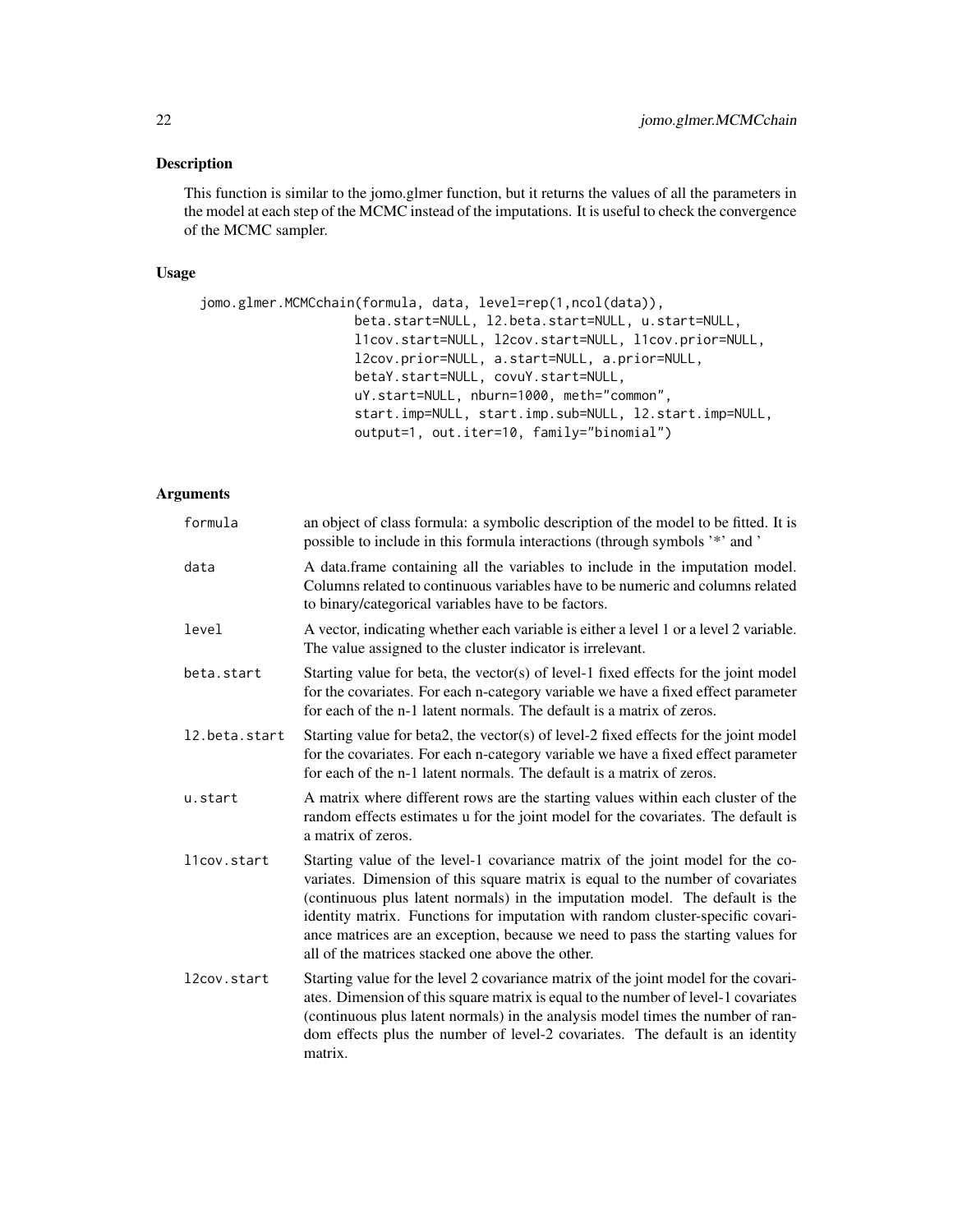| l1cov.prior   | Scale matrix for the inverse-Wishart prior for the covariance matrix. The default<br>is the identity matrix.                                                                                                                                                                                                                                                                                                                                                                                   |
|---------------|------------------------------------------------------------------------------------------------------------------------------------------------------------------------------------------------------------------------------------------------------------------------------------------------------------------------------------------------------------------------------------------------------------------------------------------------------------------------------------------------|
| l2cov.prior   | Scale matrix for the inverse-Wishart prior for the level 2 covariance matrix. The<br>default is the identity matrix.                                                                                                                                                                                                                                                                                                                                                                           |
| a.start       | Starting value for the degrees of freedom of the inverse Wishart distribution<br>of the cluster-specific covariance matrices. Default is 50+D, with D being the<br>dimension of the covariance matrices. This is used only with clustered data and<br>when option meth is set to "random".                                                                                                                                                                                                     |
| a.prior       | Hyperparameter (Degrees of freedom) of the chi square prior distribution for the<br>degrees of freedom of the inverse Wishart distribution for the cluster-specific<br>covariance matrices. Default is D, with D being the dimension of the covariance<br>matrices.                                                                                                                                                                                                                            |
| meth          | Method used to deal with level 1 covariance matrix. When set to "common",<br>a common matrix across clusters is used (functions jomo1rancon, jomo1rancat<br>and jomo1ranmix). When set to "fixed", fixed study-specific matrices are con-<br>sidered (jomo1ranconhr, jomo1rancathr and jomo1ranmixhr with coption meth="fixed").<br>Finally, when set to "random", random study-specific matrices are considered<br>(jomo1ranconhr, jomo1rancathr and jomo1ranmixhr with option meth="random") |
| betaY.start   | Starting value for betaY, the vector of fixed effects for the substantive analysis<br>model. The default is the complete records estimate.                                                                                                                                                                                                                                                                                                                                                     |
| covuY.start   | Starting value for covuY, the random effects covariance matrix of the substantive<br>analysis model. The default is the complete records estimate.                                                                                                                                                                                                                                                                                                                                             |
| uY.start      | Starting value for uY, the random effects matrix of the substantive analysis<br>model. The default is the complete records estimate.                                                                                                                                                                                                                                                                                                                                                           |
| nburn         | Number of burn in iterations. Default is 1000.                                                                                                                                                                                                                                                                                                                                                                                                                                                 |
| output        | When set to $0$ , no output is shown on screen at the end of the process. When<br>set to 1, only the parameter estimates related to the substantive model are shown<br>(default). When set to 2, all parameter estimates (posterior means) are displayed.                                                                                                                                                                                                                                      |
| out.iter      | When set to K, every K iterations a dot is printed on screen. Default is 10.                                                                                                                                                                                                                                                                                                                                                                                                                   |
| start.imp     | Starting value for the missing data in the covariates of the substantive model.<br>n-level categorical variables are substituted by n-1 latent normals.                                                                                                                                                                                                                                                                                                                                        |
| 12.start.imp  | Starting value for the missing data in the level-2 covariates of the substantive<br>model. n-level categorical variables are substituted by n-1 latent normals.                                                                                                                                                                                                                                                                                                                                |
| start.imp.sub | Starting value for the missing data in the outcome of the substantive model. For<br>family="binomial", these are the values of the latent normals.                                                                                                                                                                                                                                                                                                                                             |
| family        | One of either "gaussian"" or "binomial". For binomial family, a probit link is<br>assumed.                                                                                                                                                                                                                                                                                                                                                                                                     |

### Value

A list is returned; this contains the final imputed dataset (finimp) and several 3-dimensional matrices, containing all the values drawn for each parameter at each iteration: these are fixed effect parameters of the covariates beta (collectbeta), level 1 covariance matrices (collectomega), fixed effect estimates of the substantive model and associated residual variances. If there are some categorical outcomes, a further output is included in the list, finimp.latnorm, containing the final state of the imputed dataset with the latent normal variables.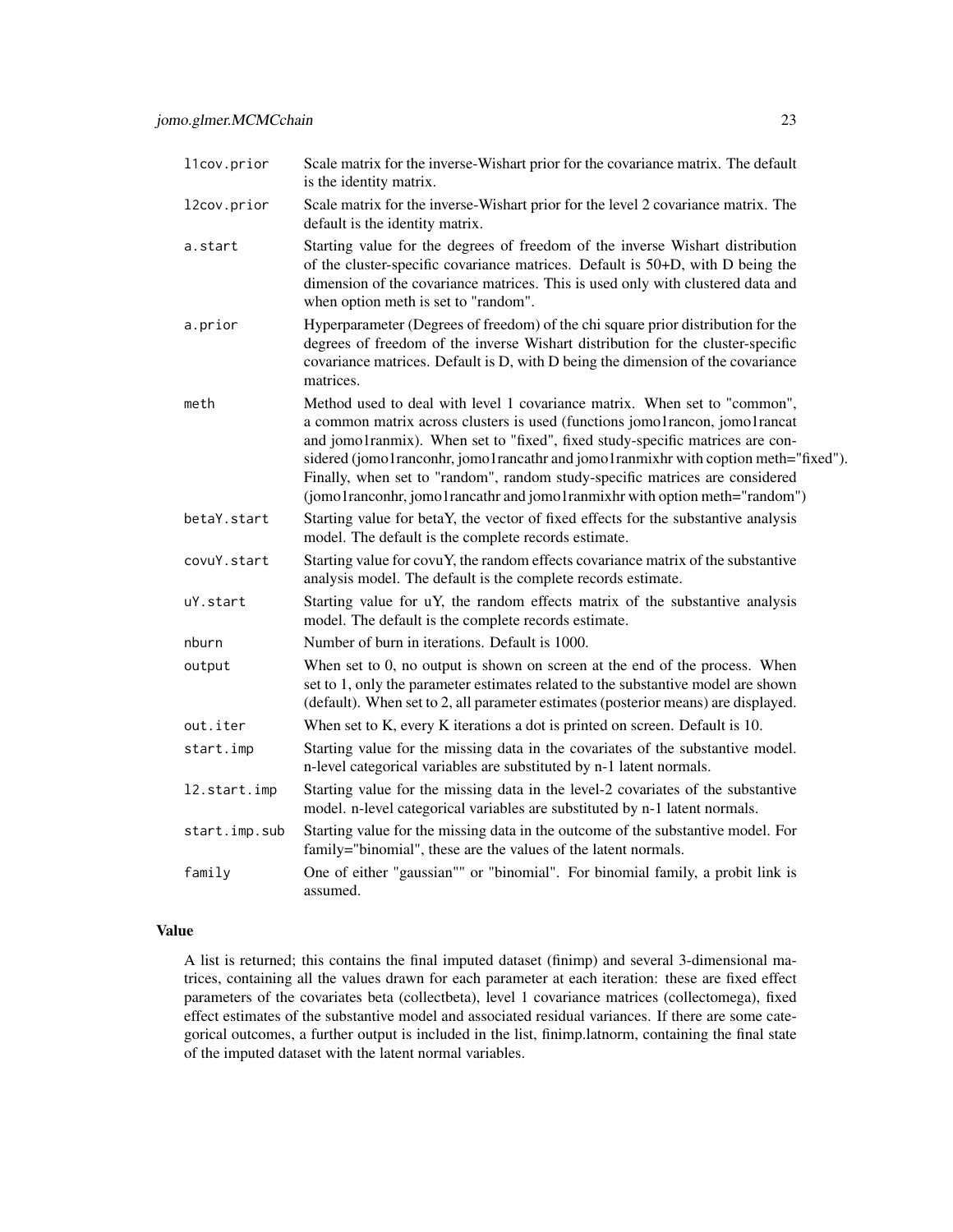### Examples

```
# make sure sex is a factor:
cldata<-within(cldata, sex<-factor(sex))
# we define the data frame with all the variables
data<-cldata[,c("measure","age", "sex", "city")]
# And the formula of the substantive lm model
# sex as an outcome only because it is the only binary variable in the dataset...
formula<-as.formula(sex~age+measure+(1|city))
#And finally we run the imputation function:
imp<-jomo.glmer.MCMCchain(formula,data, nburn=100)
# We can check, for example, the convergence of the first element of beta:
# plot(c(1:100),imp$collectbeta[1,1,1:100],type="l")
```
jomo.lm *Joint Modelling Imputation Compatible with Linear Regression Model*

### Description

A function for substantive model compatible JM imputation, when the substantive model of interest is a simple linear regression model. Interactions and polynomial functions of the covariates are allowed. Data must be passed as a data.frame where continuous variables are numeric and binary/categorical variables are factors.

#### Usage

```
jomo.lm(formula, data, beta.start=NULL, l1cov.start=NULL,
      l1cov.prior=NULL, nburn=1000, nbetween=1000, nimp=5,
      output=1, out.iter=10)
```

| formula | an object of class formula: a symbolic description of the model to be fitted. It is |
|---------|-------------------------------------------------------------------------------------|
|         | possible to include in this formula interactions (through symbols '*' and '         |
| data    | A data frame containing all the variables to include in the imputation model.       |
|         | Columns related to continuous variables have to be numeric and columns related      |
|         | to binary/categorical variables have to be factors.                                 |

<span id="page-23-0"></span>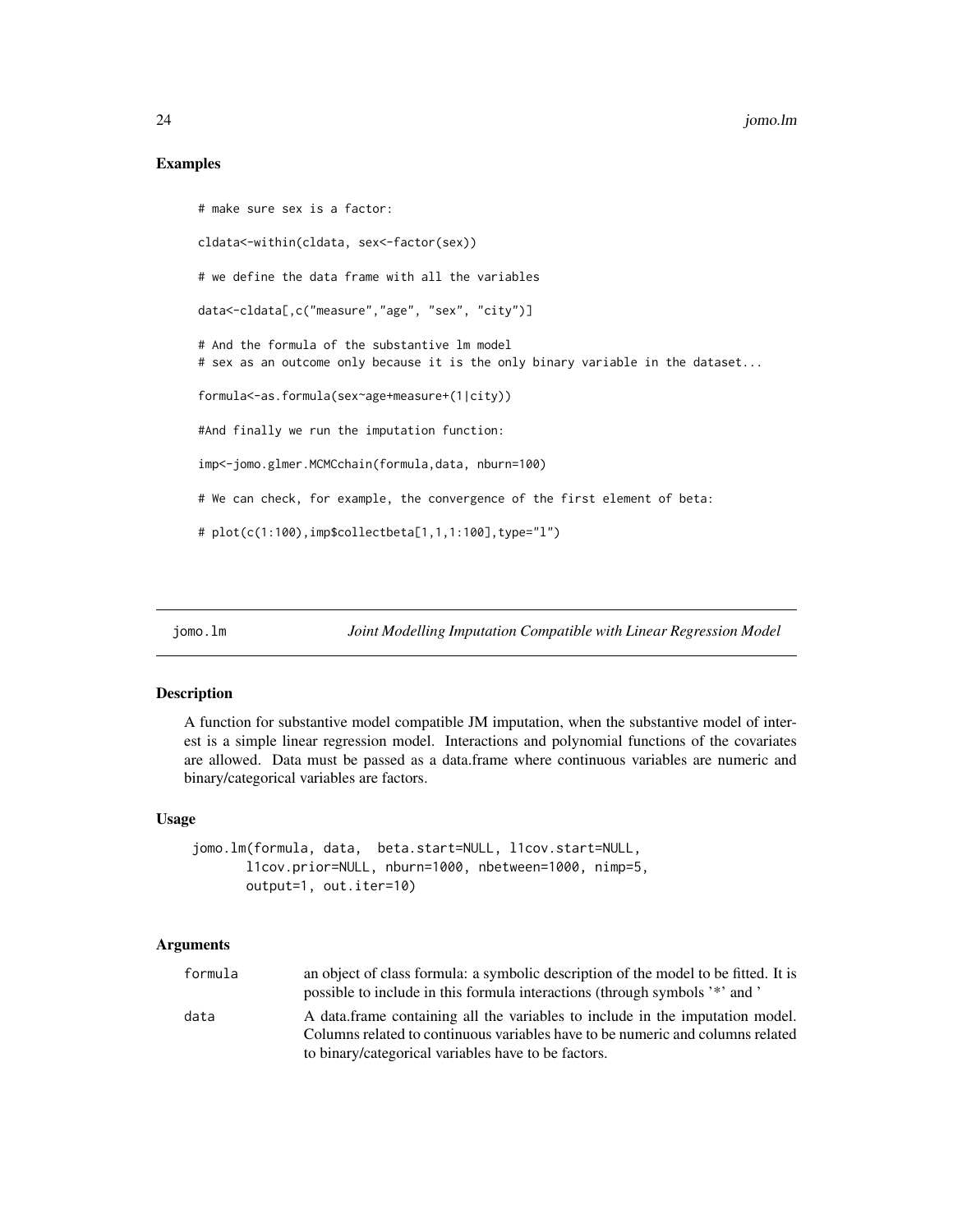jomo.lm 25

| beta.start  | Starting value for beta, the vector(s) of fixed effects for the joint model for the<br>covariates. For each n-category variable we have a fixed effect parameter for<br>each of the n-1 latent normals. The default is a matrix of zeros.                            |
|-------------|----------------------------------------------------------------------------------------------------------------------------------------------------------------------------------------------------------------------------------------------------------------------|
| llcov.start | Starting value of the level-1 covariance matrix of the joint model for the co-<br>variates. Dimension of this square matrix is equal to the number of covariates<br>(continuous plus latent normals) in the imputation model. The default is the<br>identity matrix. |
| llcov.prior | Scale matrix for the inverse-Wishart prior for the covariance matrix. The default<br>is the identity matrix.                                                                                                                                                         |
| nburn       | Number of burn in iterations. Default is 1000.                                                                                                                                                                                                                       |
| nbetween    | Number of iterations between two successive imputations. Default is 1000.                                                                                                                                                                                            |
| nimp        | Number of Imputations. Default is 5.                                                                                                                                                                                                                                 |
| output      | When set to 0, no output is shown on screen at the end of the process. When<br>set to 1, only the parameter estimates related to the substantive model are shown<br>(default). When set to 2, all parameter estimates (posterior means) are displayed.               |
| out.iter    | When set to K, every K iterations a dot is printed on screen. Default is 10.                                                                                                                                                                                         |

### Details

This function allows for substantive model compatible imputation when the substantive model is a simple linear regression model. It can deal with interactions and polynomial terms through the usual lm syntax in the formula argument. Format of the columns of data is crucial in order for the function to deal with binary/categorical covariates appropriately in the imputation algorithm.

#### Value

On screen, the posterior mean of the fixed effect estimates and of the residual variance are shown. The only argument returned is the imputed dataset in long format. Column "Imputation" indexes the imputations. Imputation number 0 are the original data.

### References

Carpenter J.R., Kenward M.G., (2013), Multiple Imputation and its Application. Wiley, ISBN: 978-0-470-74052-1.

### Examples

# make sure sex is a factor: sldata<-within(sldata, sex<-factor(sex)) # we define the data frame with all the variables data<-sldata[,c("measure","age", "sex")]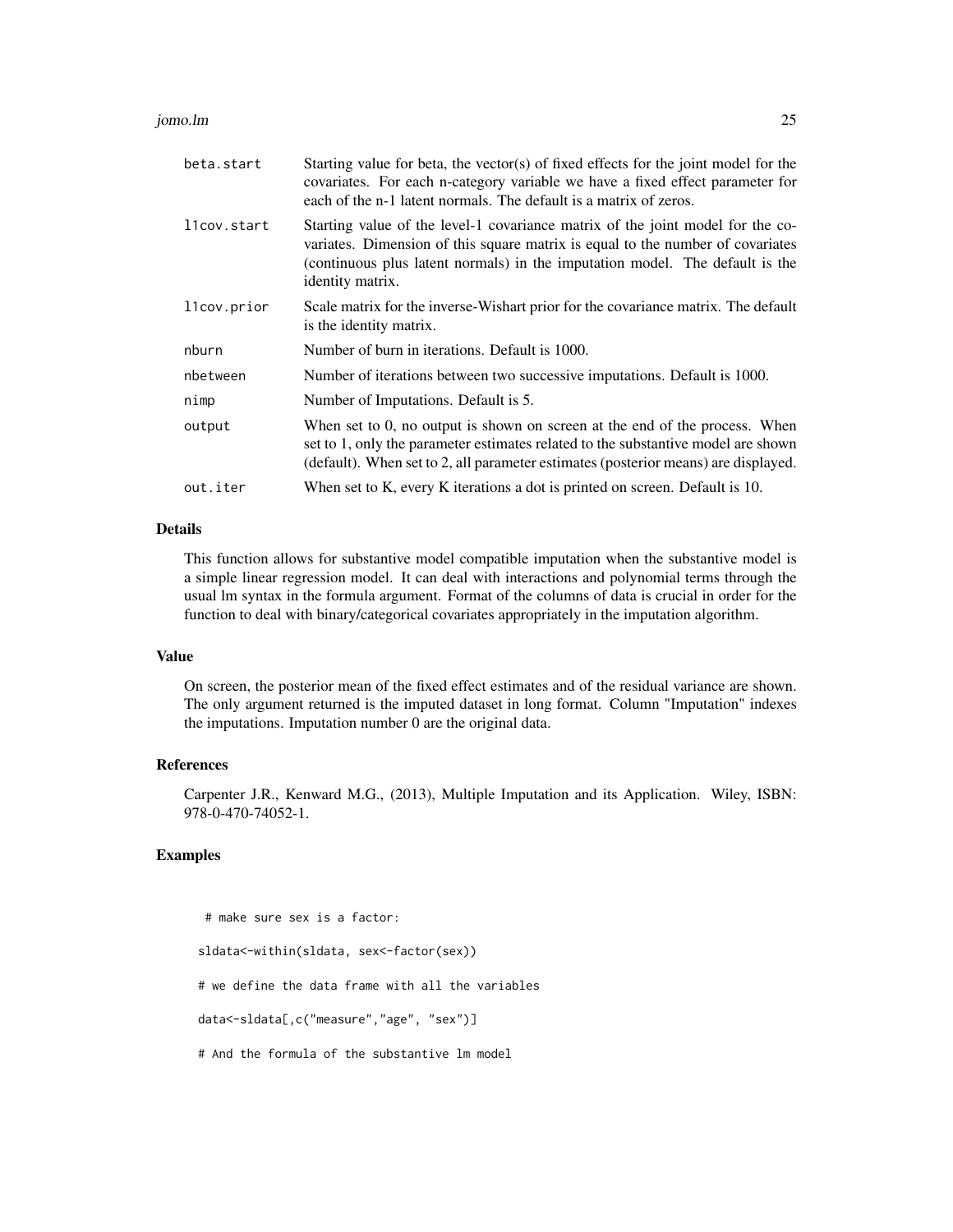```
formula<-as.formula(measure~sex+age+I(age^2))
#And finally we run the imputation function:
imp<-jomo.lm(formula,data, nburn=100, nbetween=100)
# Note we are using only 100 iterations to avoid time consuming examples,
# which go against CRAN policies.
# If we were interested in a model with interactions:
formula2<-as.formula(measure~sex*age)
imp2<-jomo.lm(formula2,data, nburn=100, nbetween=100)
# The analysis and combination steps are as for all the other functions
# (see e.g. help file for function jomo)
```
jomo.lm.MCMCchain *lm Compatible JM Imputation - A tool to check convergence of the MCMC*

### Description

This function is similar to the jomo.lm function, but it returns the values of all the parameters in the model at each step of the MCMC instead of the imputations. It is useful to check the convergence of the MCMC sampler.

#### Usage

```
jomo.lm.MCMCchain(formula, data, beta.start=NULL, l1cov.start=NULL,
l1cov.prior=NULL, betaY.start=NULL, varY.start=NULL, nburn=1000,
start.imp=NULL, start.imp.sub=NULL, output=1, out.iter=10)
```

| formula    | an object of class formula: a symbolic description of the model to be fitted. It is<br>possible to include in this formula interactions (through symbols '*' and '                                                                        |
|------------|-------------------------------------------------------------------------------------------------------------------------------------------------------------------------------------------------------------------------------------------|
| data       | A data frame containing all the variables to include in the imputation model.<br>Columns related to continuous variables have to be numeric and columns related<br>to binary/categorical variables have to be factors.                    |
| beta.start | Starting value for beta, the vector(s) of fixed effects for the joint model for the<br>covariates. For each n-category variable we have a fixed effect parameter for<br>each of the n-1 latent normals. The default is a matrix of zeros. |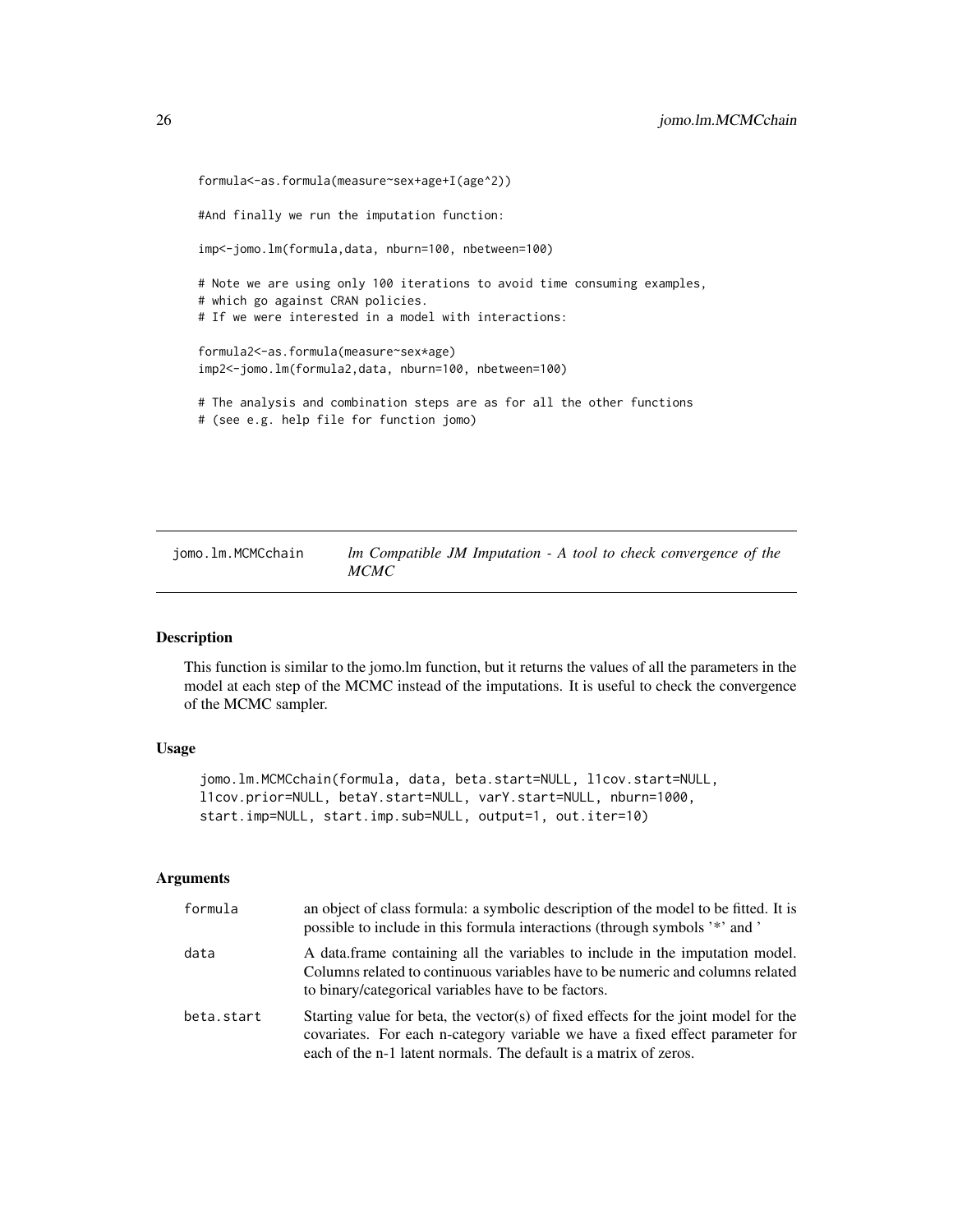| l1cov.start   | Starting value of the level-1 covariance matrix of the joint model for the co-<br>variates. Dimension of this square matrix is equal to the number of covariates<br>(continuous plus latent normals) in the imputation model. The default is the<br>identity matrix. |
|---------------|----------------------------------------------------------------------------------------------------------------------------------------------------------------------------------------------------------------------------------------------------------------------|
| llcov.prior   | Scale matrix for the inverse-Wishart prior for the covariance matrix. The default<br>is the identity matrix.                                                                                                                                                         |
| betaY.start   | Starting value for betaY, the vector of fixed effects for the substantive analysis<br>model. The default is the complete records estimate.                                                                                                                           |
| varY.start    | Starting value for varY, the residual variance of the substantive analysis model.<br>The default is the complete records estimate.                                                                                                                                   |
| nburn         | Number of burn in iterations. Default is 1000.                                                                                                                                                                                                                       |
| output        | When set to 0, no output is shown on screen at the end of the process. When<br>set to 1, only the parameter estimates related to the substantive model are shown<br>(default). When set to 2, all parameter estimates (posterior means) are displayed.               |
| out.iter      | When set to K, every K iterations a dot is printed on screen. Default is 10.                                                                                                                                                                                         |
| start.imp     | Starting value for the missing data in the covariates of the substantive model.<br>n-level categorical variables are substituted by n-1 latent normals.                                                                                                              |
| start.imp.sub | Starting value for the missing data in the outcome of the substantive model.                                                                                                                                                                                         |

### Value

A list is returned; this contains the final imputed dataset (finimp) and several 3-dimensional matrices, containing all the values drawn for each parameter at each iteration: these are fixed effect parameters of the covariates beta (collectbeta), level 1 covariance matrices (collectomega), fixed effect estimates of the substantive model and associated residual variances. If there are some categorical outcomes, a further output is included in the list, finimp.latnorm, containing the final state of the imputed dataset with the latent normal variables.

### Examples

```
# make sure sex is a factor:
sldata<-within(sldata, sex<-factor(sex))
# we define the data frame with all the variables
data<-sldata[,c("measure","age", "sex")]
# And the formula of the substantive lm model
formula<-as.formula(measure~sex+age+I(age^2))
#And finally we run the imputation function:
imp<-jomo.lm.MCMCchain(formula,data, nburn=100)
```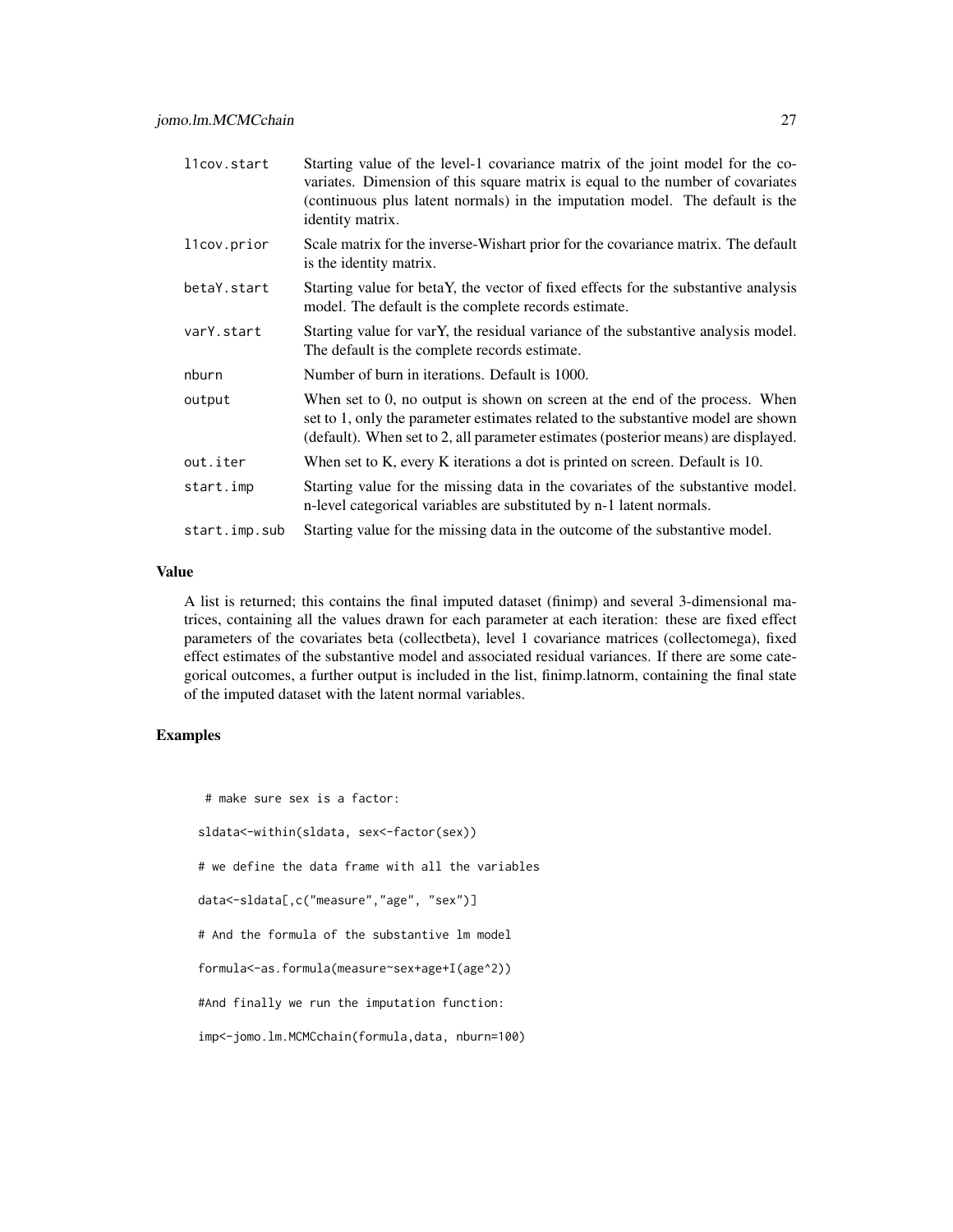<span id="page-27-0"></span># Note we are using only 100 iterations to avoid time consuming examples, # which go against CRAN policies.

# We can check, for example, the convergence of the first element of beta:

```
plot(c(1:100),imp$collectbeta[1,1,1:100],type="l")
```
jomo.lmer *Joint Modelling Imputation Compatible with Linear Mixed-effects Regression Model*

### Description

A function for substantive model compatible JM imputation, when the substantive model of interest is a linear mixed-effects regression model. Interactions and polynomial functions of the covariates are allowed. Data must be passed as a data.frame where continuous variables are numeric and binary/categorical variables are factors.

### Usage

```
jomo.lmer(formula, data, level=rep(1,ncol(data)), beta.start=NULL,
        l2.beta.start=NULL, u.start=NULL, l1cov.start=NULL, l2cov.start=NULL,
         l1cov.prior=NULL, l2cov.prior=NULL, a.start=NULL, a.prior=NULL,
      nburn=1000, nbetween=1000, nimp=5, meth="common", output=1, out.iter=10)
```

| formula       | an object of class formula: a symbolic description of the model to be fitted. It is<br>possible to include in this formula interactions (through symbols '*' and '                                                                                 |
|---------------|----------------------------------------------------------------------------------------------------------------------------------------------------------------------------------------------------------------------------------------------------|
| data          | A data frame containing all the variables to include in the imputation model.<br>Columns related to continuous variables have to be numeric and columns related<br>to binary/categorical variables have to be factors.                             |
| level         | A vector, indicating whether each variable is either a level 1 or a level 2 variable.<br>The value assigned to the cluster indicator is irrelevant.                                                                                                |
| beta.start    | Starting value for beta, the vector(s) of level-1 fixed effects for the joint model<br>for the covariates. For each n-category variable we have a fixed effect parameter<br>for each of the n-1 latent normals. The default is a matrix of zeros.  |
| l2.beta.start | Starting value for beta2, the vector(s) of level-2 fixed effects for the joint model<br>for the covariates. For each n-category variable we have a fixed effect parameter<br>for each of the n-1 latent normals. The default is a matrix of zeros. |
| u.start       | A matrix where different rows are the starting values within each cluster of the<br>random effects estimates u for the joint model for the covariates. The default is<br>a matrix of zeros.                                                        |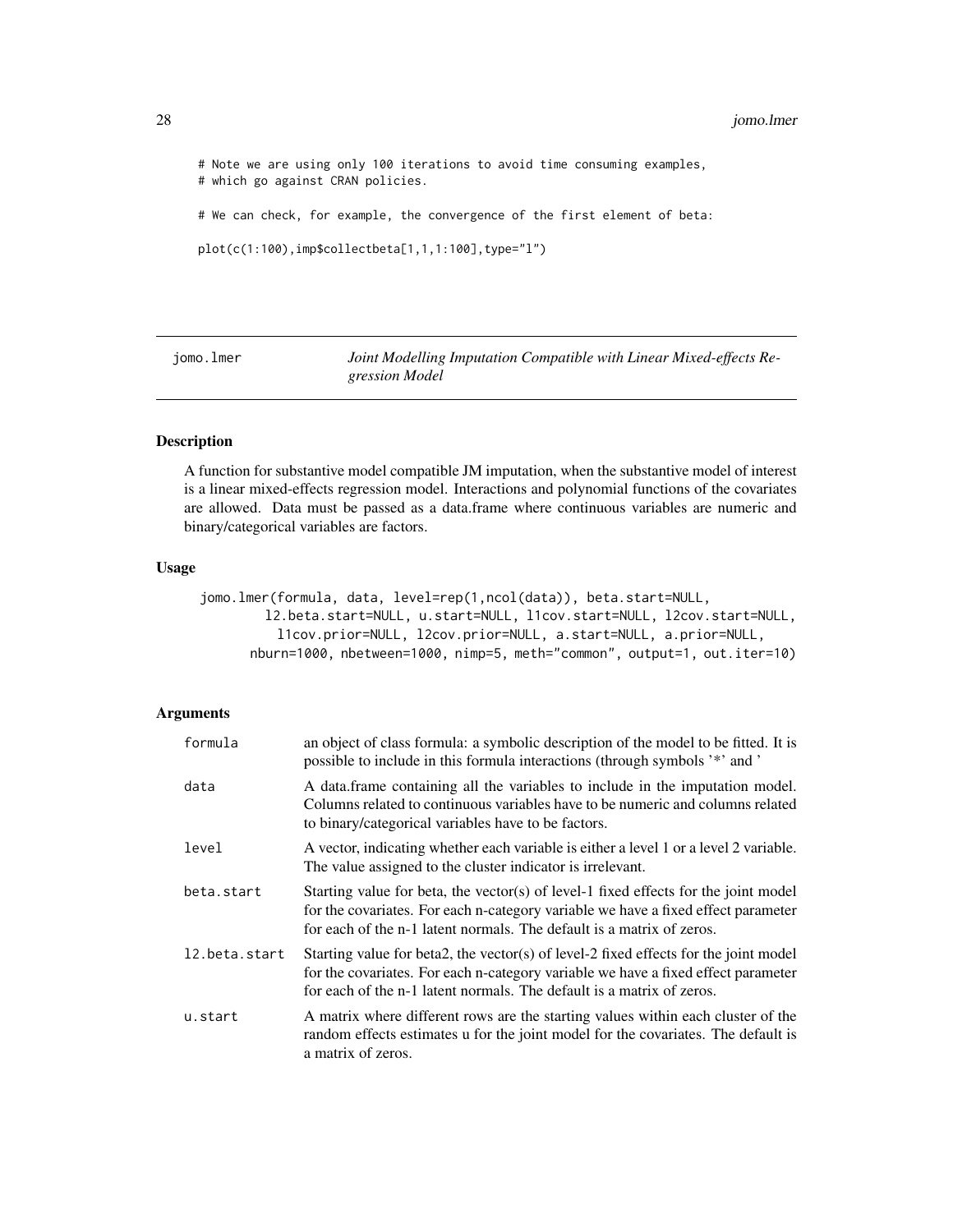### jomo.lmer 29

| l1cov.start | Starting value of the level-1 covariance matrix of the joint model for the co-<br>variates. Dimension of this square matrix is equal to the number of covariates<br>(continuous plus latent normals) in the imputation model. The default is the<br>identity matrix. Functions for imputation with random cluster-specific covari-<br>ance matrices are an exception, because we need to pass the starting values for<br>all of the matrices stacked one above the other.                      |
|-------------|------------------------------------------------------------------------------------------------------------------------------------------------------------------------------------------------------------------------------------------------------------------------------------------------------------------------------------------------------------------------------------------------------------------------------------------------------------------------------------------------|
| l2cov.start | Starting value for the level 2 covariance matrix of the joint model for the covari-<br>ates. Dimension of this square matrix is equal to the number of level-1 covariates<br>(continuous plus latent normals) in the analysis model times the number of ran-<br>dom effects plus the number of level-2 covariates. The default is an identity<br>matrix.                                                                                                                                       |
| l1cov.prior | Scale matrix for the inverse-Wishart prior for the covariance matrix. The default<br>is the identity matrix.                                                                                                                                                                                                                                                                                                                                                                                   |
| l2cov.prior | Scale matrix for the inverse-Wishart prior for the level 2 covariance matrix. The<br>default is the identity matrix.                                                                                                                                                                                                                                                                                                                                                                           |
| a.start     | Starting value for the degrees of freedom of the inverse Wishart distribution<br>of the cluster-specific covariance matrices. Default is 50+D, with D being the<br>dimension of the covariance matrices. This is used only with clustered data and<br>when option meth is set to "random".                                                                                                                                                                                                     |
| a.prior     | Hyperparameter (Degrees of freedom) of the chi square prior distribution for the<br>degrees of freedom of the inverse Wishart distribution for the cluster-specific<br>covariance matrices. Default is D, with D being the dimension of the covariance<br>matrices.                                                                                                                                                                                                                            |
| meth        | Method used to deal with level 1 covariance matrix. When set to "common",<br>a common matrix across clusters is used (functions jomo1rancon, jomo1rancat<br>and jomo1ranmix). When set to "fixed", fixed study-specific matrices are con-<br>sidered (jomo1ranconhr, jomo1rancathr and jomo1ranmixhr with coption meth="fixed").<br>Finally, when set to "random", random study-specific matrices are considered<br>(jomo1ranconhr, jomo1rancathr and jomo1ranmixhr with option meth="random") |
| nburn       | Number of burn in iterations. Default is 1000.                                                                                                                                                                                                                                                                                                                                                                                                                                                 |
| nbetween    | Number of iterations between two successive imputations. Default is 1000.                                                                                                                                                                                                                                                                                                                                                                                                                      |
| nimp        | Number of Imputations. Default is 5.                                                                                                                                                                                                                                                                                                                                                                                                                                                           |
| output      | When set to 0, no output is shown on screen at the end of the process. When<br>set to 1, only the parameter estimates related to the substantive model are shown<br>(default). When set to 2, all parameter estimates (posterior means) are displayed.                                                                                                                                                                                                                                         |
| out.iter    | When set to K, every K iterations a dot is printed on screen. Default is 10.                                                                                                                                                                                                                                                                                                                                                                                                                   |
|             |                                                                                                                                                                                                                                                                                                                                                                                                                                                                                                |

### Details

This function allows for substantive model compatible imputation when the substantive model is a linear mixed-effects model. It can deal with interactions and polynomial terms through the usual lmer syntax in the formula argument. Format of the columns of data is crucial in order for the function to deal with binary/categorical covariates appropriately in the imputation algorithm.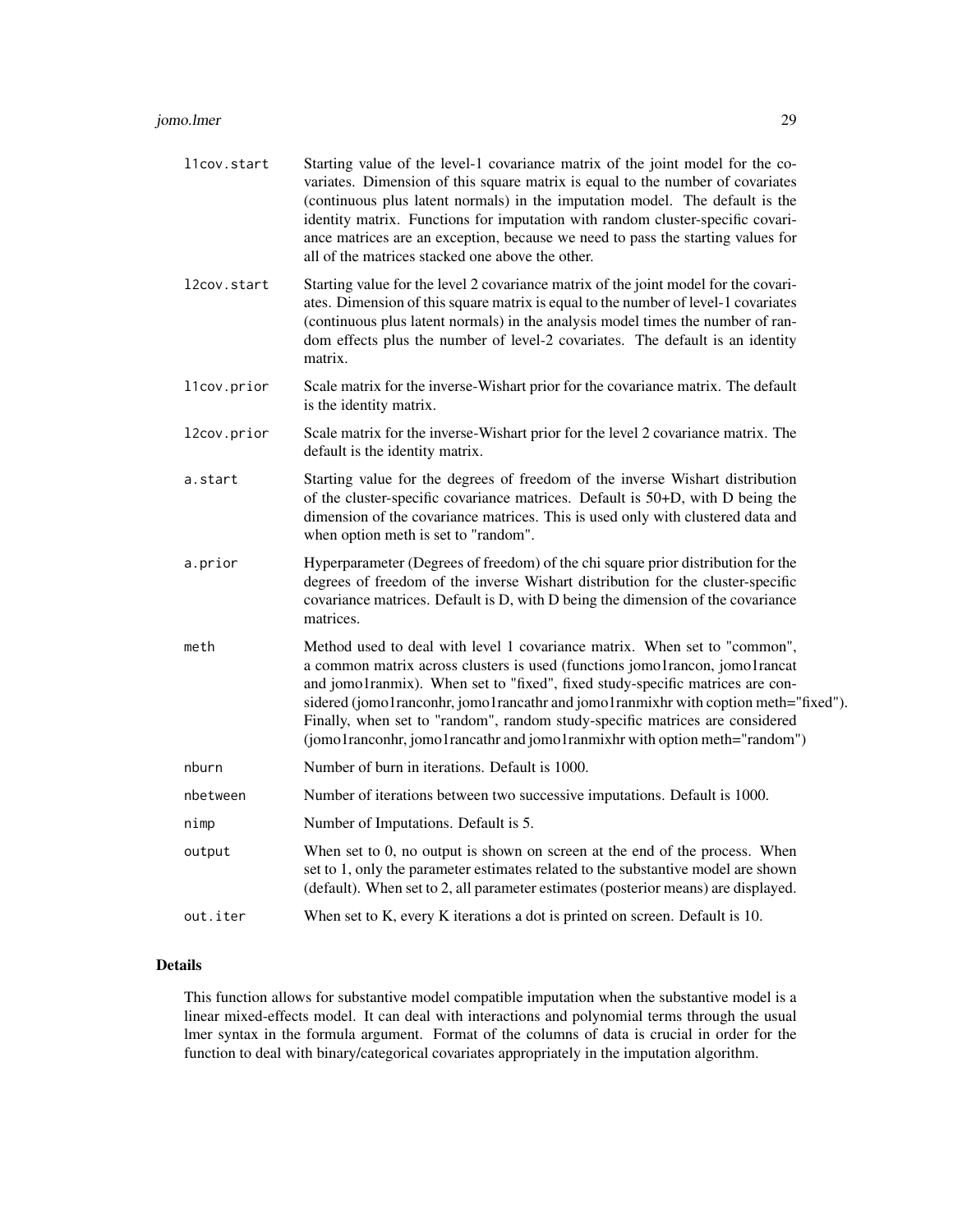<span id="page-29-0"></span>On screen, the posterior mean of the fixed effect estimates and of the residual variance are shown. The only argument returned is the imputed dataset in long format. Column "Imputation" indexes the imputations. Imputation number 0 are the original data.

### References

Carpenter J.R., Kenward M.G., (2013), Multiple Imputation and its Application. Wiley, ISBN: 978-0-470-74052-1.

#### Examples

# make sure sex is a factor: cldata<-within(cldata, sex<-factor(sex)) # we define the data frame with all the variables data<-cldata[,c("measure","age", "sex", "city")] mylevel<-c(1,1,1,1) # And the formula of the substantive lm model formula<-as.formula(measure~sex+age+I(age^2)+(1|city)) #And finally we run the imputation function: imp<-jomo.lmer(formula,data, level=mylevel, nburn=10, nbetween=10) # Note we are using only 10 iterations to avoid time consuming examples, # which go against CRAN policies. # If we were interested in a model with interactions: # formula2<-as.formula(measure~sex\*age+(1|city)) # imp2<-jomo.lmer(formula2,data, level=mylevel, nburn=10, nbetween=10) # The analysis and combination steps are as for all the other functions # (see e.g. help file for function jomo)

jomo.lmer.MCMCchain *lmer Compatible JM Imputation - A tool to check convergence of the MCMC*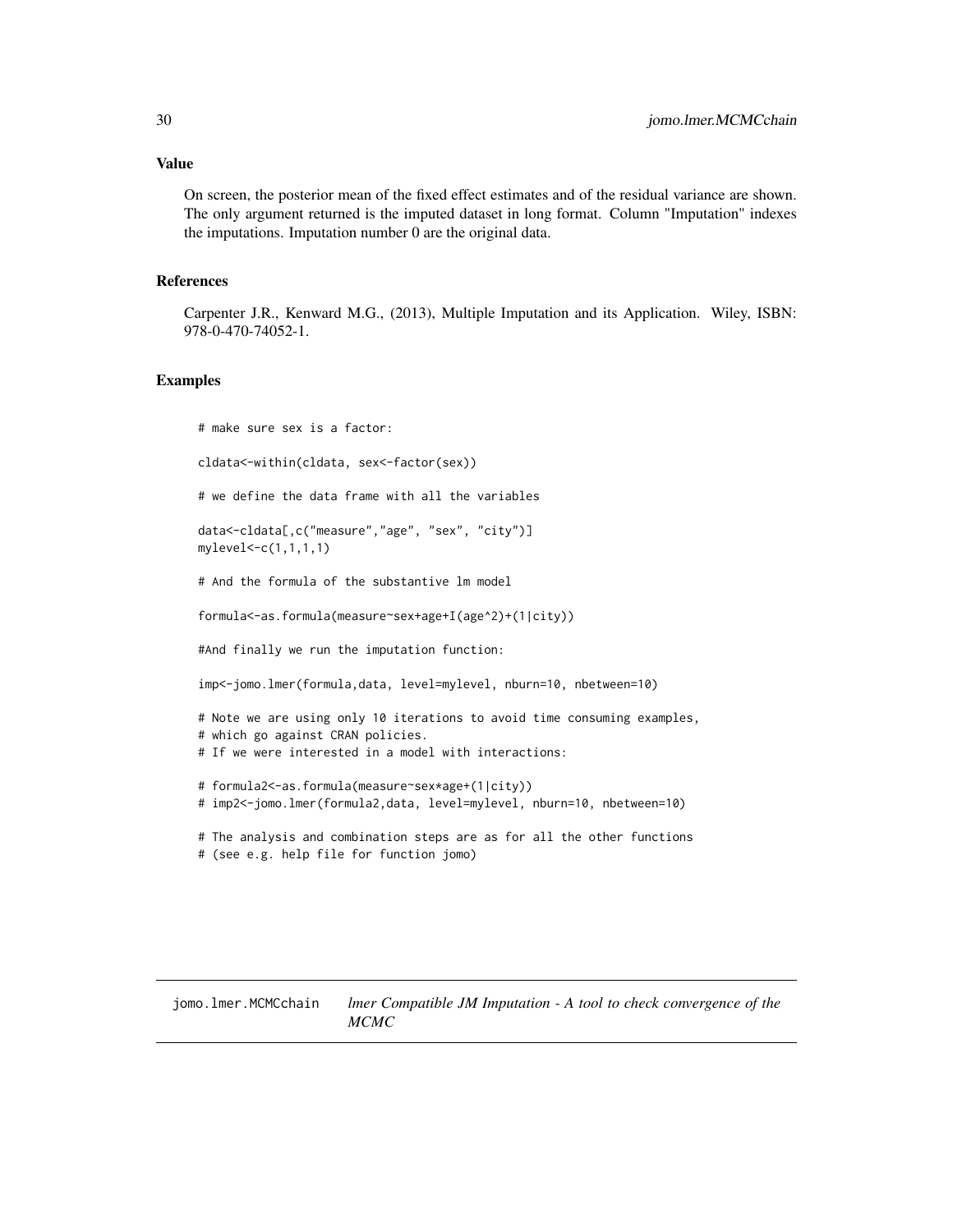### Description

This function is similar to the jomo.lmer function, but it returns the values of all the parameters in the model at each step of the MCMC instead of the imputations. It is useful to check the convergence of the MCMC sampler.

### Usage

```
jomo.lmer.MCMCchain(formula, data, level=rep(1,ncol(data)), beta.start=NULL,
                    l2.beta.start=NULL, u.start=NULL, l1cov.start=NULL,
                    l2cov.start=NULL, l1cov.prior=NULL, l2cov.prior=NULL,
                    a.start=NULL, a.prior=NULL, betaY.start=NULL,
                    varY.start=NULL, covuY.start=NULL, uY.start=NULL,
                    nburn=1000, meth="common", start.imp=NULL,
                    start.imp.sub=NULL, l2.start.imp=NULL, output=1,
                    out.iter=10)
```

| formula       | an object of class formula: a symbolic description of the model to be fitted. It is<br>possible to include in this formula interactions (through symbols '*' and '                                                                                                                                                                                                                                                                                                        |
|---------------|---------------------------------------------------------------------------------------------------------------------------------------------------------------------------------------------------------------------------------------------------------------------------------------------------------------------------------------------------------------------------------------------------------------------------------------------------------------------------|
| data          | A data.frame containing all the variables to include in the imputation model.<br>Columns related to continuous variables have to be numeric and columns related<br>to binary/categorical variables have to be factors.                                                                                                                                                                                                                                                    |
| level         | A vector, indicating whether each variable is either a level 1 or a level 2 variable.<br>The value assigned to the cluster indicator is irrelevant.                                                                                                                                                                                                                                                                                                                       |
| beta.start    | Starting value for beta, the vector(s) of level-1 fixed effects for the joint model<br>for the covariates. For each n-category variable we have a fixed effect parameter<br>for each of the n-1 latent normals. The default is a matrix of zeros.                                                                                                                                                                                                                         |
| 12.beta.start | Starting value for beta2, the vector(s) of level-2 fixed effects for the joint model<br>for the covariates. For each n-category variable we have a fixed effect parameter<br>for each of the n-1 latent normals. The default is a matrix of zeros.                                                                                                                                                                                                                        |
| u.start       | A matrix where different rows are the starting values within each cluster of the<br>random effects estimates u for the joint model for the covariates. The default is<br>a matrix of zeros.                                                                                                                                                                                                                                                                               |
| llcov.start   | Starting value of the level-1 covariance matrix of the joint model for the co-<br>variates. Dimension of this square matrix is equal to the number of covariates<br>(continuous plus latent normals) in the imputation model. The default is the<br>identity matrix. Functions for imputation with random cluster-specific covari-<br>ance matrices are an exception, because we need to pass the starting values for<br>all of the matrices stacked one above the other. |
| l2cov.start   | Starting value for the level 2 covariance matrix of the joint model for the covari-<br>ates. Dimension of this square matrix is equal to the number of level-1 covariates<br>(continuous plus latent normals) in the analysis model times the number of ran-<br>dom effects plus the number of level-2 covariates. The default is an identity<br>matrix.                                                                                                                  |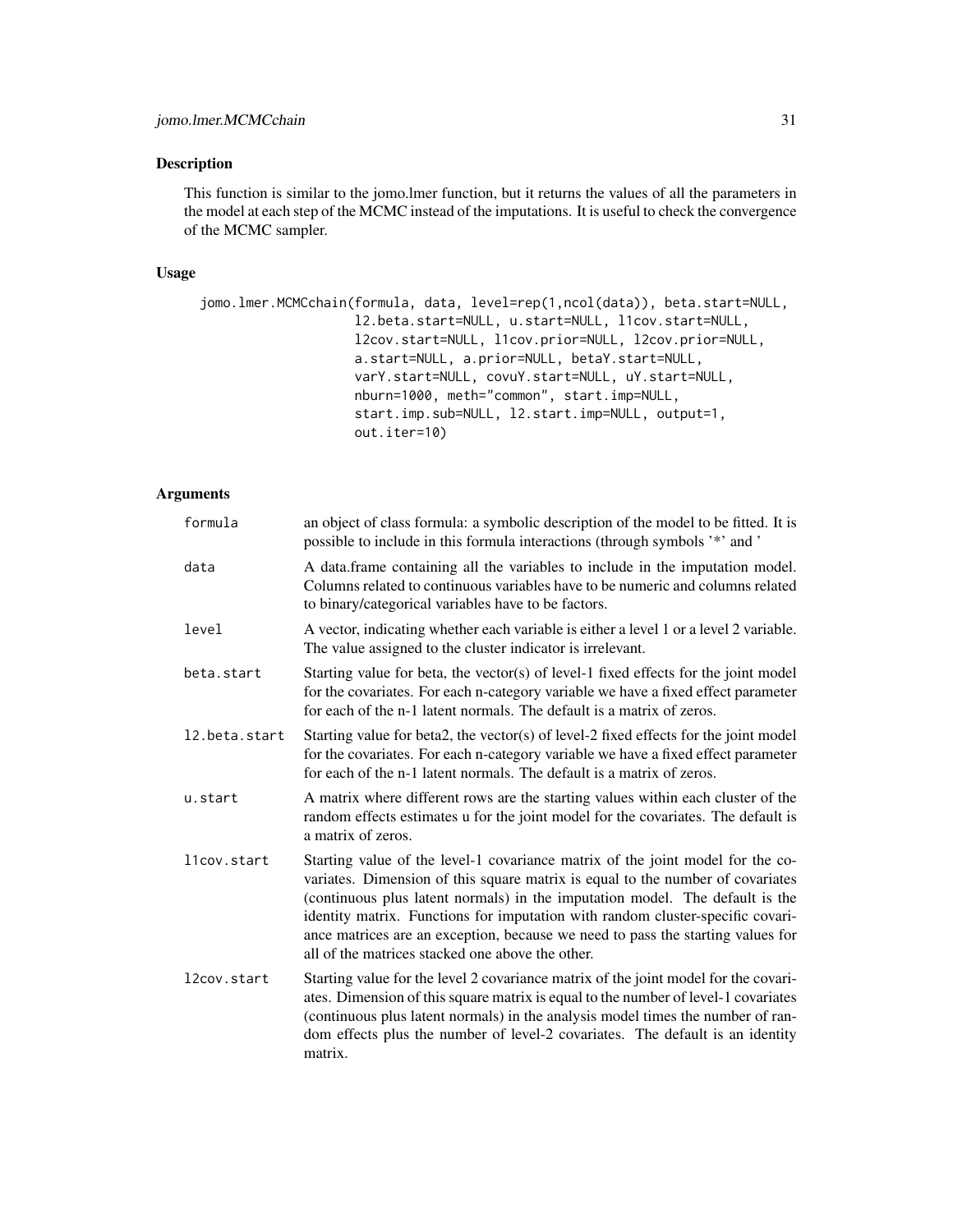| l1cov.prior   | Scale matrix for the inverse-Wishart prior for the covariance matrix. The default<br>is the identity matrix.                                                                                                                                                                                                                                                                                                                                                                                   |
|---------------|------------------------------------------------------------------------------------------------------------------------------------------------------------------------------------------------------------------------------------------------------------------------------------------------------------------------------------------------------------------------------------------------------------------------------------------------------------------------------------------------|
| l2cov.prior   | Scale matrix for the inverse-Wishart prior for the level 2 covariance matrix. The<br>default is the identity matrix.                                                                                                                                                                                                                                                                                                                                                                           |
| a.start       | Starting value for the degrees of freedom of the inverse Wishart distribution<br>of the cluster-specific covariance matrices. Default is 50+D, with D being the<br>dimension of the covariance matrices. This is used only with clustered data and<br>when option meth is set to "random".                                                                                                                                                                                                     |
| a.prior       | Hyperparameter (Degrees of freedom) of the chi square prior distribution for the<br>degrees of freedom of the inverse Wishart distribution for the cluster-specific<br>covariance matrices. Default is D, with D being the dimension of the covariance<br>matrices.                                                                                                                                                                                                                            |
| meth          | Method used to deal with level 1 covariance matrix. When set to "common",<br>a common matrix across clusters is used (functions jomo1rancon, jomo1rancat<br>and jomo1ranmix). When set to "fixed", fixed study-specific matrices are con-<br>sidered (jomo1ranconhr, jomo1rancathr and jomo1ranmixhr with coption meth="fixed").<br>Finally, when set to "random", random study-specific matrices are considered<br>(jomo1ranconhr, jomo1rancathr and jomo1ranmixhr with option meth="random") |
| betaY.start   | Starting value for betaY, the vector of fixed effects for the substantive analysis<br>model. The default is the complete records estimate.                                                                                                                                                                                                                                                                                                                                                     |
| varY.start    | Starting value for varY, the residual variance of the substantive analysis model.<br>The default is the complete records estimate.                                                                                                                                                                                                                                                                                                                                                             |
| covuY.start   | Starting value for covuY, the random effects covariance matrix of the substantive<br>analysis model. The default is the complete records estimate.                                                                                                                                                                                                                                                                                                                                             |
| uY.start      | Starting value for uY, the random effects matrix of the substantive analysis<br>model. The default is the complete records estimate.                                                                                                                                                                                                                                                                                                                                                           |
| nburn         | Number of burn in iterations. Default is 1000.                                                                                                                                                                                                                                                                                                                                                                                                                                                 |
| output        | When set to $0$ , no output is shown on screen at the end of the process. When<br>set to 1, only the parameter estimates related to the substantive model are shown<br>(default). When set to 2, all parameter estimates (posterior means) are displayed.                                                                                                                                                                                                                                      |
| out.iter      | When set to K, every K iterations a dot is printed on screen. Default is 10.                                                                                                                                                                                                                                                                                                                                                                                                                   |
| start.imp     | Starting value for the missing data in the covariates of the substantive model.<br>n-level categorical variables are substituted by n-1 latent normals.                                                                                                                                                                                                                                                                                                                                        |
| 12.start.imp  | Starting value for the missing data in the level-2 covariates of the substantive<br>model. n-level categorical variables are substituted by n-1 latent normals.                                                                                                                                                                                                                                                                                                                                |
| start.imp.sub | Starting value for the missing data in the outcome of the substantive model.                                                                                                                                                                                                                                                                                                                                                                                                                   |

### Value

A list is returned; this contains the final imputed dataset (finimp) and several 3-dimensional matrices, containing all the values drawn for each parameter at each iteration: these are fixed effect parameters of the covariates beta (collectbeta), level 1 covariance matrices (collectomega), fixed effect estimates of the substantive model and associated residual variances. If there are some categorical outcomes, a further output is included in the list, finimp.latnorm, containing the final state of the imputed dataset with the latent normal variables.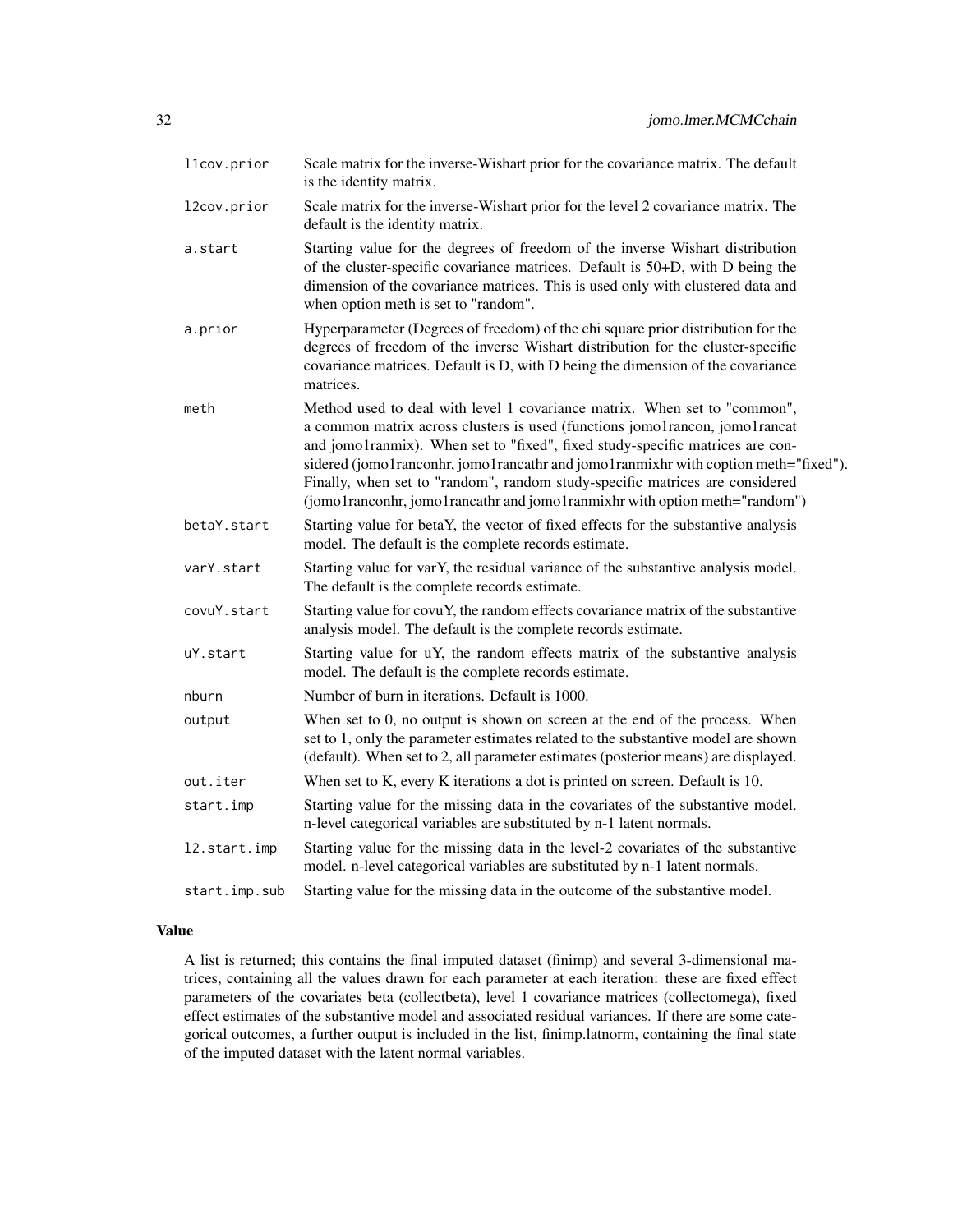### <span id="page-32-0"></span>jomo.MCMCchain 33

#### Examples

```
# make sure sex is a factor:
cldata<-within(cldata, sex<-factor(sex))
# we define the data frame with all the variables
data<-cldata[,c("measure","age", "sex", "city")]
mylevel<-c(1,1,1,1)
# And the formula of the substantive lm model
formula<-as.formula(measure~sex+age+I(age^2)+(1|city))
#And finally we run the imputation function:
imp<-jomo.lmer.MCMCchain(formula,data, level=mylevel, nburn=100)
# Note we are using only 100 iterations to avoid time consuming examples,
# which go against CRAN policies.
# We can check, for example, the convergence of the first element of beta:
plot(c(1:100),imp$collectbeta[1,1,1:100],type="l")
```
jomo.MCMCchain *JM Imputation - A tool to check convergence of the MCMC*

### Description

This function is similar to the jomo function, but it returns the values of all the parameters in the model at each step of the MCMC instead of the imputations. It is useful to check the convergence of the MCMC sampler.

#### Usage

```
jomo.MCMCchain(Y, Y2=NULL, X=NULL, X2=NULL, Z=NULL, clus=NULL,
              beta.start=NULL, l2.beta.start=NULL, u.start=NULL,
              l1cov.start=NULL, l2cov.start=NULL, l1cov.prior=NULL,
             l2cov.prior=NULL, start.imp=NULL, l2.start.imp=NULL,
 nburn=1000, a=NULL, a.prior=NULL, meth="common",output=1, out.iter=10)
```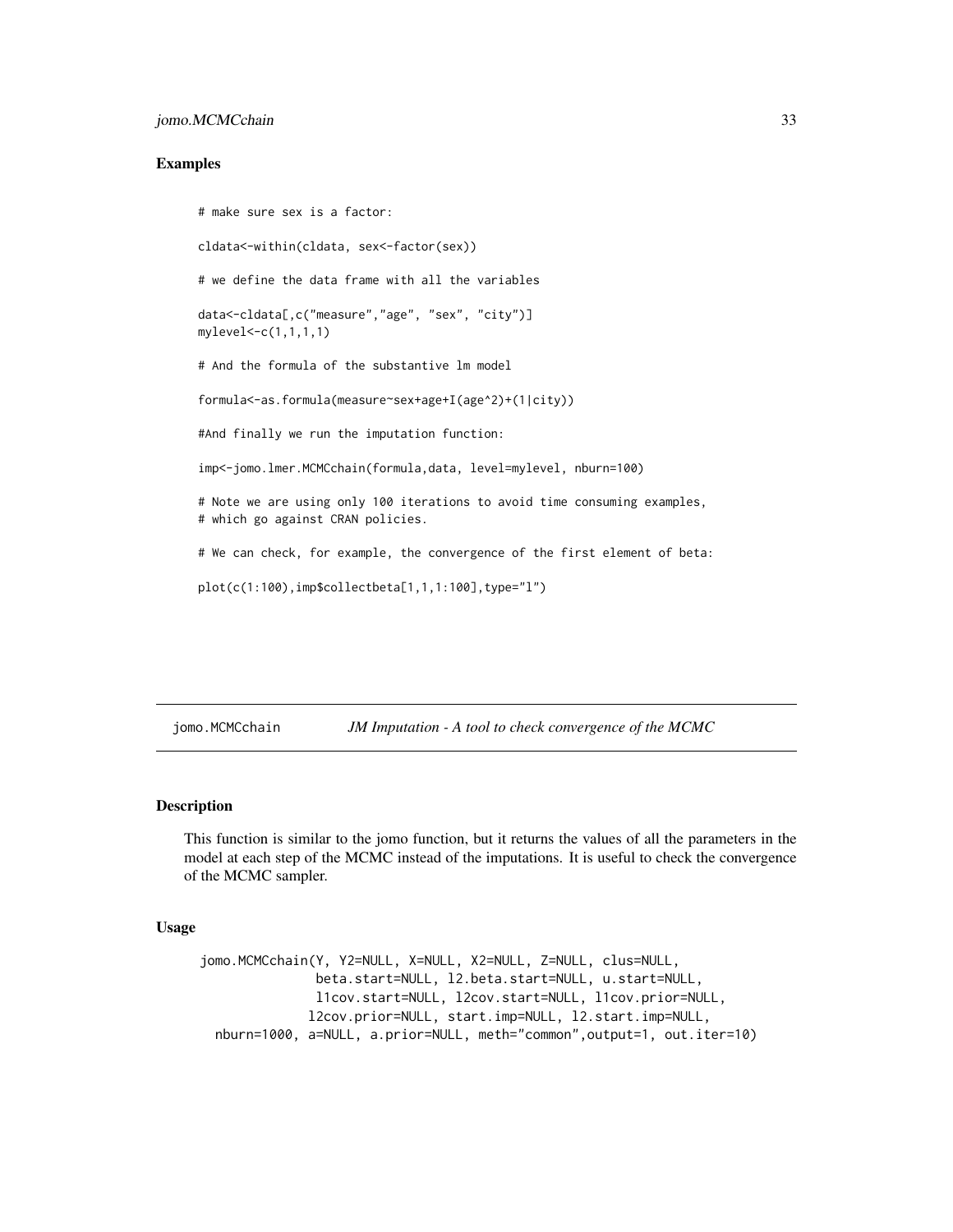| Y              | A data frame containing the outcomes of the imputation model, i.e. the partially<br>observed level 1 variables. Columns related to continuous variables have to be<br>numeric and columns related to binary/categorical variables have to be factors.                                                                                                                                                                 |
|----------------|-----------------------------------------------------------------------------------------------------------------------------------------------------------------------------------------------------------------------------------------------------------------------------------------------------------------------------------------------------------------------------------------------------------------------|
| Y2             | A data. frame containing the level-2 outcomes of the imputation model, i.e. the<br>partially observed level-2 variables. Columns related to continuous variables<br>have to be numeric and columns related to binary/categorical variables have to<br>be factors.                                                                                                                                                     |
| X              | A data frame, or matrix, with covariates of the joint imputation model. Rows<br>correspond to different observations, while columns are different variables. Miss-<br>ing values are not allowed in these variables. In case we want an intercept, a<br>column of 1 is needed. The default is a column of 1.                                                                                                          |
| X <sub>2</sub> | A data frame, or matrix, with level-2 covariates of the joint imputation model.<br>Rows correspond to different level-1 observations, while columns are different<br>variables. Missing values are not allowed in these variables. In case we want an<br>intercept, a column of 1 is needed. The default is a column of 1.                                                                                            |
| Ζ              | A data frame, or matrix, for covariates associated to random effects in the joint<br>imputation model. Rows correspond to different observations, while columns<br>are different variables. Missing values are not allowed in these variables. In<br>case we want an intercept, a column of 1 is needed. The default is a column of<br>1.                                                                             |
| clus           | A data frame, or matrix, containing the cluster indicator for each observation. If<br>missing, functions for single level imputation are automatically used.                                                                                                                                                                                                                                                          |
| beta.start     | Starting value for beta, the vector(s) of level-1 fixed effects. Rows index dif-<br>ferent covariates and columns index different outcomes. For each n-category<br>variable we have a fixed effect parameter for each of the n-1 latent normals. The<br>default is a matrix of zeros.                                                                                                                                 |
| 12.beta.start  | Starting value for beta2, the vector(s) of level-2 fixed effects. Rows index dif-<br>ferent covariates and columns index different level-2 outcomes. For each n-<br>category variable we have a fixed effect parameter for each of the n-1 latent<br>normals. The default is a matrix of zeros.                                                                                                                       |
| u.start        | A matrix where different rows are the starting values within each cluster for the<br>random effects estimates u. The default is a matrix of zeros.                                                                                                                                                                                                                                                                    |
| llcov.start    | Starting value for the covariance matrix. Dimension of this square matrix is<br>equal to the number of outcomes (continuous plus latent normals) in the impu-<br>tation model. The default is the identity matrix. Functions for imputation with<br>random cluster-specific covariance matrices are an exception, because we need<br>to pass the starting values for all of the matrices stacked one above the other. |
| l2cov.start    | Starting value for the level 2 covariance matrix. Dimension of this square matrix<br>is equal to the number of outcomes (continuous plus latent normals) in the im-<br>putation model times the number of random effects plus the number of level-2<br>outcomes. The default is an identity matrix.                                                                                                                   |
| l1cov.prior    | Scale matrix for the inverse-Wishart prior for the covariance matrix. The default<br>is the identity matrix.                                                                                                                                                                                                                                                                                                          |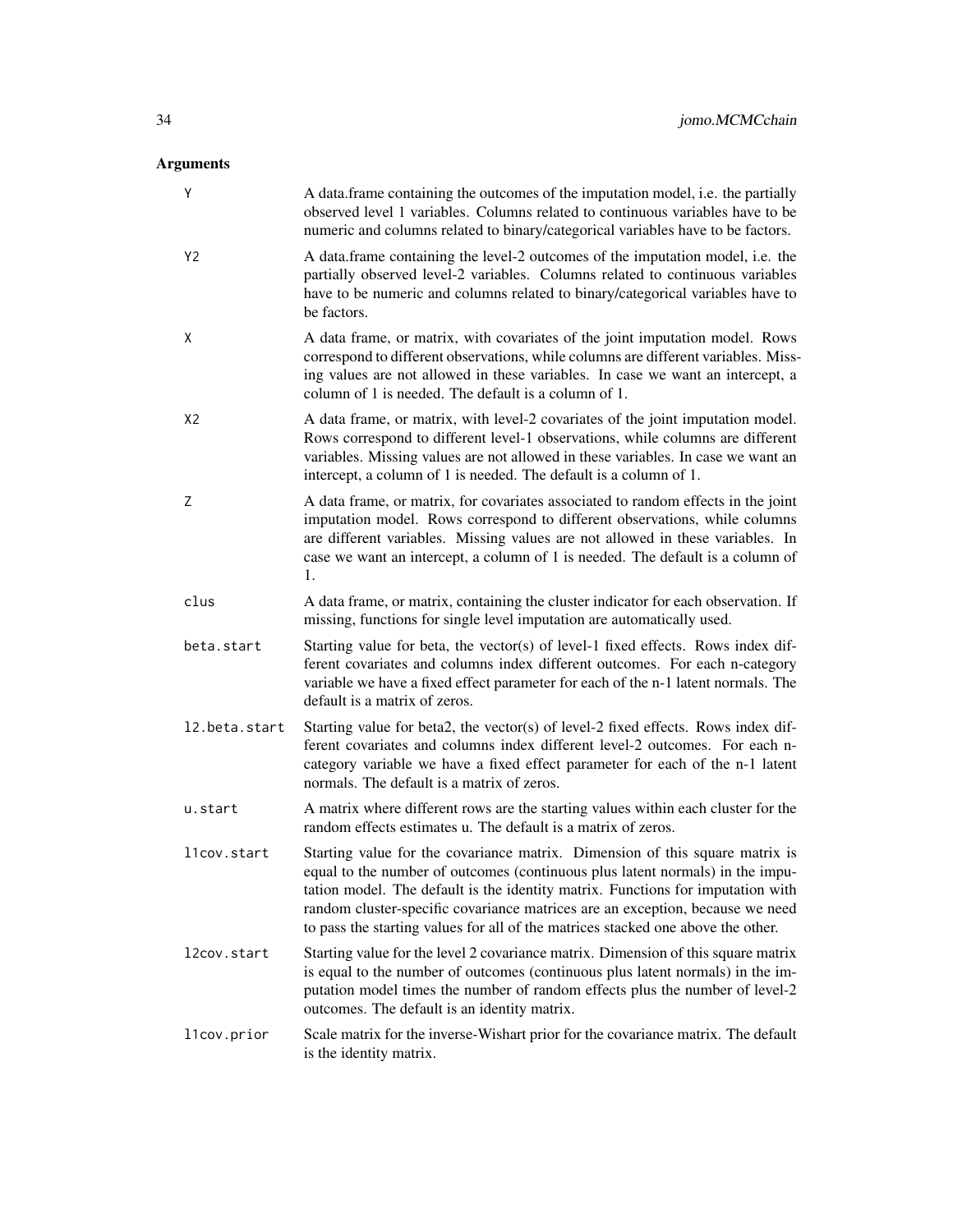| l2cov.prior  | Scale matrix for the inverse-Wishart prior for the level 2 covariance matrix. The<br>default is the identity matrix.                                                                                                                                                                                                                                                                                                                                                                           |
|--------------|------------------------------------------------------------------------------------------------------------------------------------------------------------------------------------------------------------------------------------------------------------------------------------------------------------------------------------------------------------------------------------------------------------------------------------------------------------------------------------------------|
| start.imp    | Starting value for the imputed dataset. n-level categorical variables are substi-<br>tuted by n-1 latent normals.                                                                                                                                                                                                                                                                                                                                                                              |
| 12.start.imp | Starting value for the level-2 imputed variables. n-level categorical variables are<br>substituted by n-1 latent normals.                                                                                                                                                                                                                                                                                                                                                                      |
| nburn        | Number of iterations. Default is 1000.                                                                                                                                                                                                                                                                                                                                                                                                                                                         |
| a            | Starting value for the degrees of freedom of the inverse Wishart distribution<br>of the cluster-specific covariance matrices. Default is 50+D, with D being the<br>dimension of the covariance matrices. This is used only with clustered data and<br>when option meth is set to "random".                                                                                                                                                                                                     |
| a.prior      | Hyperparameter (Degrees of freedom) of the chi square prior distribution for the<br>degrees of freedom of the inverse Wishart distribution for the cluster-specific<br>covariance matrices. Default is D, with D being the dimension of the covariance<br>matrices.                                                                                                                                                                                                                            |
| meth         | Method used to deal with level 1 covariance matrix. When set to "common",<br>a common matrix across clusters is used (functions jomo1rancon, jomo1rancat<br>and jomo1ranmix). When set to "fixed", fixed study-specific matrices are con-<br>sidered (jomo1ranconhr, jomo1rancathr and jomo1ranmixhr with coption meth="fixed").<br>Finally, when set to "random", random study-specific matrices are considered<br>(jomo1ranconhr, jomo1rancathr and jomo1ranmixhr with option meth="random") |
| output       | When set to any value different from 1 (default), no output is shown on screen<br>at the end of the process.                                                                                                                                                                                                                                                                                                                                                                                   |
| out.iter     | When set to K, every K iterations a dot is printed on screen. Default is 10.                                                                                                                                                                                                                                                                                                                                                                                                                   |

#### Value

A list is returned; this contains the final imputed dataset (finimp) and several 3-dimensional matrices, containing all the values drawn for each parameter at each iteration: these are, potentially, fixed effect parameters beta (collectbeta), random effects (collectu), level 1 (collectomega) and level 2 covariance matrices (collectcovu) and level-2 fixed effect parameters. If there are some categorical outcomes, a further output is included in the list, finimp.latnorm, containing the final state of the imputed dataset with the latent normal variables.

### Examples

```
# define all the inputs:
```

```
Y<-cldata[,c("measure","age")]
clus<-cldata[,c("city")]
nburn=as.integer(200);
```
#And finally we run the imputation function: imp<-jomo.MCMCchain(Y,clus=clus,nburn=nburn) #We can check the convergence of the first element of beta: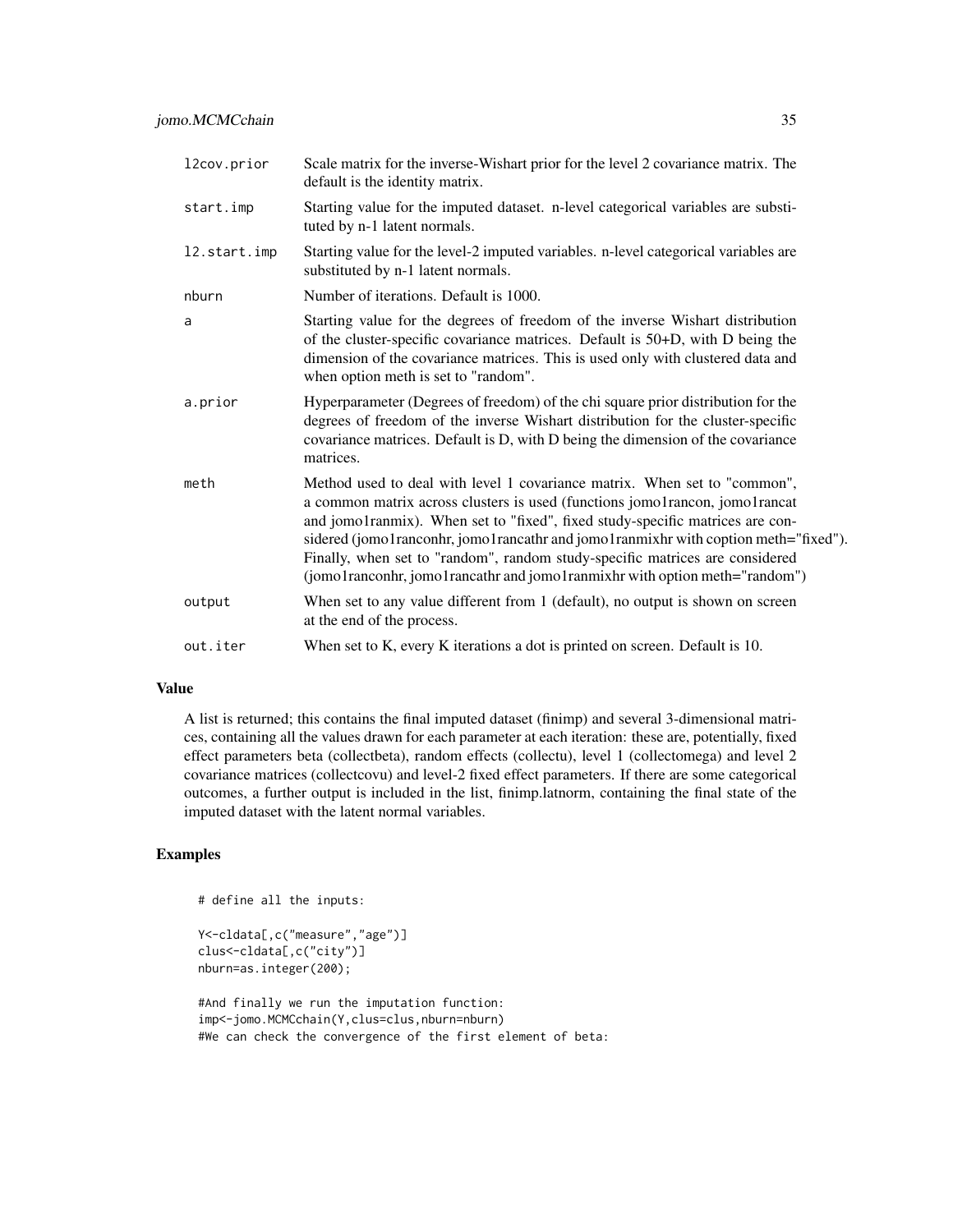```
plot(c(1:nburn),imp$collectbeta[1,1,1:nburn],type="l")
```
#Or similarly we can check the convergence of any element of the level 2 covariance matrix:

```
plot(c(1:nburn),imp$collectcovu[1,2,1:nburn],type="l")
```
jomo.polr *Joint Modelling Imputation Compatible with Proportional Odds Ordinal Probit Regression*

### Description

A function for substantive model compatible JM imputation, when the substantive model of interest is a simple ordinal regression model. Interactions and polynomial functions of the covariates are allowed. Data must be passed as a data.frame where continuous variables are numeric and binary/categorical variables are factors.

#### Usage

```
jomo.polr(formula, data, beta.start=NULL, l1cov.start=NULL,
       l1cov.prior=NULL,nburn=1000, nbetween=1000, nimp=5,
       output=1, out.iter=10)
```

| formula     | an object of class formula: a symbolic description of the model to be fitted. It is<br>possible to include in this formula interactions (through symbols '*' and '                                                                                                   |
|-------------|----------------------------------------------------------------------------------------------------------------------------------------------------------------------------------------------------------------------------------------------------------------------|
| data        | A data.frame containing all the variables to include in the imputation model.<br>Columns related to continuous variables have to be numeric and columns related<br>to binary/categorical variables have to be factors.                                               |
| beta.start  | Starting value for beta, the vector(s) of fixed effects for the joint model for the<br>covariates. For each n-category variable we have a fixed effect parameter for<br>each of the n-1 latent normals. The default is a matrix of zeros.                            |
| llcov.start | Starting value of the level-1 covariance matrix of the joint model for the co-<br>variates. Dimension of this square matrix is equal to the number of covariates<br>(continuous plus latent normals) in the imputation model. The default is the<br>identity matrix. |
| llcov.prior | Scale matrix for the inverse-Wishart prior for the covariance matrix. The default<br>is the identity matrix.                                                                                                                                                         |
| nburn       | Number of burn in iterations. Default is 1000.                                                                                                                                                                                                                       |
| nbetween    | Number of iterations between two successive imputations. Default is 1000.                                                                                                                                                                                            |
| nimp        | Number of Imputations. Default is 5.                                                                                                                                                                                                                                 |
| output      | When set to 0, no output is shown on screen at the end of the process. When<br>set to 1, only the parameter estimates related to the substantive model are shown<br>(default). When set to 2, all parameter estimates (posterior means) are displayed.               |
| out.iter    | When set to K, every K iterations a dot is printed on screen. Default is 10.                                                                                                                                                                                         |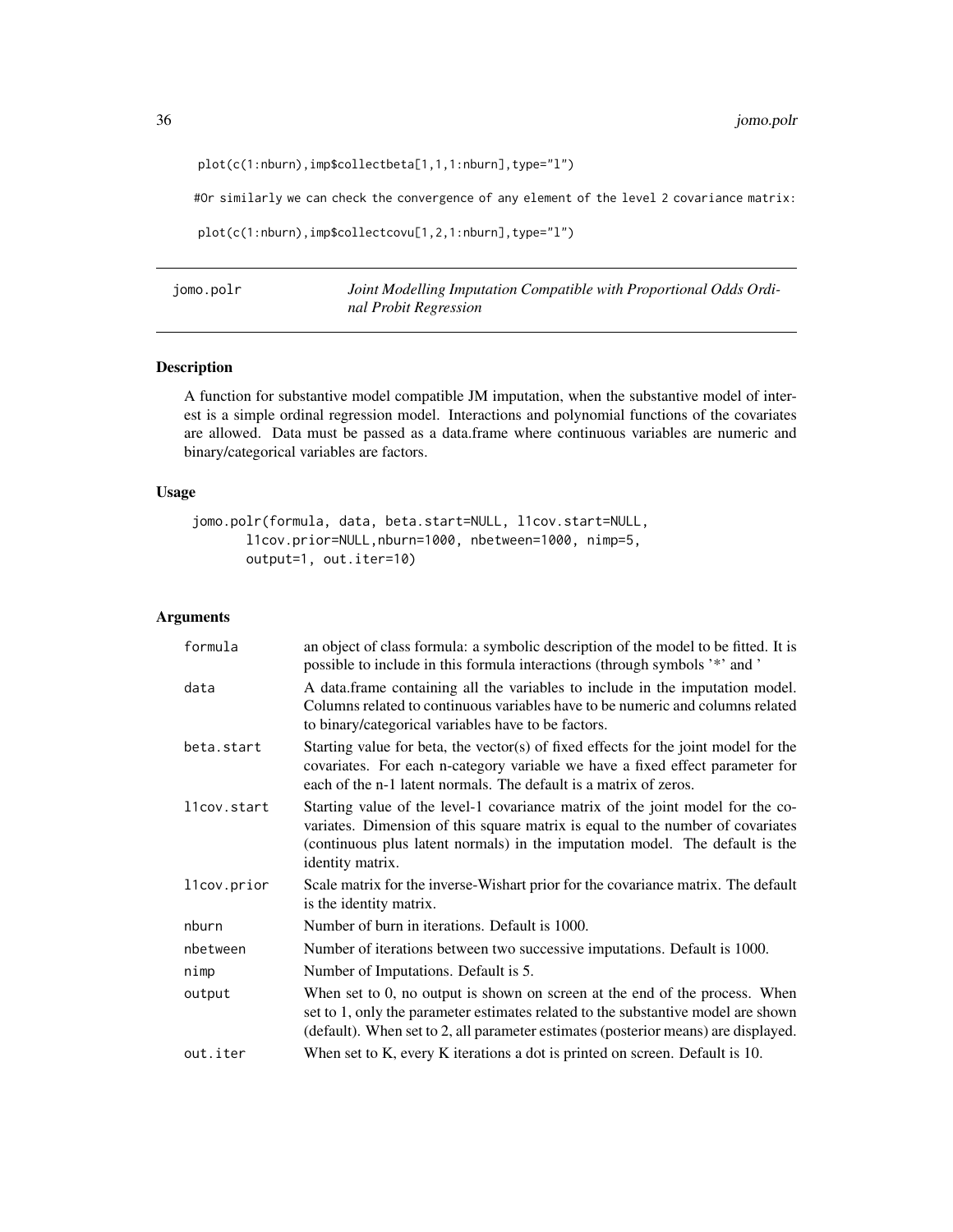#### jomo.polr 37

### Details

This function allows for substantive model compatible imputation when the substantive model is a simple ordinal regression model. It can deal with interactions and polynomial terms through the usual lm syntax in the formula argument. Format of the columns of data is crucial in order for the function to deal with binary/categorical covariates appropriately in the imputation algorithm.

#### Value

On screen, the posterior mean of the fixed effect estimates and of the residual variance are shown. The only argument returned is the imputed dataset in long format. Column "Imputation" indexes the imputations. Imputation number 0 are the original data.

### References

Carpenter J.R., Kenward M.G., (2013), Multiple Imputation and its Application. Wiley, ISBN: 978-0-470-74052-1.

#### Examples

# make sure social is a factor:

sldata<-within(sldata, social<-factor(social))

# we define the data frame with all the variables

data<-sldata[,c("measure","age", "social")]

# And the formula of the substantive lm model # social as an outcome only because it is the only binary variable in the dataset...

formula<-as.formula(social~age+measure)

#And finally we run the imputation function:

imp<-jomo.polr(formula,data, nburn=100, nbetween=100, nimp=2)

# Note we are using only 100 iterations to avoid time consuming examples, # which go against CRAN policies. In real applications we would use # much larger burn-ins (around 1000) and at least 5 imputations. # Check help page for function jomo to see how to fit the model and # combine estimates with Rubin's rules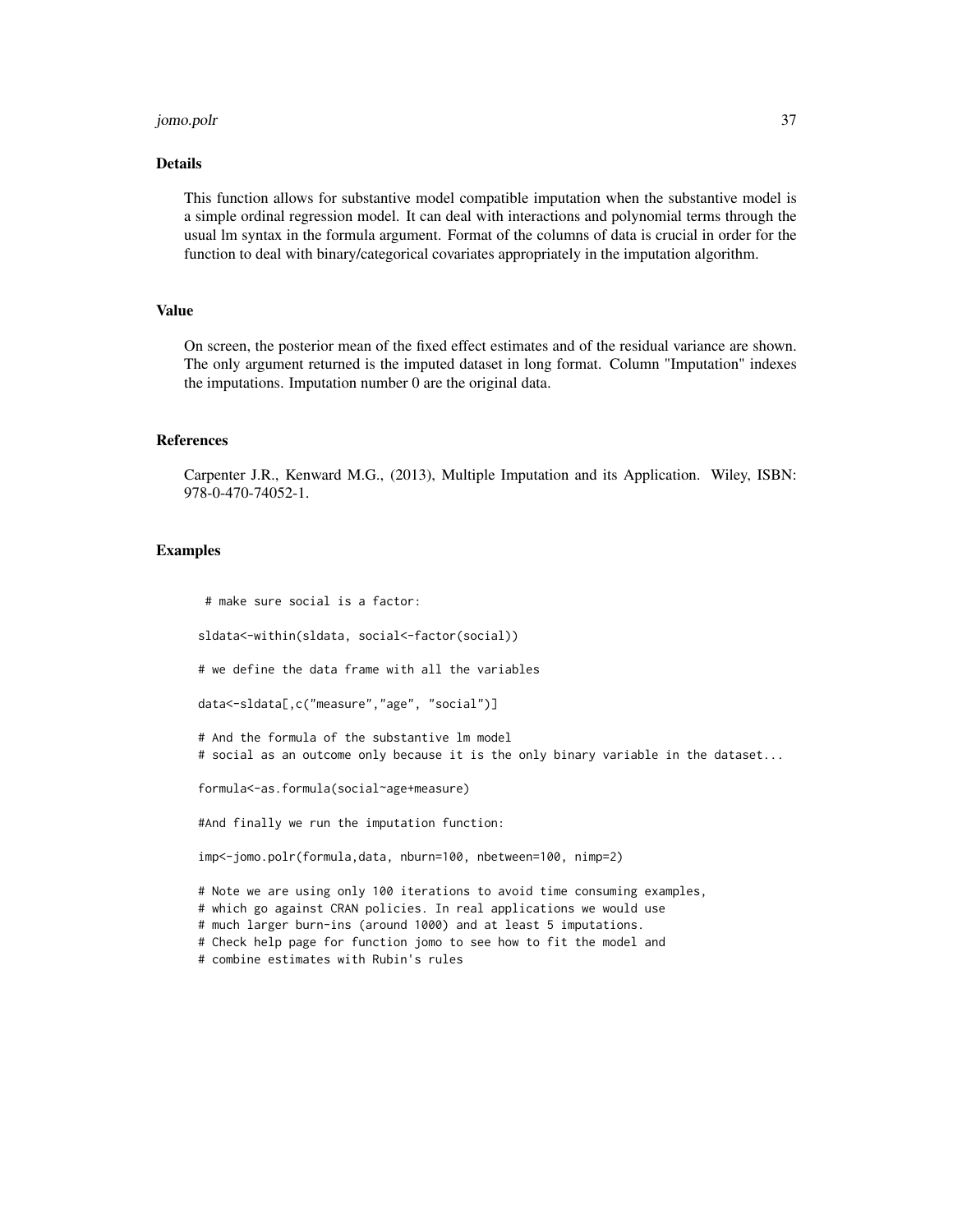jomo.polr.MCMCchain *polr Compatible JM Imputation - A tool to check convergence of the MCMC*

## Description

This function is similar to the jomo.polr function, but it returns the values of all the parameters in the model at each step of the MCMC instead of the imputations. It is useful to check the convergence of the MCMC sampler.

### Usage

```
jomo.polr.MCMCchain(formula, data, beta.start=NULL, l1cov.start=NULL,
l1cov.prior=NULL, betaY.start=NULL, nburn=1000,
start.imp=NULL, start.imp.sub=NULL, output=1, out.iter=10)
```

| formula       | an object of class formula: a symbolic description of the model to be fitted. It is<br>possible to include in this formula interactions (through symbols '*' and '                                                                                                   |
|---------------|----------------------------------------------------------------------------------------------------------------------------------------------------------------------------------------------------------------------------------------------------------------------|
| data          | A data.frame containing all the variables to include in the imputation model.<br>Columns related to continuous variables have to be numeric and columns related<br>to binary/categorical variables have to be factors.                                               |
| start.imp     | Starting value for the imputed covariates. n-level categorical variables are sub-<br>stituted by n-1 latent normals.                                                                                                                                                 |
| start.imp.sub | Starting value for the imputations of the outcome. When using binomial family,<br>this is the value of the latent normal.                                                                                                                                            |
| beta.start    | Starting value for beta, the vector(s) of fixed effects for the joint model for the<br>covariates. For each n-category variable we have a fixed effect parameter for<br>each of the n-1 latent normals. The default is a matrix of zeros.                            |
| llcov.start   | Starting value of the level-1 covariance matrix of the joint model for the co-<br>variates. Dimension of this square matrix is equal to the number of covariates<br>(continuous plus latent normals) in the imputation model. The default is the<br>identity matrix. |
| llcov.prior   | Scale matrix for the inverse-Wishart prior for the covariance matrix. The default<br>is the identity matrix.                                                                                                                                                         |
| betaY.start   | Starting value for betaY, the vector of fixed effects for the substantive analysis<br>model. The default is the complete records estimate.                                                                                                                           |
| nburn         | Number of burn in iterations. Default is 1000.                                                                                                                                                                                                                       |
| output        | When set to 0, no output is shown on screen at the end of the process. When<br>set to 1, only the parameter estimates related to the substantive model are shown<br>(default). When set to 2, all parameter estimates (posterior means) are displayed.               |
| out.iter      | When set to K, every K iterations a dot is printed on screen. Default is 10.                                                                                                                                                                                         |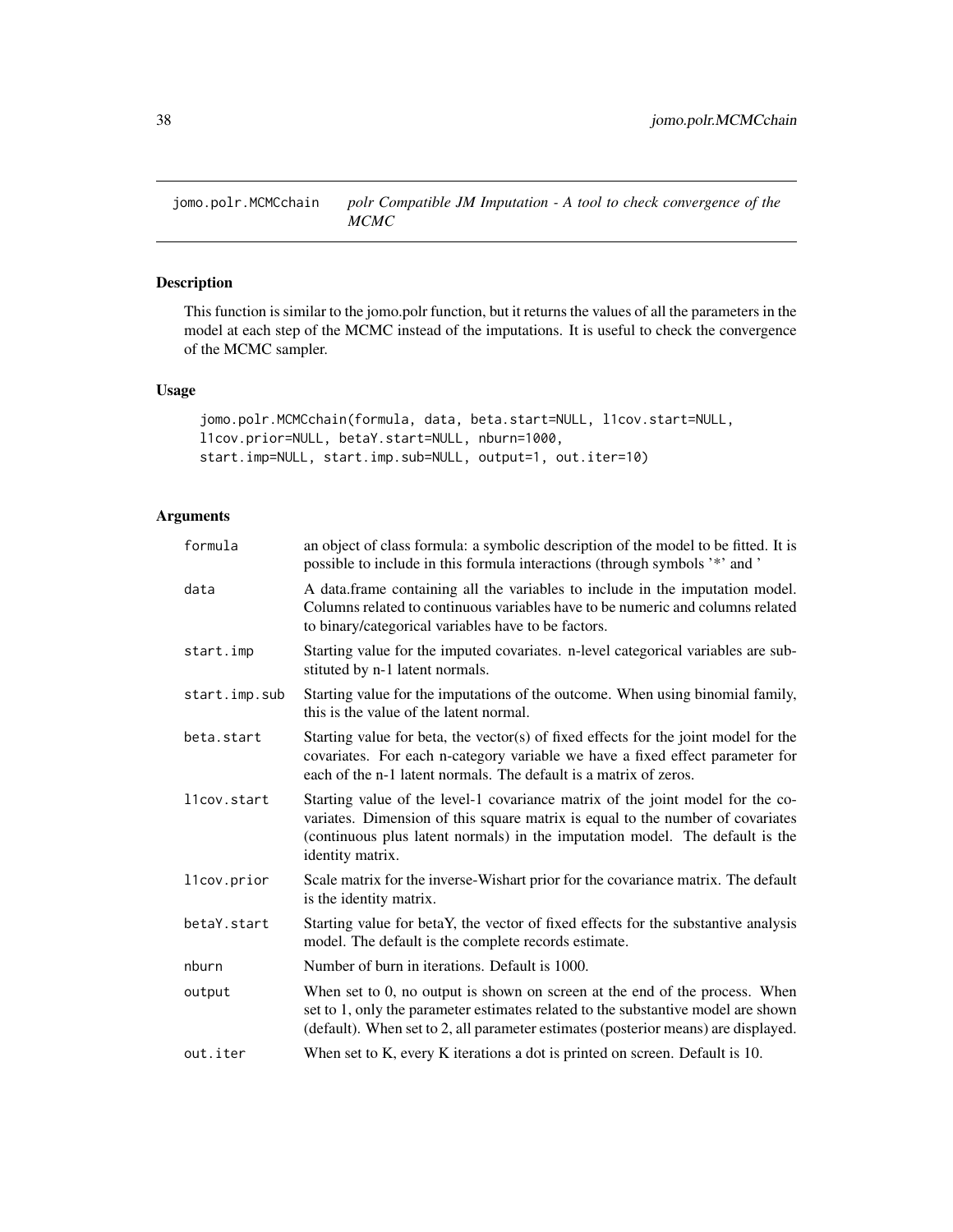#### jomo.smc 39

#### Value

A list is returned; this contains the final imputed dataset (finimp) and several 3-dimensional matrices, containing all the values drawn for each parameter at each iteration: these are fixed effect parameters of the covariates beta (collectbeta), level 1 covariance matrices (collectomega), fixed effect estimates of the substantive model and associated residual variances. If there are some categorical outcomes, a further output is included in the list, finimp.latnorm, containing the final state of the imputed dataset with the latent normal variables.

### Examples

```
# make sure social is a factor:
sldata<-within(sldata, social<-factor(social))
# we define the data frame with all the variables
data<-sldata[,c("measure","age", "social")]
# And the formula of the substantive lm model
# social as an outcome only because it is the only ordinal variable in the dataset...
formula<-as.formula(social~age+measure)
#And finally we run the imputation function:
imp<-jomo.polr.MCMCchain(formula,data, nburn=100)
# Note we are using only 100 iterations to avoid time consuming examples,
# which go against CRAN policies. In real applications we would use
# much larger burn-ins (around 1000, to say the least).
# We can check, for example, the convergence of the first element of beta:
plot(c(1:100),imp$collectbeta[1,1,1:100],type="l")
```
jomo.smc *Joint Modelling Substantive Model Compatible Imputation*

### Description

A wrapper function for all the substantive model compatible JM imputation functions. The substantive model of interest is either lm, glm, polr, lmer, clmm, glmer or coxph. Interactions and polynomial functions of the covariates are allowed. Data must be passed as a data.frame where continuous variables are numeric and binary/categorical variables are factors.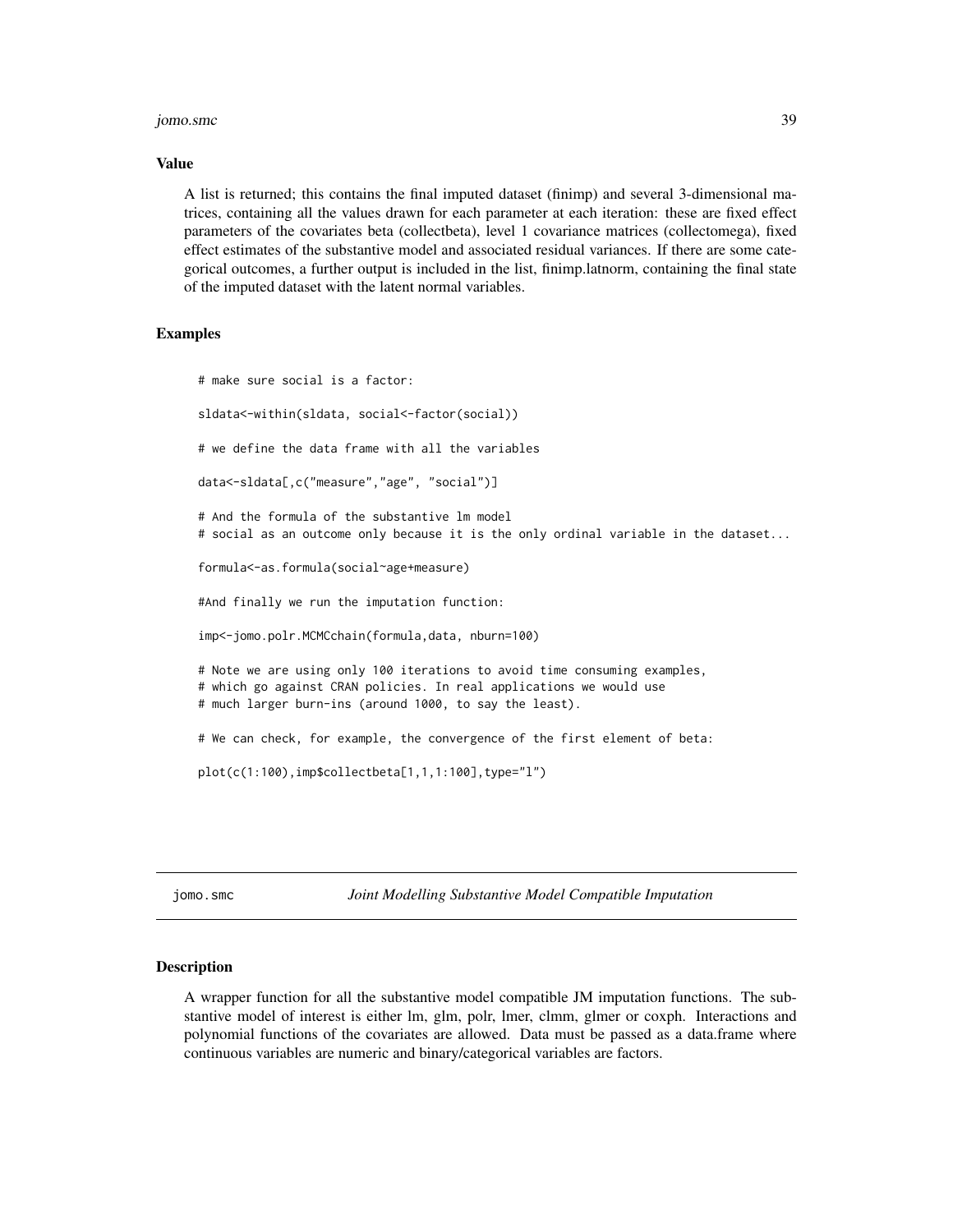# Usage

```
jomo.smc(formula, data, level=rep(1,ncol(data)), beta.start=NULL,
l2.beta.start=NULL, u.start=NULL, l1cov.start=NULL, l2cov.start=NULL,
l1cov.prior=NULL, l2cov.prior=NULL, a.start=NULL, a.prior=NULL,
nburn=1000, nbetween=1000, nimp=5, meth="common", family="binomial",
output=1, out.iter=10, model)
```

| formula       | an object of class formula: a symbolic description of the model to be fitted. It is<br>possible to include in this formula interactions (through symbols '*' and '                                                                                                                                                                                                                                                                                                        |
|---------------|---------------------------------------------------------------------------------------------------------------------------------------------------------------------------------------------------------------------------------------------------------------------------------------------------------------------------------------------------------------------------------------------------------------------------------------------------------------------------|
| data          | A data.frame containing all the variables to include in the imputation model.<br>Columns related to continuous variables have to be numeric and columns related<br>to binary/categorical variables have to be factors.                                                                                                                                                                                                                                                    |
| level         | If the dataset is multilevel, this must be a vector indicating whether each variable<br>is either a level 1 or a level 2 variable. The value assigned to the cluster indicator<br>is irrelevant.                                                                                                                                                                                                                                                                          |
| beta.start    | Starting value for beta, the vector(s) of level-1 fixed effects for the joint model<br>for the covariates. For each n-category variable we have a fixed effect parameter<br>for each of the n-1 latent normals. The default is a matrix of zeros.                                                                                                                                                                                                                         |
| l2.beta.start | Starting value for beta2, the vector(s) of level-2 fixed effects for the joint model<br>for the covariates. For each n-category variable we have a fixed effect parameter<br>for each of the n-1 latent normals. The default is a matrix of zeros.                                                                                                                                                                                                                        |
| u.start       | A matrix where different rows are the starting values within each cluster of the<br>random effects estimates u for the joint model for the covariates. The default is<br>a matrix of zeros.                                                                                                                                                                                                                                                                               |
| l1cov.start   | Starting value of the level-1 covariance matrix of the joint model for the co-<br>variates. Dimension of this square matrix is equal to the number of covariates<br>(continuous plus latent normals) in the imputation model. The default is the<br>identity matrix. Functions for imputation with random cluster-specific covari-<br>ance matrices are an exception, because we need to pass the starting values for<br>all of the matrices stacked one above the other. |
| l2cov.start   | Starting value for the level 2 covariance matrix of the joint model for the covari-<br>ates. Dimension of this square matrix is equal to the number of level-1 covariates<br>(continuous plus latent normals) in the analysis model times the number of ran-<br>dom effects plus the number of level-2 covariates. The default is an identity<br>matrix.                                                                                                                  |
| l1cov.prior   | Scale matrix for the inverse-Wishart prior for the covariance matrix. The default<br>is the identity matrix.                                                                                                                                                                                                                                                                                                                                                              |
| l2cov.prior   | Scale matrix for the inverse-Wishart prior for the level 2 covariance matrix. The<br>default is the identity matrix.                                                                                                                                                                                                                                                                                                                                                      |
| a.start       | Starting value for the degrees of freedom of the inverse Wishart distribution<br>of the cluster-specific covariance matrices. Default is 50+D, with D being the<br>dimension of the covariance matrices. This is used only with clustered data and<br>when option meth is set to "random".                                                                                                                                                                                |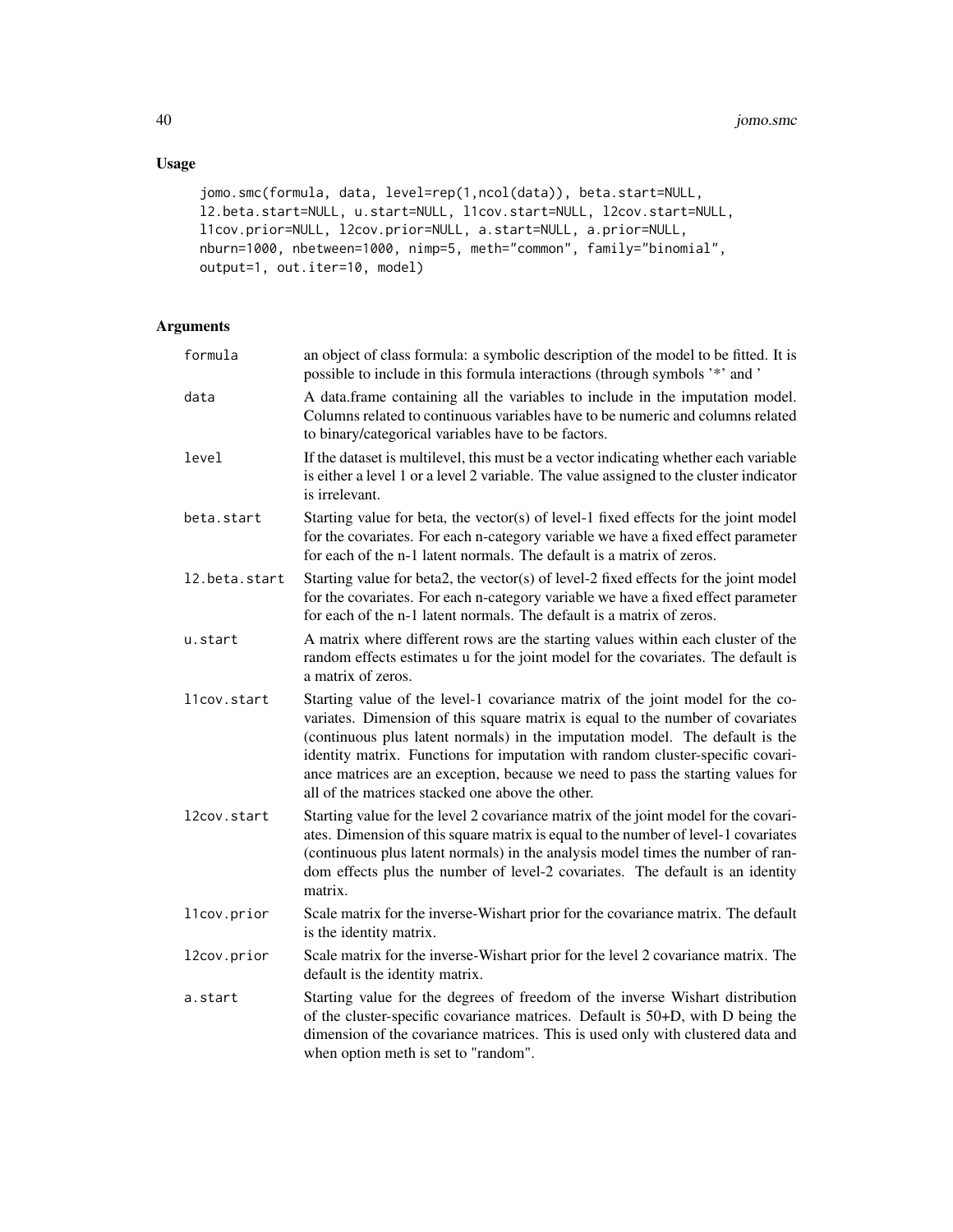#### jomo.smc 41

| a.prior  | Hyperparameter (Degrees of freedom) of the chi square prior distribution for the<br>degrees of freedom of the inverse Wishart distribution for the cluster-specific<br>covariance matrices. Default is D, with D being the dimension of the covariance<br>matrices.                                                                                                                                                                                                                            |
|----------|------------------------------------------------------------------------------------------------------------------------------------------------------------------------------------------------------------------------------------------------------------------------------------------------------------------------------------------------------------------------------------------------------------------------------------------------------------------------------------------------|
| meth     | Method used to deal with level 1 covariance matrix. When set to "common",<br>a common matrix across clusters is used (functions jomo1rancon, jomo1rancat<br>and jomo1ranmix). When set to "fixed", fixed study-specific matrices are con-<br>sidered (jomo1ranconhr, jomo1rancathr and jomo1ranmixhr with coption meth="fixed").<br>Finally, when set to "random", random study-specific matrices are considered<br>(jomo1ranconhr, jomo1rancathr and jomo1ranmixhr with option meth="random") |
| nburn    | Number of burn in iterations. Default is 1000.                                                                                                                                                                                                                                                                                                                                                                                                                                                 |
| nbetween | Number of iterations between two successive imputations. Default is 1000.                                                                                                                                                                                                                                                                                                                                                                                                                      |
| nimp     | Number of Imputations. Default is 5.                                                                                                                                                                                                                                                                                                                                                                                                                                                           |
| output   | When set to $0$ , no output is shown on screen at the end of the process. When<br>set to 1, only the parameter estimates related to the substantive model are shown<br>(default). When set to 2, all parameter estimates (posterior means) are displayed.                                                                                                                                                                                                                                      |
| out.iter | When set to K, every K iterations a dot is printed on screen. Default is 10.                                                                                                                                                                                                                                                                                                                                                                                                                   |
| model    | The type of model we want to impute compatibly with. It can currently be one<br>of lm, glm (binomial), polr, coxph, lmer, clmm or glmer (binomial).                                                                                                                                                                                                                                                                                                                                            |
| family   | One of either "gaussian"" or "binomial". For binomial family, a probit link is<br>assumed.                                                                                                                                                                                                                                                                                                                                                                                                     |

## Details

This function allows for substantive model compatible imputation. It can deal with interactions and polynomial terms through the usual lmer syntax in the formula argument. Format of the columns of data is crucial in order for the function to deal with binary/categorical covariates appropriately in the imputation algorithm.

## Value

On screen, the posterior mean of the fixed effect estimates and of the residual variance are shown. The only argument returned is the imputed dataset in long format. Column "Imputation" indexes the imputations. Imputation number 0 are the original data.

### References

Carpenter J.R., Kenward M.G., (2013), Multiple Imputation and its Application. Wiley, ISBN: 978-0-470-74052-1.

## Examples

```
# make sure sex is a factor:
```

```
cldata<-within(cldata, sex<-factor(sex))
```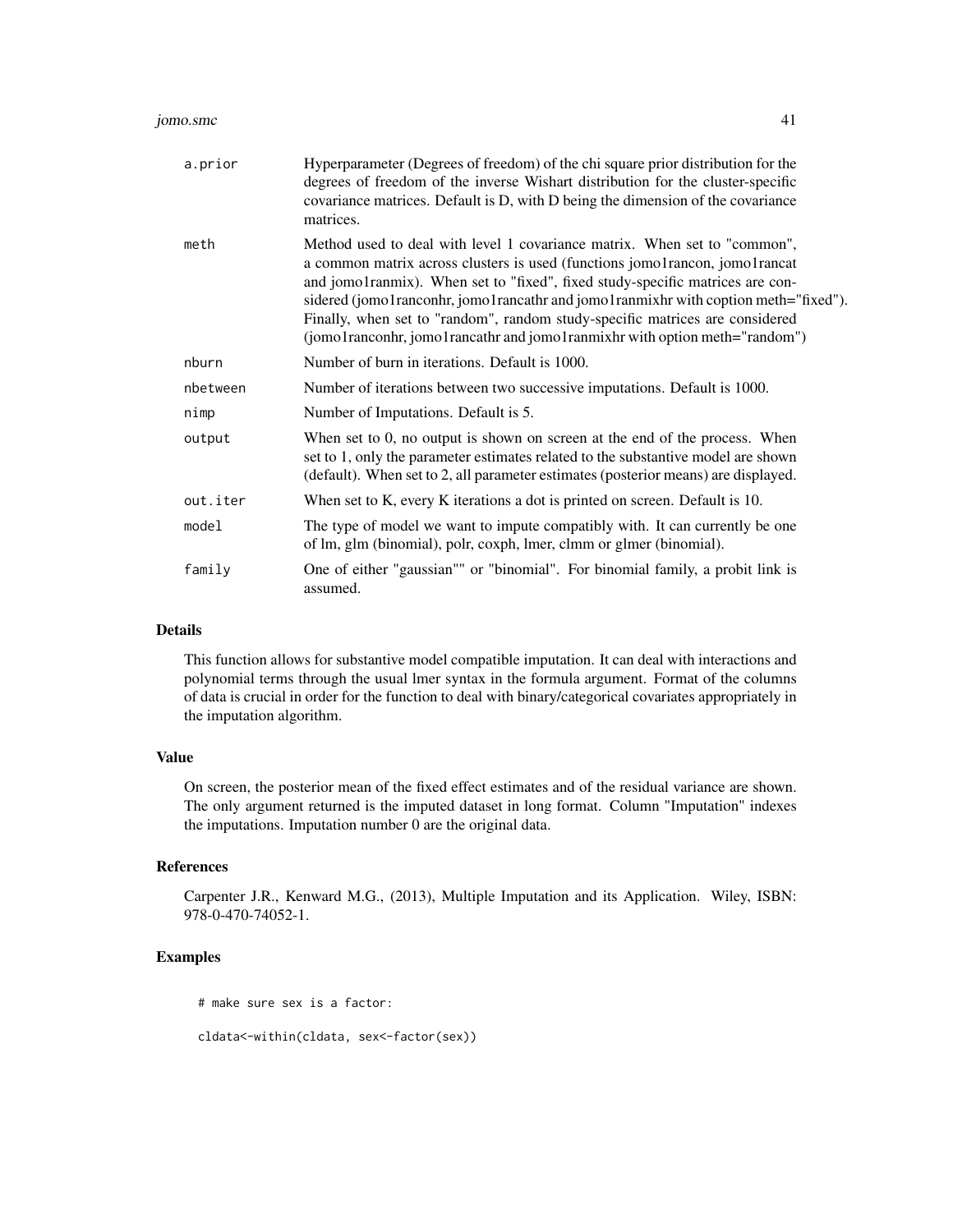```
# we define the data frame with all the variables
data<-cldata[,c("measure","age", "sex", "city")]
mylevel<-c(1,1,1,1)
# And the formula of the substantive lm model
formula<-as.formula(measure~sex+age+I(age^2)+(1|city))
#And finally we run the imputation function:
imp<-jomo.smc(formula,data, level=mylevel, nburn=100, nbetween=100, model="lmer")
# Note we are using only 100 iterations to avoid time consuming examples,
# which go against CRAN policies.
# If we were interested in a model with interactions:
# formula2<-as.formula(measure~sex*age+(1|city))
# imp2<-jomo.smc(formula2,data, level=mylevel, nburn=100, nbetween=100, model="lmer")
# The analysis and combination steps are as for all the other functions
# (see e.g. help file for function jomo)
```
jomo.smc.MCMCchain *Substantive Model Compatible JM Imputation - A tool to check convergence of the MCMC*

#### Description

This function is similar to the jomo.smc function, but it returns the values of all the parameters in the model at each step of the MCMC instead of the imputations. It is useful to check the convergence of the MCMC sampler.

#### Usage

```
jomo.smc.MCMCchain(formula, data, level=rep(1,ncol(data)), beta.start=NULL,
l2.beta.start=NULL, u.start=NULL, l1cov.start=NULL, l2cov.start=NULL,
l1cov.prior=NULL, l2cov.prior=NULL, a.start=NULL, a.prior=NULL,
betaY.start=NULL, varY.start=NULL, covuY.start=NULL, uY.start=NULL,
nburn=1000, meth="common", family="binomial",
start.imp=NULL, start.imp.sub=NULL, l2.start.imp=NULL, output=1,
out.iter=10, model)
```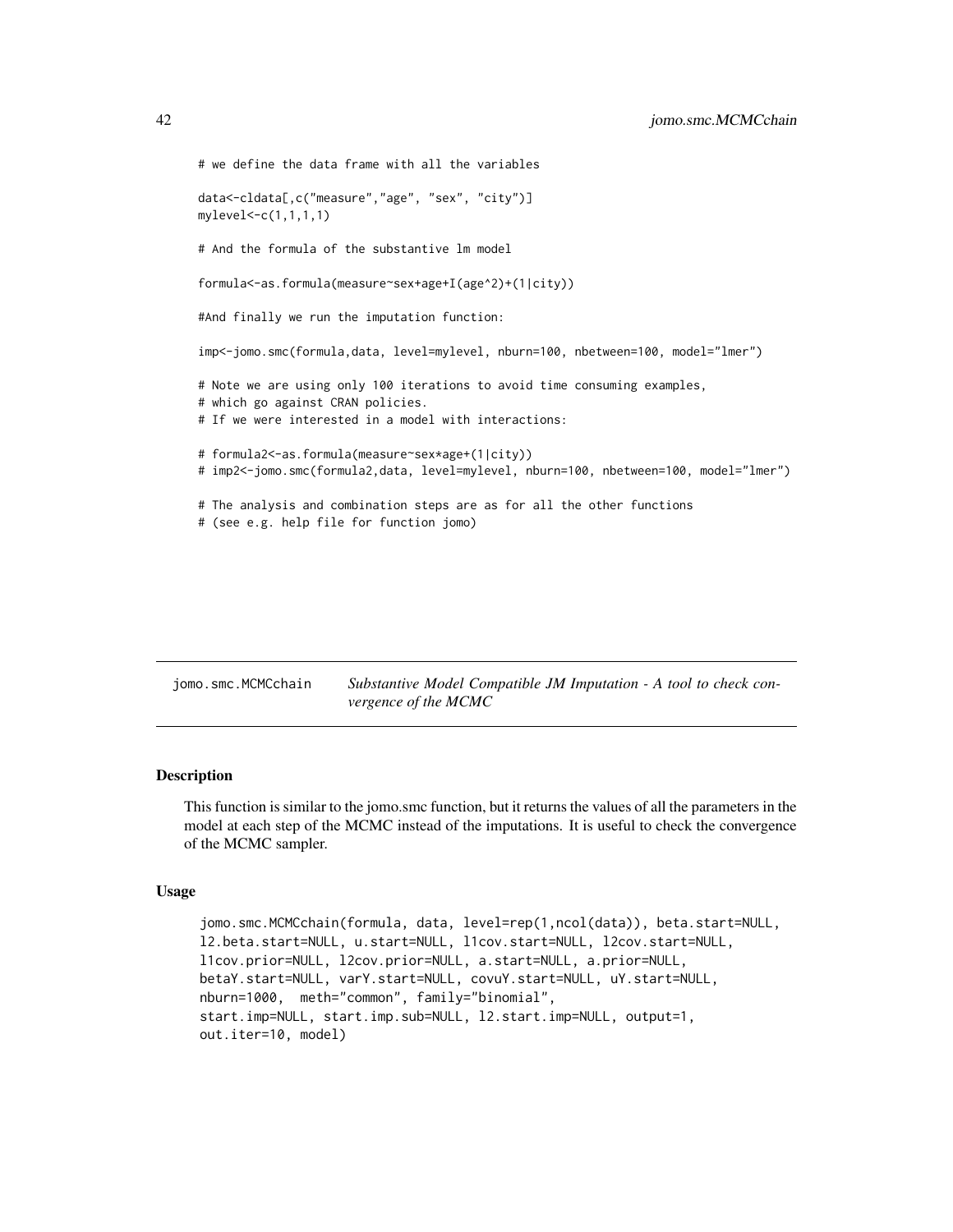| formula       | an object of class formula: a symbolic description of the model to be fitted. It is<br>possible to include in this formula interactions (through symbols '*' and '                                                                                                                                                                                                                                                                                                        |
|---------------|---------------------------------------------------------------------------------------------------------------------------------------------------------------------------------------------------------------------------------------------------------------------------------------------------------------------------------------------------------------------------------------------------------------------------------------------------------------------------|
| data          | A data.frame containing all the variables to include in the imputation model.<br>Columns related to continuous variables have to be numeric and columns related<br>to binary/categorical variables have to be factors.                                                                                                                                                                                                                                                    |
| level         | If the dataset is multilevel, this must be a vector indicating whether each variable<br>is either a level 1 or a level 2 variable. The value assigned to the cluster indicator<br>is irrelevant.                                                                                                                                                                                                                                                                          |
| beta.start    | Starting value for beta, the vector(s) of level-1 fixed effects for the joint model<br>for the covariates. For each n-category variable we have a fixed effect parameter<br>for each of the n-1 latent normals. The default is a matrix of zeros.                                                                                                                                                                                                                         |
| 12.beta.start | Starting value for beta2, the vector(s) of level-2 fixed effects for the joint model<br>for the covariates. For each n-category variable we have a fixed effect parameter<br>for each of the n-1 latent normals. The default is a matrix of zeros.                                                                                                                                                                                                                        |
| u.start       | A matrix where different rows are the starting values within each cluster of the<br>random effects estimates u for the joint model for the covariates. The default is<br>a matrix of zeros.                                                                                                                                                                                                                                                                               |
| l1cov.start   | Starting value of the level-1 covariance matrix of the joint model for the co-<br>variates. Dimension of this square matrix is equal to the number of covariates<br>(continuous plus latent normals) in the imputation model. The default is the<br>identity matrix. Functions for imputation with random cluster-specific covari-<br>ance matrices are an exception, because we need to pass the starting values for<br>all of the matrices stacked one above the other. |
| l2cov.start   | Starting value for the level 2 covariance matrix of the joint model for the covari-<br>ates. Dimension of this square matrix is equal to the number of level-1 covariates<br>(continuous plus latent normals) in the analysis model times the number of ran-<br>dom effects plus the number of level-2 covariates. The default is an identity<br>matrix.                                                                                                                  |
| l1cov.prior   | Scale matrix for the inverse-Wishart prior for the covariance matrix. The default<br>is the identity matrix.                                                                                                                                                                                                                                                                                                                                                              |
| l2cov.prior   | Scale matrix for the inverse-Wishart prior for the level 2 covariance matrix. The<br>default is the identity matrix.                                                                                                                                                                                                                                                                                                                                                      |
| a.start       | Starting value for the degrees of freedom of the inverse Wishart distribution<br>of the cluster-specific covariance matrices. Default is 50+D, with D being the<br>dimension of the covariance matrices. This is used only with clustered data and<br>when option meth is set to "random".                                                                                                                                                                                |
| a.prior       | Hyperparameter (Degrees of freedom) of the chi square prior distribution for the<br>degrees of freedom of the inverse Wishart distribution for the cluster-specific<br>covariance matrices. Default is D, with D being the dimension of the covariance<br>matrices.                                                                                                                                                                                                       |
| meth          | Method used to deal with level 1 covariance matrix. When set to "common",<br>a common matrix across clusters is used (functions jomo1rancon, jomo1rancat<br>and jomo1ranmix). When set to "fixed", fixed study-specific matrices are con-<br>sidered (jomo1ranconhr, jomo1rancathr and jomo1ranmixhr with coption meth="fixed").                                                                                                                                          |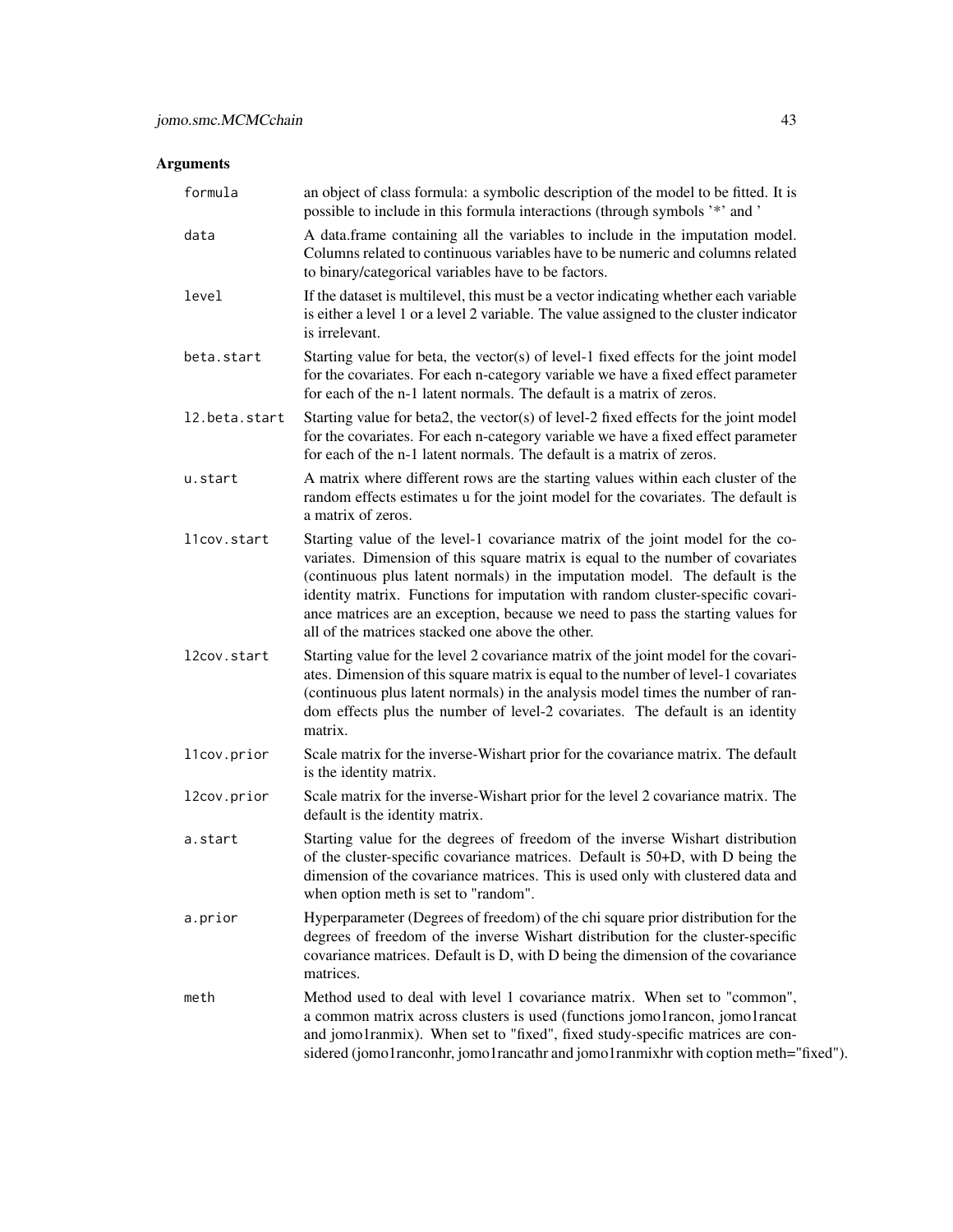|               | Finally, when set to "random", random study-specific matrices are considered<br>(jomo1ranconhr, jomo1rancathr and jomo1ranmixhr with option meth="random")                                                                                                |
|---------------|-----------------------------------------------------------------------------------------------------------------------------------------------------------------------------------------------------------------------------------------------------------|
| betaY.start   | Starting value for betaY, the vector of fixed effects for the substantive analysis<br>model. The default is the complete records estimate.                                                                                                                |
| varY.start    | Starting value for varY, the residual variance of the substantive analysis model.<br>The default is the complete records estimate.                                                                                                                        |
| covuY.start   | Starting value for covuY, the random effects covariance matrix of the substantive<br>analysis model. The default is the complete records estimate.                                                                                                        |
| uY.start      | Starting value for uY, the random effects matrix of the substantive analysis<br>model. The default is the complete records estimate.                                                                                                                      |
| nburn         | Number of burn in iterations. Default is 1000.                                                                                                                                                                                                            |
| output        | When set to $0$ , no output is shown on screen at the end of the process. When<br>set to 1, only the parameter estimates related to the substantive model are shown<br>(default). When set to 2, all parameter estimates (posterior means) are displayed. |
| out.iter      | When set to K, every K iterations a dot is printed on screen. Default is 10.                                                                                                                                                                              |
| start.imp     | Starting value for the missing data in the covariates of the substantive model.<br>n-level categorical variables are substituted by n-1 latent normals.                                                                                                   |
| 12.start.imp  | Starting value for the missing data in the level-2 covariates of the substantive<br>model. n-level categorical variables are substituted by n-1 latent normals.                                                                                           |
| start.imp.sub | Starting value for the missing data in the outcome of the substantive model.                                                                                                                                                                              |
| model         | The type of model we want to impute compatibly with. It can currently be one<br>of lm, glm (binomial), polr, coxph, lmer, clmm or glmer (binomial).                                                                                                       |
| family        | One of either "gaussian"" or "binomial". For binomial family, a probit link is<br>assumed.                                                                                                                                                                |

### Value

A list is returned; this contains the final imputed dataset (finimp) and several 3-dimensional matrices, containing all the values drawn for each parameter at each iteration: these are fixed effect parameters of the covariates beta (collectbeta), level 1 covariance matrices (collectomega), fixed effect estimates of the substantive model and associated residual variances. If there are some categorical outcomes, a further output is included in the list, finimp.latnorm, containing the final state of the imputed dataset with the latent normal variables.

## Examples

```
# make sure sex is a factor:
 cldata<-within(cldata, sex<-factor(sex))
 # we define the data frame with all the variables
 data<-cldata[,c("measure","age", "sex", "city")]
 mylevel < -c(1,1,1,1)
```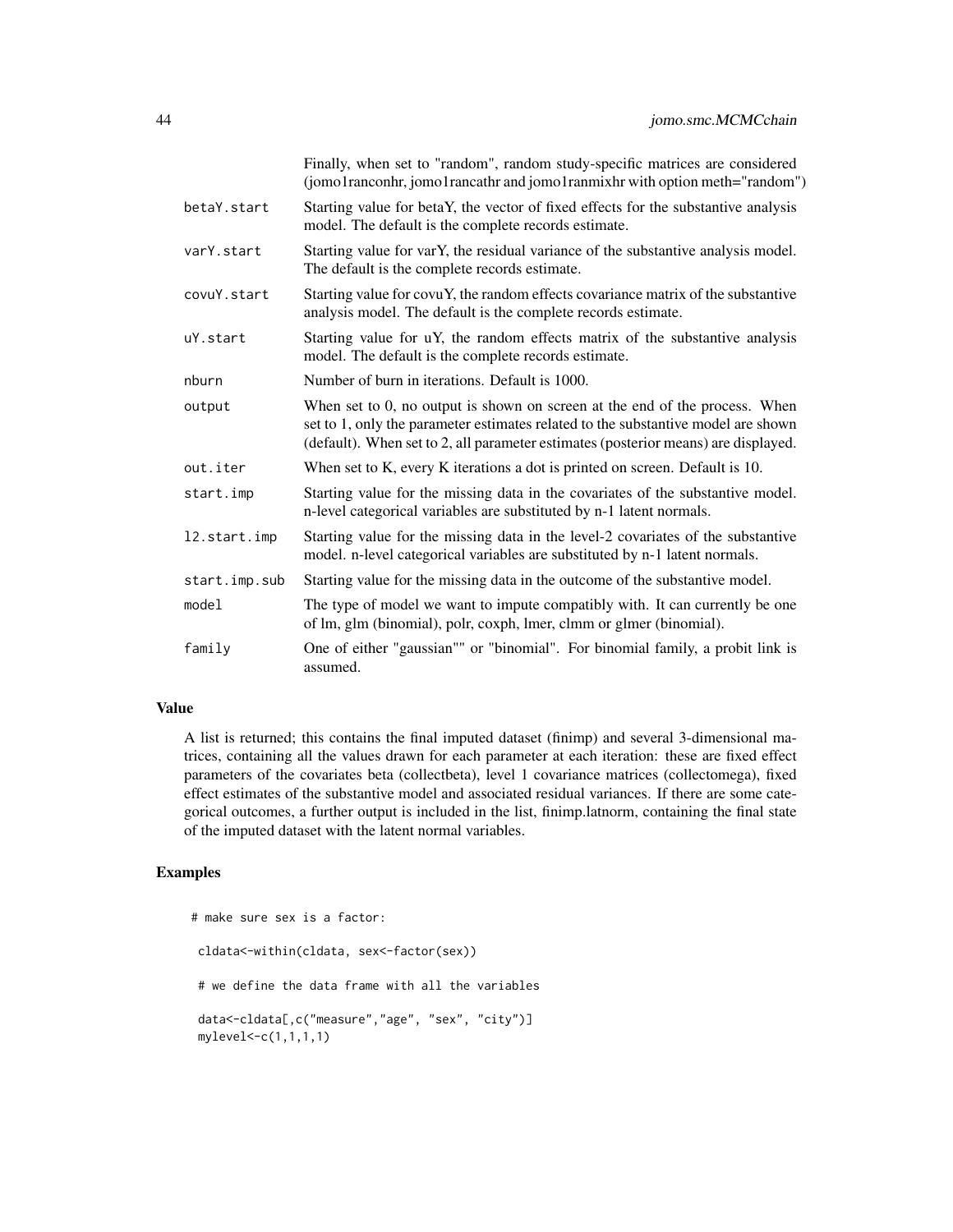#### $jomo1$  45

# And the formula of the substantive lm model formula<-as.formula(measure~sex+age+I(age^2)+(1|city)) #And finally we run the imputation function: imp<-jomo.smc.MCMCchain(formula,data, level=mylevel, nburn=100, model="lmer") # Note we are using only 100 iterations to avoid time consuming examples, # which go against CRAN policies. # We can check, for example, the convergence of the first element of beta: plot(c(1:100),imp\$collectbeta[1,1,1:100],type="l")

jomo1 *JM Imputation of single level data*

## Description

A wrapper function linking the 3 single level JM Imputation functions. The matrix of responses Y, must be a data.frame where continuous variables are numeric and binary/categorical variables are factors.

### Usage

jomo1 (Y, X=NULL, beta.start=NULL, l1cov.start=NULL, l1cov.prior=NULL, nburn=100, nbetween=100, nimp=5, output=1, out.iter=10)

| γ           | A data frame containing the outcomes of the imputation model. Columns re-<br>lated to continuous variables have to be numeric and columns related to bi-<br>nary/categorical variables have to be factors.                                                                                                   |
|-------------|--------------------------------------------------------------------------------------------------------------------------------------------------------------------------------------------------------------------------------------------------------------------------------------------------------------|
| χ           | A data frame, or matrix, with covariates of the joint imputation model. Rows<br>correspond to different observations, while columns are different variables. Miss-<br>ing values are not allowed in these variables. In case we want an intercept, a<br>column of 1 is needed. The default is a column of 1. |
| beta.start  | Starting value for beta, the vector(s) of fixed effects. Rows index different co-<br>variates and columns index different outcomes. For each n-category variable we<br>have a fixed effect parameter for each of the n-1 latent normals. The default is a<br>matrix of zeros.                                |
| l1cov.start | Starting value for the covariance matrix. Dimension of this square matrix is<br>equal to the number of outcomes (continuous plus latent normals) in the impu-<br>tation model. The default is the identity matrix.                                                                                           |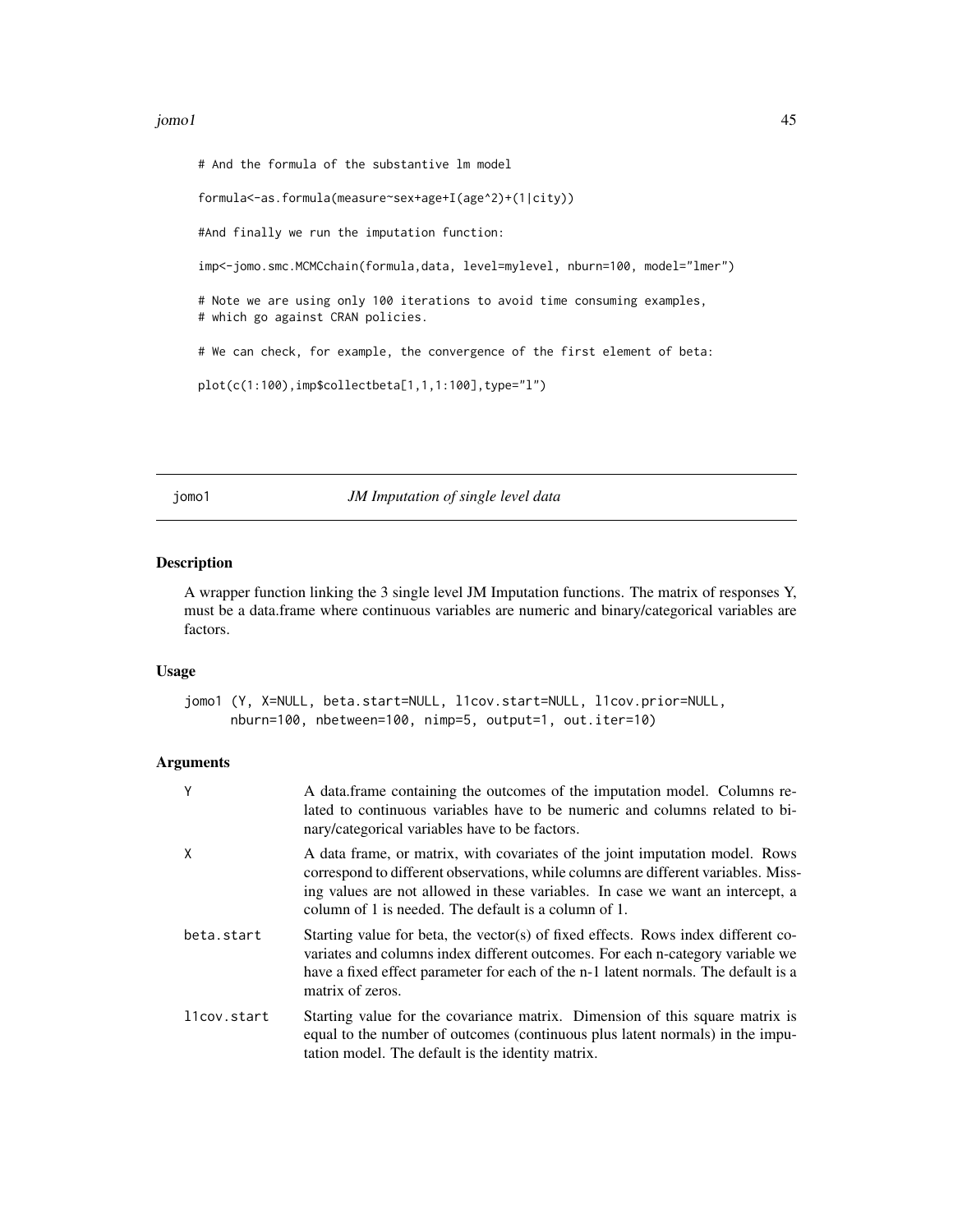| llcov.prior | Scale matrix for the inverse-Wishart prior for the covariance matrix. The default<br>is the identity matrix. |
|-------------|--------------------------------------------------------------------------------------------------------------|
| nburn       | Number of burn in iterations. Default is 100.                                                                |
| nbetween    | Number of iterations between two successive imputations. Default is 100.                                     |
| nimp        | Number of Imputations. Default is 5.                                                                         |
| output      | When set to any value different from 1 (default), no output is shown on screen<br>at the end of the process. |
| out.iter    | When set to K, every K iterations a dot is printed on screen. Default is 10.                                 |

### Details

This is just a wrapper function to link jomo1con, jomo1cat and jomo1mix. Format of the columns of Y is crucial in order for the function to be using the right sub-function.

## Value

On screen, the posterior mean of the fixed effects estimates and of the covariance matrix are shown. The only argument returned is the imputed dataset in long format. Column "Imputation" indexes the imputations. Imputation number 0 are the original data.

#### References

Carpenter J.R., Kenward M.G., (2013), Multiple Imputation and its Application. Chapter 3-5, Wiley, ISBN: 978-0-470-74052-1.

### Examples

```
# define all the inputs:
```

```
Y<-sldata[,c("measure","age")]
nburn=as.integer(200);
nbetween=as.integer(200);
nimp=as.integer(5);
```
# Then we run the function:

imp<-jomo1(Y,nburn=nburn,nbetween=nbetween,nimp=nimp)

# Check help page for function jomo to see how to fit the model and # combine estimates with Rubin's rules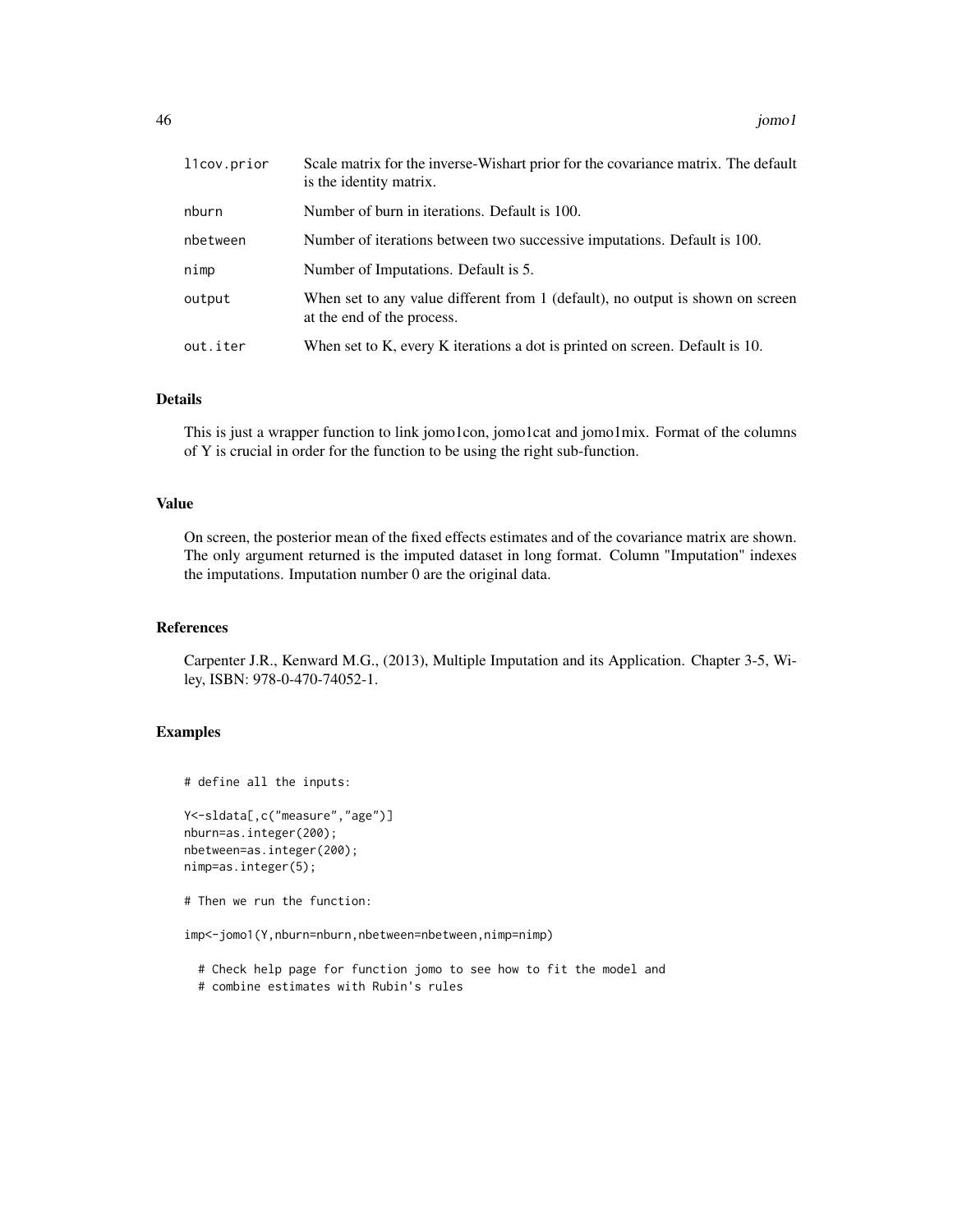## Description

This function is similar to jomo1, but it returns the values of all the parameters in the model at each step of the MCMC instead of the imputations. It is useful to check the convergence of the MCMC sampler.

### Usage

```
jomo1.MCMCchain(Y, X=NULL, beta.start=NULL, l1cov.start=NULL, l1cov.prior=NULL,
start.imp=NULL, nburn=100, output=1, out.iter=10)
```
## Arguments

| Y           | A data.frame containing the outcomes of the imputation model. Columns re-<br>lated to continuous variables have to be numeric and columns related to bi-<br>nary/categorical variables have to be factors.                                                                                                   |
|-------------|--------------------------------------------------------------------------------------------------------------------------------------------------------------------------------------------------------------------------------------------------------------------------------------------------------------|
| X           | A data frame, or matrix, with covariates of the joint imputation model. Rows<br>correspond to different observations, while columns are different variables. Miss-<br>ing values are not allowed in these variables. In case we want an intercept, a<br>column of 1 is needed. The default is a column of 1. |
| beta.start  | Starting value for beta, the vector(s) of fixed effects. Rows index different co-<br>variates and columns index different outcomes. For each n-category variable we<br>have a fixed effect parameter for each of the n-1 latent normals. The default is a<br>matrix of zeros.                                |
| llcov.start | Starting value for the covariance matrix. Dimension of this square matrix is<br>equal to the number of outcomes (continuous plus latent normals) in the impu-<br>tation model. The default is the identity matrix.                                                                                           |
| llcov.prior | Scale matrix for the inverse-Wishart prior for the covariance matrix. The default<br>is the identity matrix.                                                                                                                                                                                                 |
| start.imp   | Starting value for the imputed dataset. n-level categorical variables are substi-<br>tuted by n-1 latent normals.                                                                                                                                                                                            |
| nburn       | Number of iterations. Default is 100.                                                                                                                                                                                                                                                                        |
| output      | When set to any value different from 1 (default), no output is shown on screen<br>at the end of the process.                                                                                                                                                                                                 |
| out.iter    | When set to K, every K iterations a dot is printed on screen. Default is 10.                                                                                                                                                                                                                                 |
|             |                                                                                                                                                                                                                                                                                                              |

## Value

A list with three elements is returned: the final imputed dataset (finimp) and three 3-dimensional matrices, containing all the values for beta (collectbeta) and omega (collectomega). If there are some categorical outcomes, a further output is included in the list, finimp.latnorm, containing the final state of the imputed dataset with the latent normal variables.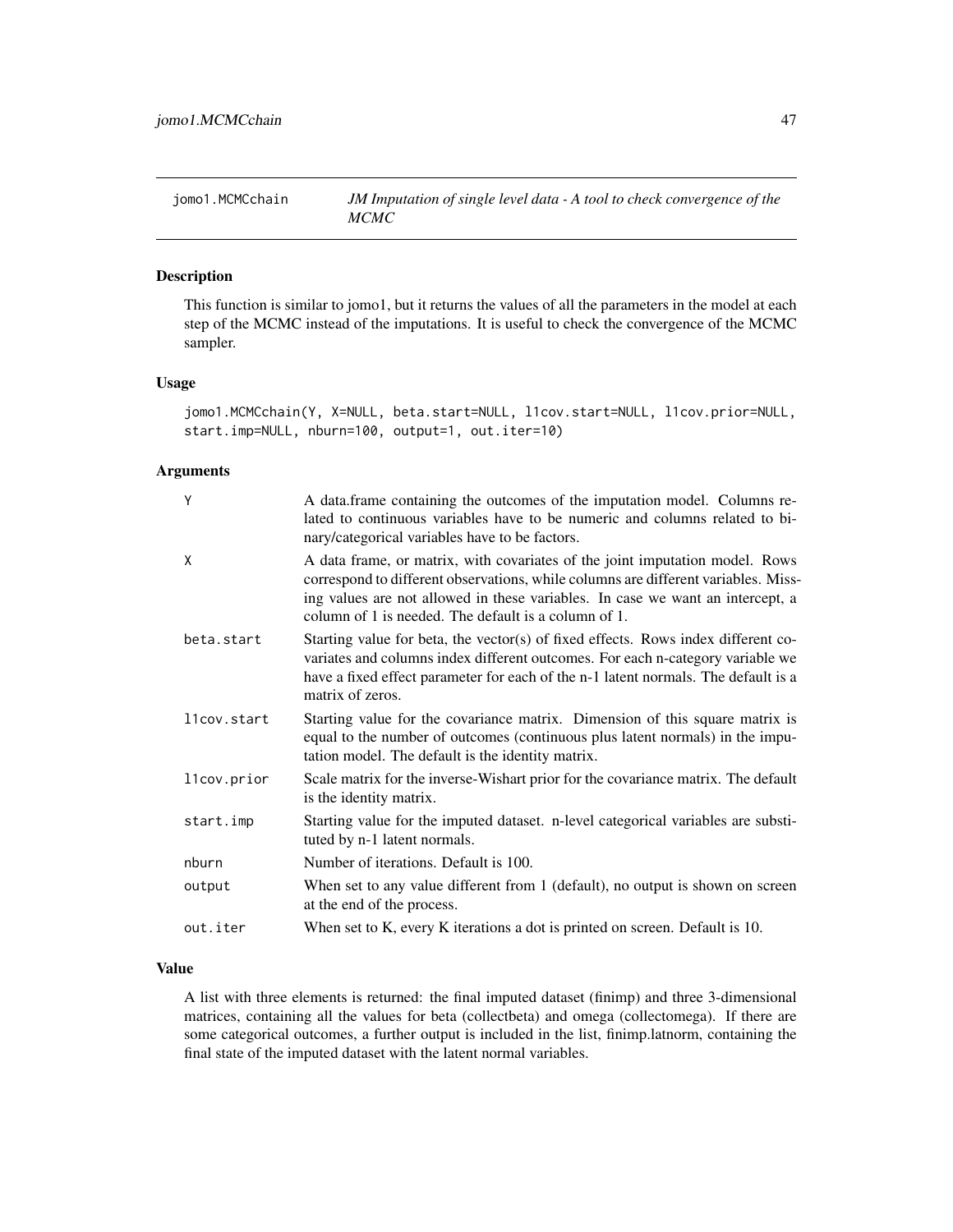### Examples

```
# define all the inputs:
Y<-sldata[,c("measure","age")]
nburn=as.integer(200);
# Then we run the function:
imp<-jomo1.MCMCchain(Y,nburn=nburn)
#We can check the convergence of the first element of beta:
plot(c(1:nburn),imp$collectbeta[1,1,1:nburn],type="l")
#Or similarly we can check the convergence of any element of omega:
plot(c(1:nburn),imp$collectomega[1,2,1:nburn],type="l")
```
jomo1cat *JM Imputation of single level data with categorical variables*

## Description

Impute a single level dataset with categorical variables as outcomes. A joint multivariate model for partially observed data is assumed and imputations are generated through the use of a Gibbs sampler where the covariance matrix is updated with a Metropolis-Hastings step. Fully observed categorical covariates can be included in the imputation model as covariates as well, but in that case dummy variables have to be created first.

### Usage

```
jomo1cat(Y.cat, Y.numcat, X=NULL, beta.start=NULL, l1cov.start=NULL,
l1cov.prior=NULL, nburn=100, nbetween=100, nimp=5,output=1, out.iter=10)
```

| Y.cat    | A data frame, or matrix, with categorical (or binary) responses of the joint im-<br>putation model. Rows correspond to different observations, while columns are<br>different variables. Missing values are coded as NA.                                                                                     |
|----------|--------------------------------------------------------------------------------------------------------------------------------------------------------------------------------------------------------------------------------------------------------------------------------------------------------------|
| Y.numcat | A vector with the number of categories in each categorical (or binary) variable.                                                                                                                                                                                                                             |
| X        | A data frame, or matrix, with covariates of the joint imputation model. Rows<br>correspond to different observations, while columns are different variables. Miss-<br>ing values are not allowed in these variables. In case we want an intercept, a<br>column of 1 is needed. The default is a column of 1. |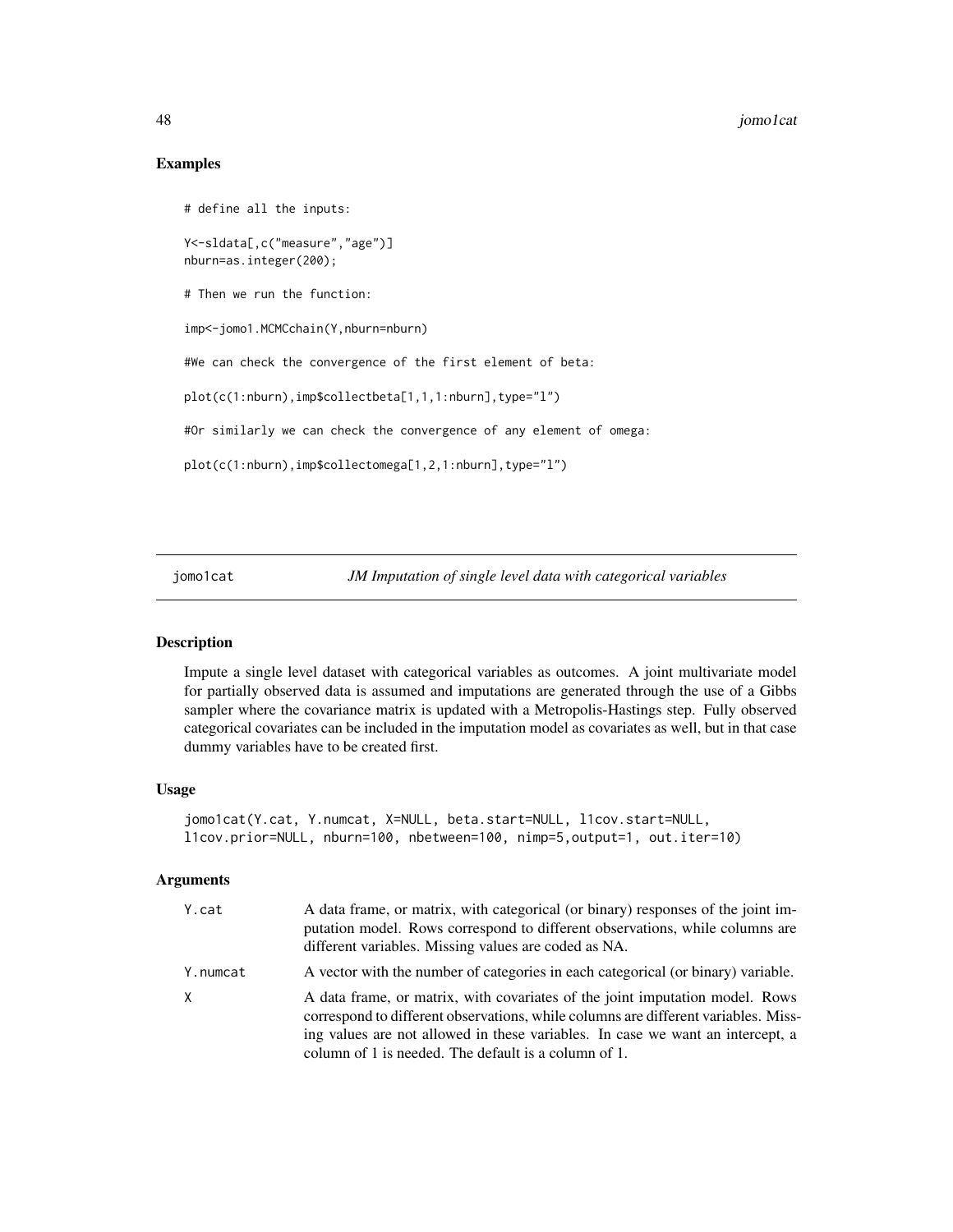#### jomo1cat 49

| beta.start  | Starting value for beta, the vector(s) of fixed effects. Rows index different co-<br>variates and columns index different outcomes. For each n-category variable we<br>have a fixed effect parameter for each of the n-1 latent normals. The default is a<br>matrix of zeros. |
|-------------|-------------------------------------------------------------------------------------------------------------------------------------------------------------------------------------------------------------------------------------------------------------------------------|
| llcov.start | Starting value for the covariance matrix. Dimension of this square matrix is<br>equal to the number of outcomes (continuous plus latent normals) in the impu-<br>tation model. The default is the identity matrix.                                                            |
| llcov.prior | Scale matrix for the inverse-Wishart prior for the covariance matrix. The default<br>is the identity matrix.                                                                                                                                                                  |
| nburn       | Number of burn in iterations. Default is 100.                                                                                                                                                                                                                                 |
| nbetween    | Number of iterations between two successive imputations. Default is 100.                                                                                                                                                                                                      |
| nimp        | Number of Imputations. Default is 5.                                                                                                                                                                                                                                          |
| output      | When set to any value different from 1 (default), no output is shown on screen<br>at the end of the process.                                                                                                                                                                  |
| out.iter    | When set to K, every K iterations a dot is printed on screen. Default is 10.                                                                                                                                                                                                  |

### Details

The Gibbs sampler algorithm used is described in detail in Chapter 5 of Carpenter and Kenward (2013). Regarding the choice of the priors, a flat prior is considered for beta and for the covariance matrix. A Metropolis Hastings step is implemented to update the covariance matrix, as described in the book. Binary or continuous covariates in the imputation model may be considered without any problem, but when considering a categorical covariate it has to be included with dummy variables (binary indicators) only.

#### Value

On screen, the posterior mean of the fixed effects estimates and of the covariance matrix are shown. The only argument returned is the imputed dataset in long format. Column "Imputation" indexes the imputations. Imputation number 0 are the original data.

#### References

Carpenter J.R., Kenward M.G., (2013), Multiple Imputation and its Application. Chapter 5, Wiley, ISBN: 978-0-470-74052-1.

## Examples

```
# make sure sex is a factor:
```

```
sldata<-within(sldata, sex<-factor(sex))
```
# we define all the inputs: # nimp, nburn and nbetween are smaller than they should. This is #just because of CRAN policies on the examples.

```
Y.cat=sldata[,c("social"), drop=FALSE]
```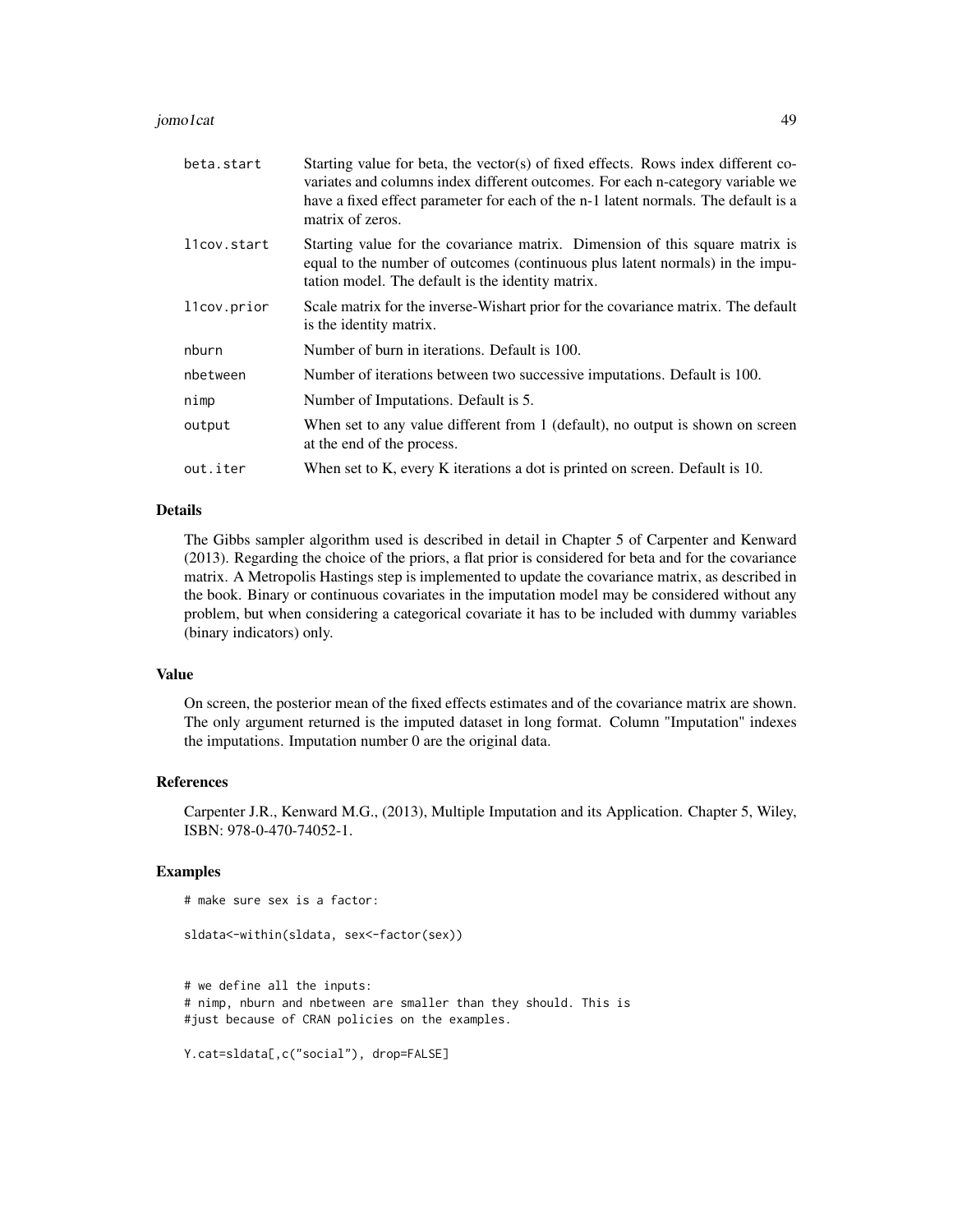```
Y.numcat=matrix(4,1,1)
X=data.frame(rep(1,300),sldata[,c("sex")])
colnames(X)<-c("const", "sex")
beta.start<-matrix(0,2,3)
l1cov.start<-diag(1,3)
l1cov.prior=diag(1,3);
nburn=as.integer(100);
nbetween=as.integer(100);
nimp=as.integer(5);
# Finally we run the sampler:
```
imp<-jomo1cat(Y.cat,Y.numcat,X,beta.start,l1cov.start,l1cov.prior,nburn,nbetween,nimp)

#See one of the imputed values:

cat("Original value was missing (",imp[16,1],"), imputed value:", imp[316,1])

# Check help page for function jomo to see how to fit the model and # combine estimates with Rubin's rules

jomo1cat.MCMCchain *JM Imputation of single level data with categorical variables - A tool to check convergence of the MCMC*

### Description

This function is similar to jomo1cat, but it returns the values of all the parameters in the model at each step of the MCMC instead of the imputations. It is useful to check the convergence of the MCMC sampler.

### Usage

```
jomo1cat.MCMCchain(Y.cat, Y.numcat, X=NULL, beta.start=NULL,
l1cov.start=NULL, l1cov.prior=NULL, start.imp=NULL,
nburn=100, output=1, out.iter=10)
```

| Y.cat    | A data frame, or matrix, with categorical (or binary) responses of the joint im- |
|----------|----------------------------------------------------------------------------------|
|          | putation model. Rows correspond to different observations, while columns are     |
|          | different variables. Missing values are coded as NA.                             |
| Y.numcat | A vector with the number of categories in each categorical (or binary) variable. |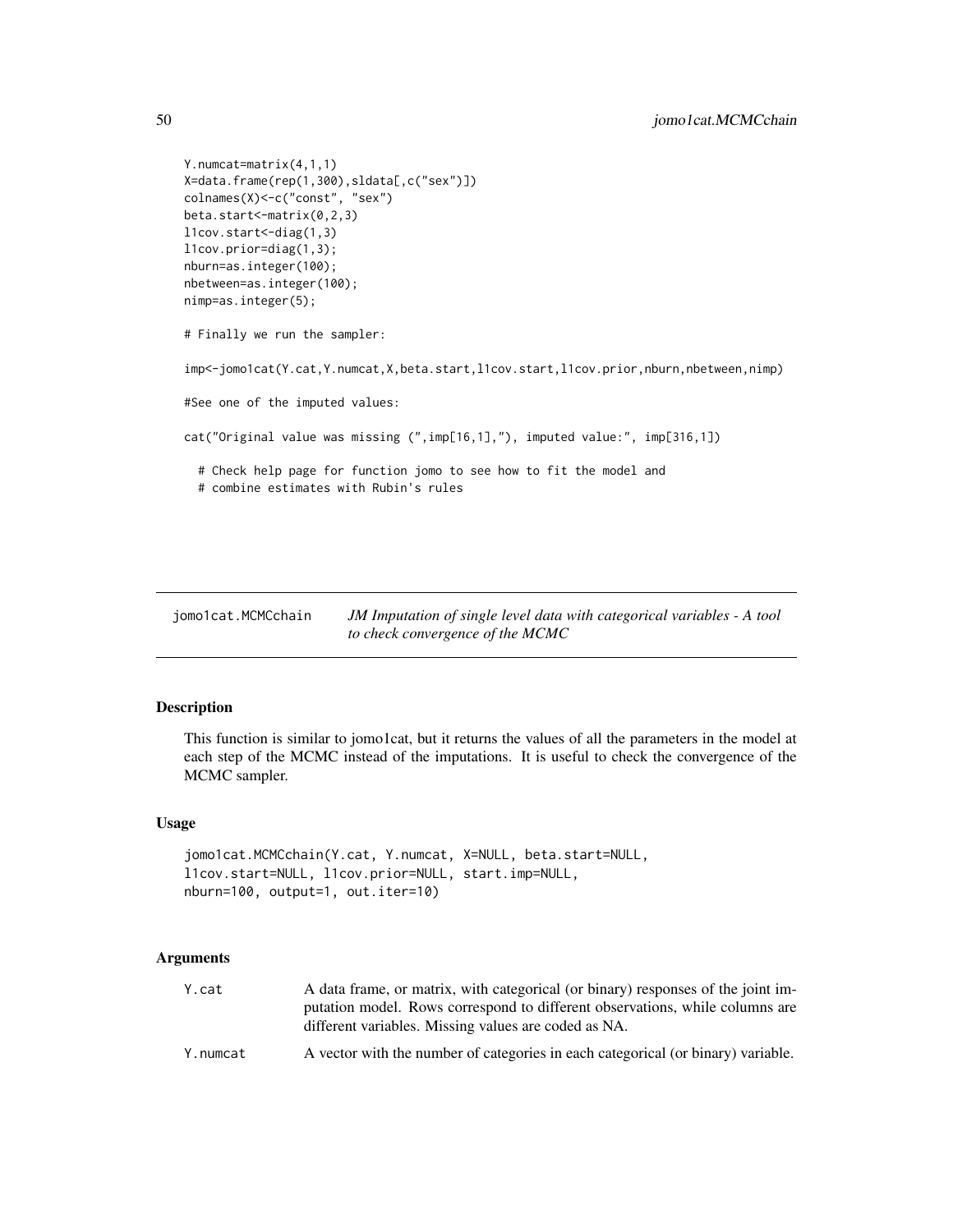| X           | A data frame, or matrix, with covariates of the joint imputation model. Rows<br>correspond to different observations, while columns are different variables. Miss-<br>ing values are not allowed in these variables. In case we want an intercept, a<br>column of 1 is needed. The default is a column of 1. |
|-------------|--------------------------------------------------------------------------------------------------------------------------------------------------------------------------------------------------------------------------------------------------------------------------------------------------------------|
| beta.start  | Starting value for beta, the vector(s) of fixed effects. Rows index different co-<br>variates and columns index different outcomes. For each n-category variable we<br>have a fixed effect parameter for each of the n-1 latent normals. The default is a<br>matrix of zeros.                                |
| llcov.start | Starting value for the covariance matrix. Dimension of this square matrix is<br>equal to the number of outcomes (continuous plus latent normals) in the impu-<br>tation model. The default is the identity matrix.                                                                                           |
| llcov.prior | Scale matrix for the inverse-Wishart prior for the covariance matrix. The default<br>is the identity matrix.                                                                                                                                                                                                 |
| start.imp   | Starting value for the imputed dataset. n-level categorical variables are substi-<br>tuted by n-1 latent normals.                                                                                                                                                                                            |
| nburn       | Number of iterations. Default is 100.                                                                                                                                                                                                                                                                        |
| output      | When set to any value different from 1 (default), no output is shown on screen<br>at the end of the process.                                                                                                                                                                                                 |
| out.iter    | When set to K, every K iterations a dot is printed on screen. Default is 10.                                                                                                                                                                                                                                 |

## Value

A list with four elements is returned: the final imputed dataset (finimp) and three 3-dimensional matrices, containing all the values drawn at each iteration for fixed effect parameters beta (collectbeta) and covariance matrix omega (collectomega). Finally, in finimp.latnorm, it is stored the final state of the imputed dataset with the latent normals in place of the categorical variables.

## Examples

```
# make sure sex is a factor:
sldata<-within(sldata, sex<-factor(sex))
# we define all the inputs:
# nburn is smaller than necessary. This is
#just because of CRAN policies on the examples.
Y.cat=sldata[,c("social"), drop=FALSE]
Y.numcat=matrix(4,1,1)
X=data.frame(rep(1,300),sldata[,c("sex")])
colnames(X)<-c("const", "sex")
```
beta.start<-matrix(0,2,3) l1cov.start<-diag(1,3) l1cov.prior=diag(1,3); nburn=as.integer(100);

# Finally we run the sampler: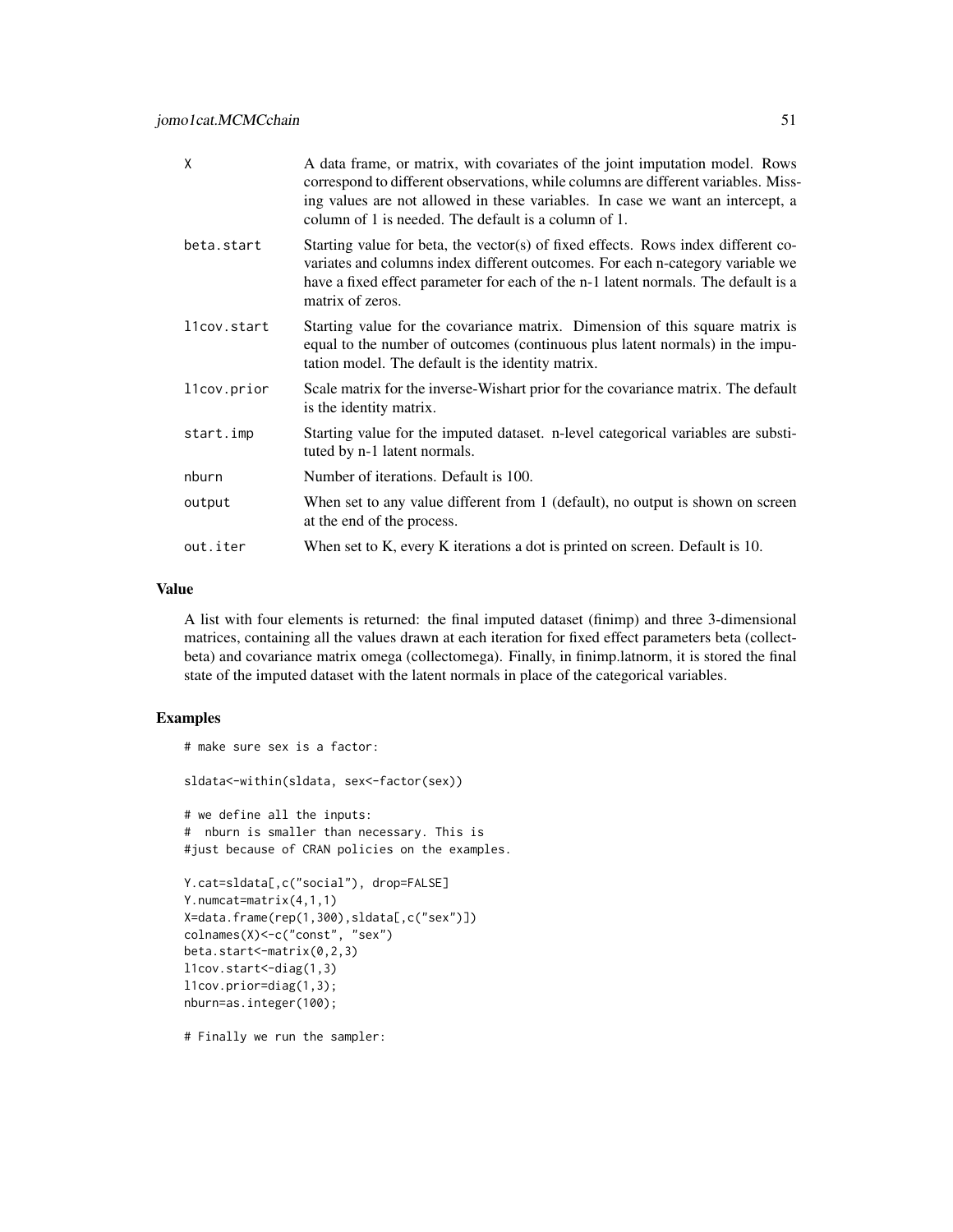imp<-jomo1cat.MCMCchain(Y.cat,Y.numcat,X,beta.start,l1cov.start,l1cov.prior,nburn=nburn)

#We can check the convergence of the first element of beta:

```
plot(c(1:nburn),imp$collectbeta[1,1,1:nburn],type="l")
```
jomo1con *JM Imputation of single level data with continuous variables only*

## Description

Impute a single level dataset with continuous outcomes only. A joint multivariate model for partially observed data is assumed and imputations are generated through the use of a Gibbs sampler. Categorical covariates may be considered, but they have to be included with dummy variables.

### Usage

jomo1con(Y, X=NULL, beta.start=NULL, l1cov.start=NULL, l1cov.prior=NULL, nburn=100, nbetween=100, nimp=5, output=1, out.iter=10)

| Y           | A data frame, or matrix, with responses of the joint imputation model. Rows cor-<br>respond to different observations, while columns are different variables. Missing<br>values are coded as NA.                                                                                                             |
|-------------|--------------------------------------------------------------------------------------------------------------------------------------------------------------------------------------------------------------------------------------------------------------------------------------------------------------|
| X           | A data frame, or matrix, with covariates of the joint imputation model. Rows<br>correspond to different observations, while columns are different variables. Miss-<br>ing values are not allowed in these variables. In case we want an intercept, a<br>column of 1 is needed. The default is a column of 1. |
| beta.start  | Starting value for beta, the vector(s) of fixed effects. Rows index different co-<br>variates and columns index different outcomes. The default is a matrix of zeros.                                                                                                                                        |
| llcov.start | Starting value for the covariance matrix. Dimension of this square matrix is<br>equal to the number of outcomes in the imputation model. The default is the<br>identity matrix.                                                                                                                              |
| llcov.prior | Scale matrix for the inverse-Wishart prior for the covariance matrix. The default<br>is the identity matrix.                                                                                                                                                                                                 |
| nburn       | Number of burn in iterations. Default is 100.                                                                                                                                                                                                                                                                |
| nbetween    | Number of iterations between two successive imputations. Default is 100.                                                                                                                                                                                                                                     |
| nimp        | Number of Imputations. Default is 5.                                                                                                                                                                                                                                                                         |
| output      | When set to any value different from 1 (default), no output is shown on screen<br>at the end of the process.                                                                                                                                                                                                 |
| out.iter    | When set to K, every K iterations a dot is printed on screen. Default is 10.                                                                                                                                                                                                                                 |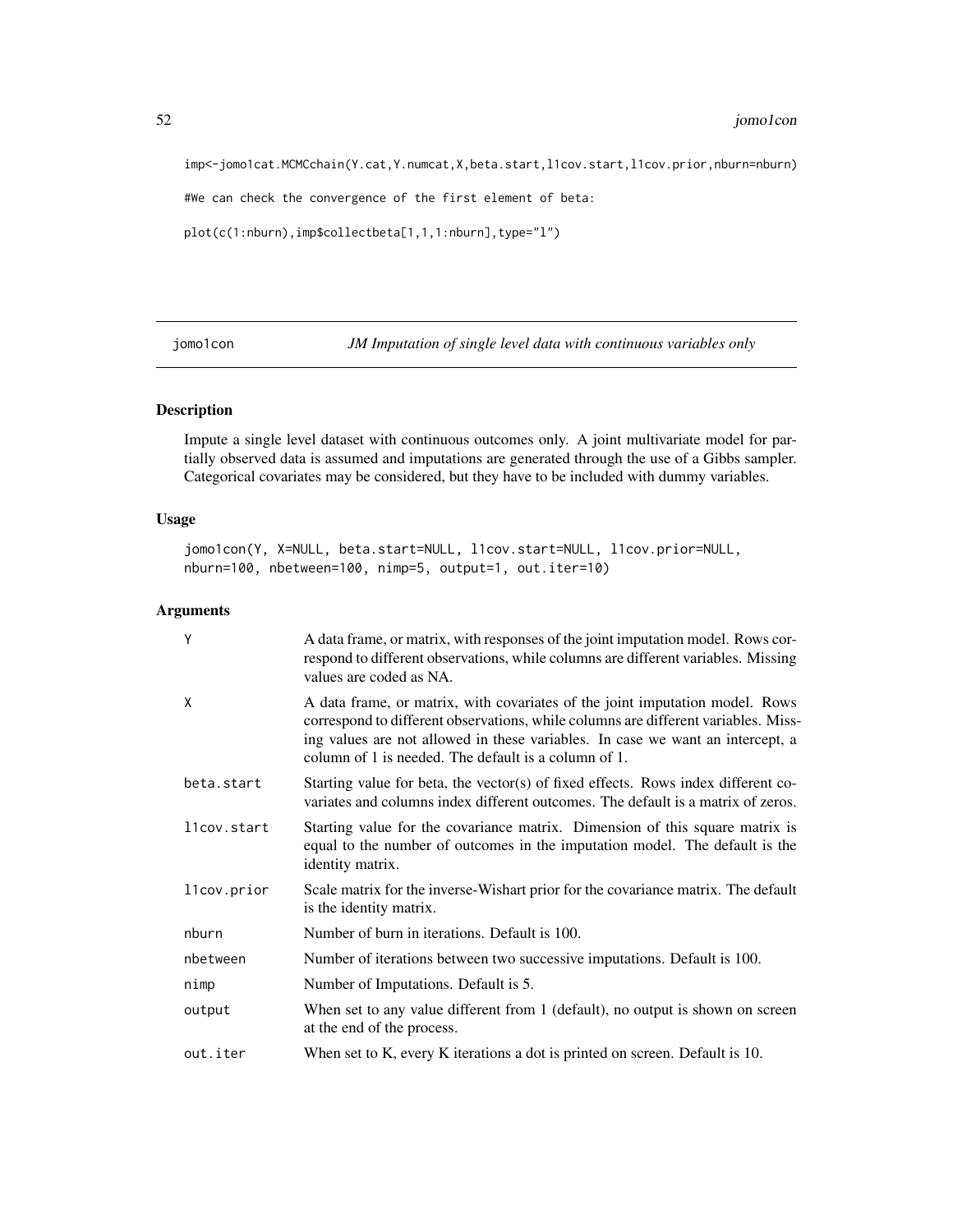#### jomo1con 53

## Details

The Gibbs sampler algorithm used is described in detail in Chapter 3 of Carpenter and Kenward (2013). Regarding the choice of the priors, a flat prior is considered for beta, while an inverse-Wishart prior is given to the covariance matrix, with p-1 degrees of freedom, aka the minimum possible, to guarantee the greatest uncertainty. Binary or continuous covariates in the imputation model may be considered without any problem, but when considering a categorical covariate it has to be included through dummy variables (binary indicators) only.

#### Value

On screen, the posterior mean of the fixed effects estimates and of the covariance matrix are shown. The only argument returned is the imputed dataset in long format. Column "Imputation" indexes the imputations. Imputation number 0 are the original data.

#### **References**

Carpenter J.R., Kenward M.G., (2013), Multiple Imputation and its Application. Chapter 3, Wiley, ISBN: 978-0-470-74052-1.

#### Examples

#We define all the inputs:

```
Y=sldata[,c("measure", "age")]
X=data.frame(rep(1,300),sldata[,c("sex")])
colnames(X)<-c("const", "sex")
beta.start<-matrix(0,2,2)
l1cov.start<-diag(1,2)
l1cov.prior=diag(1,2);
nburn=as.integer(200);
nbetween=as.integer(200);
nimp=as.integer(5);
```
# Then we run he function:

imp<-jomo1con(Y,X,beta.start,l1cov.start,l1cov.prior,nburn,nbetween,nimp)

cat("Original value was missing(",imp[1,1],"), imputed value:", imp[301,1])

- # Check help page for function jomo to see how to fit the model and
- # combine estimates with Rubin's rules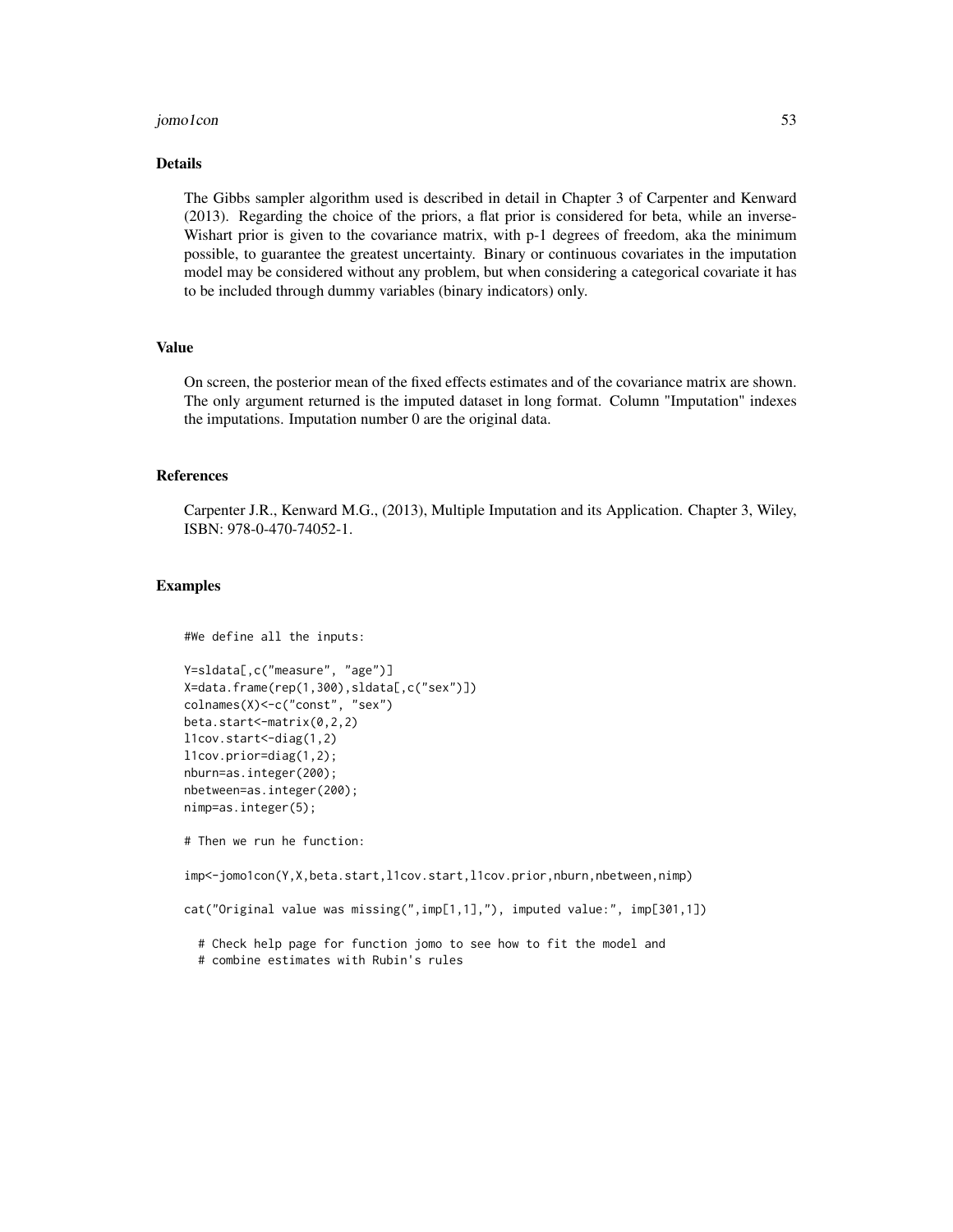jomo1con.MCMCchain *JM Imputation of single level data with continuous variables only - A tool to check convergence of the MCMC*

## Description

This function is similar to jomo1con, but it returns the values of all the parameters in the model at each step of the MCMC instead of the imputations. It is useful to check the convergence of the MCMC sampler.

### Usage

```
jomo1con.MCMCchain(Y, X=NULL, beta.start=NULL, l1cov.start=NULL,
l1cov.prior=NULL, start.imp=NULL, nburn=100, output=1, out.iter=10)
```
### Arguments

| Y           | A data frame, or matrix, with responses of the joint imputation model. Rows cor-<br>respond to different observations, while columns are different variables. Missing<br>values are coded as NA.                                                                                                             |
|-------------|--------------------------------------------------------------------------------------------------------------------------------------------------------------------------------------------------------------------------------------------------------------------------------------------------------------|
| X           | A data frame, or matrix, with covariates of the joint imputation model. Rows<br>correspond to different observations, while columns are different variables. Miss-<br>ing values are not allowed in these variables. In case we want an intercept, a<br>column of 1 is needed. The default is a column of 1. |
| beta.start  | Starting value for beta, the vector(s) of fixed effects. Rows index different co-<br>variates and columns index different outcomes. The default is a matrix of zeros.                                                                                                                                        |
| l1cov.start | Starting value for the covariance matrix. Dimension of this square matrix is<br>equal to the number of outcomes in the imputation model. The default is the<br>identity matrix.                                                                                                                              |
| llcov.prior | Scale matrix for the inverse-Wishart prior for the covariance matrix. The default<br>is the identity matrix.                                                                                                                                                                                                 |
| start.imp   | Starting value for the imputed dataset.                                                                                                                                                                                                                                                                      |
| nburn       | Number of iterations. Default is 100.                                                                                                                                                                                                                                                                        |
| output      | When set to any value different from 1 (default), no output is shown on screen<br>at the end of the process.                                                                                                                                                                                                 |
| out.iter    | When set to K, every K iterations a dot is printed on screen. Default is 10.                                                                                                                                                                                                                                 |

## Value

A list with three elements is returned: the final imputed dataset (finimp) and three 3-dimensional matrices, containing all the values for the fixed effect parameters beta (collectbeta) and the covariance matrix omega (collectomega).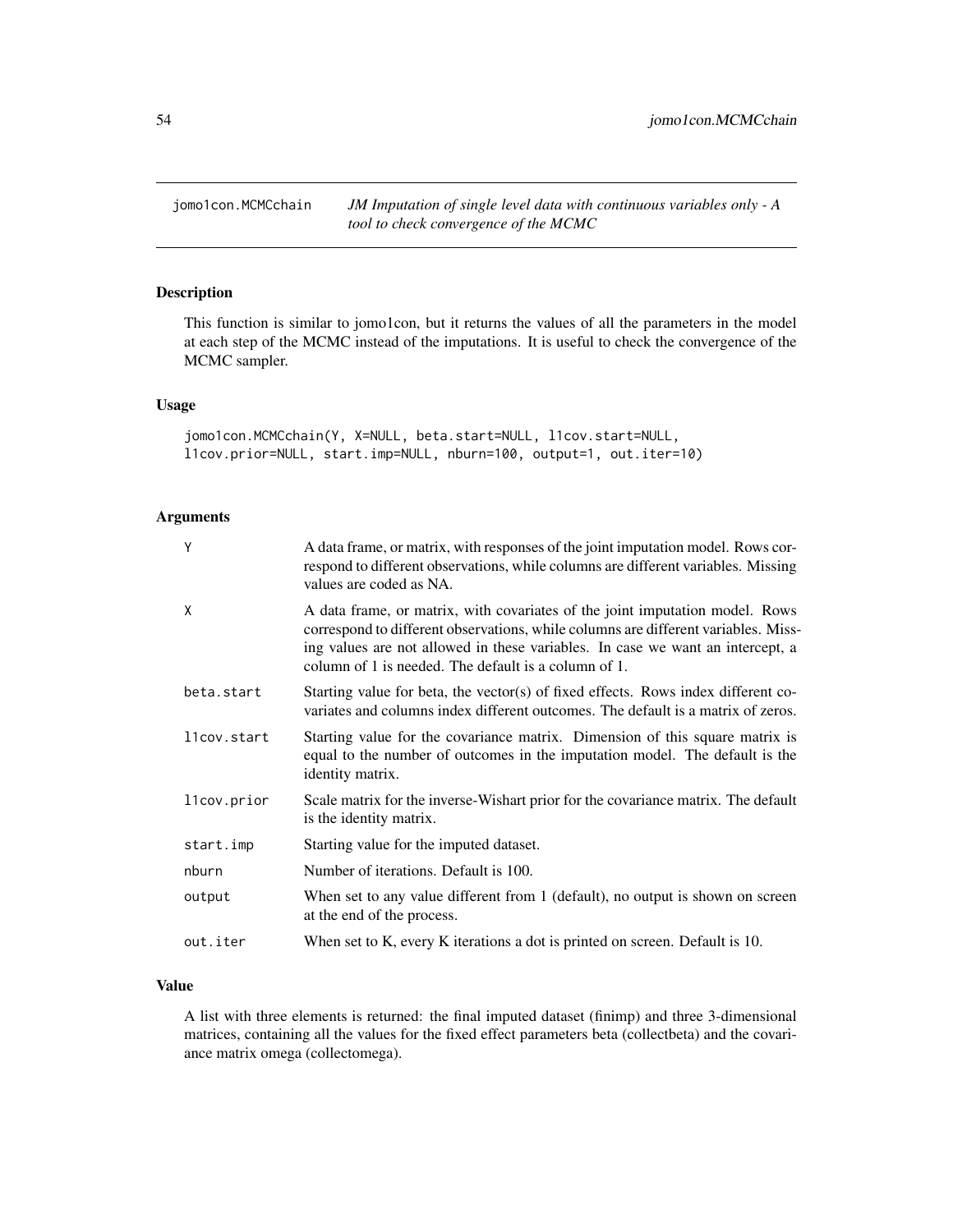#### jomo1mix 55

### Examples

```
#We define all the inputs:
Y=sldata[,c("measure", "age")]
X=data.frame(rep(1,300),sldata[,c("sex")])
colnames(X)<-c("const", "sex")
beta.start<-matrix(0,2,2)
l1cov.start<-diag(1,2)
l1cov.prior=diag(1,2);
nburn=as.integer(200);
# Then we run he function:
imp<-jomo1con.MCMCchain(Y,X,beta.start,l1cov.start,l1cov.prior,nburn=nburn)
#We can check the convergence of the first element of beta:
plot(c(1:nburn),imp$collectbeta[1,1,1:nburn],type="l")
#Or similarly we can check the convergence of any element of omega:
plot(c(1:nburn),imp$collectomega[1,2,1:nburn],type="l")
```
jomo1mix *JM Imputation of single level data with mixed variable types*

### Description

Impute a single level dataset with mixed data types as outcome. A joint multivariate model for partially observed data is assumed and imputations are generated through the use of a Gibbs sampler where the covariance matrix is updated with a Metropolis-Hastings step. Fully observed categorical variables may be considered as covariates as well, but they have to be included as dummy variables.

## Usage

```
jomo1mix(Y.con, Y.cat, Y.numcat, X=NULL, beta.start=NULL, l1cov.start=NULL,
l1cov.prior=NULL, nburn=100, nbetween=100, nimp=5, output=1,out.iter=10)
```
### Arguments

Y.con A data frame, or matrix, with continuous responses of the joint imputation model. Rows correspond to different observations, while columns are different variables. Missing values are coded as NA. If no continuous outcomes are present in the model, jomo1cat should be used instead.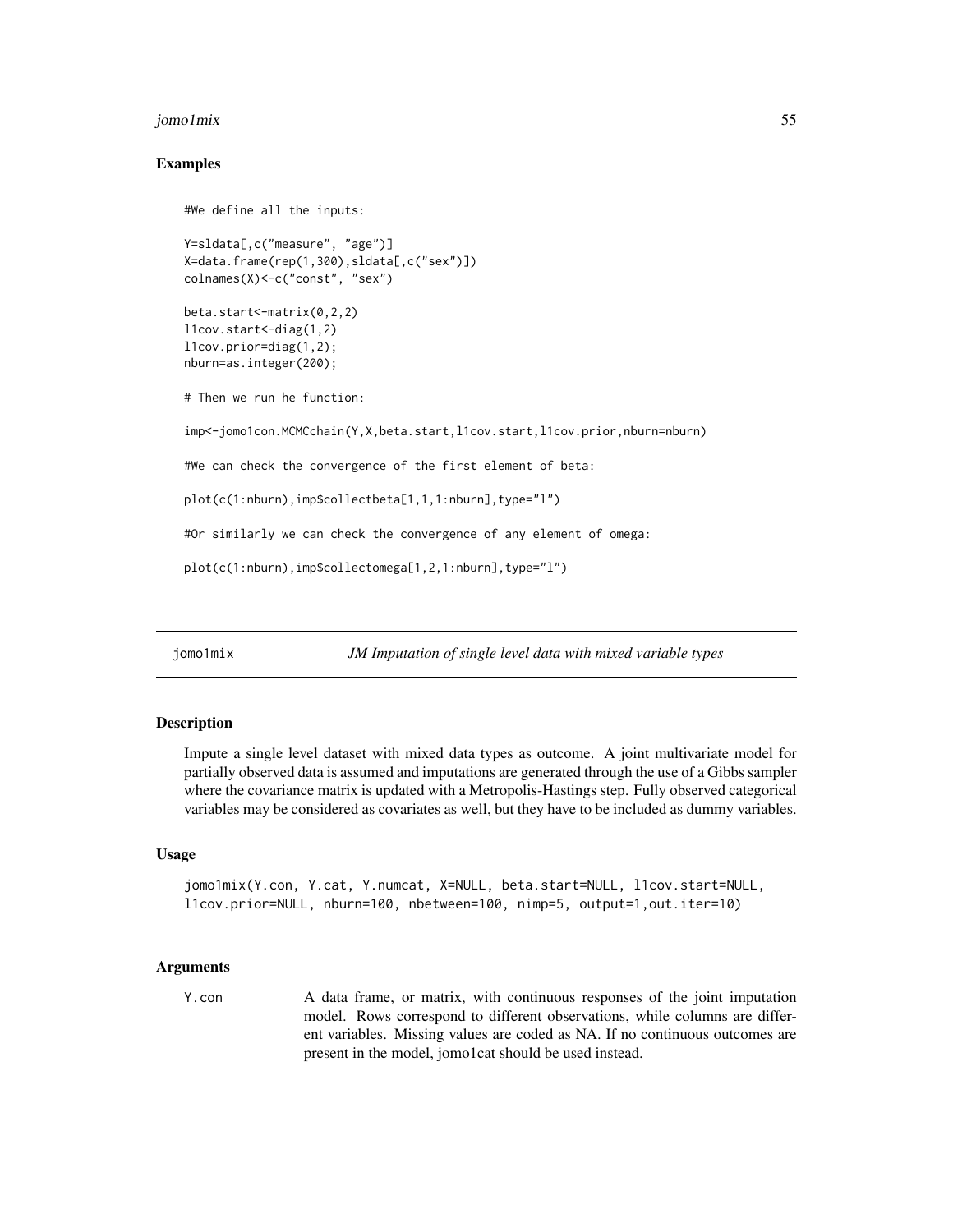| Y.cat       | A data frame, or matrix, with categorical (or binary) responses of the joint im-<br>putation model. Rows correspond to different observations, while columns are<br>different variables. Missing values are coded as NA.                                                                                     |
|-------------|--------------------------------------------------------------------------------------------------------------------------------------------------------------------------------------------------------------------------------------------------------------------------------------------------------------|
| Y.numcat    | A vector with the number of categories in each categorical (or binary) variable.                                                                                                                                                                                                                             |
| X           | A data frame, or matrix, with covariates of the joint imputation model. Rows<br>correspond to different observations, while columns are different variables. Miss-<br>ing values are not allowed in these variables. In case we want an intercept, a<br>column of 1 is needed. The default is a column of 1. |
| beta.start  | Starting value for beta, the vector(s) of fixed effects. Rows index different co-<br>variates and columns index different outcomes. For each n-category variable we<br>define n-1 latent normals. The default is a matrix of zeros.                                                                          |
| llcov.start | Starting value for the covariance matrix. Dimension of this square matrix is<br>equal to the number of outcomes (continuous plus latent normals) in the impu-<br>tation model. The default is the identity matrix.                                                                                           |
| llcov.prior | Scale matrix for the inverse-Wishart prior for the covariance matrix. The default<br>is the identity matrix.                                                                                                                                                                                                 |
| nburn       | Number of burn in iterations. Default is 100.                                                                                                                                                                                                                                                                |
| nbetween    | Number of iterations between two successive imputations. Default is 100.                                                                                                                                                                                                                                     |
| nimp        | Number of Imputations. Default is 5.                                                                                                                                                                                                                                                                         |
| output      | When set to any value different from 1 (default), no output is shown on screen<br>at the end of the process.                                                                                                                                                                                                 |
| out.iter    | When set to K, every K iterations a dot is printed on screen. Default is 10.                                                                                                                                                                                                                                 |
|             |                                                                                                                                                                                                                                                                                                              |

## Details

Regarding the choice of the priors, a flat prior is considered for beta and for the covariance matrix. A Metropolis Hastings step is implemented to update the covariance matrix, as described in the book. Binary or continuous covariates in the imputation model may be considered without any problem, but when considering a categorical covariate it has to be included with dummy variables (binary indicators) only.

#### Value

On screen, the posterior mean of the fixed effects estimates and of the covariance matrix are shown. The only argument returned is the imputed dataset in long format. Column "Imputation" indexes the imputations. Imputation number 0 are the original data.

## References

Carpenter J.R., Kenward M.G., (2013), Multiple Imputation and its Application. Chapter 5, Wiley, ISBN: 978-0-470-74052-1.

## Examples

#Then, we define all the inputs: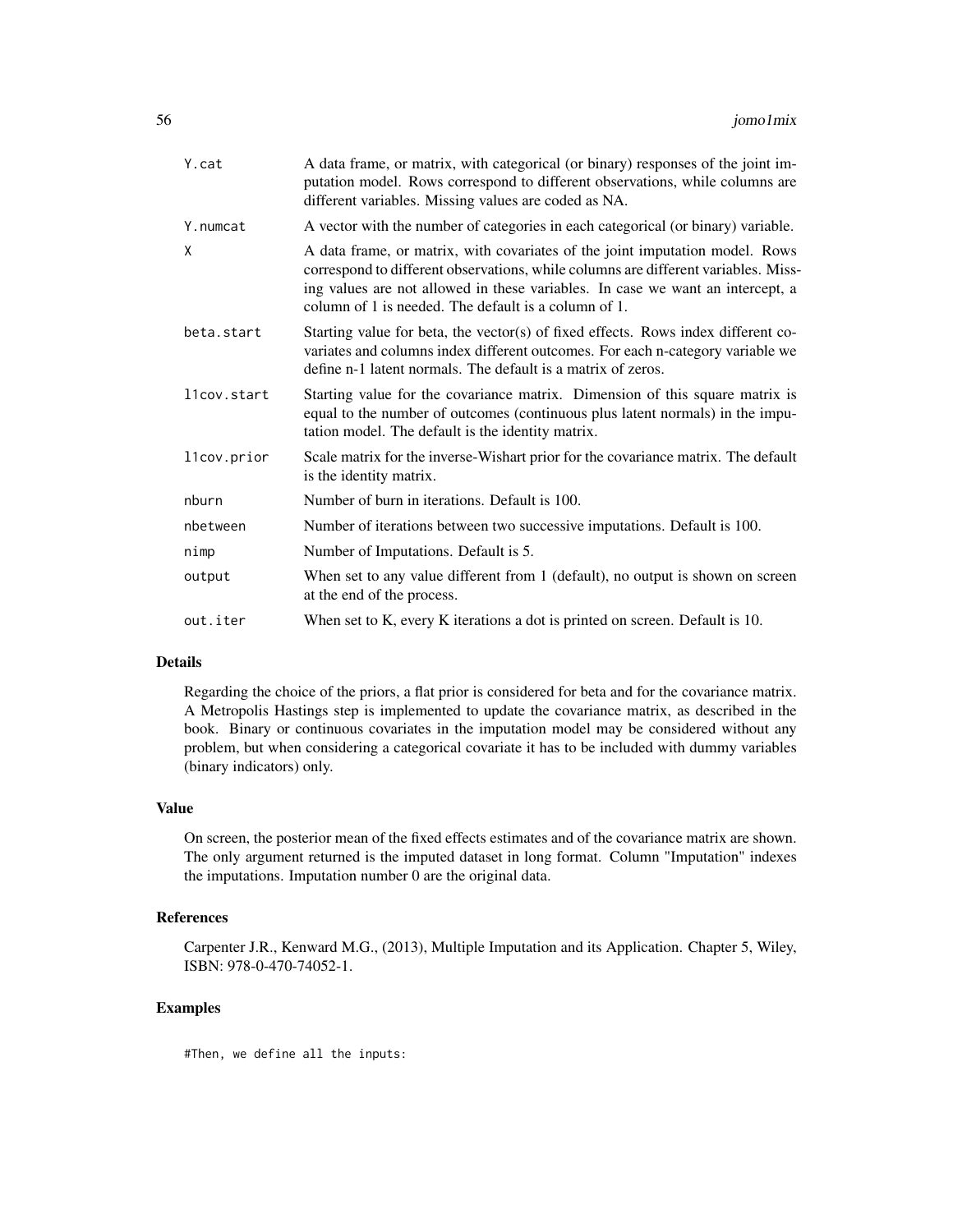```
# nburn is smaller than needed. This is
#just because of CRAN policies on the examples.
Y.con=sldata[,c("measure","age")]
Y.cat=sldata[,c("social"), drop=FALSE]
Y.numcat=matrix(4,1,1)
X=data.frame(rep(1,300),sldata[,c("sex")])
colnames(X)<-c("const", "sex")
beta.start<-matrix(0,2,5)
l1cov.start<-diag(1,5)
l1cov.prior=diag(1,5);
nburn=as.integer(100);
nbetween=as.integer(100);
nimp=as.integer(5);
#Then we run the sampler:
imp<-jomo1mix(Y.con,Y.cat,Y.numcat,X,beta.start,l1cov.start,
     l1cov.prior,nburn,nbetween,nimp)
cat("Original value was missing(",imp[1,1],"), imputed value:", imp[301,1])
 # Check help page for function jomo to see how to fit the model and
 # combine estimates with Rubin's rules
```
jomo1mix.MCMCchain *JM Imputation of single level data with mixed variable types*

## Description

This function is similar to jomo1mix, but it returns the values of all the parameters in the model at each step of the MCMC instead of the imputations. It is useful to check the convergence of the MCMC sampler.

### Usage

```
jomo1mix.MCMCchain(Y.con, Y.cat, Y.numcat, X=NULL, beta.start=NULL,
l1cov.start=NULL, l1cov.prior=NULL, start.imp=NULL, nburn=100,
output=1, out.iter=10)
```
### Arguments

Y.con A data frame, or matrix, with continuous responses of the joint imputation model. Rows correspond to different observations, while columns are different variables. Missing values are coded as NA. If no continuous outcomes are present in the model, jomo1cat should be used instead.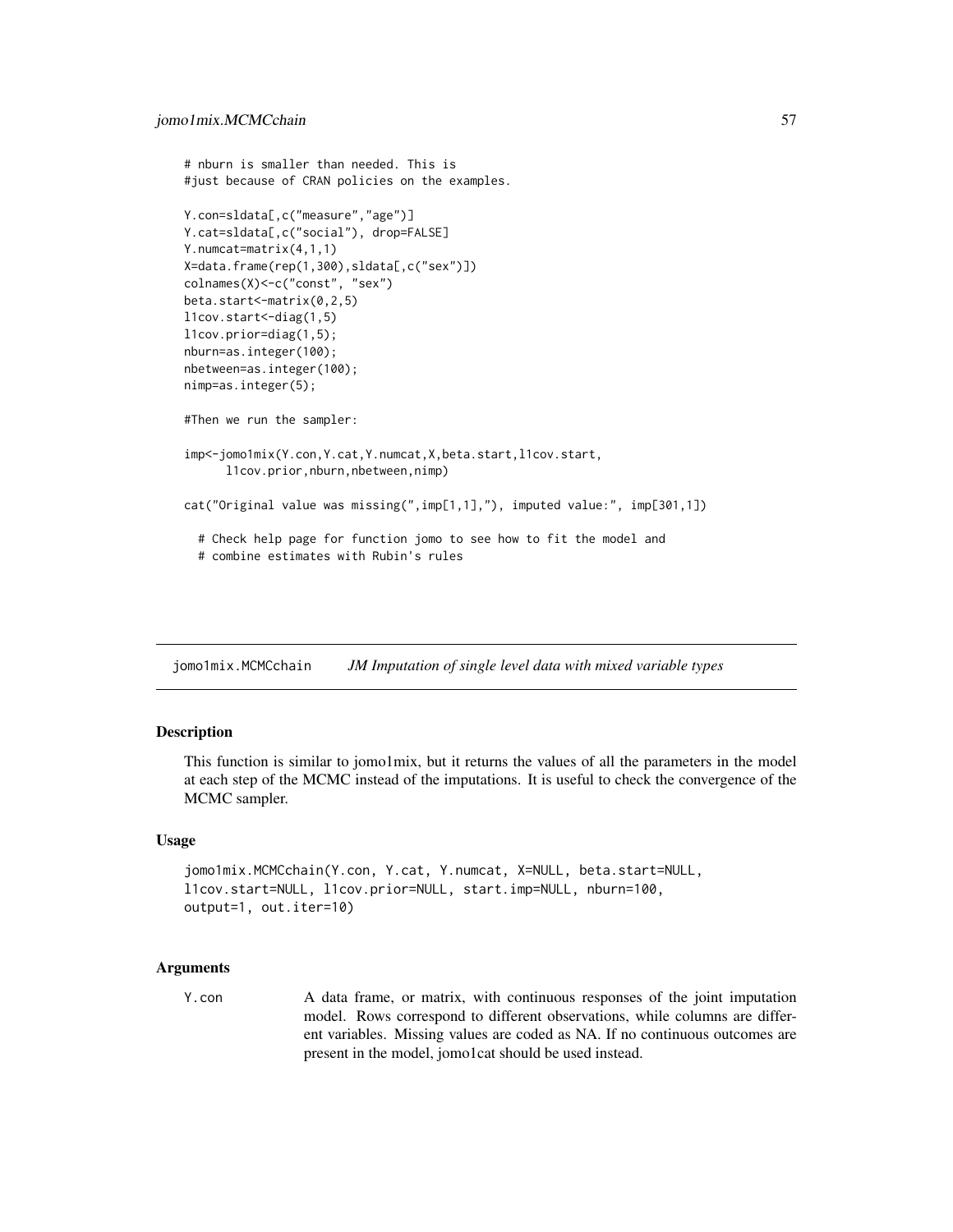| Y.cat       | A data frame, or matrix, with categorical (or binary) responses of the joint im-<br>putation model. Rows correspond to different observations, while columns are<br>different variables. Missing values are coded as NA.                                                                                     |
|-------------|--------------------------------------------------------------------------------------------------------------------------------------------------------------------------------------------------------------------------------------------------------------------------------------------------------------|
| Y.numcat    | A vector with the number of categories in each categorical (or binary) variable.                                                                                                                                                                                                                             |
| X           | A data frame, or matrix, with covariates of the joint imputation model. Rows<br>correspond to different observations, while columns are different variables. Miss-<br>ing values are not allowed in these variables. In case we want an intercept, a<br>column of 1 is needed. The default is a column of 1. |
| beta.start  | Starting value for beta, the vector(s) of fixed effects. Rows index different co-<br>variates and columns index different outcomes. For each n-category variable we<br>define n-1 latent normals. The default is a matrix of zeros.                                                                          |
| llcov.start | Starting value for the covariance matrix. Dimension of this square matrix is<br>equal to the number of outcomes (continuous plus latent normals) in the impu-<br>tation model. The default is the identity matrix.                                                                                           |
| llcov.prior | Scale matrix for the inverse-Wishart prior for the covariance matrix. The default<br>is the identity matrix.                                                                                                                                                                                                 |
| start.imp   | Starting value for the imputed dataset. n-level categorical variables are substi-<br>tuted by n-1 latent normals.                                                                                                                                                                                            |
| nburn       | Number of iterations. Default is 100.                                                                                                                                                                                                                                                                        |
| output      | When set to any value different from 1 (default), no output is shown on screen<br>at the end of the process.                                                                                                                                                                                                 |
| out.iter    | When set to K, every K iterations a dot is printed on screen. Default is 10.                                                                                                                                                                                                                                 |
|             |                                                                                                                                                                                                                                                                                                              |

#### Value

A list with four elements is returned: the final imputed dataset (finimp) and three 3-dimensional matrices, containing all the values for beta (collectbeta) and omega (collectomega). Finally, in finimp.latnorm it is stored the final state of the imputed dataset with the latent normals in place of the categorical variables.

## Examples

```
#Then, we define all the inputs:
# nburn is smaller than needed. This is
#just because of CRAN policies on the examples.
```

```
Y.con=sldata[,c("measure","age")]
Y.cat=sldata[,c("social"), drop=FALSE]
Y.numcat=matrix(4,1,1)
X=data.frame(rep(1,300),sldata[,c("sex")])
colnames(X)<-c("const", "sex")
beta.start<-matrix(0,2,5)
l1cov.start<-diag(1,5)
l1cov.prior=diag(1,5);
nburn=as.integer(100);
```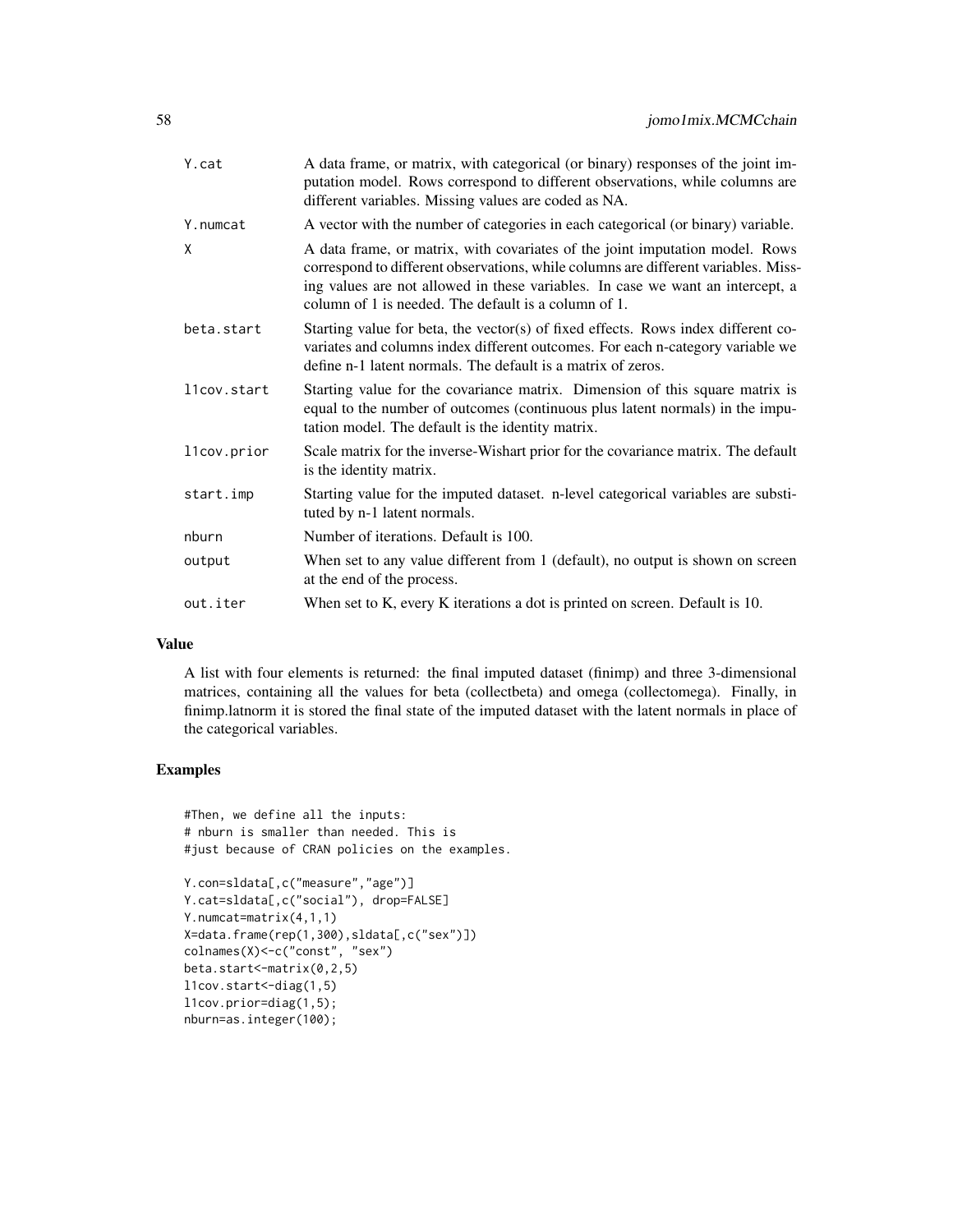#### jomo1ran 59

#Then we run the sampler:

imp<-jomo1mix.MCMCchain(Y.con,Y.cat,Y.numcat,X,beta.start,l1cov.start,l1cov.prior,nburn=nburn)

#We can check the convergence of the first element of beta:

plot(c(1:nburn),imp\$collectbeta[1,1,1:nburn],type="l")

#Or similarly we can check the convergence of any element of omega:

plot(c(1:nburn),imp\$collectomega[1,1,1:nburn],type="l")

jomo1ran *JM Imputation of clustered data*

## Description

A wrapper function linking the six 2-level JM Imputation functions. The matrix of responses Y, must be a data.frame where continuous variables are numeric and binary/categorical variables are factors.

#### Usage

```
jomo1ran(Y, X=NULL, Z=NULL,clus,
     beta.start=NULL, u.start=NULL, l1cov.start=NULL, l2cov.start=NULL,
     l1cov.prior=NULL, l2cov.prior=NULL, nburn=1000, nbetween=1000, nimp=5,
     a=NULL, a.prior=NULL, meth="common", output=1, out.iter=10)
```

| Y    | A data. frame containing the outcomes of the imputation model. Columns re-<br>lated to continuous variables have to be numeric and columns related to bi-<br>nary/categorical variables have to be factors.                                                                                                                               |
|------|-------------------------------------------------------------------------------------------------------------------------------------------------------------------------------------------------------------------------------------------------------------------------------------------------------------------------------------------|
| X    | A data frame, or matrix, with covariates of the joint imputation model. Rows<br>correspond to different observations, while columns are different variables. Miss-<br>ing values are not allowed in these variables. In case we want an intercept, a<br>column of 1 is needed. The default is a column of 1.                              |
| 7    | A data frame, or matrix, for covariates associated to random effects in the joint<br>imputation model. Rows correspond to different observations, while columns<br>are different variables. Missing values are not allowed in these variables. In<br>case we want an intercept, a column of 1 is needed. The default is a column of<br>1. |
| clus | A data frame, or matrix, containing the cluster indicator for each observation.                                                                                                                                                                                                                                                           |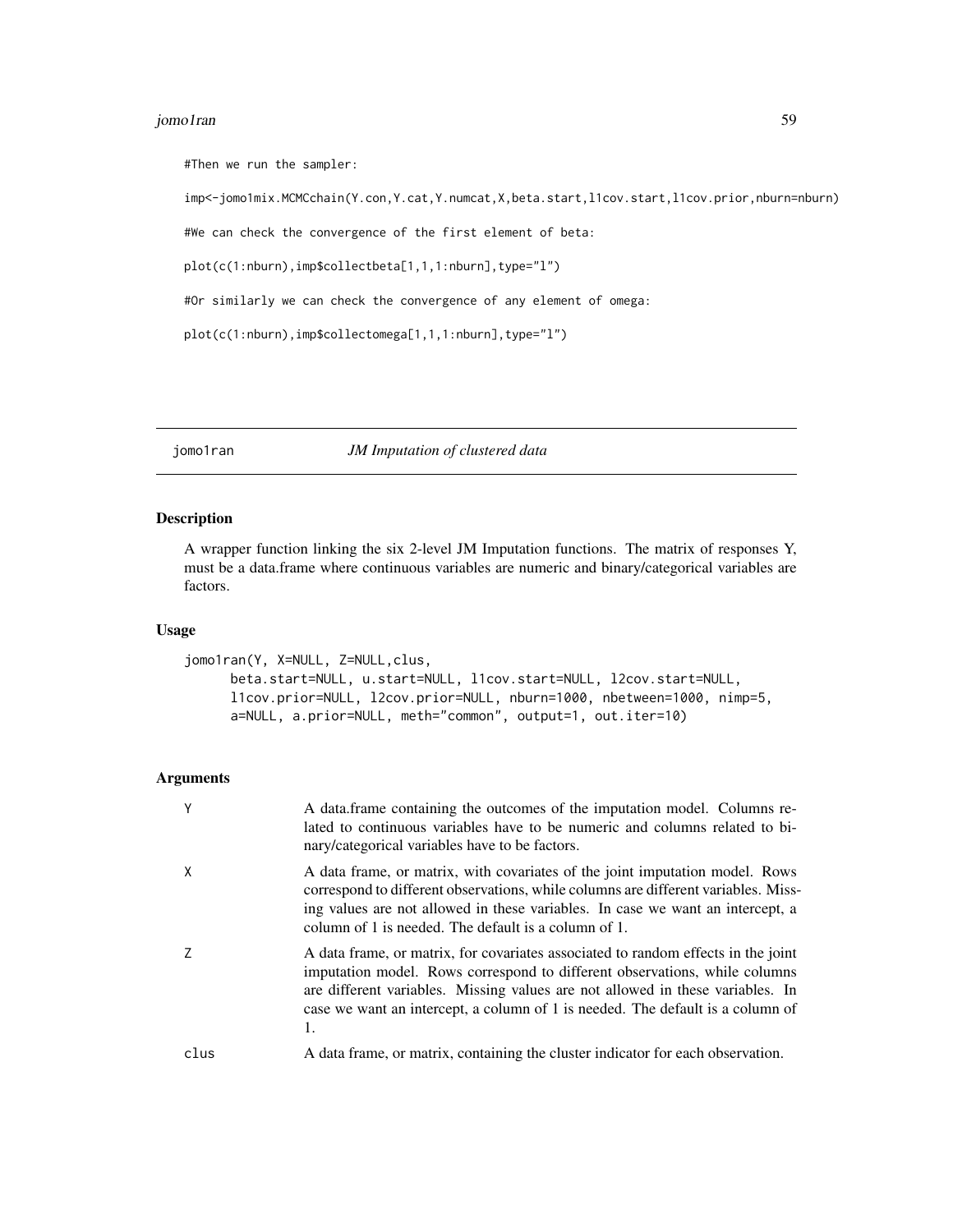| beta.start  | Starting value for beta, the vector(s) of fixed effects. Rows index different co-<br>variates and columns index different outcomes. For each n-category variable we<br>define n-1 latent normals. The default is a matrix of zeros.                                                                                                                                                                                                                                                             |
|-------------|-------------------------------------------------------------------------------------------------------------------------------------------------------------------------------------------------------------------------------------------------------------------------------------------------------------------------------------------------------------------------------------------------------------------------------------------------------------------------------------------------|
| u.start     | A matrix where different rows are the starting values within each cluster for the<br>random effects estimates u. The default is a matrix of zeros.                                                                                                                                                                                                                                                                                                                                              |
| llcov.start | Starting value for the covariance matrix. Dimension of this square matrix is<br>equal to the number of outcomes (continuous plus latent normals) in the impu-<br>tation model. The default is the identity matrix.                                                                                                                                                                                                                                                                              |
| l2cov.start | Starting value for the level 2 covariance matrix. Dimension of this square ma-<br>trix is equal to the number of outcomes (continuous plus latent normals) in the<br>imputation model times the number of random effects. The default is an identity<br>matrix.                                                                                                                                                                                                                                 |
| l1cov.prior | Scale matrix for the inverse-Wishart prior for the covariance matrix. The default<br>is the identity matrix.                                                                                                                                                                                                                                                                                                                                                                                    |
| l2cov.prior | Scale matrix for the inverse-Wishart prior for the level 2 covariance matrix. The<br>default is the identity matrix.                                                                                                                                                                                                                                                                                                                                                                            |
| nburn       | Number of burn in iterations. Default is 1000.                                                                                                                                                                                                                                                                                                                                                                                                                                                  |
| nbetween    | Number of iterations between two successive imputations. Default is 1000.                                                                                                                                                                                                                                                                                                                                                                                                                       |
| nimp        | Number of Imputations. Default is 5.                                                                                                                                                                                                                                                                                                                                                                                                                                                            |
| a           | Starting value for the degrees of freedom of the inverse Wishart distribution<br>of the cluster-specific covariance matrices. Default is 50+D, with D being the<br>dimension of the covariance matrices. This is used only when option meth is set<br>to "random".                                                                                                                                                                                                                              |
| a.prior     | Hyperparameter (Degrees of freedom) of the chi square prior distribution for the<br>degrees of freedom of the inverse Wishart distribution for the cluster-specific<br>covariance matrices. Default is the starting value for a.                                                                                                                                                                                                                                                                |
| meth        | Method used to deal with level 1 covariance matrix. When set to "common",<br>a common matrix across clusters is used (functions jomo1rancon, jomo1rancat<br>and jomo1ranmix). When set to "fixed", fixed study-specific matrices are con-<br>sidered (jomo1ranconhr, jomo1rancathr and jomo1ranmixhr with coption meth="fixed").<br>Finally, when set to "random", random study-specific matrices are considered<br>(jomo1ranconhr, jomo1rancathr and jomo1ranmixhr with coption meth="random") |
| output      | When set to any value different from 1 (default), no output is shown on screen<br>at the end of the process.                                                                                                                                                                                                                                                                                                                                                                                    |
| out.iter    | When set to K, every K iterations a dot is printed on screen. Default is 10.                                                                                                                                                                                                                                                                                                                                                                                                                    |

## Details

This is just a wrapper function to link jomo1rancon, jomo1rancat and jomo1ranmix and the respective "hr" (heterogeneity in covariance matrices) versions. Format of the columns of Y is crucial in order for the function to be using the right sub-function.

## Value

On screen, the posterior mean of the fixed effects estimates and of the covariance matrix are shown. The only argument returned is the imputed dataset in long format. Column "Imputation" indexes the imputations. Imputation number 0 are the original data.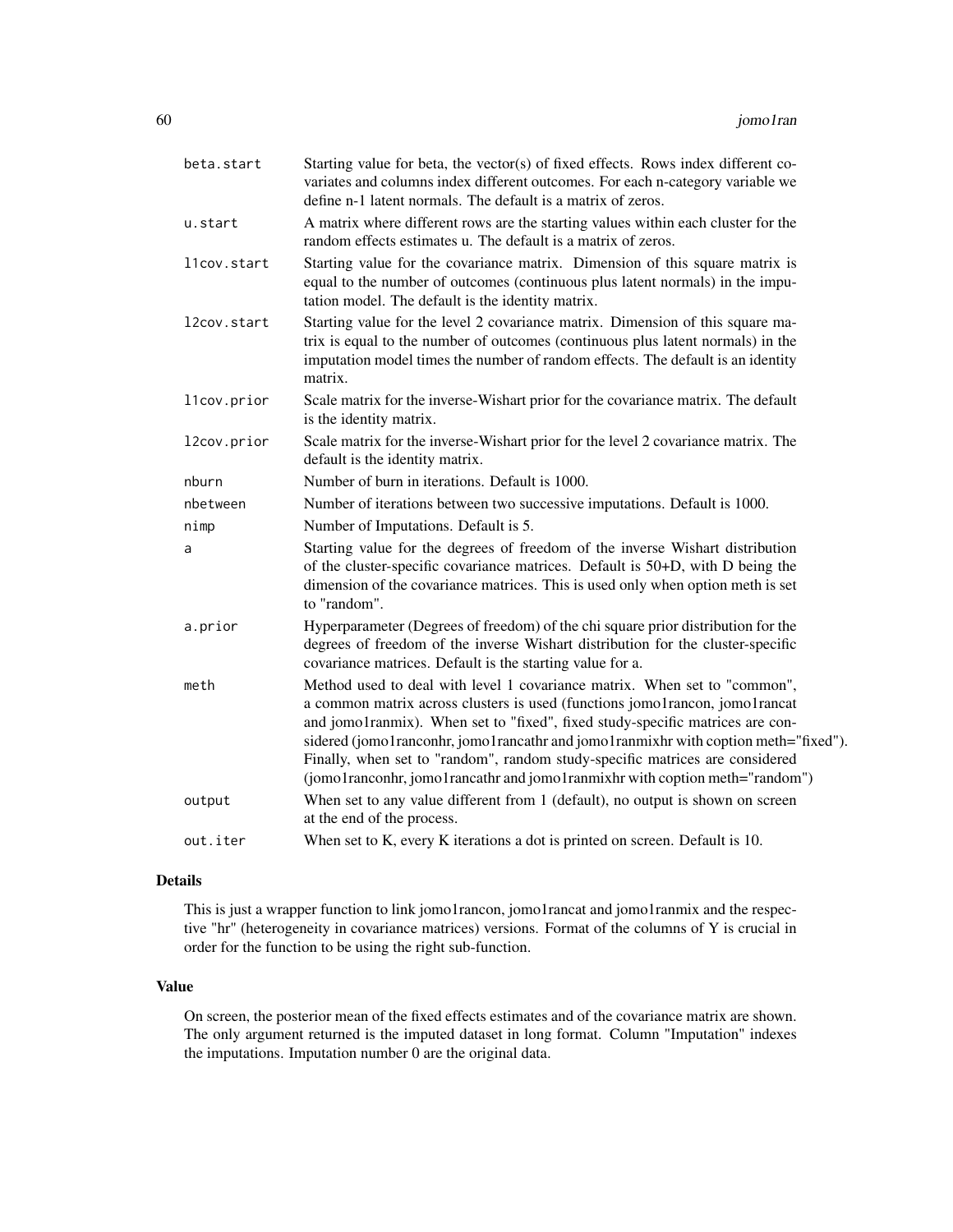#### jomo1ran.MCMCchain 61

#### References

Carpenter J.R., Kenward M.G., (2013), Multiple Imputation and its Application. Chapter 9, Wiley, ISBN: 978-0-470-74052-1.

## **Examples**

# define all the inputs:

```
Y<-cldata[,c("measure","age")]
clus<-cldata[,c("city")]
nburn=as.integer(200);
nbetween=as.integer(200);
nimp=as.integer(5);
```
#And finally we run the imputation function: imp<-jomo1ran(Y,clus=clus,nburn=nburn,nbetween=nbetween,nimp=nimp)

#we could even run it with fixed or random cluster-specific covariance matrices:

#imp<-jomo1ran(Y,clus=clus,nburn=nburn,nbetween=nbetween,nimp=nimp, meth="fixed") #or:

#imp<-jomo1ran(Y,clus=clus,nburn=nburn,nbetween=nbetween,nimp=nimp, meth="random")

# Check help page for function jomo to see how to fit the model and # combine estimates with Rubin's rules

jomo1ran.MCMCchain *JM Imputation of clustered data - A tool to check convergence of the MCMC*

## **Description**

This function is similar to jomo1ran, but it returns the values of all the parameters in the model at each step of the MCMC instead of the imputations. It is useful to check the convergence of the MCMC sampler.

### Usage

```
jomo1ran.MCMCchain(Y, X=NULL, Z=NULL,clus, beta.start=NULL, u.start=NULL,
l1cov.start=NULL,l2cov.start=NULL, l1cov.prior=NULL, l2cov.prior=NULL,
start.imp=NULL, nburn=1000, a=NULL,a.prior=NULL, meth="common", output=1,
out.iter=10)
```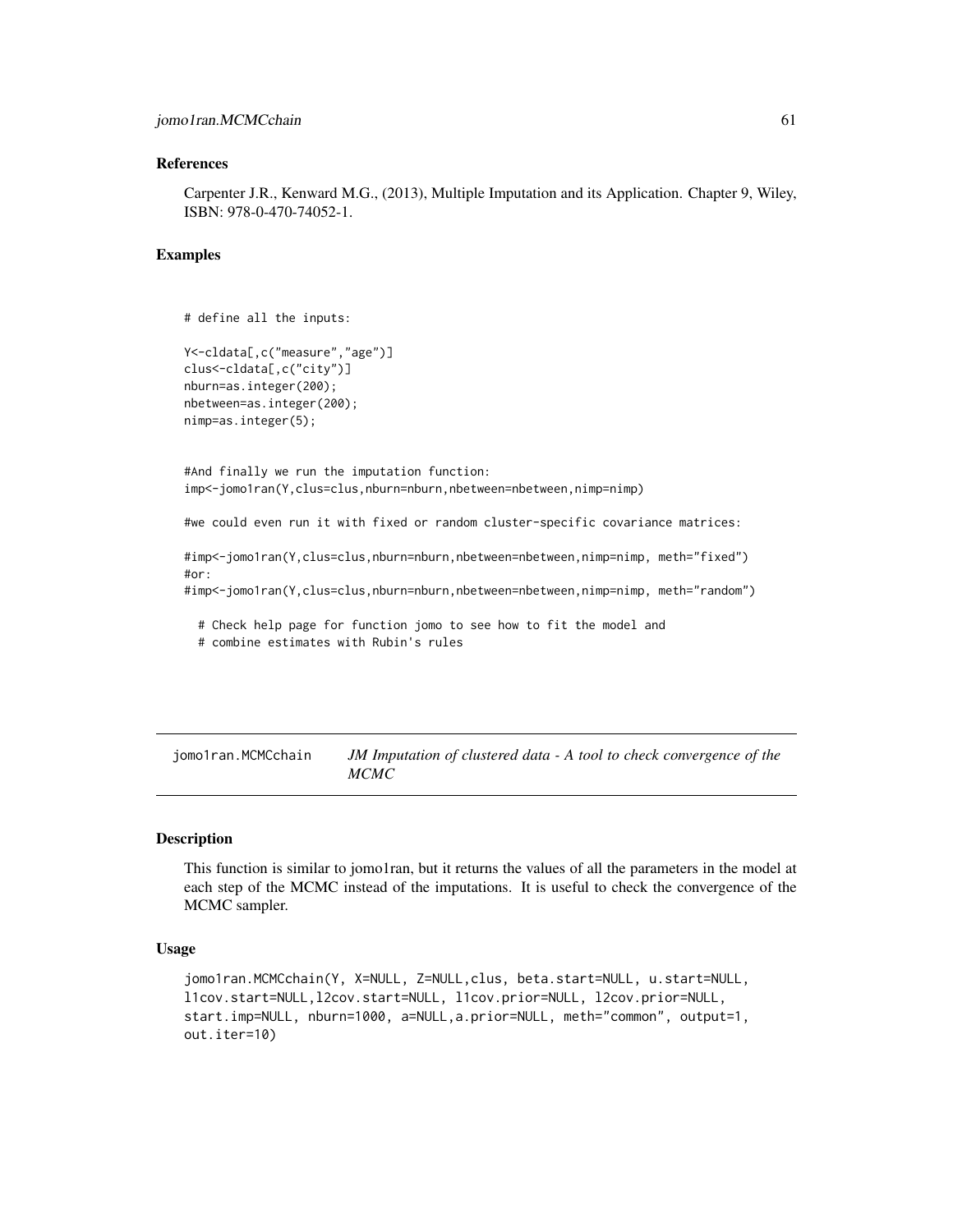| Y           | A data.frame containing the outcomes of the imputation model. Columns re-<br>lated to continuous variables have to be numeric and columns related to bi-<br>nary/categorical variables have to be factors.                                                                                                                                |
|-------------|-------------------------------------------------------------------------------------------------------------------------------------------------------------------------------------------------------------------------------------------------------------------------------------------------------------------------------------------|
| Χ           | A data frame, or matrix, with covariates of the joint imputation model. Rows<br>correspond to different observations, while columns are different variables. Miss-<br>ing values are not allowed in these variables. In case we want an intercept, a<br>column of 1 is needed. The default is a column of 1.                              |
| Ζ           | A data frame, or matrix, for covariates associated to random effects in the joint<br>imputation model. Rows correspond to different observations, while columns<br>are different variables. Missing values are not allowed in these variables. In<br>case we want an intercept, a column of 1 is needed. The default is a column of<br>1. |
| clus        | A data frame, or matrix, containing the cluster indicator for each observation.                                                                                                                                                                                                                                                           |
| beta.start  | Starting value for beta, the vector(s) of fixed effects. Rows index different co-<br>variates and columns index different outcomes. For each n-category variable we<br>define n-1 latent normals. The default is a matrix of zeros.                                                                                                       |
| u.start     | A matrix where different rows are the starting values within each cluster for the<br>random effects estimates u. The default is a matrix of zeros.                                                                                                                                                                                        |
| l1cov.start | Starting value for the covariance matrix. Dimension of this square matrix is<br>equal to the number of outcomes (continuous plus latent normals) in the impu-<br>tation model. The default is the identity matrix.                                                                                                                        |
| 12cov.start | Starting value for the level 2 covariance matrix. Dimension of this square ma-<br>trix is equal to the number of outcomes (continuous plus latent normals) in the<br>imputation model times the number of random effects. The default is an identity<br>matrix.                                                                           |
| l1cov.prior | Scale matrix for the inverse-Wishart prior for the covariance matrix. The default<br>is the identity matrix.                                                                                                                                                                                                                              |
| l2cov.prior | Scale matrix for the inverse-Wishart prior for the level 2 covariance matrix. The<br>default is the identity matrix.                                                                                                                                                                                                                      |
| start.imp   | Starting value for the imputed dataset. n-level categorical variables are substi-<br>tuted by n-1 latent normals.                                                                                                                                                                                                                         |
| nburn       | Number of iterations. Default is 1000.                                                                                                                                                                                                                                                                                                    |
| a           | Starting value for the degrees of freedom of the inverse Wishart distribution<br>of the cluster-specific covariance matrices. Default is 50+D, with D being the<br>dimension of the covariance matrices. This is used only when option meth is set<br>to "random".                                                                        |
| a.prior     | Hyperparameter (Degrees of freedom) of the chi square prior distribution for the<br>degrees of freedom of the inverse Wishart distribution for the cluster-specific<br>covariance matrices. Default is the starting value for a.                                                                                                          |
| meth        | Method used to deal with level 1 covariance matrix. When set to "common",<br>a common matrix across clusters is used (functions jomo1rancon, jomo1rancat<br>and jomo1ranmix). When set to "fixed", fixed study-specific matrices are con-<br>sidered (jomo1ranconhr, jomo1rancathr and jomo1ranmixhr with coption meth="fixed").          |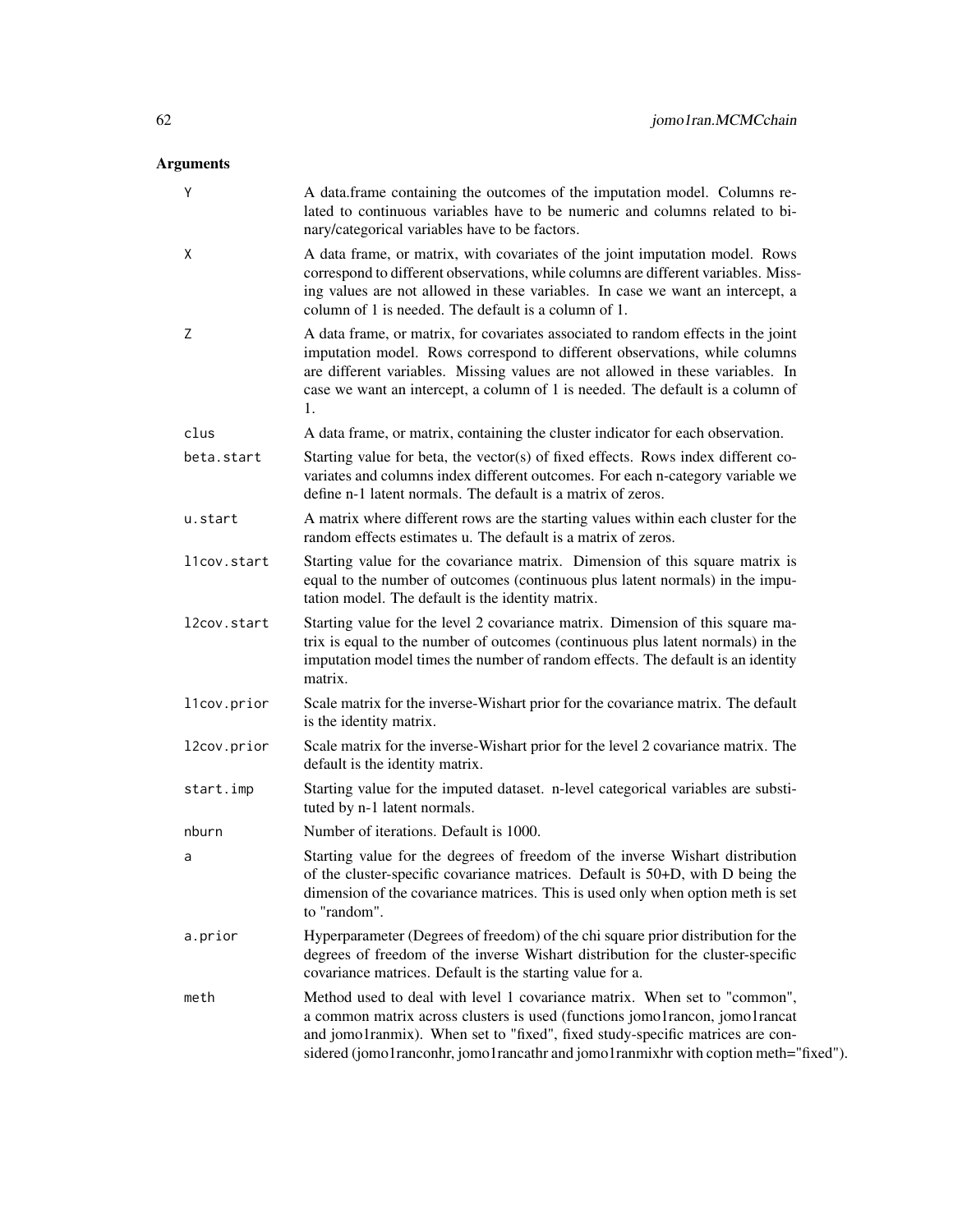|          | Finally, when set to "random", random study-specific matrices are considered                                 |
|----------|--------------------------------------------------------------------------------------------------------------|
|          | (jomo1ranconhr, jomo1rancathr and jomo1ranmixhr with option meth="random")                                   |
| output   | When set to any value different from 1 (default), no output is shown on screen<br>at the end of the process. |
| out.iter | When set to K, every K iterations a dot is printed on screen. Default is 10.                                 |

## Value

A list with six elements is returned: the final imputed dataset (finimp) and four 3-dimensional matrices, containing all the values for beta (collectbeta), the random effects (collectu) and the level 1 (collectomega) and level 2 covariance matrices (collectcovu). Finally, for cases where categorical variabels are present, the final state of the imputed dataset with the latent normals in place of the categorical variables is stored in finimp.latnorm.

#### Examples

```
# define all the inputs:
 Y<-cldata[,c("measure","age")]
 clus<-cldata[,c("city")]
nburn=as.integer(200);
```

```
#And finally we run the imputation function:
imp<-jomo1ran.MCMCchain(Y,clus=clus,nburn=nburn)
#We can check the convergence of the first element of beta:
```

```
plot(c(1:nburn),imp$collectbeta[1,1,1:nburn],type="l")
```
#Or similarly we can check the convergence of any element of the level 2 covariance matrix:

plot(c(1:nburn),imp\$collectcovu[1,2,1:nburn],type="l")

jomo1rancat *JM Imputation of clustered data with categorical variables*

#### **Description**

Impute a clustered dataset with categorical variables as outcome. A joint multivariate model for partially observed data is assumed and imputations are generated through the use of a Gibbs sampler where the covariance matrix is updated with a Metropolis-Hastings step. Fully observed categorical covariates may be considered as covariates as well, but they have to be included as dummy variables.

#### Usage

jomo1rancat( Y.cat, Y.numcat, X=NULL, Z=NULL, clus, beta.start=NULL, u.start=NULL, l1cov.start=NULL, l2cov.start=NULL, l1cov.prior=NULL, l2cov.prior=NULL, nburn=1000, nbetween=1000, nimp=5, output=1, out.iter=10)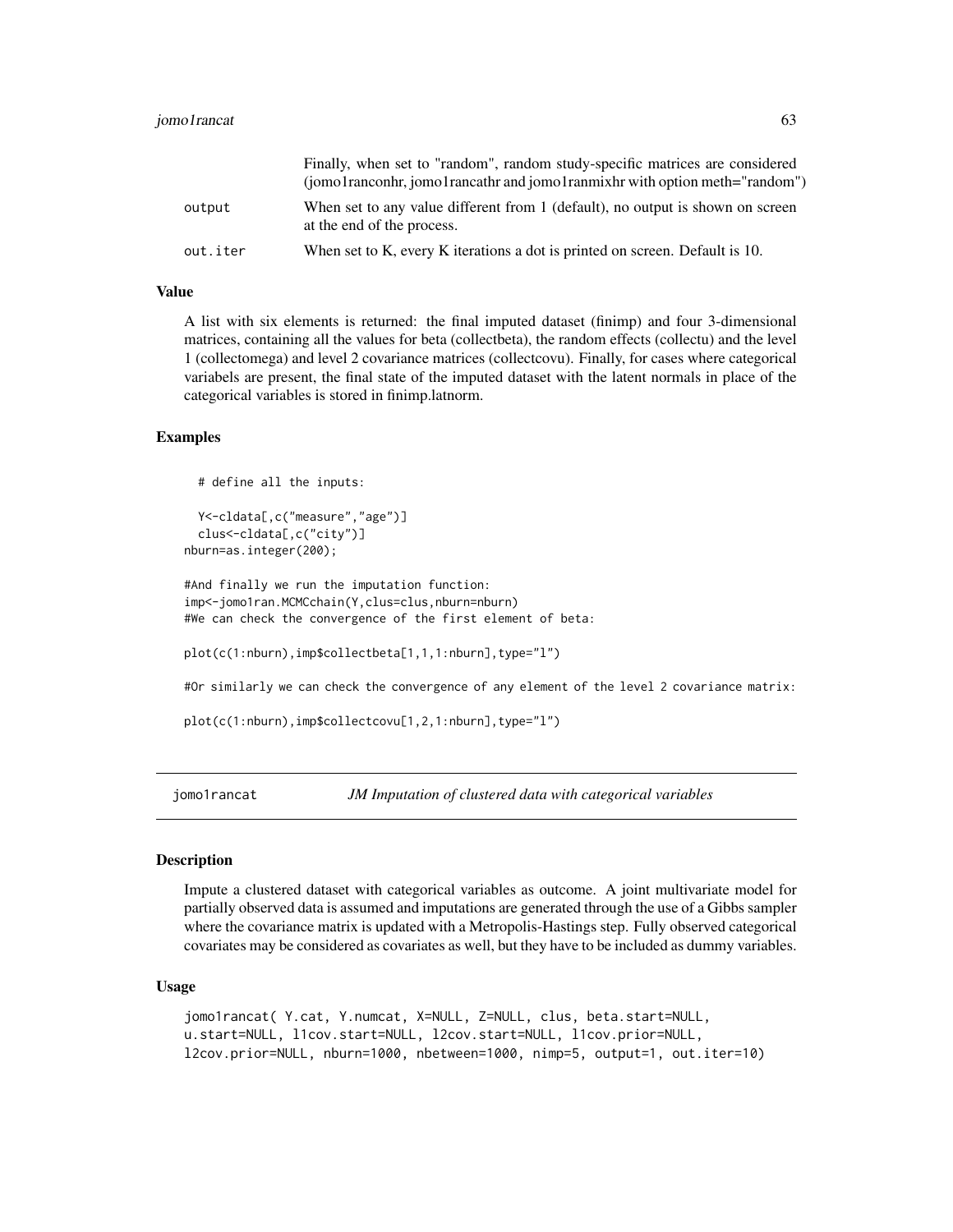## Arguments

| Y.cat       | A data frame, or matrix, with categorical (or binary) responses of the joint im-<br>putation model. Rows correspond to different observations, while columns are<br>different variables. Missing values are coded as NA.                                                                                                                  |
|-------------|-------------------------------------------------------------------------------------------------------------------------------------------------------------------------------------------------------------------------------------------------------------------------------------------------------------------------------------------|
| Y.numcat    | A vector with the number of categories in each categorical (or binary) variable.                                                                                                                                                                                                                                                          |
| X           | A data frame, or matrix, with covariates of the joint imputation model. Rows<br>correspond to different observations, while columns are different variables. Miss-<br>ing values are not allowed in these variables. In case we want an intercept, a<br>column of 1 is needed. The default is a column of 1.                              |
| Ζ           | A data frame, or matrix, for covariates associated to random effects in the joint<br>imputation model. Rows correspond to different observations, while columns<br>are different variables. Missing values are not allowed in these variables. In<br>case we want an intercept, a column of 1 is needed. The default is a column of<br>1. |
| clus        | A data frame, or matrix, containing the cluster indicator for each observation.                                                                                                                                                                                                                                                           |
| beta.start  | Starting value for beta, the vector(s) of fixed effects. Rows index different co-<br>variates and columns index different outcomes. For each n-category variable we<br>define n-1 latent normals. The default is a matrix of zeros.                                                                                                       |
| u.start     | A matrix where different rows are the starting values within each cluster for the<br>random effects estimates u. The default is a matrix of zeros.                                                                                                                                                                                        |
| llcov.start | Starting value for the covariance matrix. Dimension of this square matrix is<br>equal to the number of outcomes (continuous plus latent normals) in the impu-<br>tation model. The default is the identity matrix.                                                                                                                        |
| 12cov.start | Starting value for the level 2 covariance matrix. Dimension of this square ma-<br>trix is equal to the number of outcomes (continuous plus latent normals) in the<br>imputation model times the number of random effects. The default is an identity<br>matrix.                                                                           |
| l1cov.prior | Scale matrix for the inverse-Wishart prior for the covariance matrix. The default<br>is the identity matrix.                                                                                                                                                                                                                              |
| l2cov.prior | Scale matrix for the inverse-Wishart prior for the level 2 covariance matrix. The<br>default is the identity matrix.                                                                                                                                                                                                                      |
| nburn       | Number of burn in iterations. Default is 1000.                                                                                                                                                                                                                                                                                            |
| nbetween    | Number of iterations between two successive imputations. Default is 1000.                                                                                                                                                                                                                                                                 |
| nimp        | Number of Imputations. Default is 5.                                                                                                                                                                                                                                                                                                      |
| output      | When set to any value different from 1 (default), no output is shown on screen<br>at the end of the process.                                                                                                                                                                                                                              |
| out.iter    | When set to K, every K iterations a dot is printed on screen. Default is 10.                                                                                                                                                                                                                                                              |

## Details

The Gibbs sampler algorithm used is described in detail in Chapter 9 of Carpenter and Kenward (2013). Regarding the choice of the priors, a flat prior is considered for beta and for the covariance matrix. A Metropolis Hastings step is implemented to update the covariance matrix, as described in the book. Binary or continuous covariates in the imputation model may be considered without any problem, but when considering a categorical covariate it has to be included with dummy variables (binary indicators) only.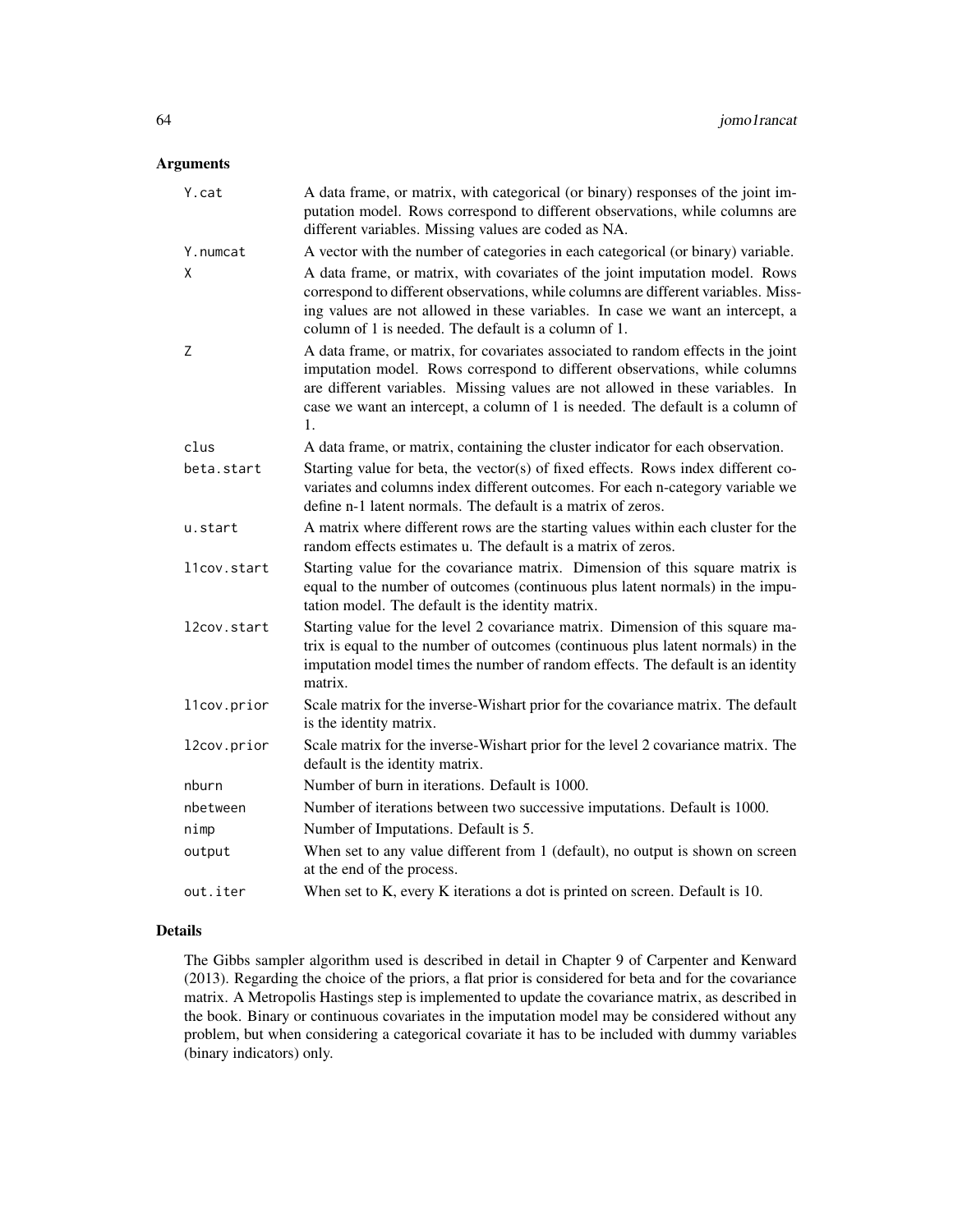## Value

On screen, the posterior mean of the fixed effects estimates and of the covariance matrix are shown. The only argument returned is the imputed dataset in long format. Column "Imputation" indexes the imputations. Imputation number 0 are the original data.

#### **References**

Carpenter J.R., Kenward M.G., (2013), Multiple Imputation and its Application. Chapter 9, Wiley, ISBN: 978-0-470-74052-1.

### Examples

```
#we define all the inputs:
# nimp, nburn and nbetween are smaller than they should. This is
#just because of CRAN policies on the examples.
Y.cat=cldata[,c("social"), drop=FALSE]
Y.numcat=matrix(4,1,1)
X=data.frame(rep(1,1000),cldata[,c("sex")])
colnames(X)<-c("const", "sex")
Z<-data.frame(rep(1,1000))
clus<-cldata[,c("city")]
beta.start<-matrix(0,2,3)
u.start<-matrix(0,10,3)
l1cov.start<-diag(1,3)
l2cov.start<-diag(1,3)
l1cov.prior=diag(1,3);
l2cov.prior=diag(1,3);
nburn=as.integer(100);
nbetween=as.integer(100);
nimp=as.integer(4);
#And finally we run the imputation function:
imp<-jomo1rancat(Y.cat, Y.numcat, X,Z,clus,beta.start,u.start,l1cov.start,
               l2cov.start,l1cov.prior,l2cov.prior,nburn,nbetween,nimp)
 cat("Original value was missing (",imp[3,1],"), imputed value:", imp[1003,1])
  # Check help page for function jomo to see how to fit the model and
  # combine estimates with Rubin's rules
```
jomo1rancat.MCMCchain *JM Imputation of clustered data with categorical variables - A tool to check convergence of the MCMC*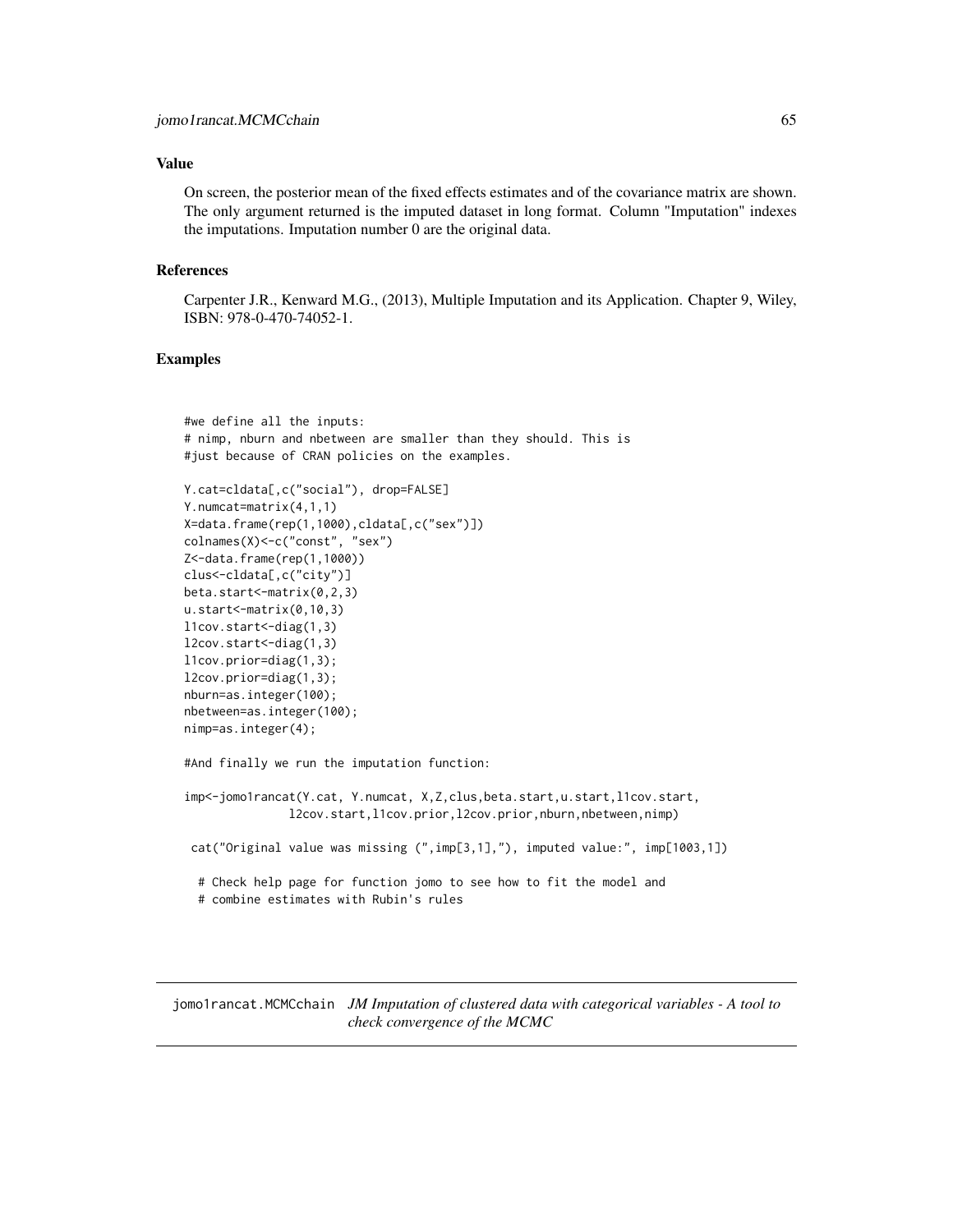## Description

This function is similar to jomo1rancat, but it returns the values of all the parameters in the model at each step of the MCMC instead of the imputations. It is useful to check the convergence of the MCMC sampler.

## Usage

```
jomo1rancat.MCMCchain(Y.cat, Y.numcat, X=NULL, Z=NULL,clus, beta.start=NULL,
u.start=NULL, l1cov.start=NULL, l2cov.start=NULL, l1cov.prior=NULL,
l2cov.prior=NULL, start.imp=NULL,nburn=1000, output=1, out.iter=10)
```

| Y.cat       | A data frame, or matrix, with categorical (or binary) responses of the joint im-<br>putation model. Rows correspond to different observations, while columns are<br>different variables. Missing values are coded as NA.                                                                                                                  |
|-------------|-------------------------------------------------------------------------------------------------------------------------------------------------------------------------------------------------------------------------------------------------------------------------------------------------------------------------------------------|
| Y.numcat    | A vector with the number of categories in each categorical (or binary) variable.                                                                                                                                                                                                                                                          |
| X           | A data frame, or matrix, with covariates of the joint imputation model. Rows<br>correspond to different observations, while columns are different variables. Miss-<br>ing values are not allowed in these variables. In case we want an intercept, a<br>column of 1 is needed. The default is a column of 1.                              |
| Z           | A data frame, or matrix, for covariates associated to random effects in the joint<br>imputation model. Rows correspond to different observations, while columns<br>are different variables. Missing values are not allowed in these variables. In<br>case we want an intercept, a column of 1 is needed. The default is a column of<br>1. |
| clus        | A data frame, or matrix, containing the cluster indicator for each observation.                                                                                                                                                                                                                                                           |
| beta.start  | Starting value for beta, the vector(s) of fixed effects. Rows index different co-<br>variates and columns index different outcomes. For each n-category variable we<br>define n-1 latent normals. The default is a matrix of zeros.                                                                                                       |
| u.start     | A matrix where different rows are the starting values within each cluster for the<br>random effects estimates u. The default is a matrix of zeros.                                                                                                                                                                                        |
| llcov.start | Starting value for the covariance matrix. Dimension of this square matrix is<br>equal to the number of outcomes (continuous plus latent normals) in the impu-<br>tation model. The default is the identity matrix.                                                                                                                        |
| l2cov.start | Starting value for the level 2 covariance matrix. Dimension of this square ma-<br>trix is equal to the number of outcomes (continuous plus latent normals) in the<br>imputation model times the number of random effects. The default is an identity<br>matrix.                                                                           |
| l1cov.prior | Scale matrix for the inverse-Wishart prior for the covariance matrix. The default<br>is the identity matrix.                                                                                                                                                                                                                              |
| l2cov.prior | Scale matrix for the inverse-Wishart prior for the level 2 covariance matrix. The<br>default is the identity matrix.                                                                                                                                                                                                                      |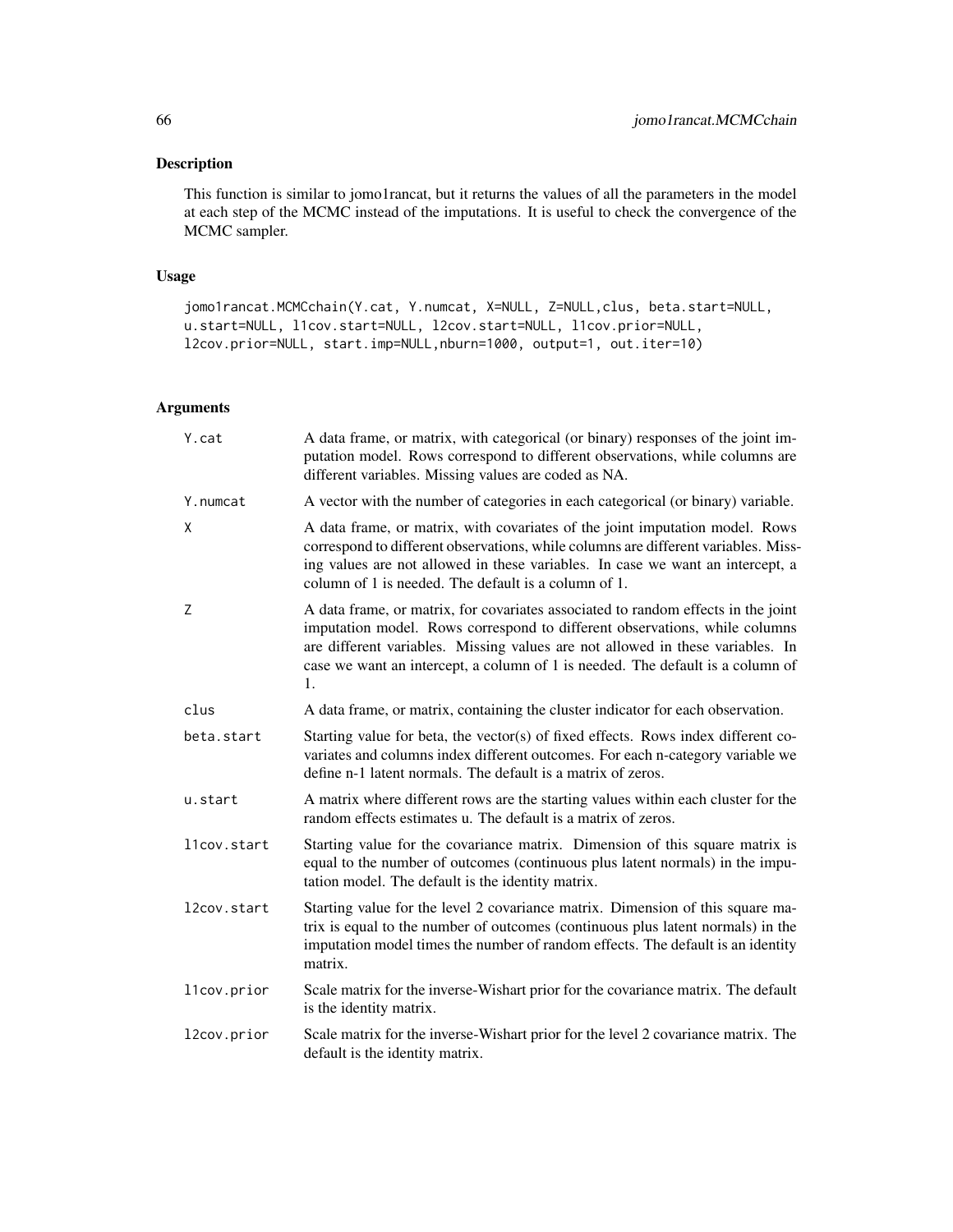| start.imp | Starting value for the imputed dataset. n-level categorical variables are substi-<br>tuted by n-1 latent normals. |
|-----------|-------------------------------------------------------------------------------------------------------------------|
| nburn     | Number of burn in iterations. Default is 1000.                                                                    |
| output    | When set to any value different from 1 (default), no output is shown on screen<br>at the end of the process.      |
| out.iter  | When set to K, every K iterations a dot is printed on screen. Default is 10.                                      |

## Value

A list with six elements is returned: the final imputed dataset (finimp) and four 3-dimensional matrices, containing all the values for beta (collectbeta), the random effects (collectu) and the level 1 (collectomega) and level 2 covariance matrices (collectcovu). Finally, the final state of the imputed dataset with the latent normals in place of the categorical variables is stored in finimp.latnorm.

## Examples

```
# define all the inputs:
# nburn smaller than needed. This is
#just because of CRAN policies on the examples.
Y.cat=cldata[,c("social"), drop=FALSE]
Y.numcat=matrix(4,1,1)
X=data.frame(rep(1,1000),cldata[,c("sex")])
colnames(X)<-c("const", "sex")
Z<-data.frame(rep(1,1000))
clus<-cldata[,c("city")]
beta.start<-matrix(0,2,3)
u.start<-matrix(0,10,3)
l1cov.start<-diag(1,3)
l2cov.start<-diag(1,3)
l1cov.prior=diag(1,3);
l2cov.prior=diag(1,3);
nburn=as.integer(100);
```
#And finally we run the imputation function:

imp<-jomo1rancat.MCMCchain(Y.cat, Y.numcat, X,Z,clus,beta.start,u.start,l1cov.start, l2cov.start,l1cov.prior,l2cov.prior,nburn=nburn) #We can check the convergence of the first element of beta:

plot(c(1:nburn),imp\$collectbeta[1,1,1:nburn],type="l")

#Or similarly we can check the convergence of any element of the level 2 covariance matrix:

plot(c(1:nburn),imp\$collectcovu[1,2,1:nburn],type="l")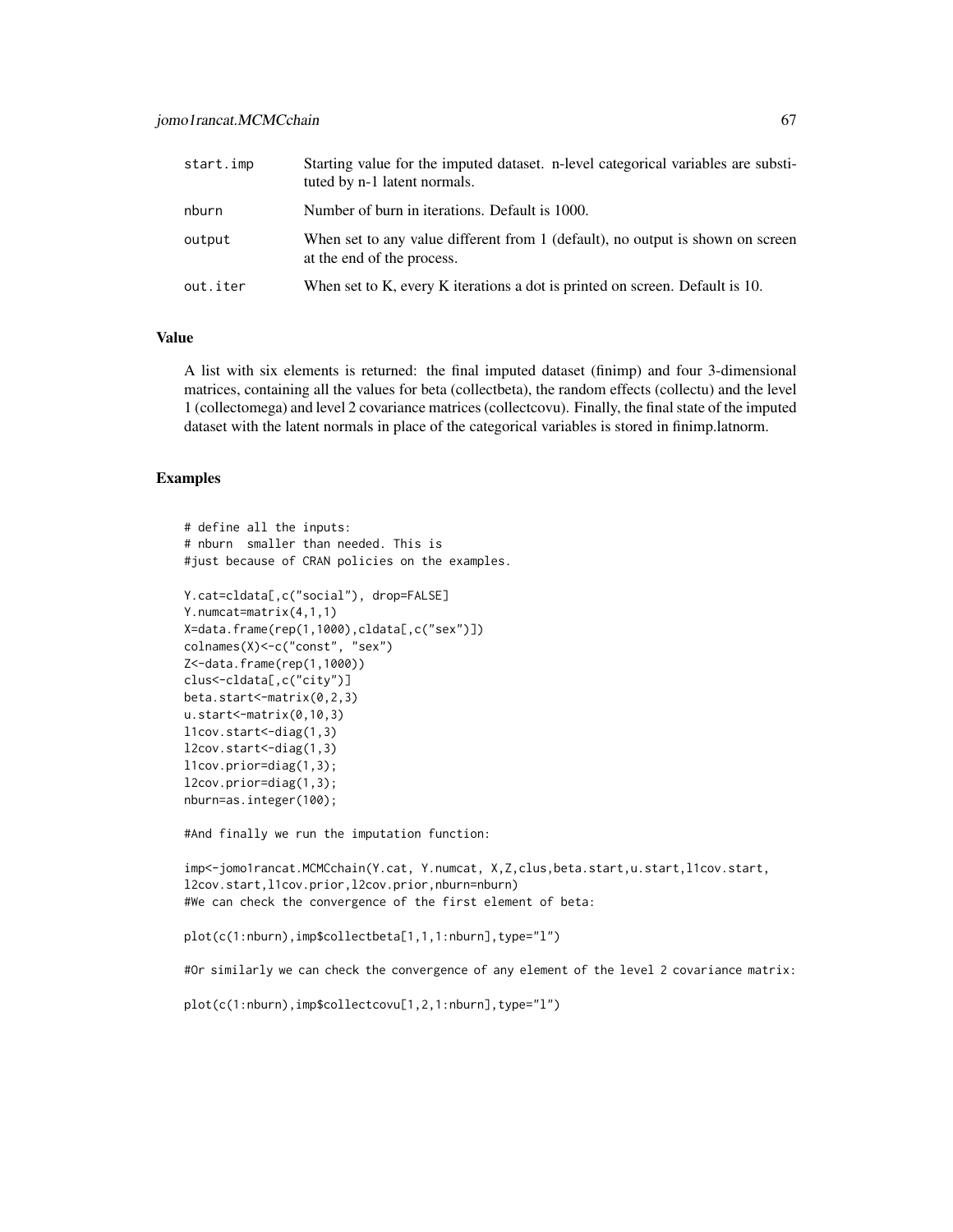jomo1rancathr *JM Imputation of clustered data with categorical variables with cluster-specific covariance matrices*

### Description

Impute a clustered dataset with categorical variables as outcome. A joint multivariate model for partially observed data is assumed and imputations are generated through the use of a Gibbs sampler where a different covariance matrix is sampled within each cluster. Fully observed categorical covariates may be considered as covariates as well, but they have to be included as dummy variables.

## Usage

```
jomo1rancathr( Y.cat, Y.numcat, X=NULL, Z=NULL, clus, beta.start=NULL,
u.start=NULL, l1cov.start=NULL, l2cov.start=NULL, l1cov.prior=NULL,
l2cov.prior=NULL, nburn=1000, nbetween=1000, nimp=5, a=NULL,
a.prior=NULL, meth="random", output=1, out.iter=10)
```

| Y.cat       | A data frame, or matrix, with categorical (or binary) responses of the joint im-<br>putation model. Rows correspond to different observations, while columns are<br>different variables. Missing values are coded as NA.                                                                                                                  |
|-------------|-------------------------------------------------------------------------------------------------------------------------------------------------------------------------------------------------------------------------------------------------------------------------------------------------------------------------------------------|
| Y.numcat    | A vector with the number of categories in each categorical (or binary) variable.                                                                                                                                                                                                                                                          |
| χ           | A data frame, or matrix, with covariates of the joint imputation model. Rows<br>correspond to different observations, while columns are different variables. Miss-<br>ing values are not allowed in these variables. In case we want an intercept, a<br>column of 1 is needed. The default is a column of 1.                              |
| Ζ           | A data frame, or matrix, for covariates associated to random effects in the joint<br>imputation model. Rows correspond to different observations, while columns<br>are different variables. Missing values are not allowed in these variables. In<br>case we want an intercept, a column of 1 is needed. The default is a column of<br>1. |
| clus        | A data frame, or matrix, containing the cluster indicator for each observation.                                                                                                                                                                                                                                                           |
| beta.start  | Starting value for beta, the vector(s) of fixed effects. Rows index different co-<br>variates and columns index different outcomes. For each n-category variable we<br>define n-1 latent normals. The default is a matrix of zeros.                                                                                                       |
| u.start     | A matrix where different rows are the starting values within each cluster for the<br>random effects estimates u. The default is a matrix of zeros.                                                                                                                                                                                        |
| llcov.start | Starting value for the covariance matrices, stacked one above the other. Dimen-<br>sion of each square matrix is equal to the number of outcomes (continuous plus<br>latent normals) in the imputation model. The default is the identity matrix for<br>each cluster.                                                                     |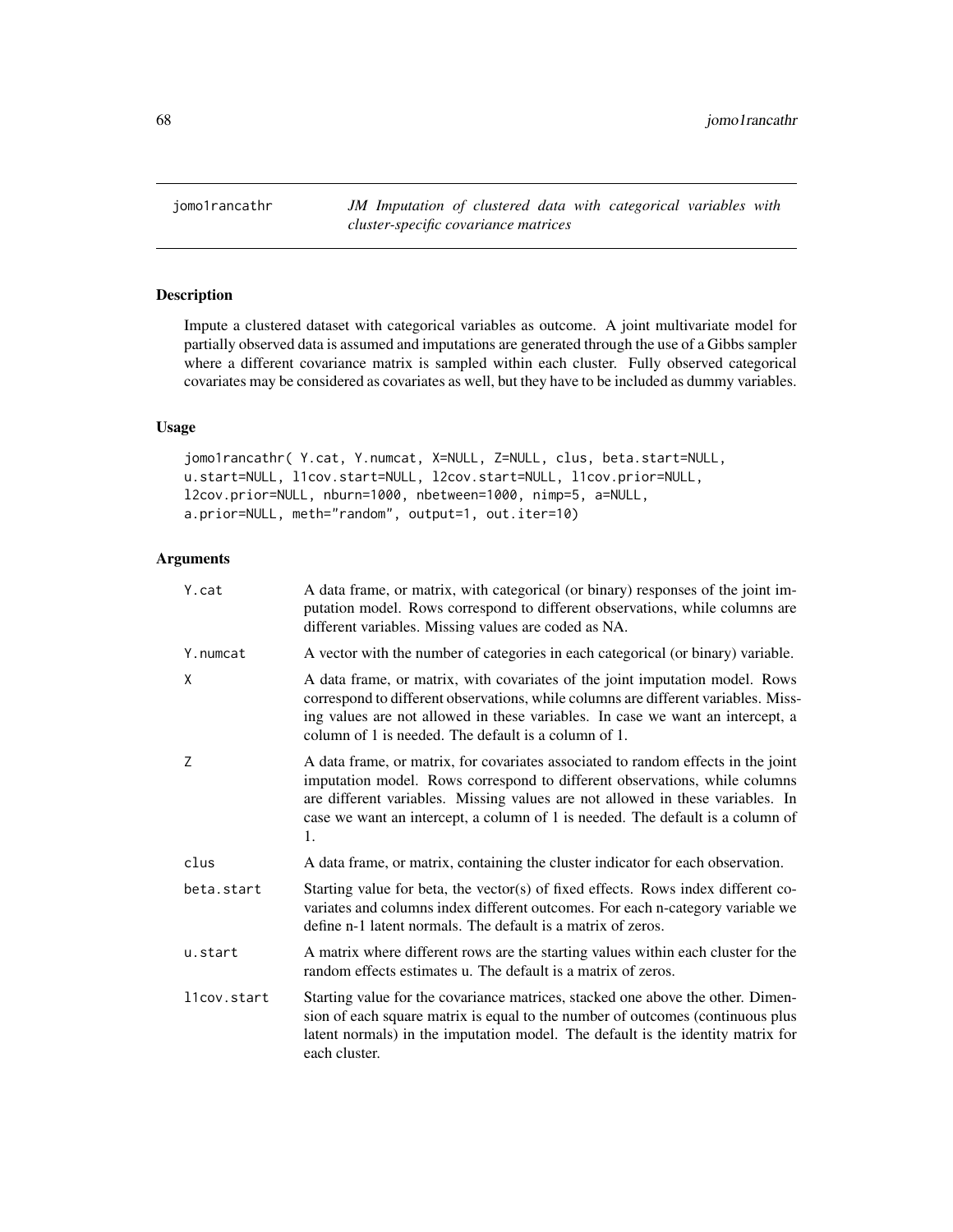| l2cov.start | Starting value for the level 2 covariance matrix. Dimension of this square ma-<br>trix is equal to the number of outcomes (continuous plus latent normals) in the<br>imputation model times the number of random effects. The default is an identity<br>matrix.                                                                                                                                                                        |
|-------------|----------------------------------------------------------------------------------------------------------------------------------------------------------------------------------------------------------------------------------------------------------------------------------------------------------------------------------------------------------------------------------------------------------------------------------------|
| llcov.prior | Scale matrix for the inverse-Wishart prior for the covariance matrices. The de-<br>fault is the identity matrix.                                                                                                                                                                                                                                                                                                                       |
| l2cov.prior | Scale matrix for the inverse-Wishart prior for the level 2 covariance matrix. The<br>default is the identity matrix.                                                                                                                                                                                                                                                                                                                   |
| nburn       | Number of burn in iterations. Default is 1000.                                                                                                                                                                                                                                                                                                                                                                                         |
| nbetween    | Number of iterations between two successive imputations. Default is 1000.                                                                                                                                                                                                                                                                                                                                                              |
| nimp        | Number of Imputations. Default is 5.                                                                                                                                                                                                                                                                                                                                                                                                   |
| a           | Starting value for the degrees of freedom of the inverse Wishart distribution<br>of the cluster-specific covariance matrices. Default is 50+D, with D being the<br>dimension of the covariance matrices.                                                                                                                                                                                                                               |
| a.prior     | Hyperparameter (Degrees of freedom) of the chi square prior distribution for the<br>degrees of freedom of the inverse Wishart distribution for the cluster-specific<br>covariance matrices. Default is D, with D being the dimension of the covariance<br>matrices.                                                                                                                                                                    |
| meth        | When set to "fixed", a flat prior is put on the study-specific covariance matrices<br>and each matrix is updated separately with a different MH-step. When set to<br>"random", we are assuming that all the covariance matrices are draws from an<br>inverse-Wishart distribution, whose parameter values are updated with 2 steps<br>similar to the ones presented in the case of continuous data only for function<br>jomo1ranconhr. |
| output      | When set to any value different from 1 (default), no output is shown on screen<br>at the end of the process.                                                                                                                                                                                                                                                                                                                           |
| out.iter    | When set to K, every K iterations a dot is printed on screen. Default is 10.                                                                                                                                                                                                                                                                                                                                                           |

## Details

The Gibbs sampler algorithm used is obtained is a mixture of the ones described in chapter 5 and 9 of Carpenter and Kenward (2013). We update the covariance matrices element-wise with a Metropolis-Hastings step. When meth="fixed", we use a flat prior for rhe matrices, while with meth="random" we use an inverse-Wishar tprior and we assume that all the covariance matrices are drawn from an inverse Wishart distribution. We update values of a and A, degrees of freedom and scale matrix of the inverse Wishart distribution from which all the covariance matrices are sampled, from the proper conditional distributions. A flat prior is considered for beta. Binary or continuous covariates in the imputation model may be considered without any problem, but when considering a categorical covariate it has to be included with dummy variables (binary indicators) only.

#### Value

On screen, the posterior mean of the fixed effects estimates and of the covariance matrix are shown. The only argument returned is the imputed dataset in long format. Column "Imputation" indexes the imputations. Imputation number 0 are the original data.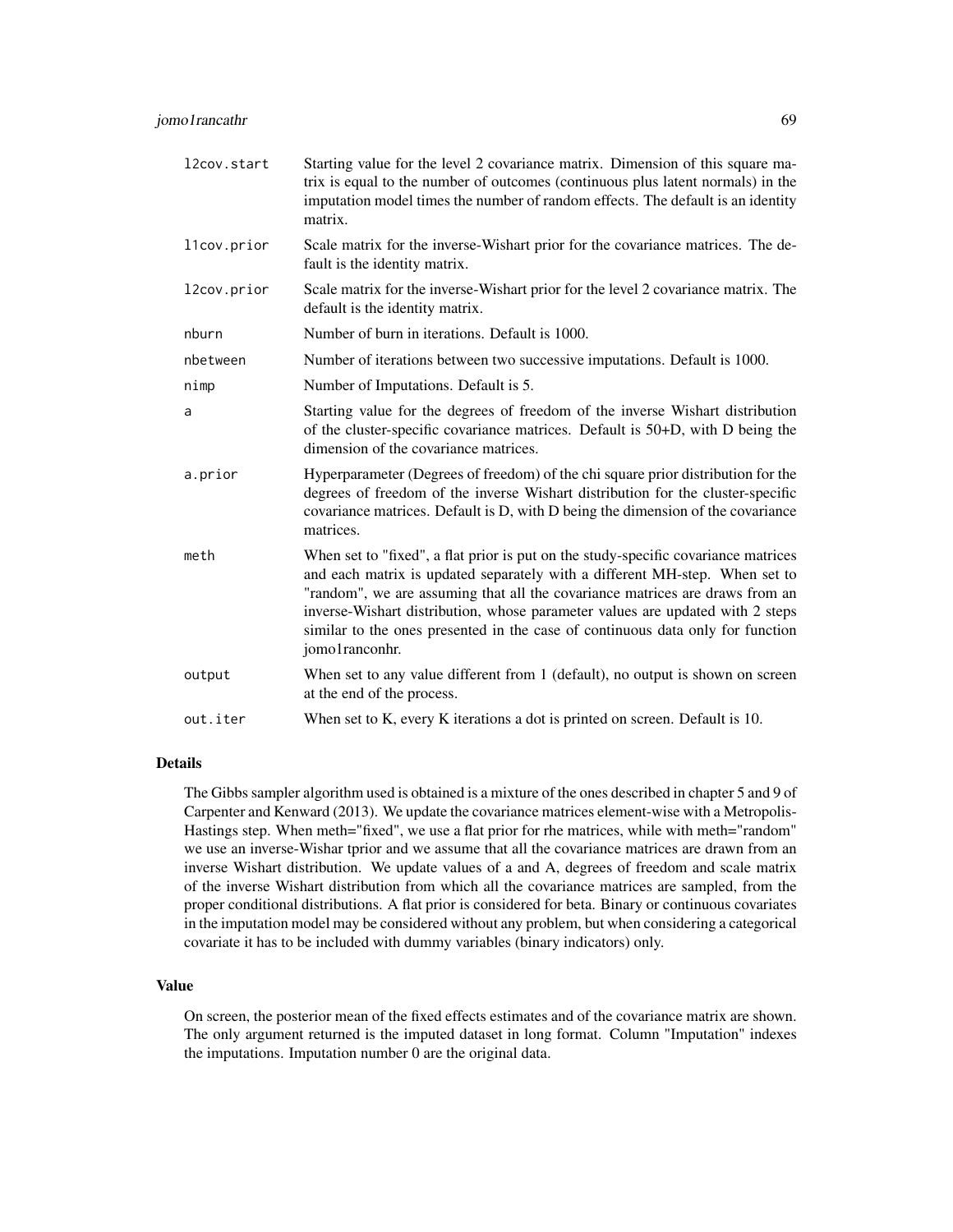### References

Carpenter J.R., Kenward M.G., (2013), Multiple Imputation and its Application. Chapter 9, Wiley, ISBN: 978-0-470-74052-1.

Yucel R.M., (2011), Random-covariances and mixed-effects models for imputing multivariate multilevel continuous data, Statistical Modelling, 11 (4), 351-370, DOI: 10.1177/1471082X100110040.

## Examples

```
# we define the inputs
# nimp, nburn and nbetween are smaller than they should. This is
#just because of CRAN policies on the examples.
Y.cat=cldata[,c("social"), drop=FALSE]
Y.numcat=matrix(4,1,1)
X=data.frame(rep(1,1000),cldata[,c("sex")])
colnames(X)<-c("const", "sex")
Z<-data.frame(rep(1,1000))
clus<-cldata[,c("city")]
beta.start<-matrix(0,2,3)
u.start<-matrix(0,10,3)
l1cov.start<-matrix(diag(1,3),30,3,2)
l2cov.start<-diag(1,3)
l1cov.prior=diag(1,3);
l2cov.prior=diag(1,3);
a=5
nburn=as.integer(100);
nbetween=as.integer(100);
nimp=as.integer(4);
#Finally we run either the model with fixed or random cluster-specific cov. matrices:
imp<-jomo1rancathr(Y.cat, Y.numcat, X,Z,clus,beta.start,u.start,l1cov.start,
      l2cov.start,l1cov.prior,l2cov.prior,nburn,nbetween,nimp, a, meth="fixed")
```
cat("Original value was missing (",imp[3,1],"), imputed value:", imp[1003,1])

- # Check help page for function jomo to see how to fit the model and
- # combine estimates with Rubin's rules

jomo1rancathr.MCMCchain

*JM Imputation of clustered data with categorical variables with cluster-specific covariance matrices - A tool to check convergence of the MCMC*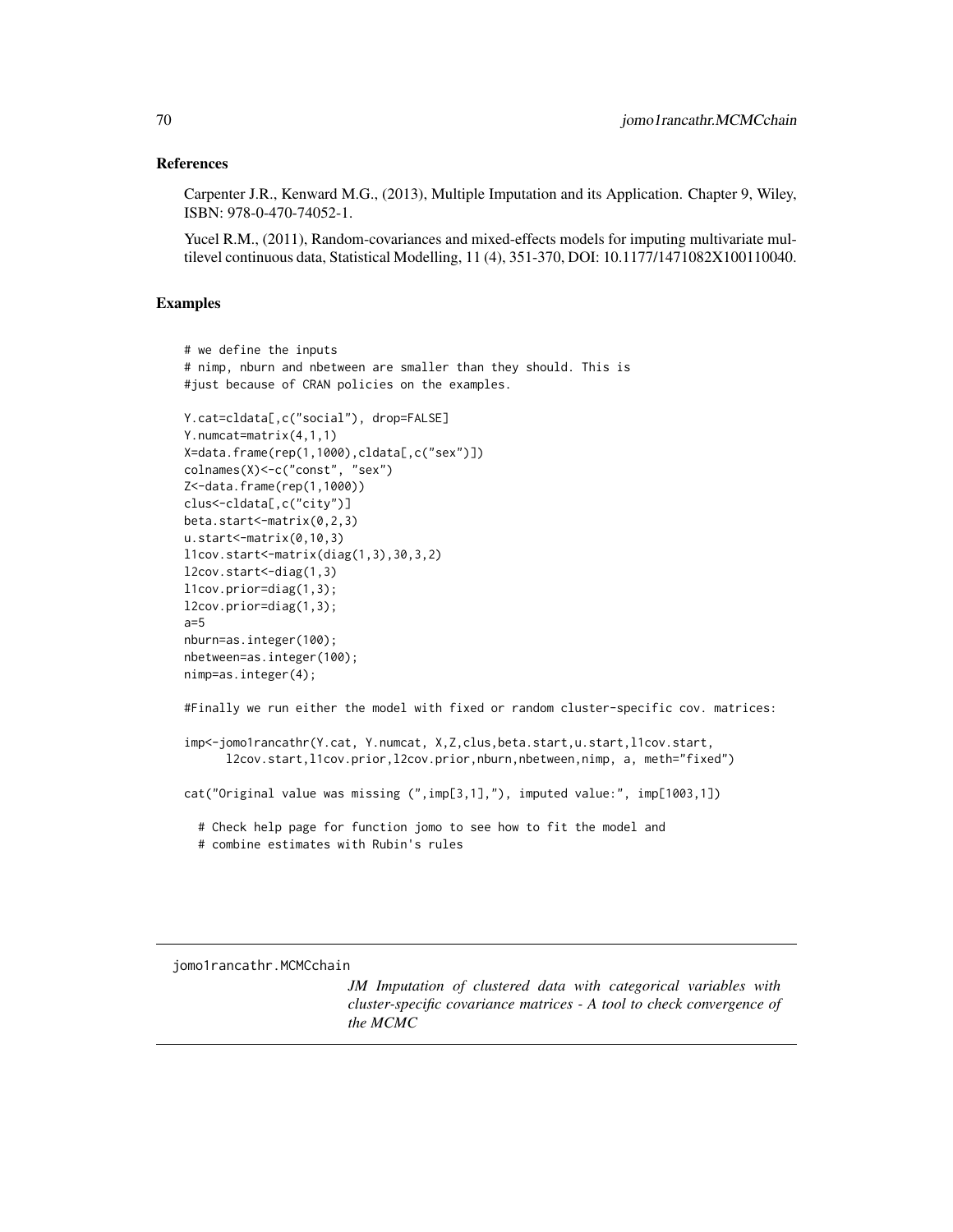## Description

This function is similar to jomo1rancathr, but it returns the values of all the parameters in the model at each step of the MCMC instead of the imputations. It is useful to check the convergence of the MCMC sampler.

### Usage

jomo1rancathr.MCMCchain(Y.cat, Y.numcat, X=NULL, Z=NULL, clus, beta.start=NULL, u.start=NULL, l1cov.start=NULL, l2cov.start=NULL, l1cov.prior=NULL, l2cov.prior=NULL, start.imp=NULL, nburn=1000, a=NULL, a.prior=NULL, meth="random", output=1, out.iter=10)

| Y.cat       | A data frame, or matrix, with categorical (or binary) responses of the joint im-<br>putation model. Rows correspond to different observations, while columns are<br>different variables. Missing values are coded as NA.                                                                                                                  |
|-------------|-------------------------------------------------------------------------------------------------------------------------------------------------------------------------------------------------------------------------------------------------------------------------------------------------------------------------------------------|
| Y.numcat    | A vector with the number of categories in each categorical (or binary) variable.                                                                                                                                                                                                                                                          |
| X           | A data frame, or matrix, with covariates of the joint imputation model. Rows<br>correspond to different observations, while columns are different variables. Miss-<br>ing values are not allowed in these variables. In case we want an intercept, a<br>column of 1 is needed. The default is a column of 1.                              |
| Z           | A data frame, or matrix, for covariates associated to random effects in the joint<br>imputation model. Rows correspond to different observations, while columns<br>are different variables. Missing values are not allowed in these variables. In<br>case we want an intercept, a column of 1 is needed. The default is a column of<br>1. |
| clus        | A data frame, or matrix, containing the cluster indicator for each observation.                                                                                                                                                                                                                                                           |
| beta.start  | Starting value for beta, the vector(s) of fixed effects. Rows index different co-<br>variates and columns index different outcomes. For each n-category variable we<br>define n-1 latent normals. The default is a matrix of zeros.                                                                                                       |
| u.start     | A matrix where different rows are the starting values within each cluster for the<br>random effects estimates u. The default is a matrix of zeros.                                                                                                                                                                                        |
| l1cov.start | Starting value for the covariance matrices, stacked one above the other. Dimen-<br>sion of each square matrix is equal to the number of outcomes (continuous plus<br>latent normals) in the imputation model. The default is the identity matrix for<br>each cluster.                                                                     |
| l2cov.start | Starting value for the level 2 covariance matrix. Dimension of this square ma-<br>trix is equal to the number of outcomes (continuous plus latent normals) in the<br>imputation model times the number of random effects. The default is an identity<br>matrix.                                                                           |
| l1cov.prior | Scale matrix for the inverse-Wishart prior for the covariance matrices. The de-<br>fault is the identity matrix.                                                                                                                                                                                                                          |
| l2cov.prior | Scale matrix for the inverse-Wishart prior for the level 2 covariance matrix. The<br>default is the identity matrix.                                                                                                                                                                                                                      |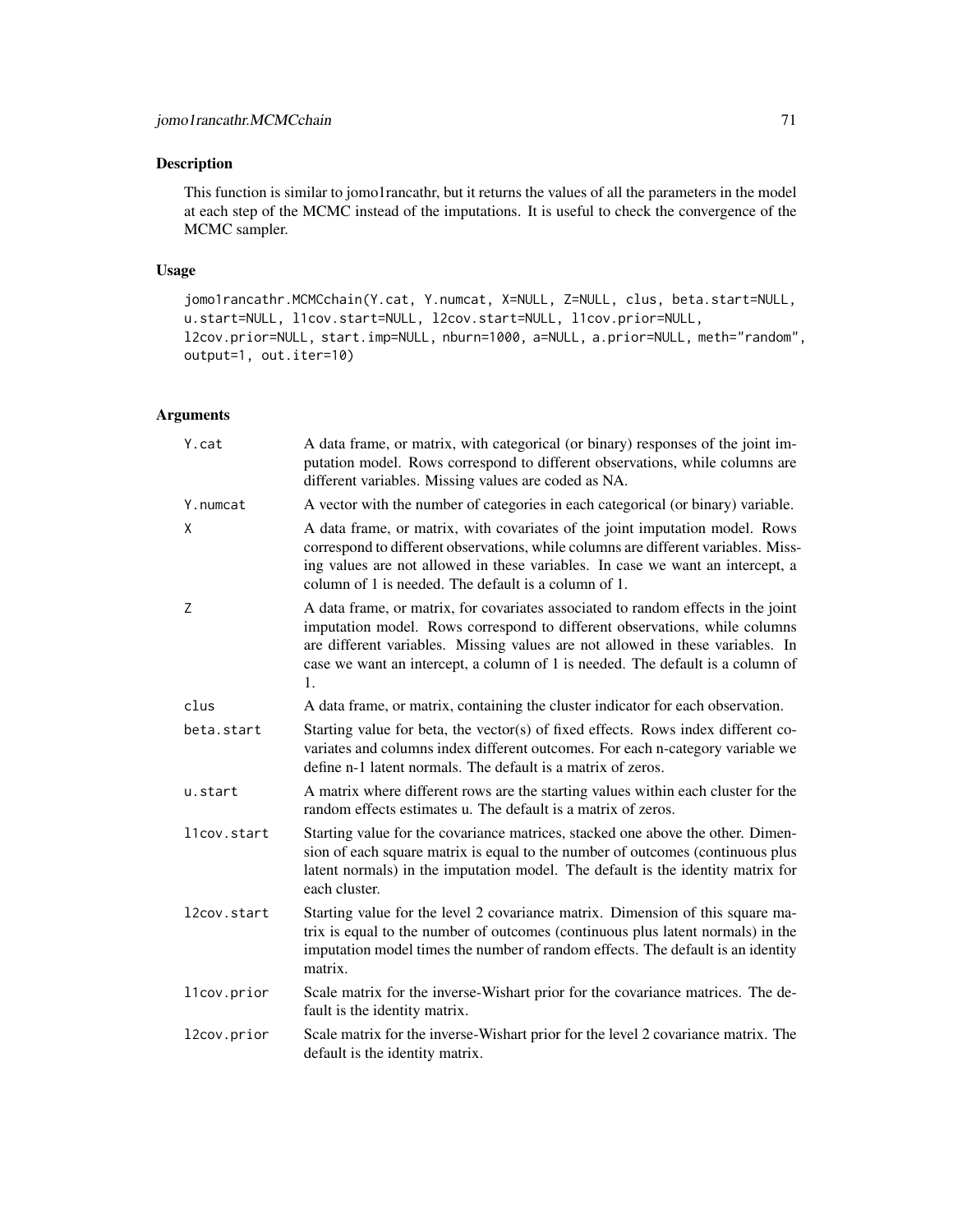| start.imp | Starting value for the imputed dataset. n-level categorical variables are substi-<br>tuted by n-1 latent normals.                                                                                                                                                                                                                                                                                                                      |
|-----------|----------------------------------------------------------------------------------------------------------------------------------------------------------------------------------------------------------------------------------------------------------------------------------------------------------------------------------------------------------------------------------------------------------------------------------------|
| nburn     | Number of burn in iterations. Default is 1000.                                                                                                                                                                                                                                                                                                                                                                                         |
| a         | Starting value for the degrees of freedom of the inverse Wishart distribution<br>of the cluster-specific covariance matrices. Default is $50+D$ , with D being the<br>dimension of the covariance matrices.                                                                                                                                                                                                                            |
| a.prior   | Hyperparameter (Degrees of freedom) of the chi square prior distribution for the<br>degrees of freedom of the inverse Wishart distribution for the cluster-specific<br>covariance matrices. Default is D, with D being the dimension of the covariance<br>matrices.                                                                                                                                                                    |
| meth      | When set to "fixed", a flat prior is put on the study-specific covariance matrices<br>and each matrix is updated separately with a different MH-step. When set to<br>"random", we are assuming that all the covariance matrices are draws from an<br>inverse-Wishart distribution, whose parameter values are updated with 2 steps<br>similar to the ones presented in the case of continuous data only for function<br>jomo1ranconhr. |
| output    | When set to any value different from 1 (default), no output is shown on screen<br>at the end of the process.                                                                                                                                                                                                                                                                                                                           |
| out.iter  | When set to K, every K iterations a dot is printed on screen. Default is 10.                                                                                                                                                                                                                                                                                                                                                           |
|           |                                                                                                                                                                                                                                                                                                                                                                                                                                        |

## Value

A list with six elements is returned: the final imputed dataset (finimp) and four 3-dimensional matrices, containing all the values for beta (collectbeta), the random effects (collectu) and the level 1 (collectomega) and level 2 covariance matrices (collectcovu). Finally, the final state of the imputed dataset with the latent normals in place of the categorical variables is stored in finimp.latnorm.

## Examples

```
#we define the inputs
# nburn is smaller than needed. This is
#just because of CRAN policies on the examples.
Y.cat=cldata[,c("social"), drop=FALSE]
Y.numcat=matrix(4,1,1)
X=data.frame(rep(1,1000),cldata[,c("sex")])
colnames(X)<-c("const", "sex")
Z<-data.frame(rep(1,1000))
clus<-cldata[,c("city")]
beta.start<-matrix(0,2,3)
u.start<-matrix(0,10,3)
l1cov.start<-matrix(diag(1,3),30,3,2)
l2cov.start<-diag(1,3)
l1cov.prior=diag(1,3);
l2cov.prior=diag(1,3);
a=5
nburn=as.integer(100);
```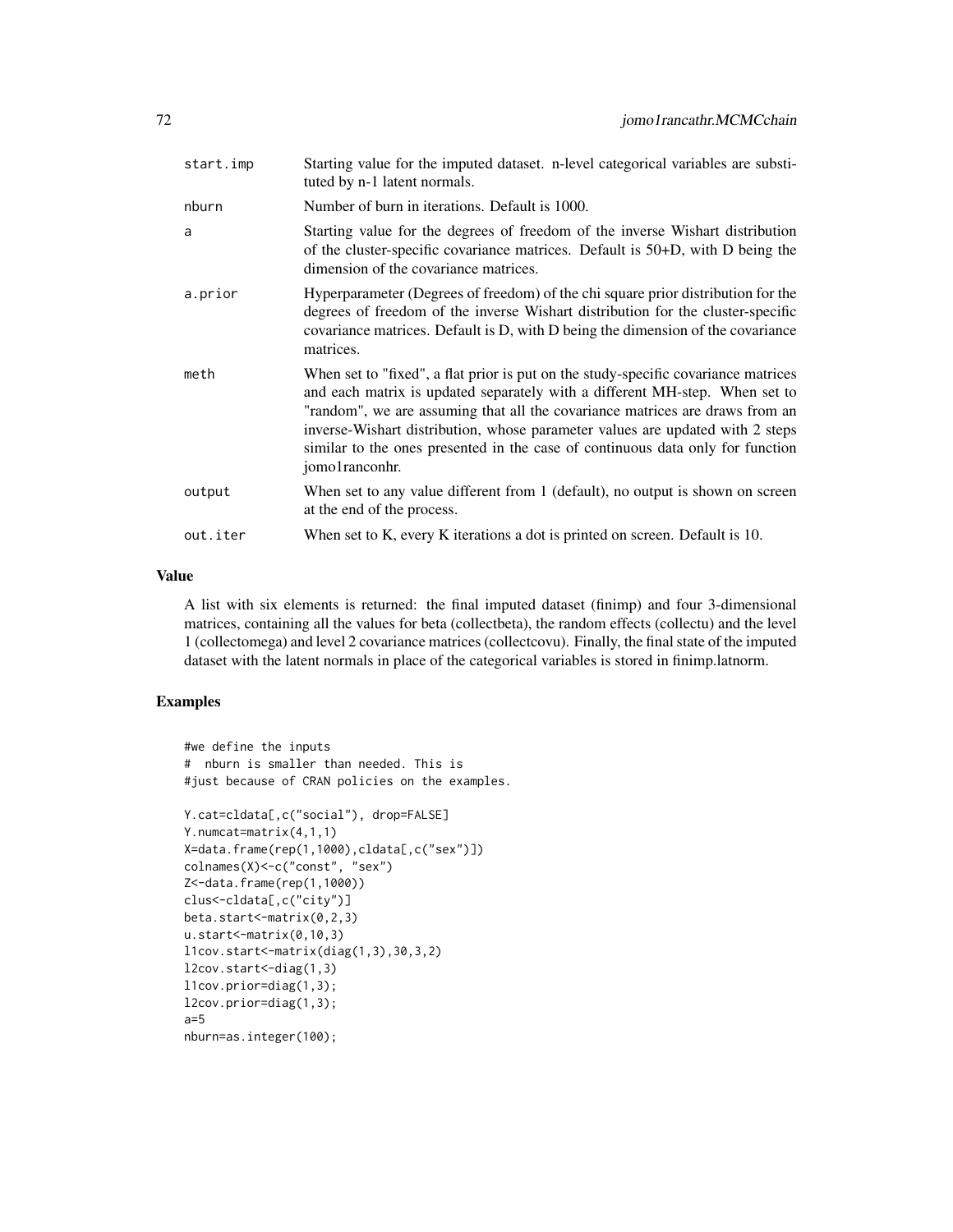# jomo1rancon 73

#Finally we run either the model with fixed or random cluster-specific covariance matrices:

imp<-jomo1rancathr.MCMCchain(Y.cat, Y.numcat, X,Z,clus,beta.start,

u.start,l1cov.start, l2cov.start,l1cov.prior,l2cov.prior,nburn=nburn, a=a, meth="fixed")

#We can check the convergence of the first element of beta:

plot(c(1:nburn),imp\$collectbeta[1,1,1:nburn],type="l")

#Or similarly we can check the convergence of any element of th elevel 2 covariance matrix:

plot(c(1:nburn),imp\$collectcovu[1,2,1:nburn],type="l")

jomo1rancon *JM Imputation of clustered data with continuous variables only*

## **Description**

Impute a clustered dataset with continuous outcomes only. A joint multivariate model for partially observed data is assumed and imputations are generated through the use of a Gibbs sampler. Categorical covariates may be considered, but they have to be included with dummy variables.

## Usage

```
jomo1rancon(Y, X=NULL, Z=NULL, clus, beta.start=NULL,u.start=NULL,
l1cov.start=NULL,l2cov.start=NULL, l1cov.prior=NULL, l2cov.prior=NULL,
nburn=1000, nbetween=1000, nimp=5, output=1, out.iter=10)
```

| Y              | A data frame, or matrix, with responses of the joint imputation model. Rows cor-<br>respond to different observations, while columns are different variables. Missing<br>values are coded as NA.                                                                                                                                          |
|----------------|-------------------------------------------------------------------------------------------------------------------------------------------------------------------------------------------------------------------------------------------------------------------------------------------------------------------------------------------|
| X              | A data frame, or matrix, with covariates of the joint imputation model. Rows<br>correspond to different observations, while columns are different variables. Miss-<br>ing values are not allowed in these variables. In case we want an intercept, a<br>column of 1 is needed. The default is a column of 1.                              |
| $\overline{7}$ | A data frame, or matrix, for covariates associated to random effects in the joint<br>imputation model. Rows correspond to different observations, while columns<br>are different variables. Missing values are not allowed in these variables. In<br>case we want an intercept, a column of 1 is needed. The default is a column of<br>1. |
| clus           | A data frame, or matrix, containing the cluster indicator for each observation.                                                                                                                                                                                                                                                           |
| beta.start     | Starting value for beta, the vector(s) of fixed effects. Rows index different co-<br>variates and columns index different outcomes. The default is a matrix of zeros.                                                                                                                                                                     |
| u.start        | A matrix where different rows are the starting values within each cluster for the<br>random effects estimates u. The default is a matrix of zeros.                                                                                                                                                                                        |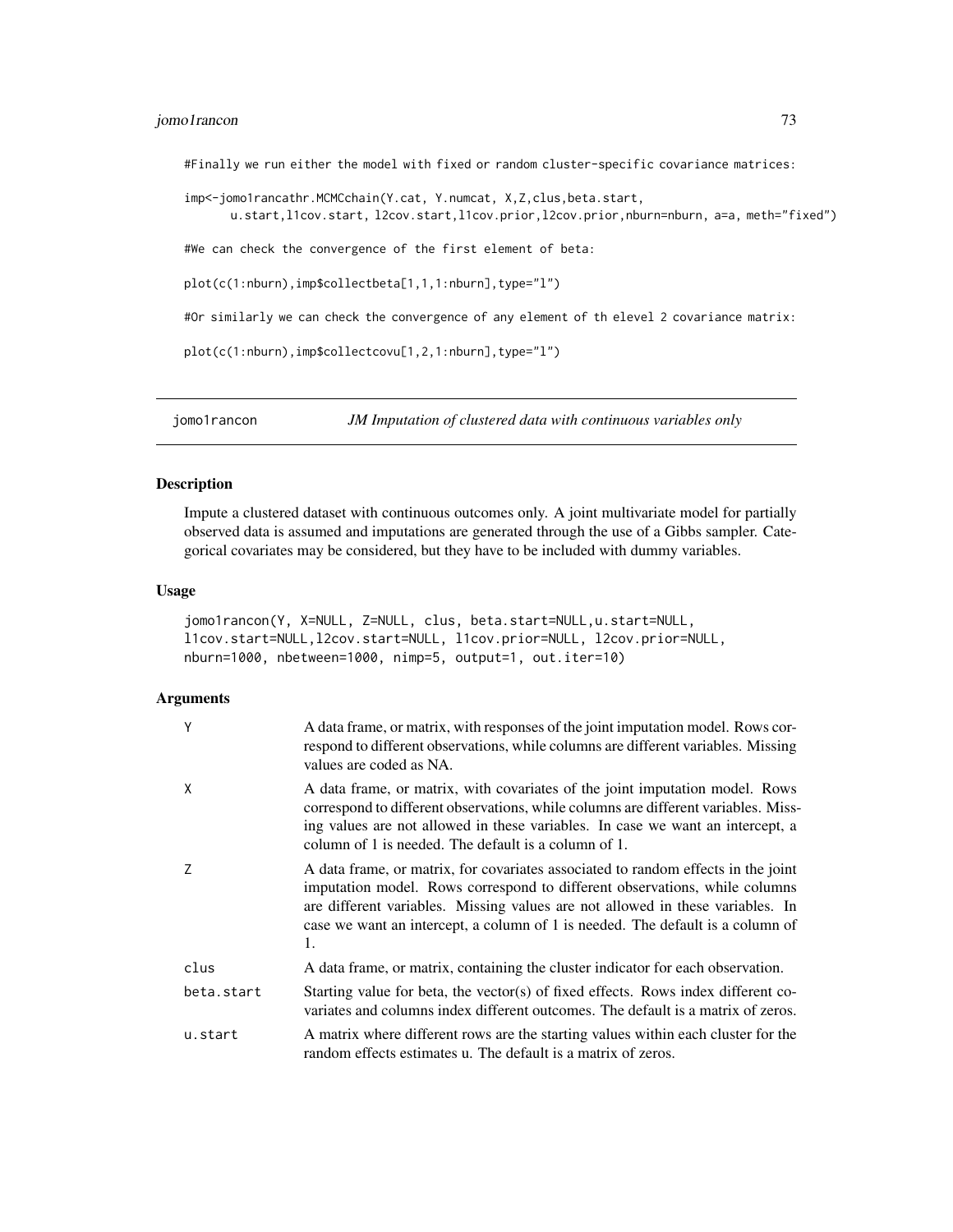| llcov.start | Starting value for the covariance matrix. Dimension of this square matrix is<br>equal to the number of outcomes in the imputation model. The default is the<br>identity matrix.                                           |
|-------------|---------------------------------------------------------------------------------------------------------------------------------------------------------------------------------------------------------------------------|
| l2cov.start | Starting value for the level 2 covariance matrix. Dimension of this square matrix<br>is equal to the number of outcomes in the imputation model times the number<br>of random effects. The default is an identity matrix. |
| llcov.prior | Scale matrix for the inverse-Wishart prior for the covariance matrix. The default<br>is the identity matrix.                                                                                                              |
| l2cov.prior | Scale matrix for the inverse-Wishart prior for the level 2 covariance matrix. The<br>default is the identity matrix.                                                                                                      |
| nburn       | Number of burn in iterations. Default is 1000.                                                                                                                                                                            |
| nbetween    | Number of iterations between two successive imputations. Default is 1000.                                                                                                                                                 |
| nimp        | Number of Imputations. Default is 5.                                                                                                                                                                                      |
| output      | When set to any value different from 1 (default), no output is shown on screen<br>at the end of the process.                                                                                                              |
| out.iter    | When set to K, every K iterations a dot is printed on screen. Default is 10.                                                                                                                                              |

#### Details

The Gibbs sampler algorithm used is a simplification of the one described in detail in Chapter 9 of Carpenter and Kenward (2013), where we exclude the presence of level 2 variables. Regarding the choice of the priors, a flat prior is considered for beta, while an inverse-Wishart prior is given to the covariance matrices, with p-1 degrees of freedom, aka the minimum possible, to guarantee the greatest uncertainty. Binary or continuous covariates in the imputation model may be considered without any problem, but when considering a categorical covariate it has to be included with dummy variables (binary indicators) only.

## Value

On screen, the posterior mean of the fixed effects estimates and of the covariance matrix are shown. The only argument returned is the imputed dataset in long format. Column "Imputation" indexes the imputations. Imputation number 0 are the original data.

#### References

Carpenter J.R., Kenward M.G., (2013), Multiple Imputation and its Application. Chapter 9, Wiley, ISBN: 978-0-470-74052-1.

# Examples

```
# we define all the inputs:
Y<-cldata[,c("measure","age")]
clus<-cldata[,c("city")]
X=data.frame(rep(1,1000),cldata[,c("sex")])
colnames(X)<-c("const", "sex")
Z<-data.frame(rep(1,1000))
```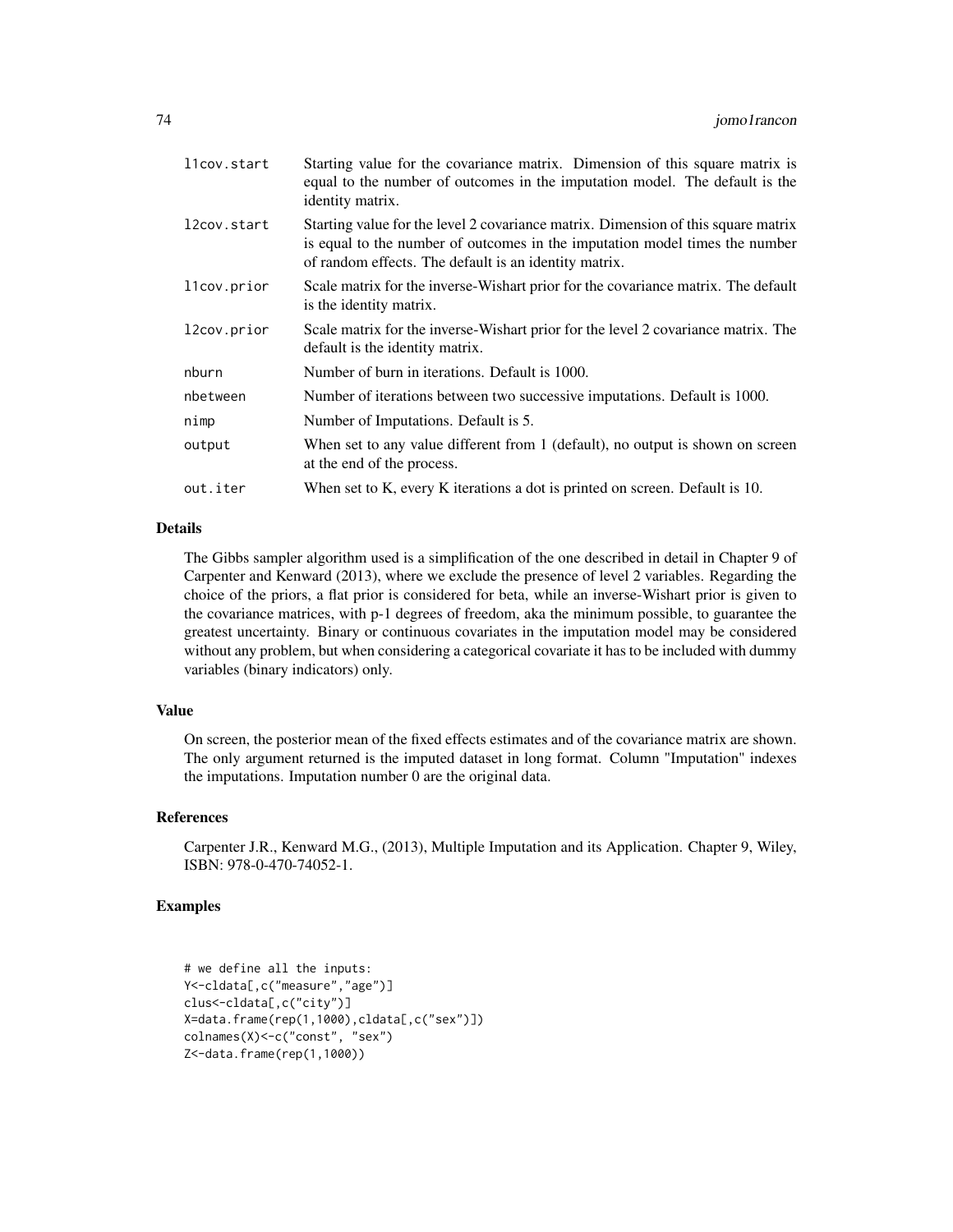```
beta.start<-matrix(0,2,2)
u.start<-matrix(0,10,2)
l1cov.start<-diag(1,2)
l2cov.start<-diag(1,2)
l1cov.prior=diag(1,2);
nburn=as.integer(200);
nbetween=as.integer(200);
nimp=as.integer(5);
l2cov.prior=diag(1,5);
#And finally we run the imputation function:
imp<-jomo1rancon(Y,X,Z,clus,beta.start,u.start,l1cov.start, l2cov.start,l1cov.prior,
             l2cov.prior,nburn,nbetween,nimp)
cat("Original value was missing(",imp[4,1],"), imputed value:", imp[1004,1])
  # Check help page for function jomo to see how to fit the model and
  # combine estimates with Rubin's rules
```
jomo1rancon.MCMCchain *JM Imputation of clustered data with continuous variables only - A tool to check convergence of the MCMC*

## Description

This function is similar to jomo1rancon, but it returns the values of all the parameters in the model at each step of the MCMC instead of the imputations. It is useful to check the convergence of the MCMC sampler.

# Usage

```
jomo1rancon.MCMCchain(Y, X=NULL, Z=NULL, clus, beta.start=NULL,
u.start=NULL, l1cov.start=NULL, l2cov.start=NULL, l1cov.prior=NULL,
l2cov.prior=NULL, start.imp=NULL, nburn=1000, output=1, out.iter=10)
```

|   | values are coded as NA.                                                                                                                                                                                                                                                                                      |
|---|--------------------------------------------------------------------------------------------------------------------------------------------------------------------------------------------------------------------------------------------------------------------------------------------------------------|
| X | A data frame, or matrix, with covariates of the joint imputation model. Rows<br>correspond to different observations, while columns are different variables. Miss-<br>ing values are not allowed in these variables. In case we want an intercept, a<br>column of 1 is needed. The default is a column of 1. |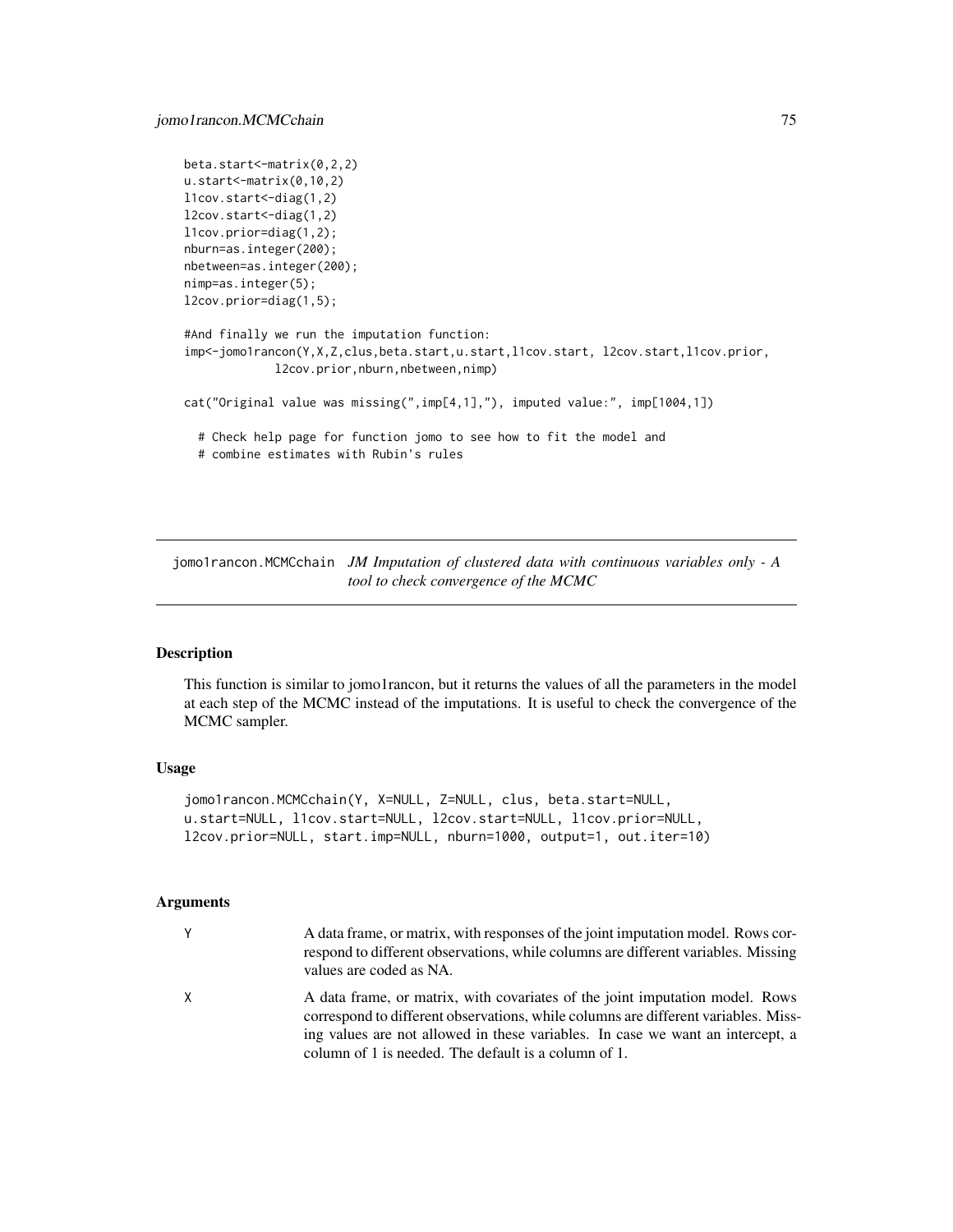| Z           | A data frame, or matrix, for covariates associated to random effects in the joint<br>imputation model. Rows correspond to different observations, while columns<br>are different variables. Missing values are not allowed in these variables. In<br>case we want an intercept, a column of 1 is needed. The default is a column of<br>1. |
|-------------|-------------------------------------------------------------------------------------------------------------------------------------------------------------------------------------------------------------------------------------------------------------------------------------------------------------------------------------------|
| clus        | A data frame, or matrix, containing the cluster indicator for each observation.                                                                                                                                                                                                                                                           |
| beta.start  | Starting value for beta, the vector(s) of fixed effects. Rows index different co-<br>variates and columns index different outcomes. The default is a matrix of zeros.                                                                                                                                                                     |
| u.start     | A matrix where different rows are the starting values within each cluster for the<br>random effects estimates u. The default is a matrix of zeros.                                                                                                                                                                                        |
| l1cov.start | Starting value for the covariance matrix. Dimension of this square matrix is<br>equal to the number of outcomes in the imputation model. The default is the<br>identity matrix.                                                                                                                                                           |
| l2cov.start | Starting value for the level 2 covariance matrix. Dimension of this square matrix<br>is equal to the number of outcomes in the imputation model times the number<br>of random effects. The default is an identity matrix.                                                                                                                 |
| l1cov.prior | Scale matrix for the inverse-Wishart prior for the covariance matrix. The default<br>is the identity matrix.                                                                                                                                                                                                                              |
| l2cov.prior | Scale matrix for the inverse-Wishart prior for the level 2 covariance matrix. The<br>default is the identity matrix.                                                                                                                                                                                                                      |
| start.imp   | Starting value for the imputed dataset.                                                                                                                                                                                                                                                                                                   |
| nburn       | Number of iterations. Default is 1000.                                                                                                                                                                                                                                                                                                    |
| output      | When set to any value different from 1 (default), no output is shown on screen<br>at the end of the process.                                                                                                                                                                                                                              |
| out.iter    | When set to K, every K iterations a dot is printed on screen. Default is 10.                                                                                                                                                                                                                                                              |

# Value

A list with five elements is returned: the final imputed dataset (finimp) and four 3-dimensional matrices, containing all the values for beta (collectbeta), the random effects (collectu) and the level 1 (collectomega) and level 2 covariance matrices (collectcovu).

# Examples

```
# define all the inputs:
```

```
Y<-cldata[,c("measure","age")]
clus<-cldata[,c("city")]
X=data.frame(rep(1,1000),cldata[,c("sex")])
colnames(X)<-c("const", "sex")
Z<-data.frame(rep(1,1000))
beta.start<-matrix(0,2,2)
u.start<-matrix(0,10,2)
l1cov.start<-diag(1,2)
l2cov.start<-diag(1,2)
l1cov.prior=diag(1,2);
nburn=as.integer(200);
```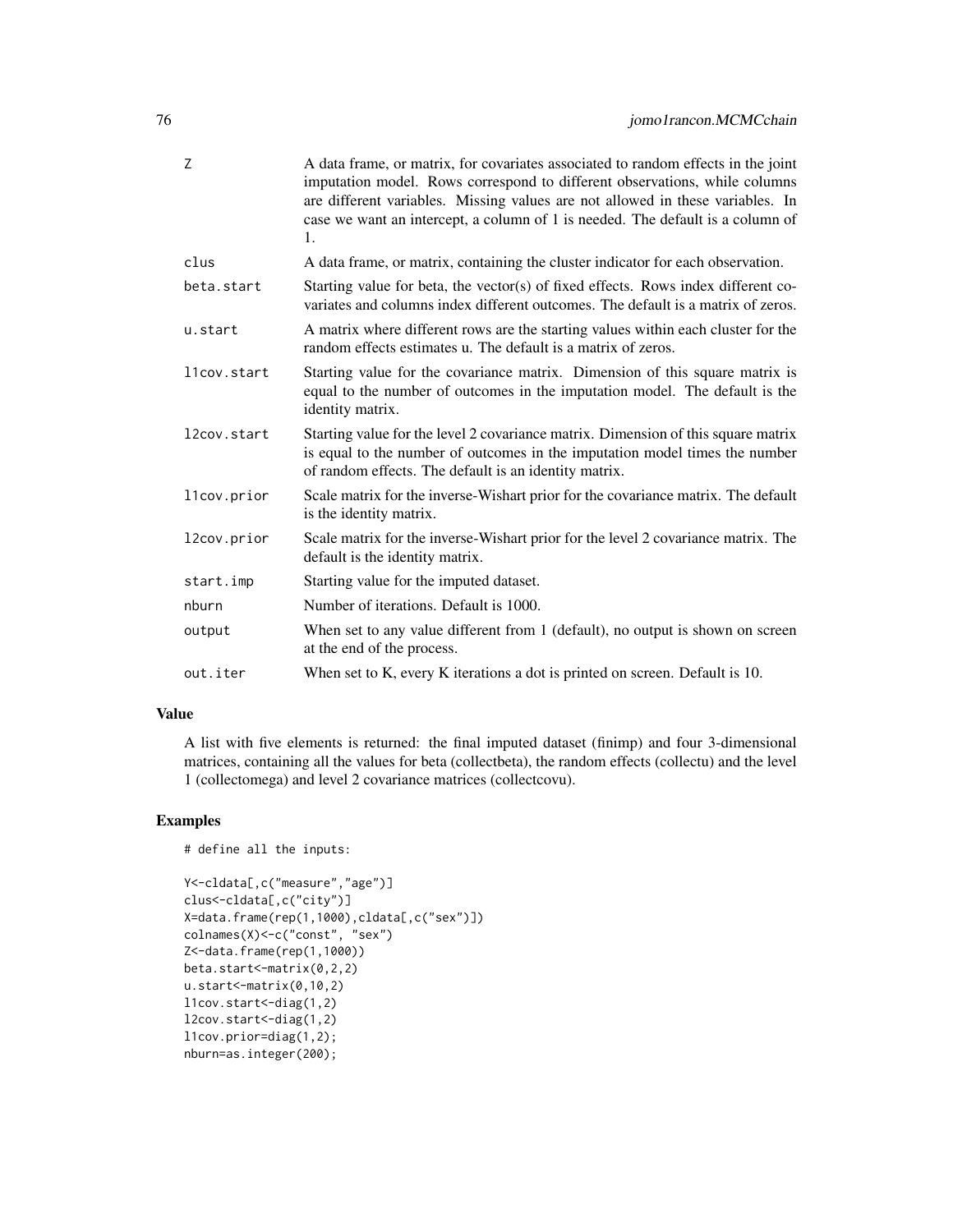# jomo1ranconhr 77

```
l2cov.prior=diag(1,5);
#And finally we run the imputation function:
imp<-jomo1rancon.MCMCchain(Y,X,Z,clus,beta.start,u.start,l1cov.start,
          l2cov.start,l1cov.prior,l2cov.prior,nburn=nburn)
#We can check the convergence of the first element of beta:
plot(c(1:nburn),imp$collectbeta[1,1,1:nburn],type="l")
#Or similarly we can check the convergence of any element of the level 2 covariance matrix:
plot(c(1:nburn),imp$collectcovu[1,1,1:nburn],type="l")
```
jomo1ranconhr *JM Imputation of clustered data with continuous variables only with cluster-specific covariance matrices*

## Description

Impute a clustered dataset with continuous outcomes only. A joint multivariate model for partially observed data is assumed and imputations are generated through the use of a Gibbs sampler. A different covariance matrix is estimated within each cluster. Categorical covariates may be considered, but they have to be included with dummy variables.

# Usage

```
jomo1ranconhr(Y, X=NULL, Z=NULL, clus, beta.start=NULL, u.start=NULL,
l1cov.start=NULL, l2cov.start=NULL, l1cov.prior=NULL, l2cov.prior=NULL,
nburn=1000, nbetween=1000, nimp=5, a=(ncol(Y)+50),a.prior=NULL,
meth="random", output=1, out.iter=10)
```

| Υ | A data frame, or matrix, with responses of the joint imputation model. Rows cor-<br>respond to different observations, while columns are different variables. Missing<br>values are coded as NA.                                                                                                                                    |
|---|-------------------------------------------------------------------------------------------------------------------------------------------------------------------------------------------------------------------------------------------------------------------------------------------------------------------------------------|
| X | A data frame, or matrix, with covariates of the joint imputation model. Rows<br>correspond to different observations, while columns are different variables. Miss-<br>ing values are not allowed in these variables. In case we want an intercept, a<br>column of 1 is needed. The default is a column of 1.                        |
| 7 | A data frame, or matrix, for covariates associated to random effects in the joint<br>imputation model. Rows correspond to different observations, while columns<br>are different variables. Missing values are not allowed in these variables. In<br>case we want an intercept, a column of 1 is needed. The default is a column of |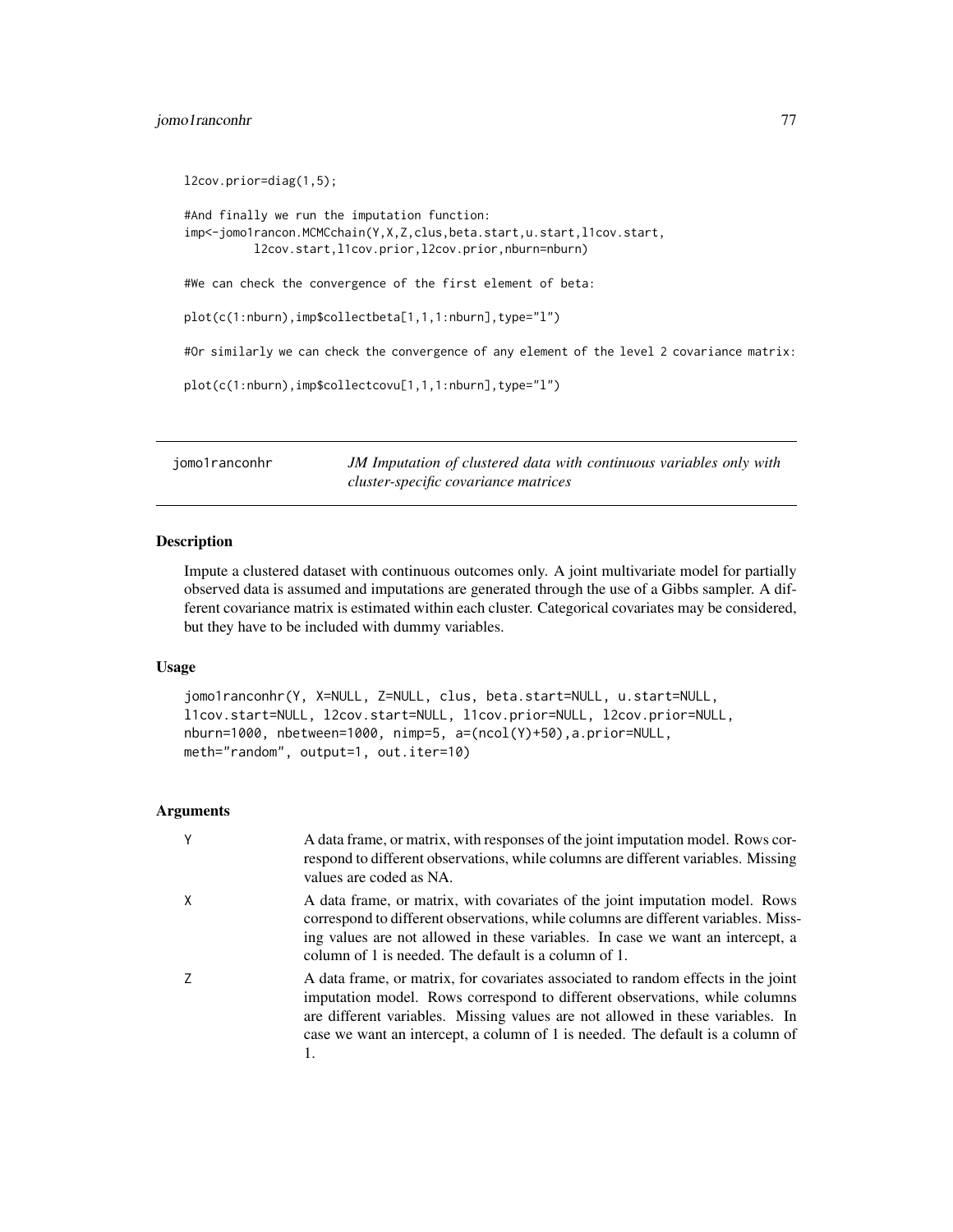| clus        | A data frame, or matrix, containing the cluster indicator for each observation.                                                                                                                                                                                     |
|-------------|---------------------------------------------------------------------------------------------------------------------------------------------------------------------------------------------------------------------------------------------------------------------|
| beta.start  | Starting value for beta, the vector(s) of fixed effects. Rows index different co-<br>variates and columns index different outcomes. The default is a matrix of zeros.                                                                                               |
| u.start     | A matrix where different rows are the starting values within each cluster for the<br>random effects estimates u. The default is a matrix of zeros.                                                                                                                  |
| llcov.start | Starting value for the covariance matrices, stacked one above the other. Dimen-<br>sion of each square matrix is equal to the number of outcomes in the imputation<br>model. The default is the identity matrix for each cluster.                                   |
| l2cov.start | Starting value for the level 2 covariance matrix. Dimension of this square matrix<br>is equal to the number of outcomes in the imputation model times the number<br>of random effects. The default is an identity matrix.                                           |
| l1cov.prior | Scale matrix for the inverse-Wishart prior for the covariance matrices. The de-<br>fault is the identity matrix.                                                                                                                                                    |
| l2cov.prior | Scale matrix for the inverse-Wishart prior for the level 2 covariance matrix. The<br>default is the identity matrix.                                                                                                                                                |
| nburn       | Number of burn in iterations. Default is 1000.                                                                                                                                                                                                                      |
| nbetween    | Number of iterations between two successive imputations. Default is 1000.                                                                                                                                                                                           |
| nimp        | Number of Imputations. Default is 5.                                                                                                                                                                                                                                |
| a           | Starting value for the degrees of freedom of the inverse Wishart distribution<br>of the cluster-specific covariance matrices. Default is 50+D, with D being the<br>dimension of the covariance matrices.                                                            |
| a.prior     | Hyperparameter (Degrees of freedom) of the chi square prior distribution for the<br>degrees of freedom of the inverse Wishart distribution for the cluster-specific<br>covariance matrices. Default is D, with D being the dimension of the covariance<br>matrices. |
| meth        | This can be set to "Fixed" or "Random". In the first case the function will<br>consider fixed study-specific covariance matrices, in the second, random study-<br>specific distributed according to an inverse-Wishart distribution.                                |
| output      | When set to any value different from 1 (default), no output is shown on screen<br>at the end of the process.                                                                                                                                                        |
| out.iter    | When set to K, every K iterations a dot is printed on screen. Default is 10.                                                                                                                                                                                        |

# Details

The Gibbs sampler algorithm used is similar to the one described in detail in Chapter 9 of Carpenter and Kenward (2013), where we exclude the presence of level 2 variables and we estimate separetely different covariance matrices within each study. When option meth="random" is specified, all the covariance matrices ae assumed to be random draws from the same underlying inverse Wishart distributions. Details of this algorithm may be found in (Yucel, 2011). Regarding the choice of the priors, a flat prior is considered for beta, while an inverse-Wishart prior is given to the covariance matrices, with p-1 degrees of freedom, aka the minimum possible, to guarantee the greatest uncertainty. Binary or continuous covariates in the imputation model may be considered without any problem, but when considering a categorical covariate it has to be included with dummy variables (binary indicators) only.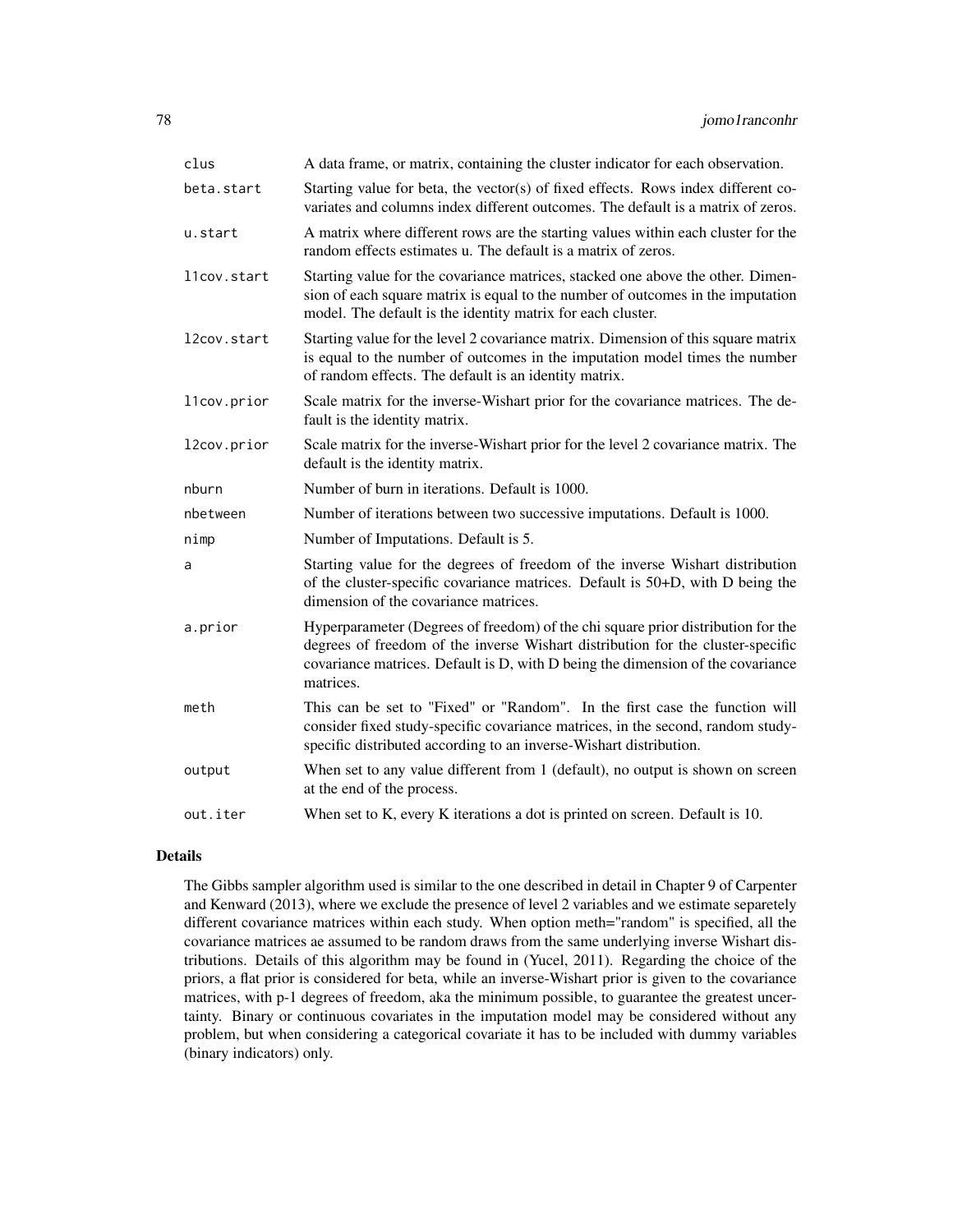# jomo1ranconhr 79

## Value

On screen, the posterior mean of the fixed effects estimates and of the covariance matrix are shown. The only argument returned is the imputed dataset in long format. Column "Imputation" indexes the imputations. Imputation number 0 are the original data.

### References

Carpenter J.R., Kenward M.G., (2013), Multiple Imputation and its Application. Chapter 9, Wiley, ISBN: 978-0-470-74052-1.

Yucel R.M., (2011), Random-covariances and mixed-effects models for imputing multivariate multilevel continuous data, Statistical Modelling, 11 (4), 351-370, DOI: 10.1177/1471082X100110040.

# Examples

```
# we define the inputs
# nimp, nburn and nbetween are smaller than they should. This is
#just because of CRAN policies on the examples.
```

```
Y<-cldata[,c("measure","age")]
clus<-cldata[,c("city")]
X=data.frame(rep(1,1000),cldata[,c("sex")])
colnames(X)<-c("const", "sex")
Z<-data.frame(rep(1,1000))
beta.start<-matrix(0,2,2)
u.start<-matrix(0,10,2)
l1cov.start<-matrix(diag(1,2),20,2,2)
l2cov.start<-diag(1,2)
l1cov.prior=diag(1,2);
nburn=as.integer(50);
nbetween=as.integer(20);
nimp=as.integer(5);
l2cov.prior=diag(1,5);
a=3
```
# Finally we run either the model with fixed or random cluster-specific covariance matrices:

```
imp<-jomo1ranconhr(Y,X,Z,clus,beta.start,u.start,l1cov.start, l2cov.start,
        l1cov.prior,l2cov.prior,nburn,nbetween,nimp,meth="fixed")
```

```
cat("Original value was missing(",imp[4,1],"), imputed value:", imp[1004,1])
```
#or:

#imp<-jomo1ranconhr(Y,X,Z,clus,beta.start,u.start,l1cov.start, l2cov.start, # l1cov.prior,l2cov.prior,nburn,nbetween,nimp,a,meth="random")

# Check help page for function jomo to see how to fit the model and

# combine estimates with Rubin's rules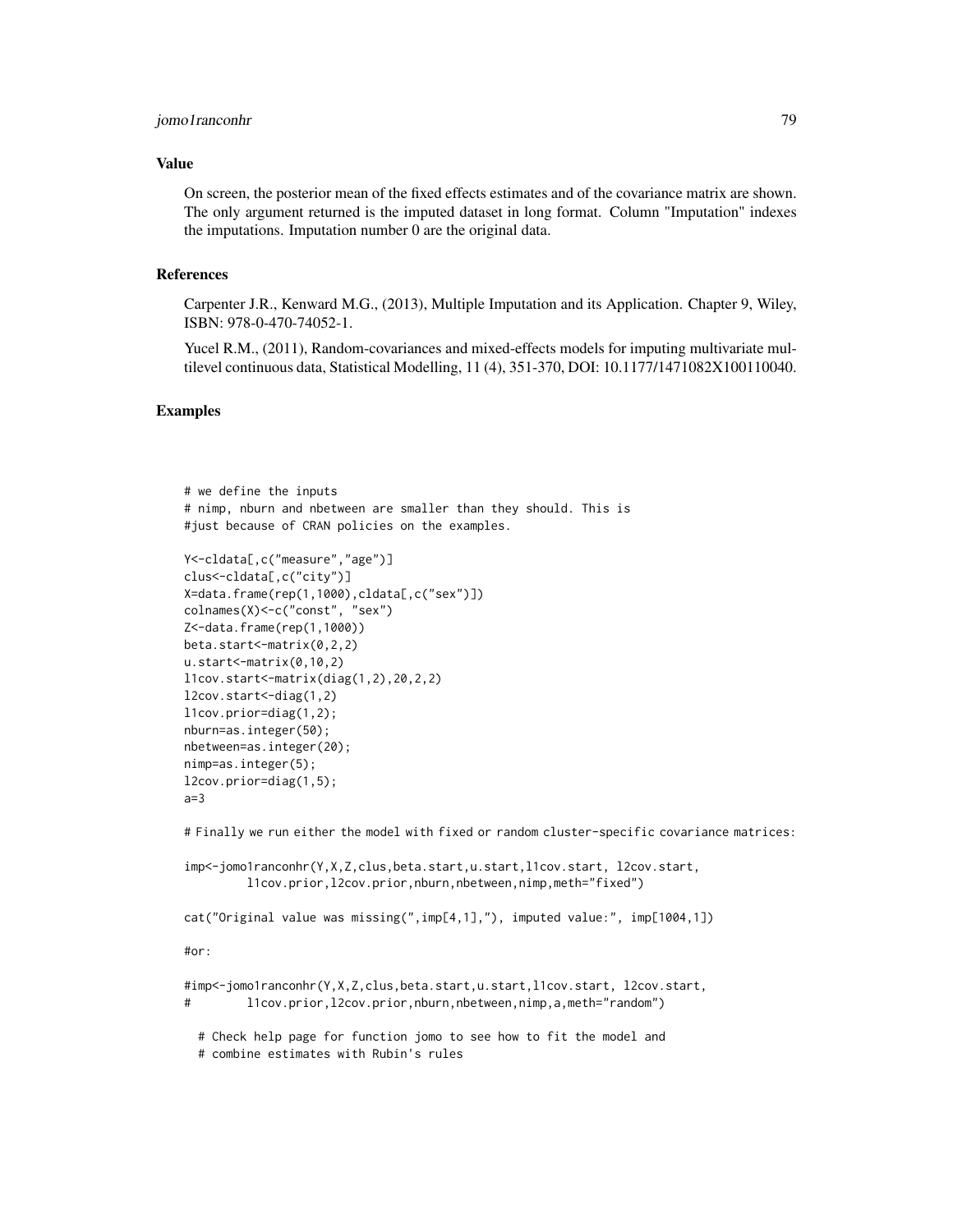jomo1ranconhr.MCMCchain

*JM Imputation of clustered data with continuous variables only with cluster-specific covariance matrices - A tool to check convergence of the MCMC*

# Description

This function is similar to jomo1ranconhr, but it returns the values of all the parameters in the model at each step of the MCMC instead of the imputations. It is useful to check the convergence of the MCMC sampler.

# Usage

```
jomo1ranconhr.MCMCchain(Y, X=NULL, Z=NULL, clus,
beta.start=NULL, u.start=NULL, l1cov.start=NULL,
l2cov.start=NULL, l1cov.prior=NULL, l2cov.prior=NULL,start.imp=NULL,
nburn=1000, a=(ncol(Y)+50),a.prior=NULL, meth="random", output=1, out.iter=10)
```

| Y           | A data frame, or matrix, with responses of the joint imputation model. Rows cor-<br>respond to different observations, while columns are different variables. Missing<br>values are coded as NA.                                                                                                                                          |
|-------------|-------------------------------------------------------------------------------------------------------------------------------------------------------------------------------------------------------------------------------------------------------------------------------------------------------------------------------------------|
| X           | A data frame, or matrix, with covariates of the joint imputation model. Rows<br>correspond to different observations, while columns are different variables. Miss-<br>ing values are not allowed in these variables. In case we want an intercept, a<br>column of 1 is needed. The default is a column of 1.                              |
| 7           | A data frame, or matrix, for covariates associated to random effects in the joint<br>imputation model. Rows correspond to different observations, while columns<br>are different variables. Missing values are not allowed in these variables. In<br>case we want an intercept, a column of 1 is needed. The default is a column of<br>1. |
| clus        | A data frame, or matrix, containing the cluster indicator for each observation.                                                                                                                                                                                                                                                           |
| beta.start  | Starting value for beta, the vector(s) of fixed effects. Rows index different co-<br>variates and columns index different outcomes. The default is a matrix of zeros.                                                                                                                                                                     |
| u.start     | A matrix where different rows are the starting values within each cluster for the<br>random effects estimates u. The default is a matrix of zeros.                                                                                                                                                                                        |
| llcov.start | in column. Dimension of each square matrix is equal to the number of outcomes<br>in the imputation model. The default is the identity matrix for each cluster.                                                                                                                                                                            |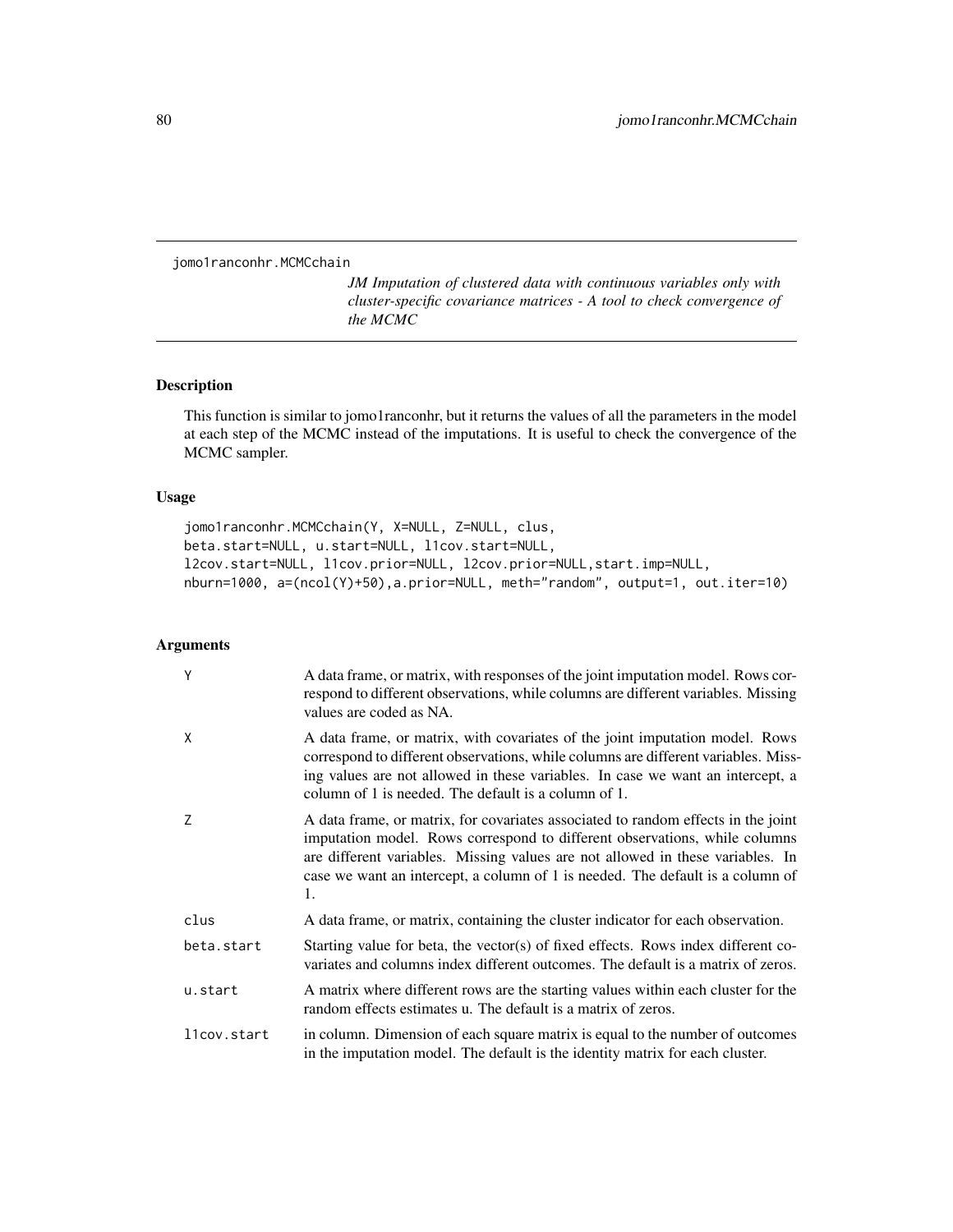| l2cov.start | Starting value for the level 2 covariance matrix. Dimension of this square matrix<br>is equal to the number of outcomes in the imputation model times the number<br>of random effects. The default is an identity matrix.                                           |
|-------------|---------------------------------------------------------------------------------------------------------------------------------------------------------------------------------------------------------------------------------------------------------------------|
| llcov.prior | Scale matrix for the inverse-Wishart prior for the covariance matrices. The de-<br>fault is the identity matrix.                                                                                                                                                    |
| l2cov.prior | Scale matrix for the inverse-Wishart prior for the level 2 covariance matrix. The<br>default is the identity matrix.                                                                                                                                                |
| start.imp   | Starting value for the imputed dataset.                                                                                                                                                                                                                             |
| nburn       | Number of iterations. Default is 1000.                                                                                                                                                                                                                              |
| a           | Starting value for the degrees of freedom of the inverse Wishart distribution<br>of the cluster-specific covariance matrices. Default is 50+D, with D being the<br>dimension of the covariance matrices.                                                            |
| a.prior     | Hyperparameter (Degrees of freedom) of the chi square prior distribution for the<br>degrees of freedom of the inverse Wishart distribution for the cluster-specific<br>covariance matrices. Default is D, with D being the dimension of the covariance<br>matrices. |
| meth        | This can be set to "Fixed" or "Random". In the first case the function will<br>consider fixed study-specific covariance matrices, in the second, random study-<br>specific distributed according to an inverse-Wishart distribution.                                |
| output      | When set to any value different from 1 (default), no output is shown on screen<br>at the end of the process.                                                                                                                                                        |
| out.iter    | When set to K, every K iterations a dot is printed on screen. Default is 10.                                                                                                                                                                                        |
|             |                                                                                                                                                                                                                                                                     |

# Value

A list with five elements is returned: the final imputed dataset (finimp) and four 3-dimensional matrices, containing all the values for beta (collectbeta), the random effects (collectu) and the level 1 (collectomega) and level 2 covariance matrices (collectcovu).

# Examples

```
# we define the inputs
# nburn is smaller than needed. This is
#just because of CRAN policies on the examples.
```

```
Y<-cldata[,c("measure","age")]
clus<-cldata[,c("city")]
X=data.frame(rep(1,1000),cldata[,c("sex")])
colnames(X)<-c("const", "sex")
Z<-data.frame(rep(1,1000))
nburn=as.integer(200);
a=3
```
# Finally we run either the model with fixed or random cluster-specific cov. matrices: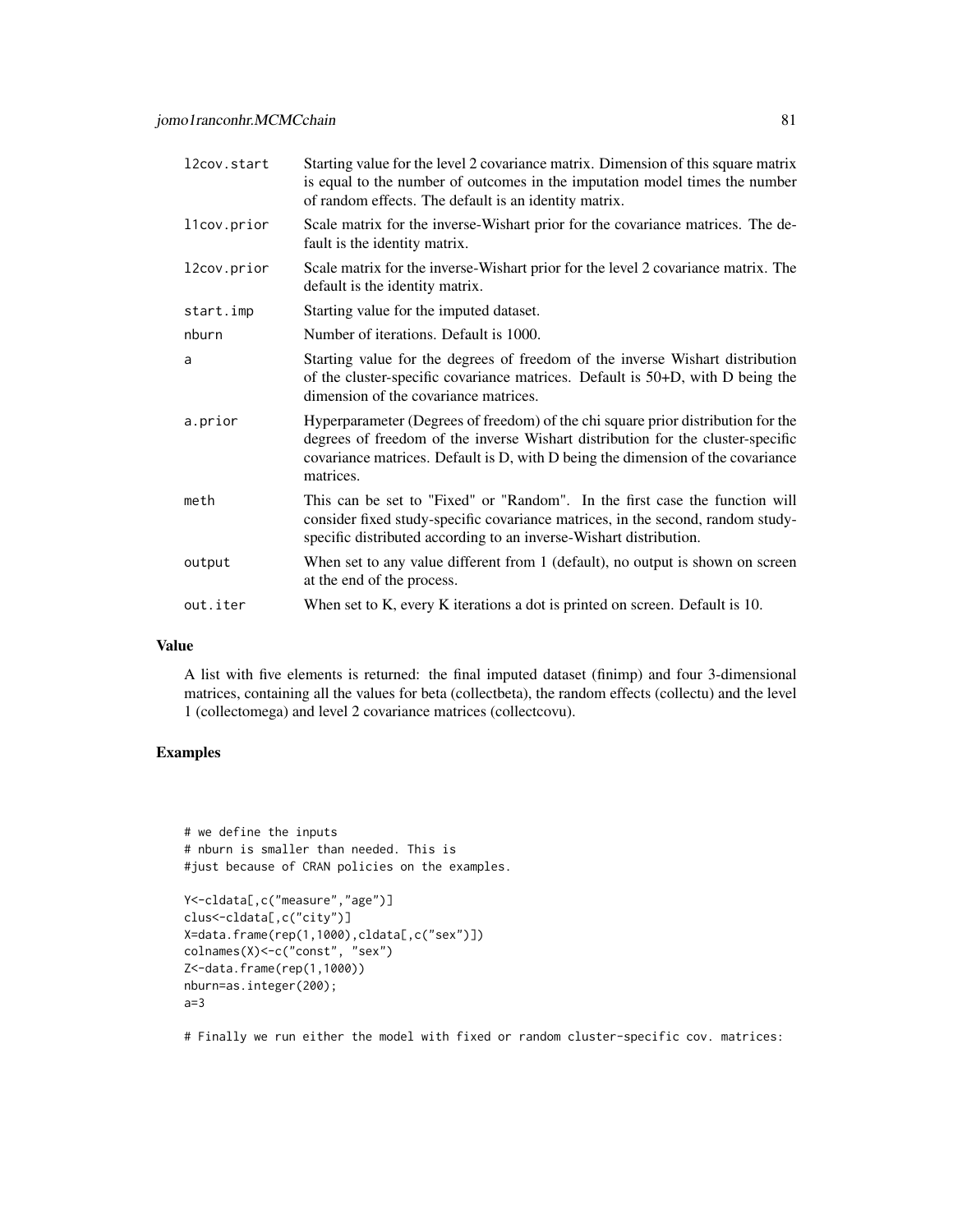imp<-jomo1ranconhr.MCMCchain(Y,X,Z,clus,nburn=nburn,meth="random")

#We can check the convergence of the first element of beta:

plot(c(1:nburn),imp\$collectbeta[1,1,1:nburn],type="l")

#Or similarly we can check the convergence of any element of the level 2 cov. matrix:

plot(c(1:nburn),imp\$collectcovu[1,2,1:nburn],type="l")

jomo1ranmix *JM Imputation of clustered data with mixed variable types*

# Description

Impute a clustered dataset with mixed data types as outcome. A joint multivariate model for partially observed data is assumed and imputations are generated through the use of a Gibbs sampler where the covariance matrix is updated with a Metropolis-Hastings step. Fully observed categorical covariates may be considered as covariates as well, but they have to be included as dummy variables.

## Usage

```
jomo1ranmix(Y.con, Y.cat, Y.numcat, X=NULL, Z=NULL, clus,
beta.start=NULL, u.start=NULL, l1cov.start=NULL, l2cov.start=NULL,
l1cov.prior=NULL, l2cov.prior=NULL, nburn=1000, nbetween=1000, nimp=5,
output=1, out.iter=10)
```

| Y.con    | A data frame, or matrix, with continuous responses of the joint imputation<br>model. Rows correspond to different observations, while columns are differ-<br>ent variables. Missing values are coded as NA.                                                                                                                         |
|----------|-------------------------------------------------------------------------------------------------------------------------------------------------------------------------------------------------------------------------------------------------------------------------------------------------------------------------------------|
| Y.cat    | A data frame, or matrix, with categorical (or binary) responses of the joint im-<br>putation model. Rows correspond to different observations, while columns are<br>different variables. Categories must be integer numbers from 1 to N. Missing<br>values are coded as NA.                                                         |
| Y.numcat | A vector with the number of categories in each categorical (or binary) variable.                                                                                                                                                                                                                                                    |
| X        | A data frame, or matrix, with covariates of the joint imputation model. Rows<br>correspond to different observations, while columns are different variables. Miss-<br>ing values are not allowed in these variables. In case we want an intercept, a<br>column of 1 is needed. The default is a column of 1.                        |
| Z        | A data frame, or matrix, for covariates associated to random effects in the joint<br>imputation model. Rows correspond to different observations, while columns<br>are different variables. Missing values are not allowed in these variables. In<br>case we want an intercept, a column of 1 is needed. The default is a column of |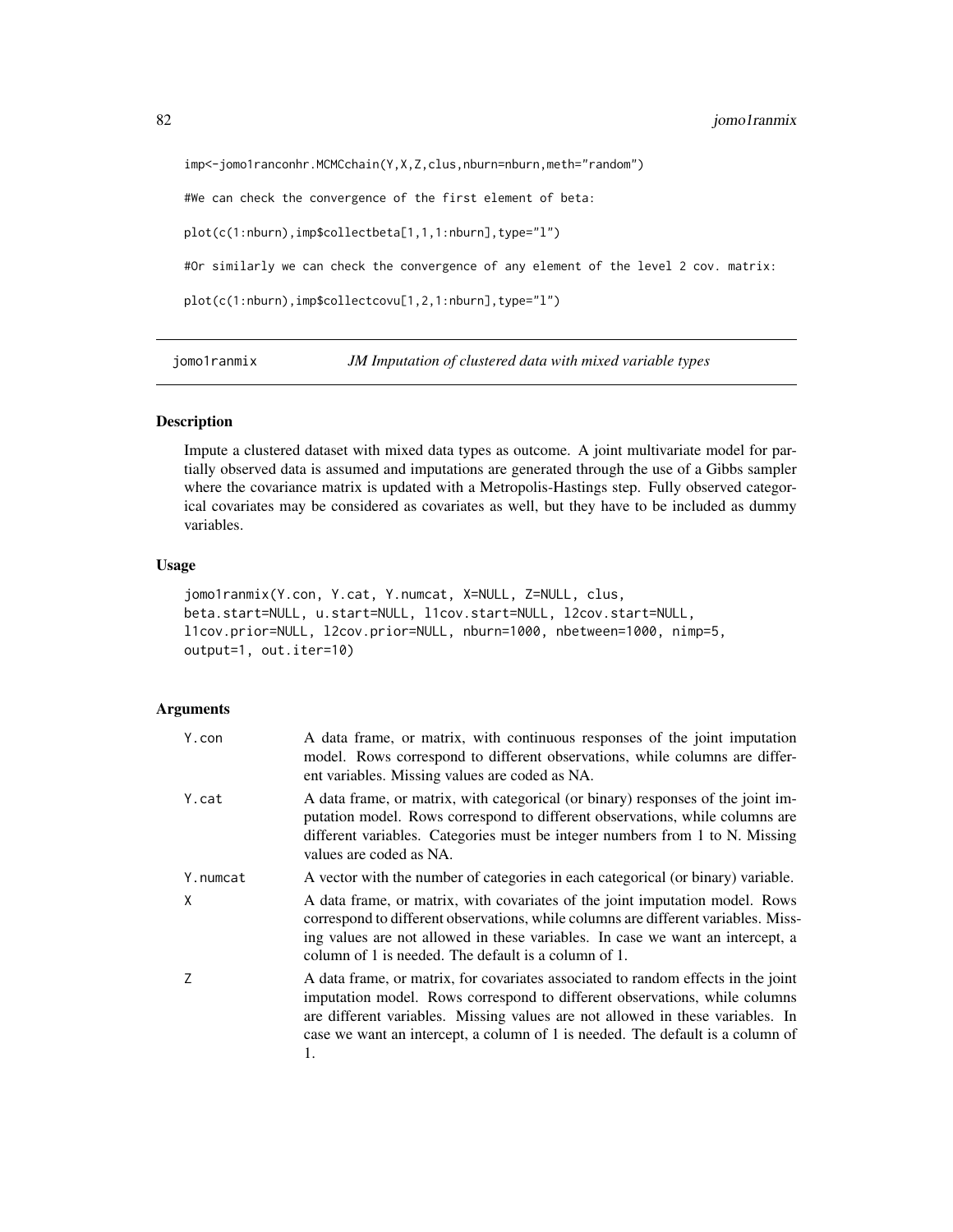## jomo1ranmix 83

| clus        | A data frame, or matrix, containing the cluster indicator for each observation.                                                                                                                                                                                 |
|-------------|-----------------------------------------------------------------------------------------------------------------------------------------------------------------------------------------------------------------------------------------------------------------|
| beta.start  | Starting value for beta, the vector(s) of fixed effects. Rows index different co-<br>variates and columns index different outcomes. For each n-category variable we<br>define n-1 latent normals. The default is a matrix of zeros.                             |
| u.start     | A matrix where different rows are the starting values within each cluster for the<br>random effects estimates u. The default is a matrix of zeros.                                                                                                              |
| llcov.start | Starting value for the covariance matrix. Dimension of this square matrix is<br>equal to the number of outcomes (continuous plus latent normals) in the impu-<br>tation model. The default is the identity matrix.                                              |
| l2cov.start | Starting value for the level 2 covariance matrix. Dimension of this square ma-<br>trix is equal to the number of outcomes (continuous plus latent normals) in the<br>imputation model times the number of random effects. The default is an identity<br>matrix. |
| llcov.prior | Scale matrix for the inverse-Wishart prior for the covariance matrix. The default<br>is the identity matrix.                                                                                                                                                    |
| l2cov.prior | Scale matrix for the inverse-Wishart prior for the level 2 covariance matrix. The<br>default is the identity matrix.                                                                                                                                            |
| nburn       | Number of burn in iterations. Default is 1000.                                                                                                                                                                                                                  |
| nbetween    | Number of iterations between two successive imputations. Default is 1000.                                                                                                                                                                                       |
| nimp        | Number of Imputations. Default is 5.                                                                                                                                                                                                                            |
| output      | When set to any value different from 1 (default), no output is shown on screen<br>at the end of the process.                                                                                                                                                    |
| out.iter    | When set to K, every K iterations a dot is printed on screen. Default is 10.                                                                                                                                                                                    |

## Details

TThe Gibbs sampler algorithm used is described in detail in Chapter 9 of Carpenter and Kenward (2013). Regarding the choice of the priors, a flat prior is considered for beta and for the covariance matrix. A Metropolis Hastings step is implemented to update the covariance matrix, as described in the book. Binary or continuous covariates in the imputation model may be considered without any problem, but when considering a categorical covariate it has to be included with dummy variables (binary indicators) only.

#### Value

On screen, the posterior mean of the fixed effects estimates and of the covariance matrix are shown. The only argument returned is the imputed dataset in long format. Column "Imputation" indexes the imputations. Imputation number 0 are the original data.

# References

Carpenter J.R., Kenward M.G., (2013), Multiple Imputation and its Application. Chapter 9, Wiley, ISBN: 978-0-470-74052-1.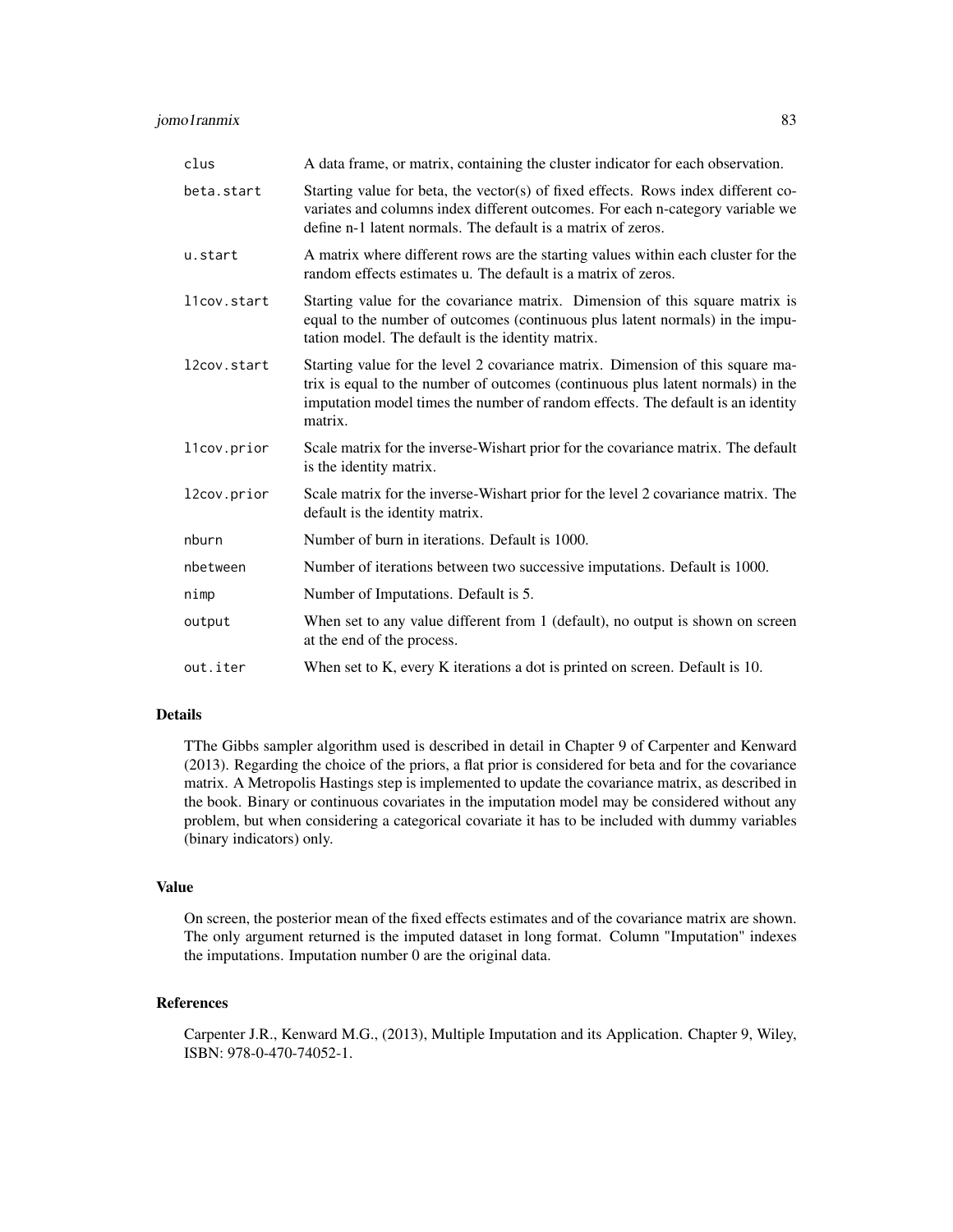## Examples

```
# we define the inputs:
# nimp, nburn and nbetween are smaller than they should. This is
#just because of CRAN policies on the examples.
Y.con=cldata[,c("measure","age")]
Y.cat=cldata[,c("social"), drop=FALSE]
Y.numcat=matrix(4,1,1)
X=data.frame(rep(1,1000),cldata[,c("sex")])
colnames(X)<-c("const", "sex")
Z<-data.frame(rep(1,1000))
clus<-cldata[,c("city")]
beta.start<-matrix(0,2,5)
u.start < -matrix(0, 10, 5)l1cov.start<-diag(1,5)
l2cov.start<-diag(1,5)
l1cov.prior=diag(1,5);
l2cov.prior=diag(1,5);
nburn=as.integer(50);
nbetween=as.integer(50);
nimp=as.integer(5);
#Then we can run the sampler:
imp<-jomo1ranmix(Y.con, Y.cat, Y.numcat, X,Z,clus,beta.start,u.start,l1cov.start,
          l2cov.start,l1cov.prior,l2cov.prior,nburn,nbetween,nimp)
cat("Original value was missing (",imp[4,1],"), imputed value:", imp[1004,1])
  # Check help page for function jomo to see how to fit the model and
  # combine estimates with Rubin's rules
```
jomo1ranmix.MCMCchain *JM Imputation of clustered data with mixed variable types - A tool to check convergence of the MCMC*

# Description

This function is similar to jomo1ranmix, but it returns the values of all the parameters in the model at each step of the MCMC instead of the imputations. It is useful to check the convergence of the MCMC sampler.

#### Usage

```
jomo1ranmix.MCMCchain(Y.con, Y.cat, Y.numcat, X=NULL, Z=NULL, clus,
beta.start=NULL, u.start=NULL, l1cov.start=NULL, l2cov.start=NULL,
```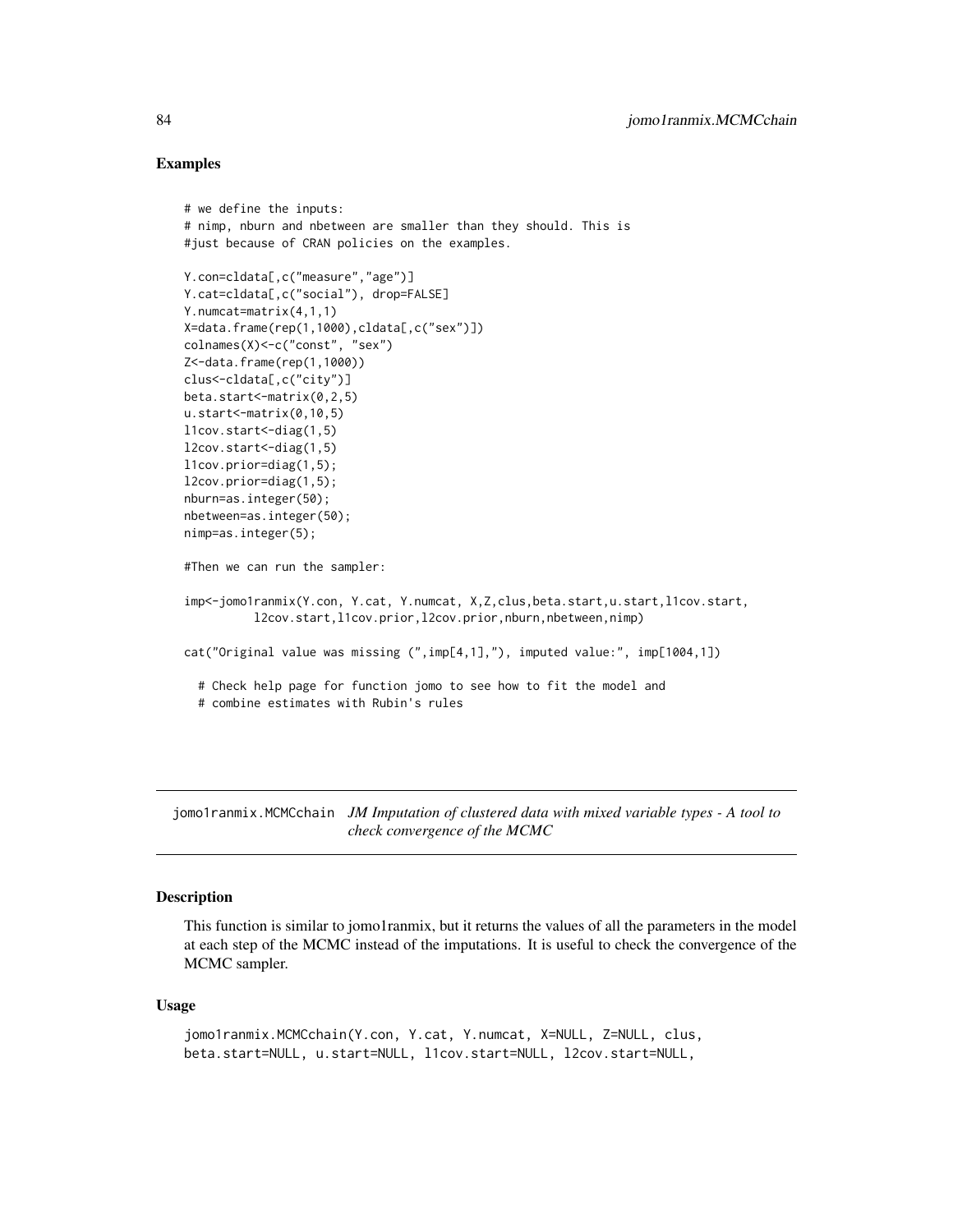l1cov.prior=NULL, l2cov.prior=NULL, start.imp=NULL, nburn=1000, output=1, out.iter=10)

| Y.con       | A data frame, or matrix, with continuous responses of the joint imputation<br>model. Rows correspond to different observations, while columns are differ-<br>ent variables. If no continuous outcomes are present in the model, jomo1rancat<br>must be used instead.                                                                      |
|-------------|-------------------------------------------------------------------------------------------------------------------------------------------------------------------------------------------------------------------------------------------------------------------------------------------------------------------------------------------|
| Y.cat       | A data frame, or matrix, with categorical (or binary) responses of the joint im-<br>putation model. Rows correspond to different observations, while columns are<br>different variables. Categories must be integer numbers from 1 to N. Missing<br>values are coded as NA.                                                               |
| Y.numcat    | A vector with the number of categories in each categorical (or binary) variable.                                                                                                                                                                                                                                                          |
| X           | A data frame, or matrix, with covariates of the joint imputation model. Rows<br>correspond to different observations, while columns are different variables. Miss-<br>ing values are not allowed in these variables. In case we want an intercept, a<br>column of 1 is needed. The default is a column of 1.                              |
| Ζ           | A data frame, or matrix, for covariates associated to random effects in the joint<br>imputation model. Rows correspond to different observations, while columns<br>are different variables. Missing values are not allowed in these variables. In<br>case we want an intercept, a column of 1 is needed. The default is a column of<br>1. |
| clus        | A data frame, or matrix, containing the cluster indicator for each observation.                                                                                                                                                                                                                                                           |
| beta.start  | Starting value for beta, the vector(s) of fixed effects. Rows index different co-<br>variates and columns index different outcomes. For each n-category variable we<br>define n-1 latent normals. The default is a matrix of zeros.                                                                                                       |
| u.start     | A matrix where different rows are the starting values within each cluster for the<br>random effects estimates u. The default is a matrix of zeros.                                                                                                                                                                                        |
| llcov.start | Starting value for the covariance matrix. Dimension of this square matrix is<br>equal to the number of outcomes (continuous plus latent normals) in the impu-<br>tation model. The default is the identity matrix.                                                                                                                        |
| l2cov.start | Starting value for the level 2 covariance matrix. Dimension of this square ma-<br>trix is equal to the number of outcomes (continuous plus latent normals) in the<br>imputation model times the number of random effects. The default is an identity<br>matrix.                                                                           |
| l1cov.prior | Scale matrix for the inverse-Wishart prior for the covariance matrix. The default<br>is the identity matrix.                                                                                                                                                                                                                              |
| l2cov.prior | Scale matrix for the inverse-Wishart prior for the level 2 covariance matrix. The<br>default is the identity matrix.                                                                                                                                                                                                                      |
| start.imp   | Starting value for the imputed dataset. n-level categorical variables are substi-<br>tuted by n-1 latent normals.                                                                                                                                                                                                                         |
| nburn       | Number of burn in iterations. Default is 1000.                                                                                                                                                                                                                                                                                            |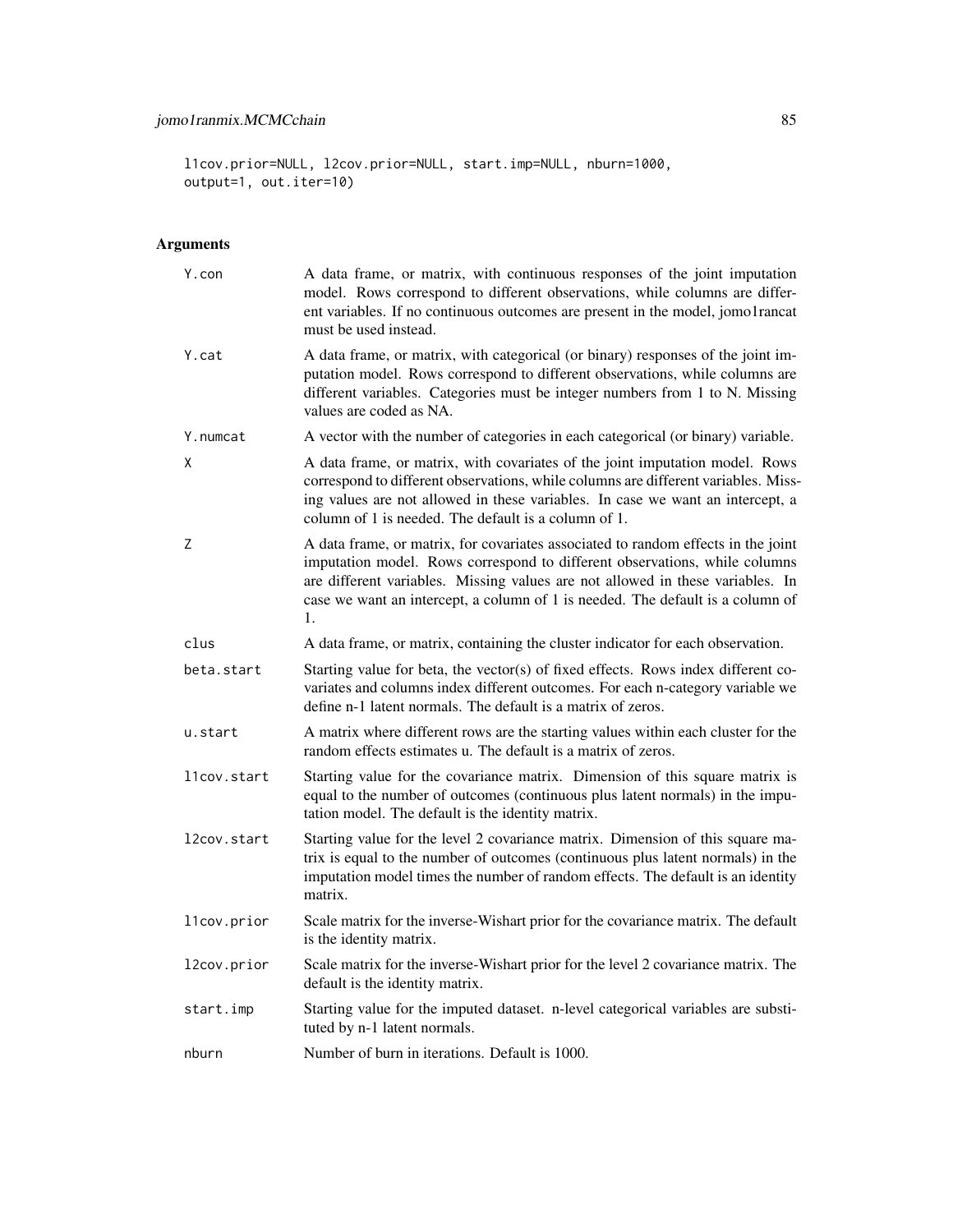| output   | When set to any value different from 1 (default), no output is shown on screen<br>at the end of the process. |
|----------|--------------------------------------------------------------------------------------------------------------|
| out.iter | When set to K, every K iterations a dot is printed on screen. Default is 10.                                 |

# Value

A list with six elements is returned: the final imputed dataset (finimp) and four 3-dimensional matrices, containing all the values for beta (collectbeta), the random effects (collectu) and the level 1 (collectomega) and level 2 covariance matrices (collectcovu). Finally, the final state of the imputed dataset with the latent normals in place of the categorical variables is stored in finimp.latnorm.

## Examples

```
#we define the inputs:
# nburn is smaller than necessary. This is
#just because of CRAN policies on the examples.
Y.con=cldata[,c("measure","age")]
Y.cat=cldata[,c("social"), drop=FALSE]
Y.numcat=matrix(4,1,1)
X=data.frame(rep(1,1000),cldata[,c("sex")])
colnames(X)<-c("const", "sex")
Z<-data.frame(rep(1,1000))
clus<-cldata[,c("city")]
beta.start<-matrix(0,2,5)
u.start<-matrix(0,10,5)
l1cov.start<-diag(1,5)
l2cov.start<-diag(1,5)
l1cov.prior=diag(1,5);
l2cov.prior=diag(1,5);
nburn=as.integer(100);
#Then we can run the sampler:
imp<-jomo1ranmix.MCMCchain(Y.con, Y.cat, Y.numcat, X,Z,clus,beta.start,u.start,
             l1cov.start, l2cov.start,l1cov.prior,l2cov.prior,nburn=nburn)
#We can check the convergence of the first element of beta:
plot(c(1:nburn),imp$collectbeta[1,1,1:nburn],type="l")
#Or similarly we can check the convergence of any element of the level 2 covariance matrix:
plot(c(1:nburn),imp$collectcovu[1,2,1:nburn],type="l")
```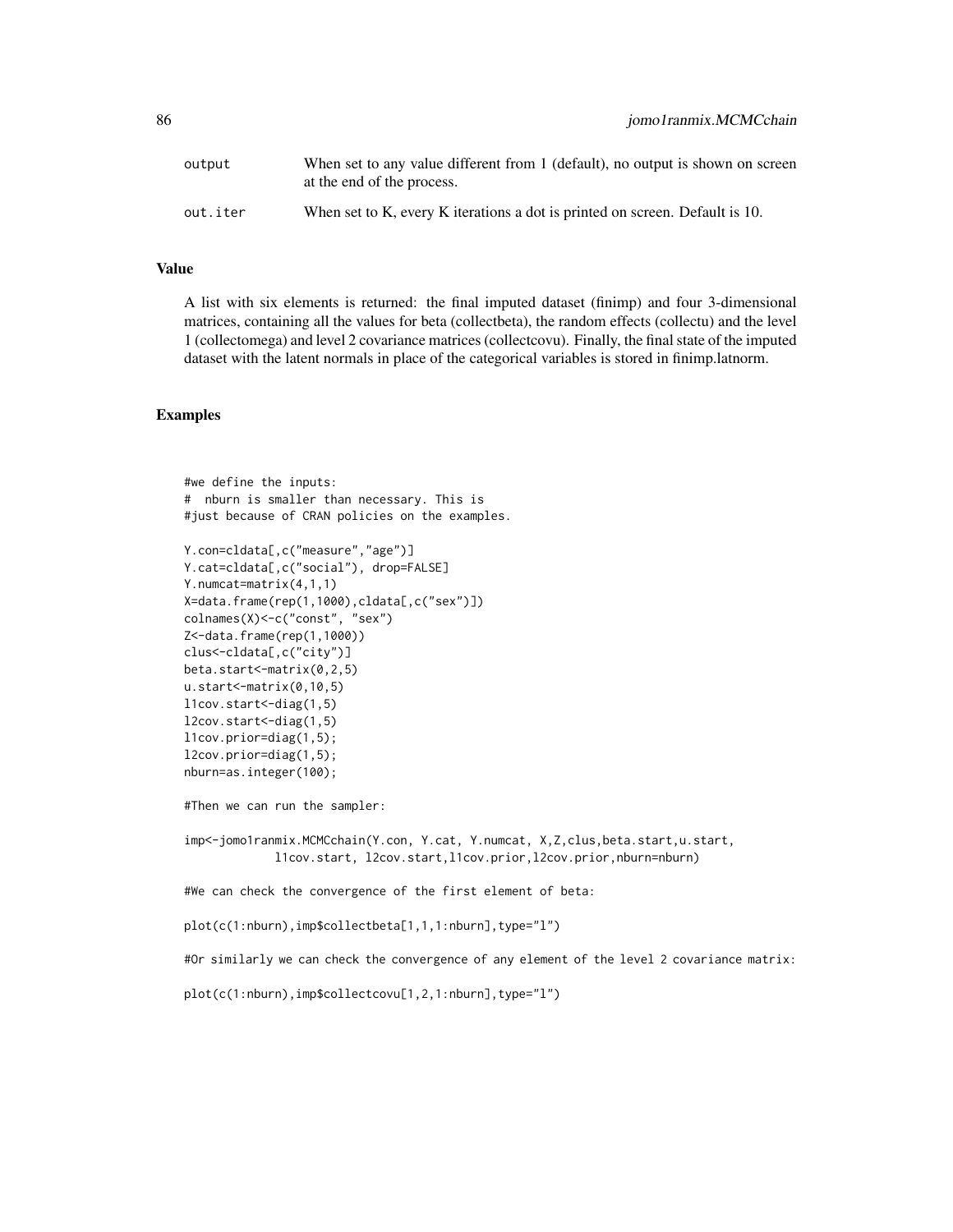jomo1ranmixhr *JM Imputation of clustered data with mixed variable types with cluster-specific covariance matrices*

## Description

Impute a clustered dataset with mixed data types as outcome. A joint multivariate model for partially observed data is assumed and imputations are generated through the use of a Gibbs sampler where a different covariance matrix is sampled within each cluster. Fully observed categorical covariates may be considered as covariates as well, but they have to be included as dummy variables.

# Usage

jomo1ranmixhr(Y.con, Y.cat, Y.numcat, X=NULL, Z=NULL, clus, beta.start=NULL, u.start=NULL, l1cov.start=NULL,l2cov.start=NULL, l1cov.prior=NULL, l2cov.prior=NULL, nburn=1000, nbetween=1000,nimp=5, a=NULL,a.prior=NULL,meth="random", output=1, out.iter=10)

| Y.con      | A data frame, or matrix, with continuous responses of the joint imputation<br>model. Rows correspond to different observations, while columns are differ-<br>ent variables. Missing values are coded as NA. If no continuous outcomes are<br>present in the model, jomo1rancathr must be used instead.                                    |
|------------|-------------------------------------------------------------------------------------------------------------------------------------------------------------------------------------------------------------------------------------------------------------------------------------------------------------------------------------------|
| Y.cat      | A data frame, or matrix, with categorical (or binary) responses of the joint im-<br>putation model. Rows correspond to different observations, while columns are<br>different variables. Missing values are coded as NA.                                                                                                                  |
| Y.numcat   | A vector with the number of categories in each categorical (or binary) variable.                                                                                                                                                                                                                                                          |
| X          | A data frame, or matrix, with covariates of the joint imputation model. Rows<br>correspond to different observations, while columns are different variables. Miss-<br>ing values are not allowed in these variables. In case we want an intercept, a<br>column of 1 is needed. The default is a column of 1.                              |
| Ζ          | A data frame, or matrix, for covariates associated to random effects in the joint<br>imputation model. Rows correspond to different observations, while columns<br>are different variables. Missing values are not allowed in these variables. In<br>case we want an intercept, a column of 1 is needed. The default is a column of<br>1. |
| clus       | A data frame, or matrix, containing the cluster indicator for each observation.                                                                                                                                                                                                                                                           |
| beta.start | Starting value for beta, the vector(s) of fixed effects. Rows index different co-<br>variates and columns index different outcomes. For each n-category variable we<br>define n-1 latent normals. The default is a matrix of zeros.                                                                                                       |
| u.start    | A matrix where different rows are the starting values within each cluster for the<br>random effects estimates u. The default is a matrix of zeros.                                                                                                                                                                                        |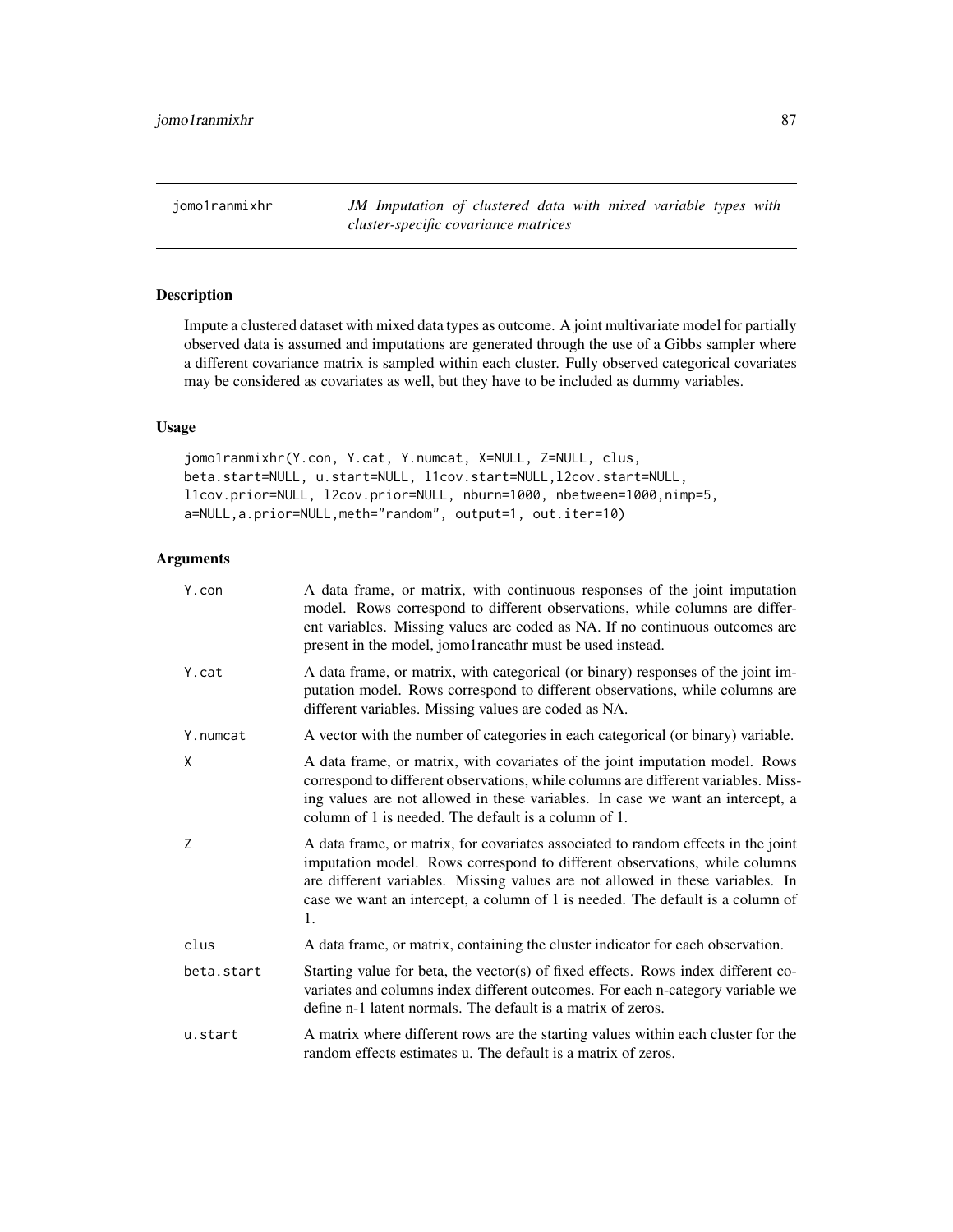| l1cov.start | Starting value for the covariance matrices, stacked one above the other. Dimen-<br>sion of each square matrix is equal to the number of outcomes (continuous plus<br>latent normals) in the imputation model. The default is the identity matrix for<br>each cluster.                                                                                                                                                                  |
|-------------|----------------------------------------------------------------------------------------------------------------------------------------------------------------------------------------------------------------------------------------------------------------------------------------------------------------------------------------------------------------------------------------------------------------------------------------|
| l2cov.start | Starting value for the level 2 covariance matrix. Dimension of this square ma-<br>trix is equal to the number of outcomes (continuous plus latent normals) in the<br>imputation model times the number of random effects. The default is an identity<br>matrix.                                                                                                                                                                        |
| l1cov.prior | Scale matrix for the inverse-Wishart prior for the covariance matrices. The de-<br>fault is the identity matrix.                                                                                                                                                                                                                                                                                                                       |
| l2cov.prior | Scale matrix for the inverse-Wishart prior for the level 2 covariance matrix. The<br>default is the identity matrix.                                                                                                                                                                                                                                                                                                                   |
| nburn       | Number of burn in iterations. Default is 1000.                                                                                                                                                                                                                                                                                                                                                                                         |
| nbetween    | Number of iterations between two successive imputations. Default is 1000.                                                                                                                                                                                                                                                                                                                                                              |
| nimp        | Number of Imputations. Default is 5.                                                                                                                                                                                                                                                                                                                                                                                                   |
| a           | Starting value for the degrees of freedom of the inverse Wishart distribution<br>of the cluster-specific covariance matrices. Default is 50+D, with D being the<br>dimension of the covariance matrices.                                                                                                                                                                                                                               |
| a.prior     | Hyperparameter (Degrees of freedom) of the chi square prior distribution for the<br>degrees of freedom of the inverse Wishart distribution for the cluster-specific<br>covariance matrices. Default is D, with D being the dimension of the covariance<br>matrices.                                                                                                                                                                    |
| meth        | When set to "fixed", a flat prior is put on the study-specific covariance matrices<br>and each matrix is updated separately with a different MH-step. When set to<br>"random", we are assuming that all the covariance matrices are draws from an<br>inverse-Wishart distribution, whose parameter values are updated with 2 steps<br>similar to the ones presented in the case of continuous data only for function<br>jomo1ranconhr. |
| output      | When set to any value different from 1 (default), no output is shown on screen<br>at the end of the process.                                                                                                                                                                                                                                                                                                                           |
| out.iter    | When set to K, every K iterations a dot is printed on screen. Default is 10.                                                                                                                                                                                                                                                                                                                                                           |

# Details

The Gibbs sampler algorithm used is obtained is a mixture of the ones described in chapter 5 and 9 of Carpenter and Kenward (2013). We update the covariance matrices element-wise with a Metropolis-Hastings step. When meth="fixed", we use a flat prior for rhe matrices, while with meth="random" we use an inverse-Wishar tprior and we assume that all the covariance matrices are drawn from an inverse Wishart distribution. We update values of a and A, degrees of freedom and scale matrix of the inverse Wishart distribution from which all the covariance matrices are sampled, from the proper conditional distributions. A flat prior is considered for beta. Binary or continuous covariates in the imputation model may be considered without any problem, but when considering a categorical covariate it has to be included with dummy variables (binary indicators) only.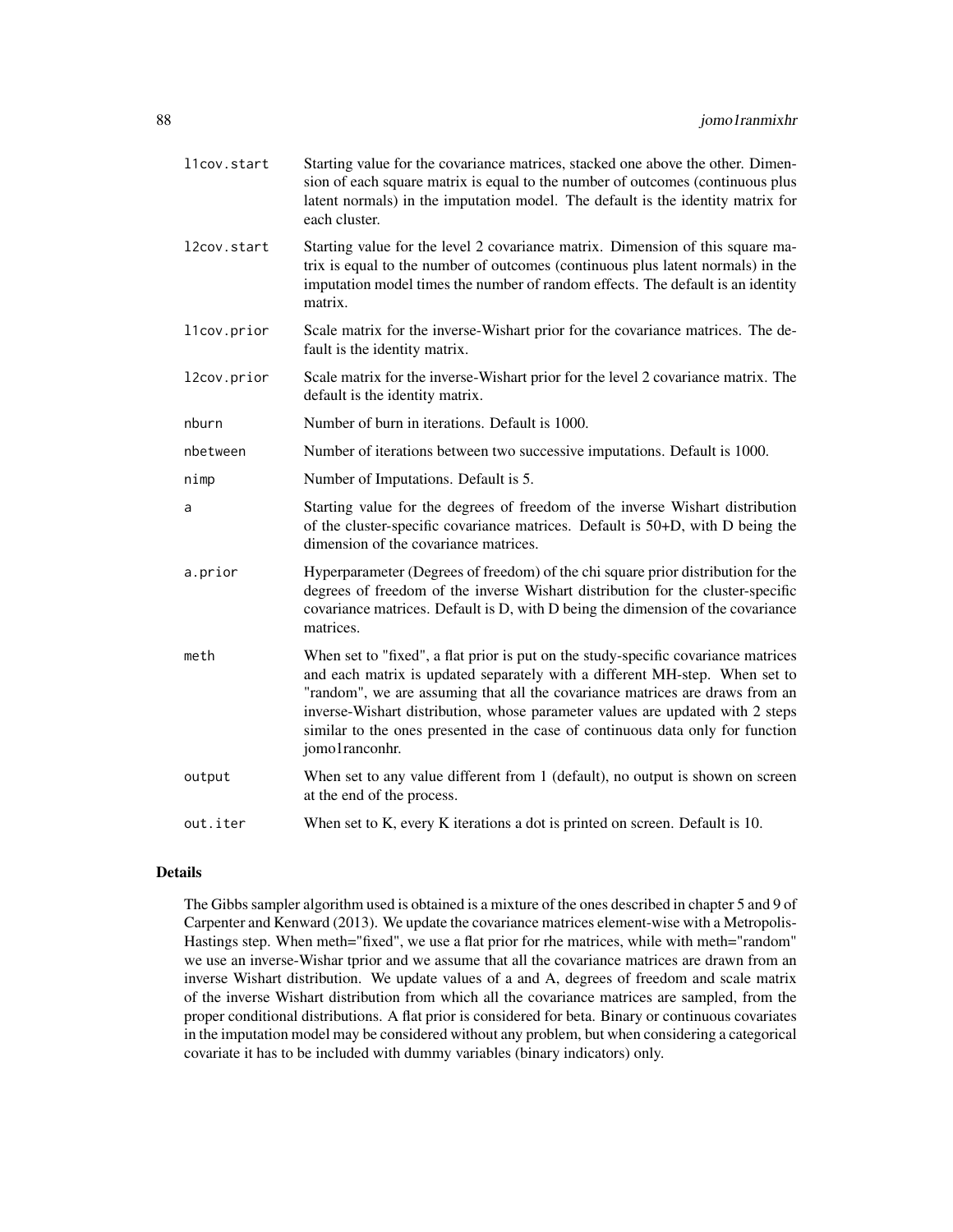# jomo1ranmixhr 89

## Value

On screen, the posterior mean of the fixed effects estimates and of the covariance matrix are shown. The only argument returned is the imputed dataset in long format. Column "Imputation" indexes the imputations. Imputation number 0 are the original data.

## References

Carpenter J.R., Kenward M.G., (2013), Multiple Imputation and its Application. Chapter 9, Wiley, ISBN: 978-0-470-74052-1.

Yucel R.M., (2011), Random-covariances and mixed-effects models for imputing multivariate multilevel continuous data, Statistical Modelling, 11 (4), 351-370, DOI: 10.1177/1471082X100110040.

## Examples

```
#we define all the inputs:
# nimp, nburn and nbetween are smaller than they should. This is
#just because of CRAN policies on the examples.
```

```
Y.con=cldata[,c("measure","age")]
Y.cat=cldata[,c("social"), drop=FALSE]
Y.numcat=matrix(4,1,1)
X=data.frame(rep(1,1000),cldata[,c("sex")])
colnames(X)<-c("const", "sex")
Z<-data.frame(rep(1,1000))
clus<-cldata[,c("city")]
beta.start<-matrix(0,2,5)
u.start<-matrix(0,10,5)
l1cov.start<-matrix(diag(1,5),50,5,2)
l2cov.start<-diag(1,5)
l1cov.prior=diag(1,5);
l2cov.prior=diag(1,5);
nburn=as.integer(50);
nbetween=as.integer(50);
nimp=as.integer(5);
a=6
```
# And we are finally able to run the imputation:

imp<-jomo1ranmixhr(Y.con, Y.cat, Y.numcat, X,Z,clus,beta.start,u.start,l1cov.start, l2cov.start,l1cov.prior,l2cov.prior,nburn,nbetween,nimp, a, meth="random")

cat("Original value was missing (",imp[4,1],"), imputed value:", imp[1004,1])

- # Check help page for function jomo to see how to fit the model and
- # combine estimates with Rubin's rules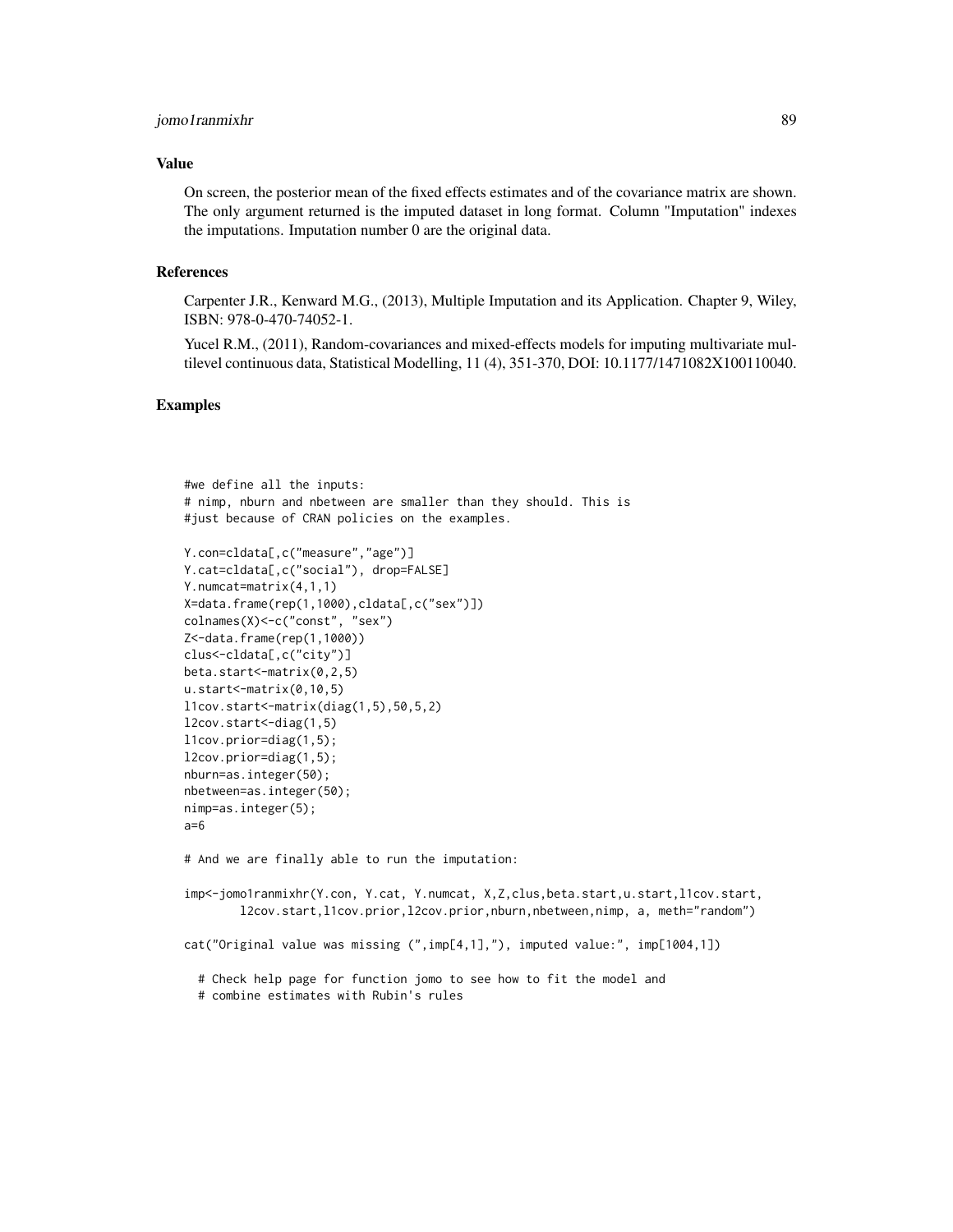jomo1ranmixhr.MCMCchain

*JM Imputation of clustered data with mixed variable types with cluster-specific covariance matrices - A tool to check convergence of the MCMC*

# Description

This function is similar to jomo1ranmixhr, but it returns the values of all the parameters in the model at each step of the MCMC instead of the imputations. It is useful to check the convergence of the MCMC sampler.

# Usage

```
jomo1ranmixhr.MCMCchain(Y.con, Y.cat, Y.numcat, X=NULL, Z=NULL, clus,
beta.start=NULL, u.start=NULL, l1cov.start=NULL, l2cov.start=NULL,
l1cov.prior=NULL, l2cov.prior=NULL, start.imp=NULL,
nburn=1000, a=NULL,a.prior=NULL,meth="random", output=1, out.iter=10)
```

| Y.con      | A data frame, or matrix, with continuous responses of the joint imputation<br>model. Rows correspond to different observations, while columns are differ-<br>ent variables. Missing values are coded as NA. If no continuous outcomes are<br>present in the model, jomo1rancathr must be used instead.                                    |
|------------|-------------------------------------------------------------------------------------------------------------------------------------------------------------------------------------------------------------------------------------------------------------------------------------------------------------------------------------------|
| Y.cat      | A data frame, or matrix, with categorical (or binary) responses of the joint im-<br>putation model. Rows correspond to different observations, while columns are<br>different variables. Missing values are coded as NA.                                                                                                                  |
| Y.numcat   | A vector with the number of categories in each categorical (or binary) variable.                                                                                                                                                                                                                                                          |
| Χ          | A data frame, or matrix, with covariates of the joint imputation model. Rows<br>correspond to different observations, while columns are different variables. Miss-<br>ing values are not allowed in these variables. In case we want an intercept, a<br>column of 1 is needed. The default is a column of 1.                              |
| Z          | A data frame, or matrix, for covariates associated to random effects in the joint<br>imputation model. Rows correspond to different observations, while columns<br>are different variables. Missing values are not allowed in these variables. In<br>case we want an intercept, a column of 1 is needed. The default is a column of<br>1. |
| clus       | A data frame, or matrix, containing the cluster indicator for each observation.                                                                                                                                                                                                                                                           |
| beta.start | Starting value for beta, the vector(s) of fixed effects. Rows index different co-<br>variates and columns index different outcomes. For each n-category variable we<br>define n-1 latent normals. The default is a matrix of zeros.                                                                                                       |
| u.start    | A matrix where different rows are the starting values within each cluster for the<br>random effects estimates u. The default is a matrix of zeros.                                                                                                                                                                                        |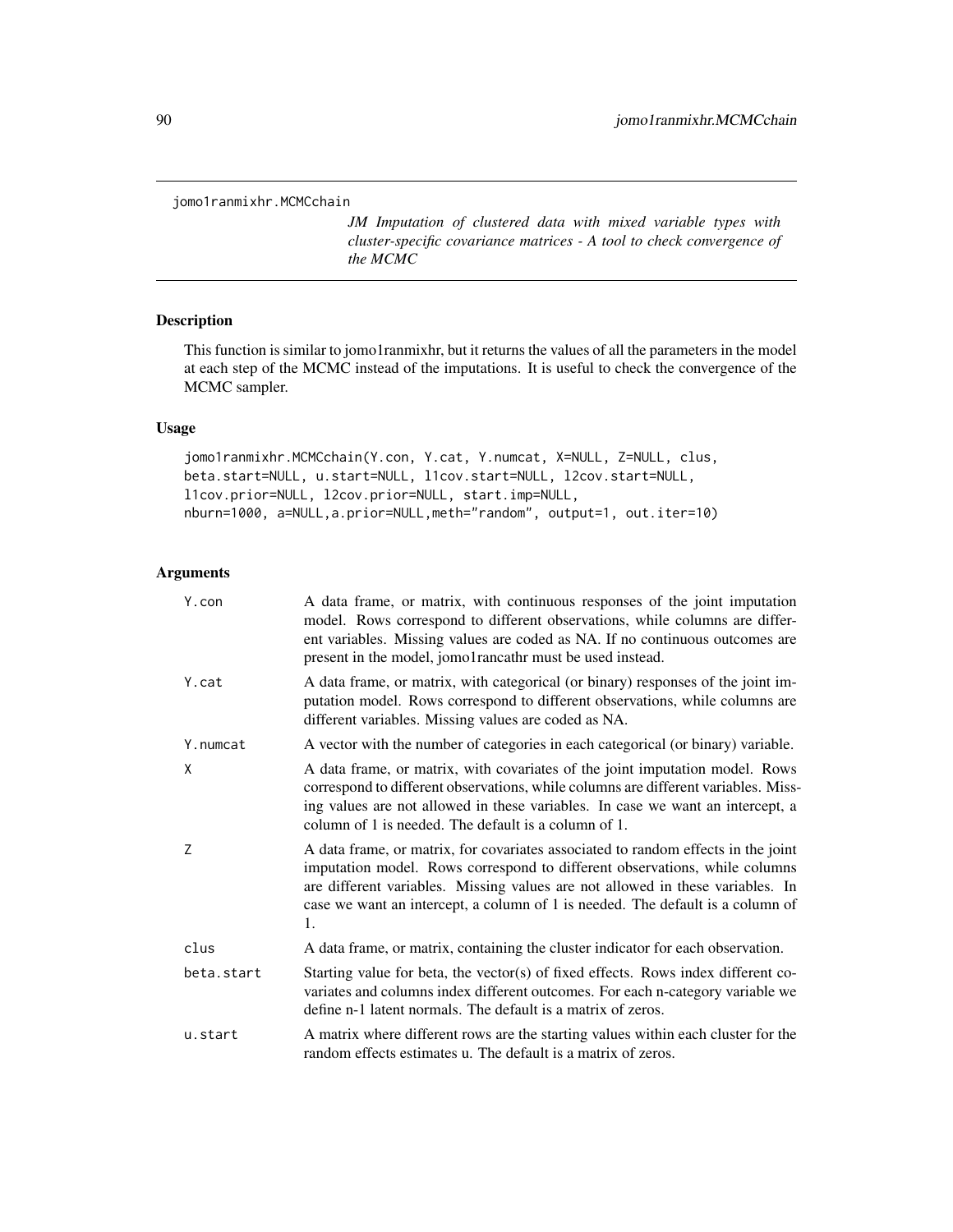| l1cov.start | Starting value for the covariance matrices, stacked one above the other. Dimen-<br>sion of each square matrix is equal to the number of outcomes (continuous plus<br>latent normals) in the imputation model. The default is the identity matrix for<br>each cluster.                                                                                                                                                                    |
|-------------|------------------------------------------------------------------------------------------------------------------------------------------------------------------------------------------------------------------------------------------------------------------------------------------------------------------------------------------------------------------------------------------------------------------------------------------|
| l2cov.start | Starting value for the level 2 covariance matrix. Dimension of this square ma-<br>trix is equal to the number of outcomes (continuous plus latent normals) in the<br>imputation model times the number of random effects. The default is an identity<br>matrix.                                                                                                                                                                          |
| llcov.prior | Scale matrix for the inverse-Wishart prior for the covariance matrices. The de-<br>fault is the identity matrix.                                                                                                                                                                                                                                                                                                                         |
| l2cov.prior | Scale matrix for the inverse-Wishart prior for the level 2 covariance matrix. The<br>default is the identity matrix.                                                                                                                                                                                                                                                                                                                     |
| start.imp   | Starting value for the imputed dataset. n-level categorical variables are substi-<br>tuted by n-1 latent normals.                                                                                                                                                                                                                                                                                                                        |
| nburn       | Number of iterations. Default is 1000.                                                                                                                                                                                                                                                                                                                                                                                                   |
| a           | Starting value for the degrees of freedom of the inverse Wishart distribution<br>of the cluster-specific covariance matrices. Default is 50+D, with D being the<br>dimension of the covariance matrices.                                                                                                                                                                                                                                 |
| a.prior     | Hyperparameter (Degrees of freedom) of the chi square prior distribution for the<br>degrees of freedom of the inverse Wishart distribution for the cluster-specific<br>covariance matrices. Default is D, with D being the dimension of the covariance<br>matrices.                                                                                                                                                                      |
| meth        | When set to "fixed", a flat prior is used for the study-specific covariance matrices<br>and each matrix is updated separately with a different MH-step. When set to<br>"random", we are assuming that all the covariance matrices are draws from an<br>inverse-Wishart distribution, whose parameter values are updated with 2 steps<br>similar to the ones presented in the case of continuous data only for function<br>jomo1ranconhr. |
| output      | When set to any value different from 1 (default), no output is shown on screen<br>at the end of the process.                                                                                                                                                                                                                                                                                                                             |
| out.iter    | When set to K, every K iterations a dot is printed on screen. Default is 10.                                                                                                                                                                                                                                                                                                                                                             |

# Value

A list with six elements is returned: the final imputed dataset (finimp) and four 3-dimensional matrices, containing all the values for beta (collectbeta), the random effects (collectu) and the level 1 (collectomega) and level 2 covariance matrices (collectcovu). Finally, the final state of the imputed dataset with the latent normals in place of the categorical variables is stored in finimp.latnorm.

# Examples

# we define all the inputs: # nburn is smaller than needed. This is #just because of CRAN policies on the examples.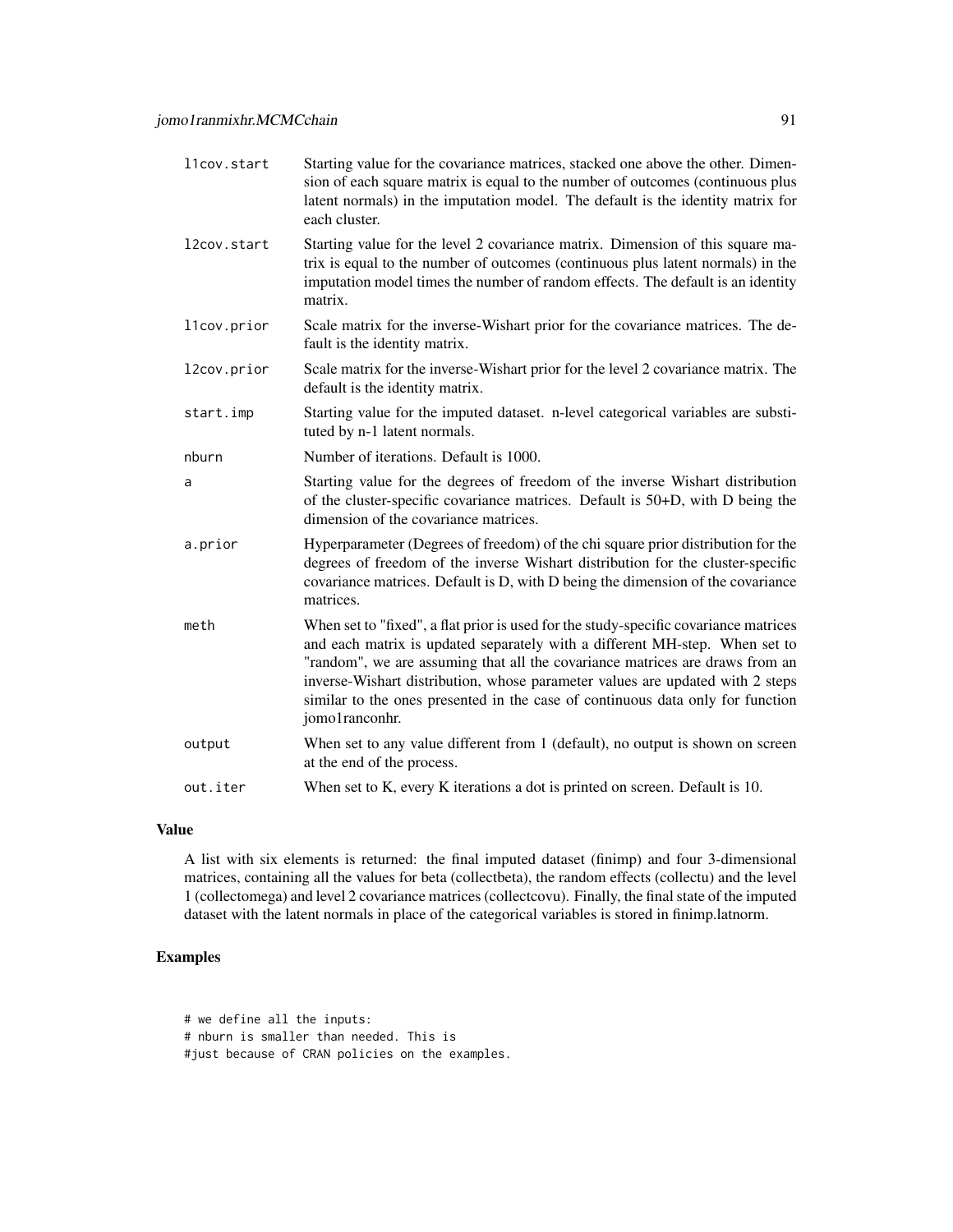```
Y.con=cldata[,c("measure","age")]
Y.cat=cldata[,c("social"), drop=FALSE]
Y.numcat=matrix(4,1,1)
X=data.frame(rep(1,1000),cldata[,c("sex")])
colnames(X)<-c("const", "sex")
Z<-data.frame(rep(1,1000))
clus<-cldata[,c("city")]
beta.start<-matrix(0,2,5)
u.start<-matrix(0,10,5)
l1cov.start<-matrix(diag(1,5),50,5,2)
l2cov.start<-diag(1,5)
l1cov.prior=diag(1,5);
l2cov.prior=diag(1,5);
nburn=as.integer(80);
```
#### $a=6$

# And we are finally able to run the imputation:

```
imp<-jomo1ranmixhr.MCMCchain(Y.con, Y.cat, Y.numcat, X,Z,clus,beta.start,u.start,
   l1cov.start, l2cov.start,l1cov.prior,l2cov.prior,nburn=nburn, a=a)
```
#We can check the convergence of the first element of beta:

plot(c(1:nburn),imp\$collectbeta[1,1,1:nburn],type="l")

#Or similarly we can check the convergence of any element of the level 2 covariance matrix:

```
plot(c(1:nburn),imp$collectcovu[1,2,1:nburn],type="l")
```
jomo2 *JM Imputation of 2-level data*

# Description

A wrapper function linking the 2-level JM Imputation functions. The matrices of responses Y and Y2, must be data.frames where continuous variables are numeric and binary/categorical variables are factors.

## Usage

```
jomo2(Y, Y2, X=NULL, X2=NULL, Z=NULL,clus, beta.start=NULL, l2.beta.start=NULL,
u.start=NULL, l1cov.start=NULL, l2cov.start=NULL, l1cov.prior=NULL,
l2cov.prior=NULL, nburn=1000, nbetween=1000, nimp=5, a=NULL, a.prior=NULL,
meth="common", output=1, out.iter=10)
```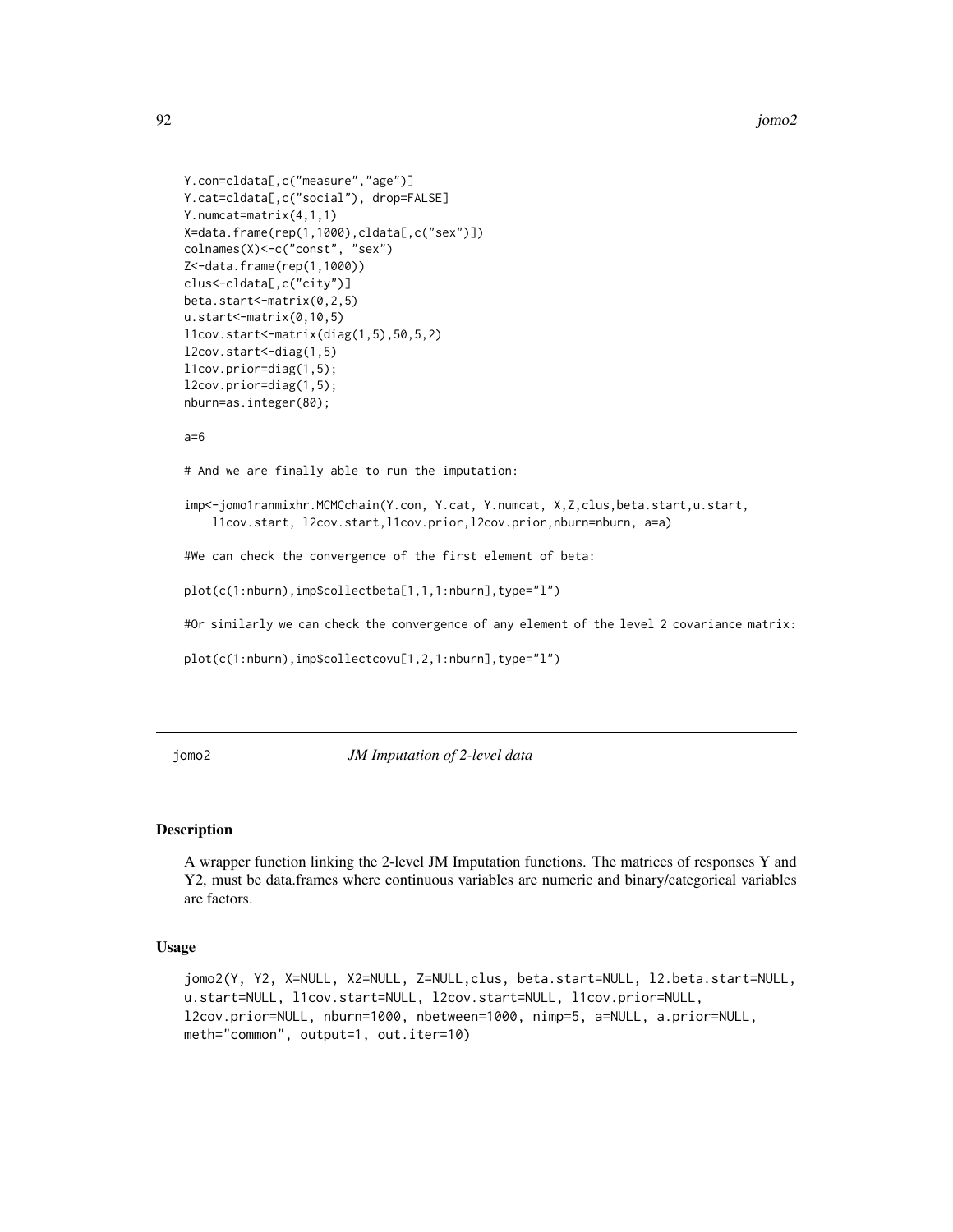## $jomo2$  93

| Y              | A data.frame with the level-1 outcomes of the imputation model, where columns<br>related to continuous variables are numeric and columns related to binary/categorical<br>variables are factors.                                                                                                                                          |
|----------------|-------------------------------------------------------------------------------------------------------------------------------------------------------------------------------------------------------------------------------------------------------------------------------------------------------------------------------------------|
| Y2             | A data.frame containing the level-2 outcomes of the imputation model, i.e. the<br>partially observed level-2 variables. Columns related to continuous variables<br>have to be numeric and columns related to binary/categorical variables have to<br>be factors.                                                                          |
| X              | A data frame, or matrix, with covariates of the joint imputation model. Rows<br>correspond to different observations, while columns are different variables. Miss-<br>ing values are not allowed in these variables. In case we want an intercept, a<br>column of 1 is needed. The default is a column of 1.                              |
| X <sub>2</sub> | A data frame, or matrix, with level-2 covariates of the joint imputation model.<br>Rows correspond to different level-1 observations, while columns are different<br>variables. Missing values are not allowed in these variables. In case we want an<br>intercept, a column of 1 is needed. The default is a column of 1.                |
| Ζ              | A data frame, or matrix, for covariates associated to random effects in the joint<br>imputation model. Rows correspond to different observations, while columns<br>are different variables. Missing values are not allowed in these variables. In<br>case we want an intercept, a column of 1 is needed. The default is a column of<br>1. |
| clus           | A data frame, or matrix, containing the cluster indicator for each observation.                                                                                                                                                                                                                                                           |
| beta.start     | Starting value for beta, the vector(s) of level-1 fixed effects. Rows index dif-<br>ferent covariates and columns index different outcomes. For each n-category<br>variable we have a fixed effect parameter for each of the n-1 latent normals. The<br>default is a matrix of zeros.                                                     |
| 12.beta.start  | Starting value for beta2, the vector(s) of level-2 fixed effects. Rows index dif-<br>ferent covariates and columns index different level-2 outcomes. For each n-<br>category variable we have a fixed effect parameter for each of the n-1 latent<br>normals. The default is a matrix of zeros.                                           |
| u.start        | A matrix where different rows are the starting values within each cluster for the<br>random effects estimates u. The default is a matrix of zeros.                                                                                                                                                                                        |
| l1cov.start    | Starting value for the covariance matrix. Dimension of this square matrix is<br>equal to the number of outcomes (continuous plus latent normals) in the impu-<br>tation model. The default is the identity matrix.                                                                                                                        |
| l2cov.start    | Starting value for the level 2 covariance matrix. Dimension of this square matrix<br>is equal to the number of outcomes (continuous plus latent normals) in the im-<br>putation model times the number of random effects plus the number of level-2<br>outcomes. The default is an identity matrix.                                       |
| llcov.prior    | Scale matrix for the inverse-Wishart prior for the covariance matrix. The default<br>is the identity matrix.                                                                                                                                                                                                                              |
| l2cov.prior    | Scale matrix for the inverse-Wishart prior for the level 2 covariance matrix. The<br>default is the identity matrix.                                                                                                                                                                                                                      |
| nburn          | Number of burn in iterations. Default is 1000.                                                                                                                                                                                                                                                                                            |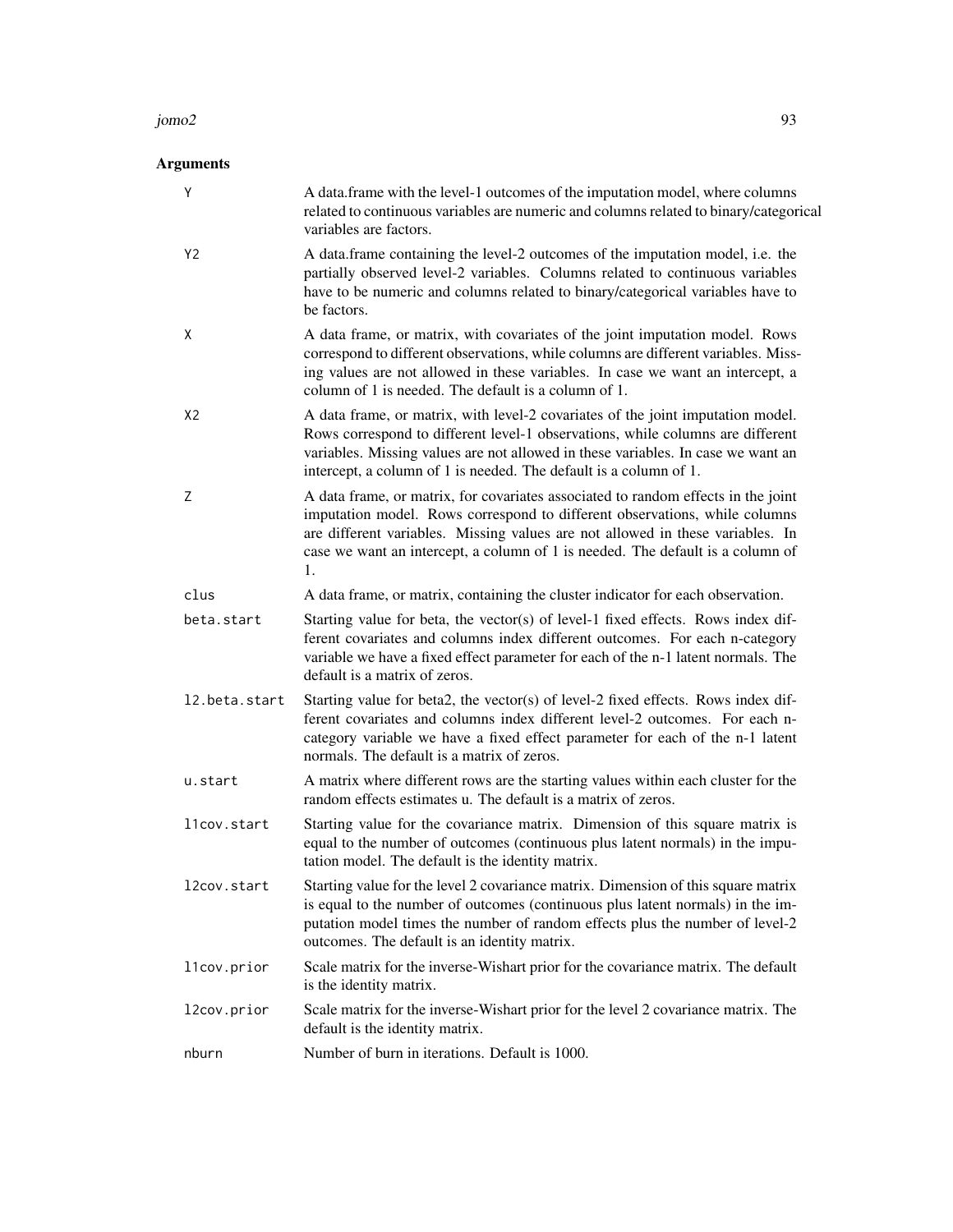| nbetween | Number of iterations between two successive imputations. Default is 1000.                                                                                                                                                                                                                                                                                                 |
|----------|---------------------------------------------------------------------------------------------------------------------------------------------------------------------------------------------------------------------------------------------------------------------------------------------------------------------------------------------------------------------------|
| nimp     | Number of Imputations. Default is 5.                                                                                                                                                                                                                                                                                                                                      |
| a        | Starting value for the degrees of freedom of the inverse Wishart distribution<br>of the cluster-specific covariance matrices. Default is 50+D, with D being the<br>dimension of the covariance matrices. This is used only when option meth is set<br>to "random".                                                                                                        |
| a.prior  | Hyperparameter (Degrees of freedom) of the chi square prior distribution for the<br>degrees of freedom of the inverse Wishart distribution for the cluster-specific<br>covariance matrices. Default is D, with D being the dimension of the covariance<br>matrices.                                                                                                       |
| meth     | Method used to deal with level 1 covariance matrix. When set to "common",<br>a common matrix across clusters is used (function jomo2com). When set to<br>"fixed", fixed study-specific matrices are considered (jomo2hr with option meth="fixed").<br>Finally, when set to "random", random study-specific matrices are considered<br>(jomo2hr with option meth="random") |
| output   | When set to any value different from 1 (default), no output is shown on screen<br>at the end of the process.                                                                                                                                                                                                                                                              |
| out.iter | When set to K, every K iterations a dot is printed on screen. Default is 10.                                                                                                                                                                                                                                                                                              |

## Details

This is just a wrapper function to link jomo1rancon, jomo1rancat and jomo1ranmix and the respective "hr" (heterogeneity in covariance matrices) versions. Format of the columns of Y is crucial in order for the function to be using the right sub-function.

# Value

On screen, the posterior mean of the fixed effects estimates and of the covariance matrix are shown. The only argument returned is the imputed dataset in long format. Column "Imputation" indexes the imputations. Imputation number 0 are the original data.

# References

Carpenter J.R., Kenward M.G., (2013), Multiple Imputation and its Application. Chapter 9, Wiley, ISBN: 978-0-470-74052-1.

# Examples

```
Y<-tldata[,c("measure.a"), drop=FALSE]
Y2<-tldata[,c("big.city"), drop=FALSE]
clus<-tldata[,c("city")]
nburn=10
nbetween=10
nimp=2
```
#now we run the imputation function. Note that we would typically use an higher #number of nburn iterations in real applications (at least 1000)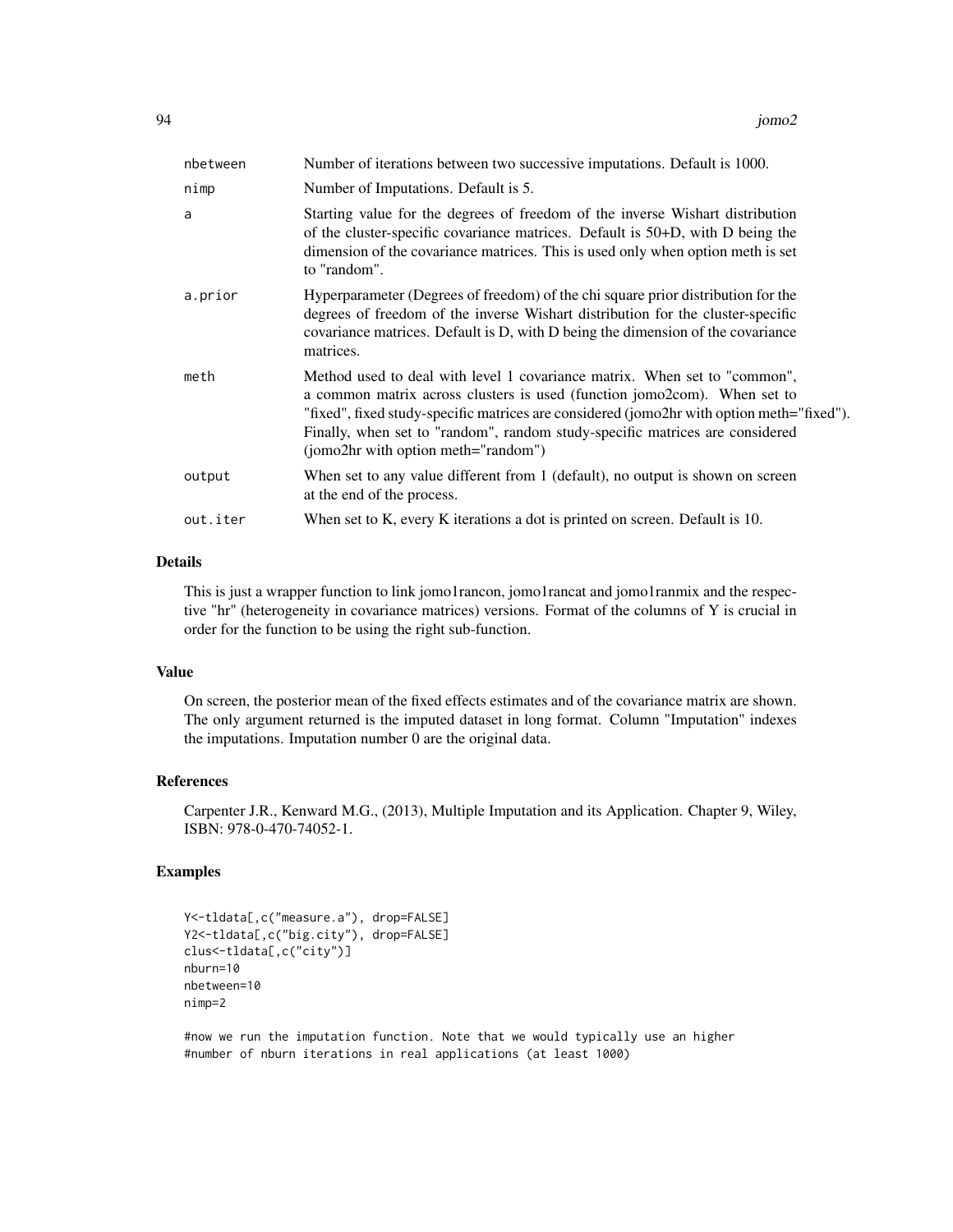imp<-jomo2(Y=Y, Y2=Y2, clus=clus,nburn=nburn, nbetween=nbetween, nimp=nimp)

```
# Check help page for function jomo to see how to fit the model and
```
# combine estimates with Rubin's rules

jomo2.MCMCchain *JM Imputation of 2-level data - A tool to check convergence of the MCMC*

### Description

This function is similar to jomo2, but it returns the values of all the parameters in the model at each step of the MCMC instead of the imputations. It is useful to check the convergence of the MCMC sampler.

# Usage

```
jomo2.MCMCchain(Y, Y2, X=NULL, X2=NULL, Z=NULL, clus, beta.start=NULL,
l2.beta.start=NULL, u.start=NULL, l1cov.start=NULL,l2cov.start=NULL,
l1cov.prior=NULL, l2cov.prior=NULL, start.imp=NULL, l2.start.imp=NULL,
nburn=1000, a=NULL, a.prior=NULL, meth="common", output=1, out.iter=10)
```

| Y              | A data frame with level-1 outcomes of the imputation model, where columns re-<br>lated to continuous variables are numeric and columns related to binary/categorical<br>variables are factors.                                                                                                                                            |
|----------------|-------------------------------------------------------------------------------------------------------------------------------------------------------------------------------------------------------------------------------------------------------------------------------------------------------------------------------------------|
| Y <sub>2</sub> | A data frame containing the level-2 outcomes of the imputation model. Columns<br>related to continuous variables have to be numeric and columns related to bi-<br>nary/categorical variables have to be factors.                                                                                                                          |
| X              | A data frame, or matrix, with covariates of the joint imputation model. Rows<br>correspond to different observations, while columns are different variables. Miss-<br>ing values are not allowed in these variables. In case we want an intercept, a<br>column of 1 is needed. The default is a column of 1.                              |
| X <sub>2</sub> | A data frame, or matrix, with level-2 covariates of the joint imputation model.<br>Rows correspond to different level-1 observations, while columns are different<br>variables. Missing values are not allowed in these variables. In case we want an<br>intercept, a column of 1 is needed. The default is a column of 1.                |
| 7              | A data frame, or matrix, for covariates associated to random effects in the joint<br>imputation model. Rows correspond to different observations, while columns<br>are different variables. Missing values are not allowed in these variables. In<br>case we want an intercept, a column of 1 is needed. The default is a column of<br>1. |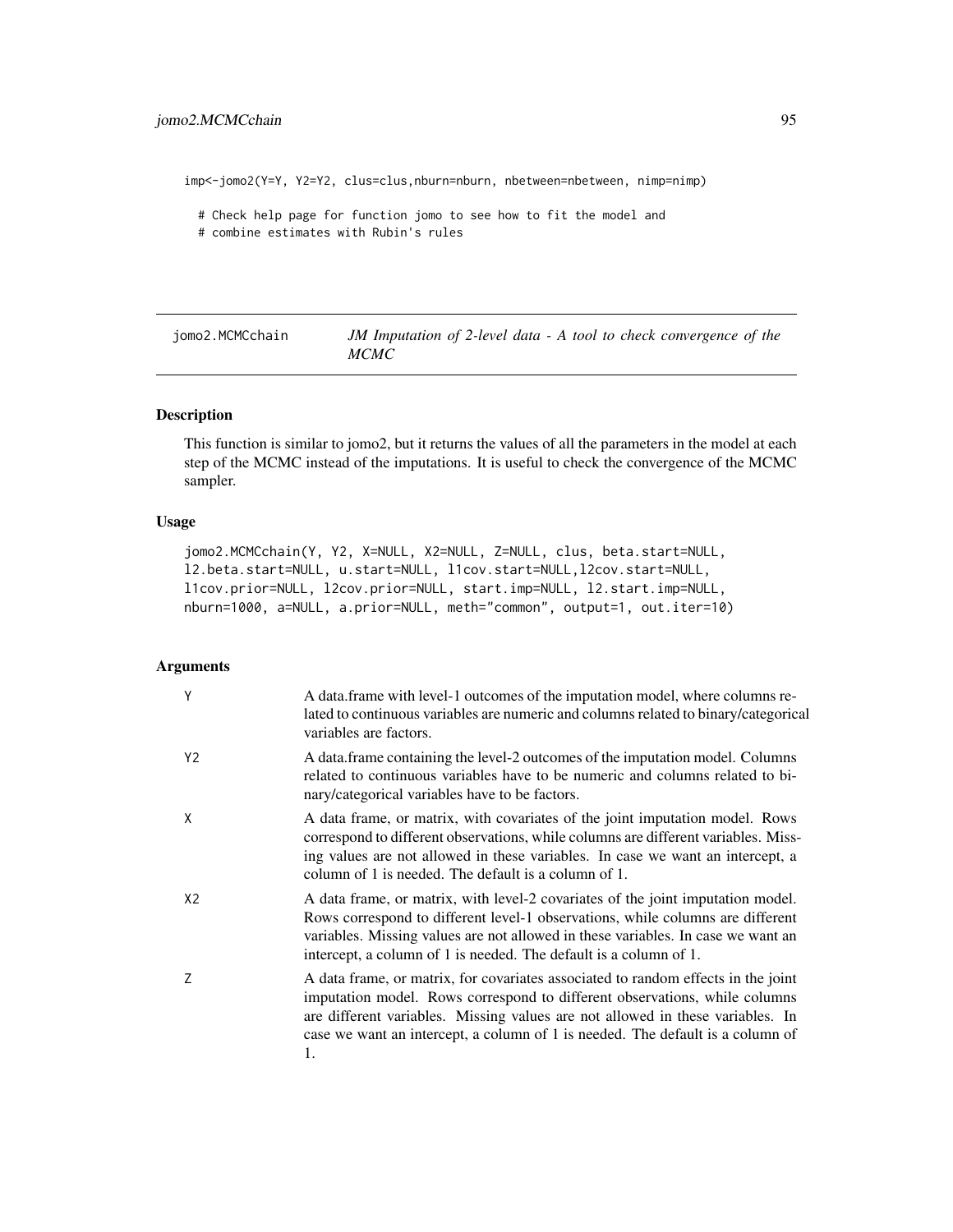| clus          | A data frame, or matrix, containing the cluster indicator for each observation.                                                                                                                                                                                                                                                                                           |
|---------------|---------------------------------------------------------------------------------------------------------------------------------------------------------------------------------------------------------------------------------------------------------------------------------------------------------------------------------------------------------------------------|
| beta.start    | Starting value for beta, the vector(s) of level-1 fixed effects. Rows index dif-<br>ferent covariates and columns index different outcomes. For each n-category<br>variable we have a fixed effect parameter for each of the n-1 latent normals. The<br>default is a matrix of zeros.                                                                                     |
| 12.beta.start | Starting value for beta2, the vector(s) of level-2 fixed effects. Rows index dif-<br>ferent covariates and columns index different level-2 outcomes. For each n-<br>category variable we have a fixed effect parameter for each of the n-1 latent<br>normals. The default is a matrix of zeros.                                                                           |
| u.start       | A matrix where different rows are the starting values within each cluster for the<br>random effects estimates u. The default is a matrix of zeros.                                                                                                                                                                                                                        |
| llcov.start   | Starting value for the covariance matrix. Dimension of this square matrix is<br>equal to the number of outcomes (continuous plus latent normals) in the impu-<br>tation model. The default is the identity matrix.                                                                                                                                                        |
| l2cov.start   | Starting value for the level 2 covariance matrix. Dimension of this square matrix<br>is equal to the number of outcomes (continuous plus latent normals) in the im-<br>putation model times the number of random effects plus the number of level-2<br>outcomes. The default is an identity matrix.                                                                       |
| llcov.prior   | Scale matrix for the inverse-Wishart prior for the covariance matrix. The default<br>is the identity matrix.                                                                                                                                                                                                                                                              |
| l2cov.prior   | Scale matrix for the inverse-Wishart prior for the level 2 covariance matrix. The<br>default is the identity matrix.                                                                                                                                                                                                                                                      |
| start.imp     | Starting value for the imputed dataset. n-level categorical variables are substi-<br>tuted by n-1 latent normals.                                                                                                                                                                                                                                                         |
| 12.start.imp  | Starting value for the level-2 imputed variables. n-level categorical variables are<br>substituted by n-1 latent normals.                                                                                                                                                                                                                                                 |
| nburn         | Number of iterations. Default is 1000.                                                                                                                                                                                                                                                                                                                                    |
| a             | Starting value for the degrees of freedom of the inverse Wishart distribution<br>of the cluster-specific covariance matrices. Default is 50+D, with D being the<br>dimension of the covariance matrices. This is used only when option meth is set<br>to "random".                                                                                                        |
| a.prior       | Hyperparameter (Degrees of freedom) of the chi square prior distribution for the<br>degrees of freedom of the inverse Wishart distribution for the cluster-specific<br>covariance matrices. Default is D, with D being the dimension of the covariance<br>matrices.                                                                                                       |
| meth          | Method used to deal with level 1 covariance matrix. When set to "common",<br>a common matrix across clusters is used (function jomo2com). When set to<br>"fixed", fixed study-specific matrices are considered (jomo2hr with option meth="fixed").<br>Finally, when set to "random", random study-specific matrices are considered<br>(jomo2hr with option meth="random") |
| output        | When set to any value different from 1 (default), no output is shown on screen<br>at the end of the process.                                                                                                                                                                                                                                                              |
| out.iter      | When set to K, every K iterations a dot is printed on screen. Default is 10.                                                                                                                                                                                                                                                                                              |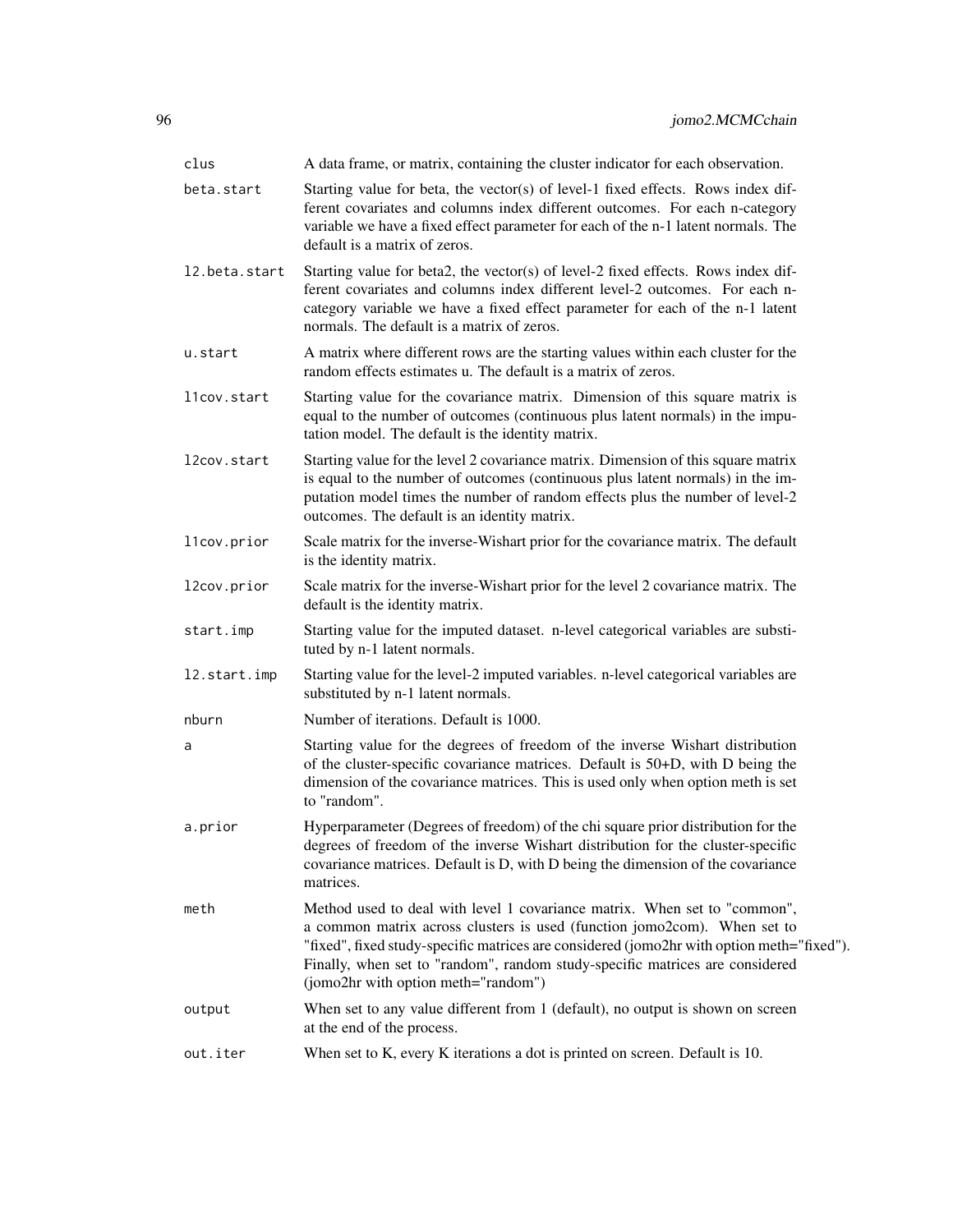### jomo2com 97

#### Value

A list is returned; this contains the final imputed dataset (finimp) and several 3-dimensional matrices, containing all the values drawn for each parameter at each iteration: these are, potentially, fixed effect parameters beta (collectbeta), random effects (collectu), level 1 (collectomega) and level 2 covariance matrices (collectcovu) and level-2 fixed effect parameters. If there are some categorical outcomes, a further output is included in the list, finimp.latnorm, containing the final state of the imputed dataset with the latent normal variables.

## Examples

```
Y<-tldata[,c("measure.a"), drop=FALSE]
Y2<-tldata[,c("big.city"), drop=FALSE]
clus<-tldata[,c("city")]
nburn=20
```
#now we run the imputation function. Note that we would typically use an higher #number of nburn iterations in real applications (at least 100)

imp<-jomo2.MCMCchain(Y=Y, Y2=Y2, clus=clus,nburn=nburn)

#We can check the convergence of the first element of beta:

plot(c(1:nburn),imp\$collectbeta[1,1,1:nburn],type="l")

#Or similarly we can check the convergence of any element of the level 2 covariance matrix:

plot(c(1:nburn),imp\$collectcovu[1,2,1:nburn],type="l")

jomo2com *JM Imputation of 2-level data assuming a common level-1 covariance matrix across level-2 units.*

## Description

Impute a 2-level dataset with mixed data types as outcome. A joint multivariate model for partially observed data is assumed and imputations are generated through the use of a Gibbs sampler where the covariance matrix is updated with a Metropolis-Hastings step. Fully observed categorical covariates may be considered as covariates as well, but they have to be included as dummy variables.

## Usage

```
jomo2com(Y.con=NULL, Y.cat=NULL, Y.numcat=NULL, Y2.con=NULL, Y2.cat=NULL,
Y2.numcat=NULL,X=NULL, X2=NULL, Z=NULL, clus, beta.start=NULL, l2.beta.start=NULL,
u.start=NULL, l1cov.start=NULL, l2cov.start=NULL, l1cov.prior=NULL,
l2cov.prior=NULL, nburn=1000, nbetween=1000, nimp=5, output=1, out.iter=10)
```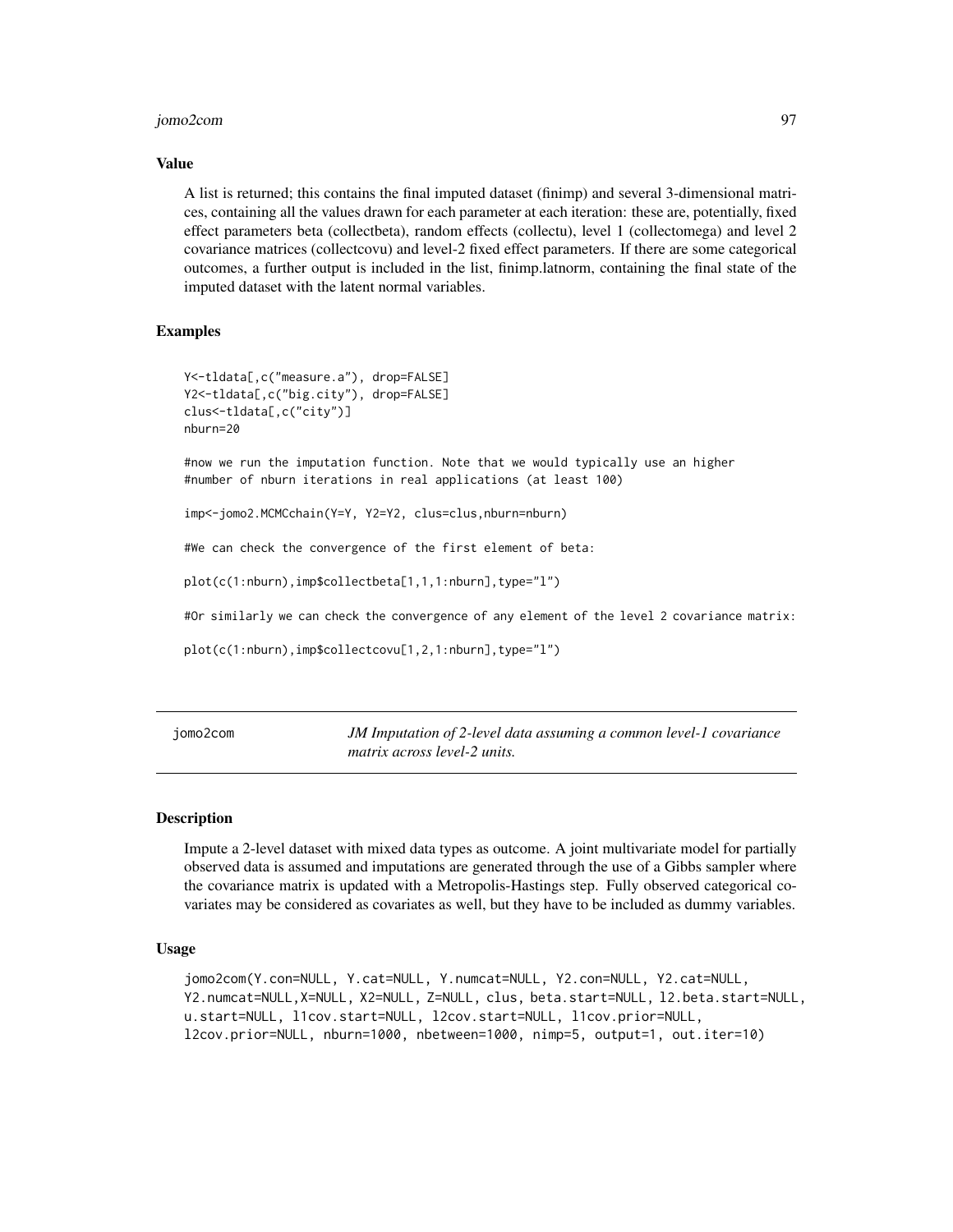| Y.con               | A data frame, or matrix, with level-1 continuous responses of the joint impu-<br>tation model. Rows correspond to different observations, while columns are<br>different variables.                                                                                                                                                       |
|---------------------|-------------------------------------------------------------------------------------------------------------------------------------------------------------------------------------------------------------------------------------------------------------------------------------------------------------------------------------------|
| Y.cat               | A data frame, or matrix, with categorical (or binary) responses of the joint im-<br>putation model. Rows correspond to different observations, while columns are<br>different variables. Missing values are coded as NA.                                                                                                                  |
| Y.numcat            | A vector with the number of categories in each categorical (or binary) variable.                                                                                                                                                                                                                                                          |
| Y <sub>2</sub> .con | A data frame, or matrix, with level-2 continuous responses of the joint impu-<br>tation model. Rows correspond to different observations, while columns are<br>different variables.                                                                                                                                                       |
| Y2.cat              | A data frame, or matrix, with level-2 categorical (or binary) responses of the<br>joint imputation model. Rows correspond to different observations, while columns<br>are different variables. Missing values are coded as NA.                                                                                                            |
| Y2.numcat           | A vector with the number of categories in each level-2 categorical (or binary)<br>variable.                                                                                                                                                                                                                                               |
| χ                   | A data frame, or matrix, with covariates of the joint imputation model. Rows<br>correspond to different observations, while columns are different variables. Miss-<br>ing values are not allowed in these variables. In case we want an intercept, a<br>column of 1 is needed. The default is a column of 1.                              |
| X <sub>2</sub>      | A data frame, or matrix, with level-2 covariates of the joint imputation model.<br>Rows correspond to different observations, while columns are different vari-<br>ables. Missing values are not allowed in these variables. In case we want an<br>intercept, a column of 1 is needed. The default is a column of 1.                      |
| Z                   | A data frame, or matrix, for covariates associated to random effects in the joint<br>imputation model. Rows correspond to different observations, while columns<br>are different variables. Missing values are not allowed in these variables. In<br>case we want an intercept, a column of 1 is needed. The default is a column of<br>1. |
| clus                | A data frame, or matrix, containing the cluster indicator for each observation.                                                                                                                                                                                                                                                           |
| beta.start          | Starting value for beta, the vector(s) of level-1 fixed effects. Rows index dif-<br>ferent covariates and columns index different outcomes. For each n-category<br>variable we have a fixed effect parameter for each of the n-1 latent normals. The<br>default is a matrix of zeros.                                                     |
| 12.beta.start       | Starting value for beta2, the vector(s) of level-2 fixed effects. Rows index dif-<br>ferent covariates and columns index different level-2 outcomes. For each n-<br>category variable we have a fixed effect parameter for each of the n-1 latent<br>normals. The default is a matrix of zeros.                                           |
| u.start             | A matrix where different rows are the starting values within each cluster for the<br>random effects estimates u. The default is a matrix of zeros.                                                                                                                                                                                        |
| llcov.start         | Starting value for the covariance matrix. Dimension of this square matrix is<br>equal to the number of outcomes (continuous plus latent normals) in the impu-<br>tation model. The default is the identity matrix.                                                                                                                        |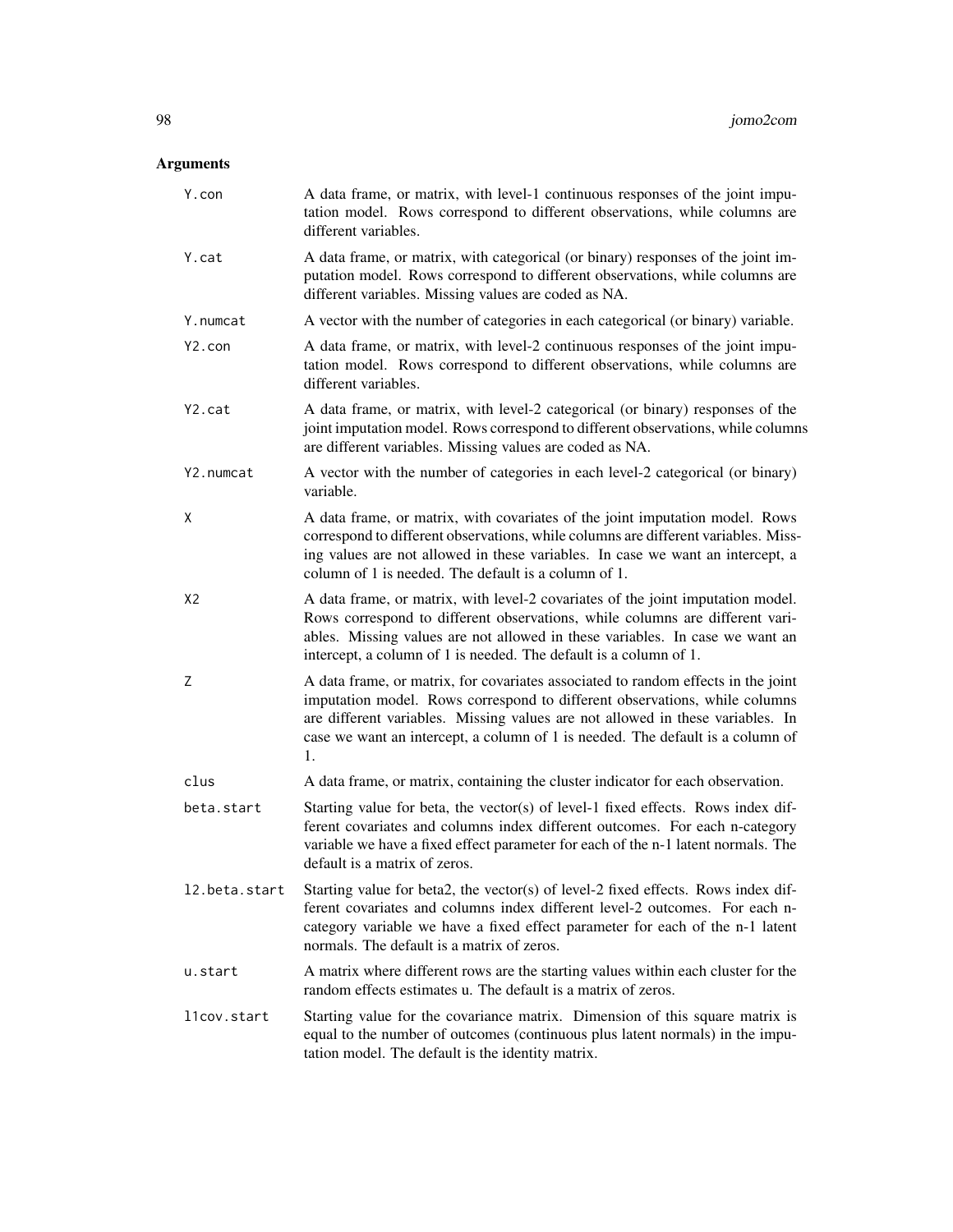#### jomo2com 99

| l2cov.start | Starting value for the level 2 covariance matrix. Dimension of this square matrix<br>is equal to the number of outcomes (continuous plus latent normals) in the im-<br>putation model times the number of random effects plus the number of level-2 |
|-------------|-----------------------------------------------------------------------------------------------------------------------------------------------------------------------------------------------------------------------------------------------------|
|             | outcomes. The default is an identity matrix.                                                                                                                                                                                                        |
| llcov.prior | Scale matrix for the inverse-Wishart prior for the covariance matrix. The default<br>is the identity matrix.                                                                                                                                        |
| l2cov.prior | Scale matrix for the inverse-Wishart prior for the level 2 covariance matrix. The<br>default is the identity matrix.                                                                                                                                |
| nburn       | Number of burn in iterations. Default is 1000.                                                                                                                                                                                                      |
| nbetween    | Number of iterations between two successive imputations. Default is 1000.                                                                                                                                                                           |
| nimp        | Number of Imputations. Default is 5.                                                                                                                                                                                                                |
| output      | When set to any value different from 1 (default), no output is shown on screen<br>at the end of the process.                                                                                                                                        |
| out.iter    | When set to K, every K iterations a dot is printed on screen. Default is 10.                                                                                                                                                                        |

# Details

TThe Gibbs sampler algorithm used is described in detail in Chapter 9 of Carpenter and Kenward (2013). Regarding the choice of the priors, a flat prior is considered for beta and for the covariance matrix. A Metropolis Hastings step is implemented to update the covariance matrix, as described in the book. Binary or continuous covariates in the imputation model may be considered without any problem, but when considering a categorical covariate it has to be included with dummy variables (binary indicators) only.

## Value

On screen, the posterior mean of the fixed effects estimates and of the covariance matrix are shown. The only argument returned is the imputed dataset in long format. Column "Imputation" indexes the imputations. Imputation number 0 are the original data.

# References

Carpenter J.R., Kenward M.G., (2013), Multiple Imputation and its Application. Chapter 9, Wiley, ISBN: 978-0-470-74052-1.

## Examples

```
Y<-tldata[,c("measure.a"), drop=FALSE]
Y2<-tldata[,c("big.city"), drop=FALSE]
clus<-tldata[,c("city")]
```
#now we run the imputation function. Note that we would typically use an higher #number of nburn iterations in real applications (at least 1000)

imp<-jomo2com(Y.con=Y, Y2.cat=Y2, Y2.numcat=2, clus=clus,nburn=10, nbetween=10, nimp=2)

- # Check help page for function jomo to see how to fit the model and
- # combine estimates with Rubin's rules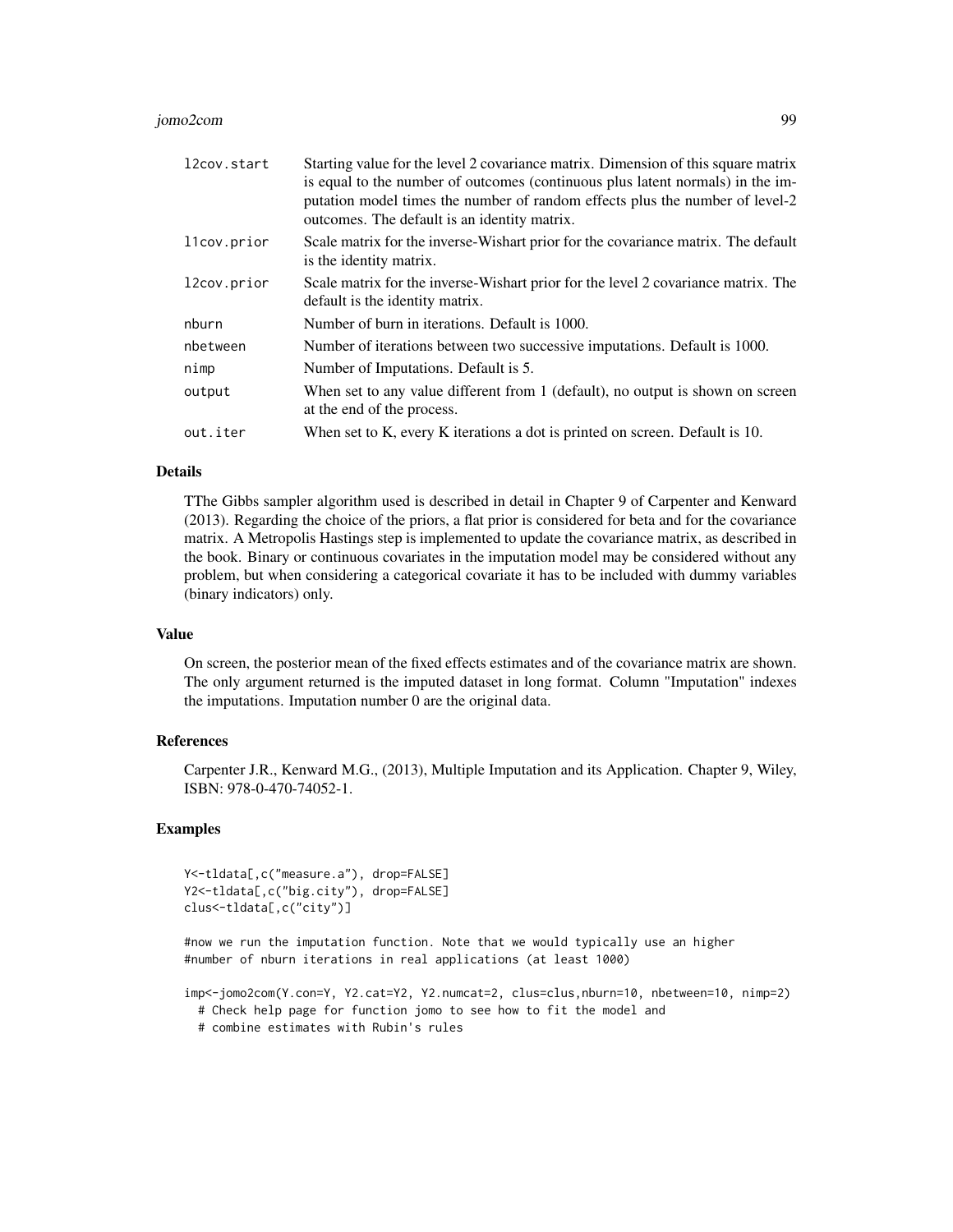jomo2com.MCMCchain *JM Imputation of 2-level data assuming a common level-1 covariance matrix across level-2 units - A tool to check convergence of the MCMC*

# Description

This function is similar to jomo2com, but it returns the values of all the parameters in the model at each step of the MCMC instead of the imputations. It is useful to check the convergence of the MCMC sampler.

## Usage

```
jomo2com.MCMCchain(Y.con=NULL, Y.cat=NULL, Y.numcat=NULL, Y2.con=NULL,
Y2.cat=NULL, Y2.numcat=NULL, X=NULL, X2=NULL, Z=NULL, clus, beta.start=NULL,
l2.beta.start=NULL, u.start=NULL, l1cov.start=NULL, l2cov.start=NULL,
l1cov.prior=NULL, l2cov.prior=NULL, start.imp=NULL, l2.start.imp=NULL, nburn=1000,
output=1, out.iter=10)
```

| Y.con               | A data frame, or matrix, with level-1 continuous responses of the joint impu-<br>tation model. Rows correspond to different observations, while columns are<br>different variables.                                                                                                                                  |
|---------------------|----------------------------------------------------------------------------------------------------------------------------------------------------------------------------------------------------------------------------------------------------------------------------------------------------------------------|
| Y.cat               | A data frame, or matrix, with categorical (or binary) responses of the joint im-<br>putation model. Rows correspond to different observations, while columns are<br>different variables. Missing values are coded as NA.                                                                                             |
| Y.numcat            | A vector with the number of categories in each categorical (or binary) variable.                                                                                                                                                                                                                                     |
| Y <sub>2</sub> .con | A data frame, or matrix, with level-2 continuous responses of the joint impu-<br>tation model. Rows correspond to different observations, while columns are<br>different variables.                                                                                                                                  |
| Y2.cat              | A data frame, or matrix, with level-2 categorical (or binary) responses of the<br>joint imputation model. Rows correspond to different observations, while columns<br>are different variables. Missing values are coded as NA.                                                                                       |
| Y2.numcat           | A vector with the number of categories in each level-2 categorical (or binary)<br>variable.                                                                                                                                                                                                                          |
| X                   | A data frame, or matrix, with covariates of the joint imputation model. Rows<br>correspond to different observations, while columns are different variables. Miss-<br>ing values are not allowed in these variables. In case we want an intercept, a<br>column of 1 is needed. The default is a column of 1.         |
| X <sub>2</sub>      | A data frame, or matrix, with level-2 covariates of the joint imputation model.<br>Rows correspond to different observations, while columns are different vari-<br>ables. Missing values are not allowed in these variables. In case we want an<br>intercept, a column of 1 is needed. The default is a column of 1. |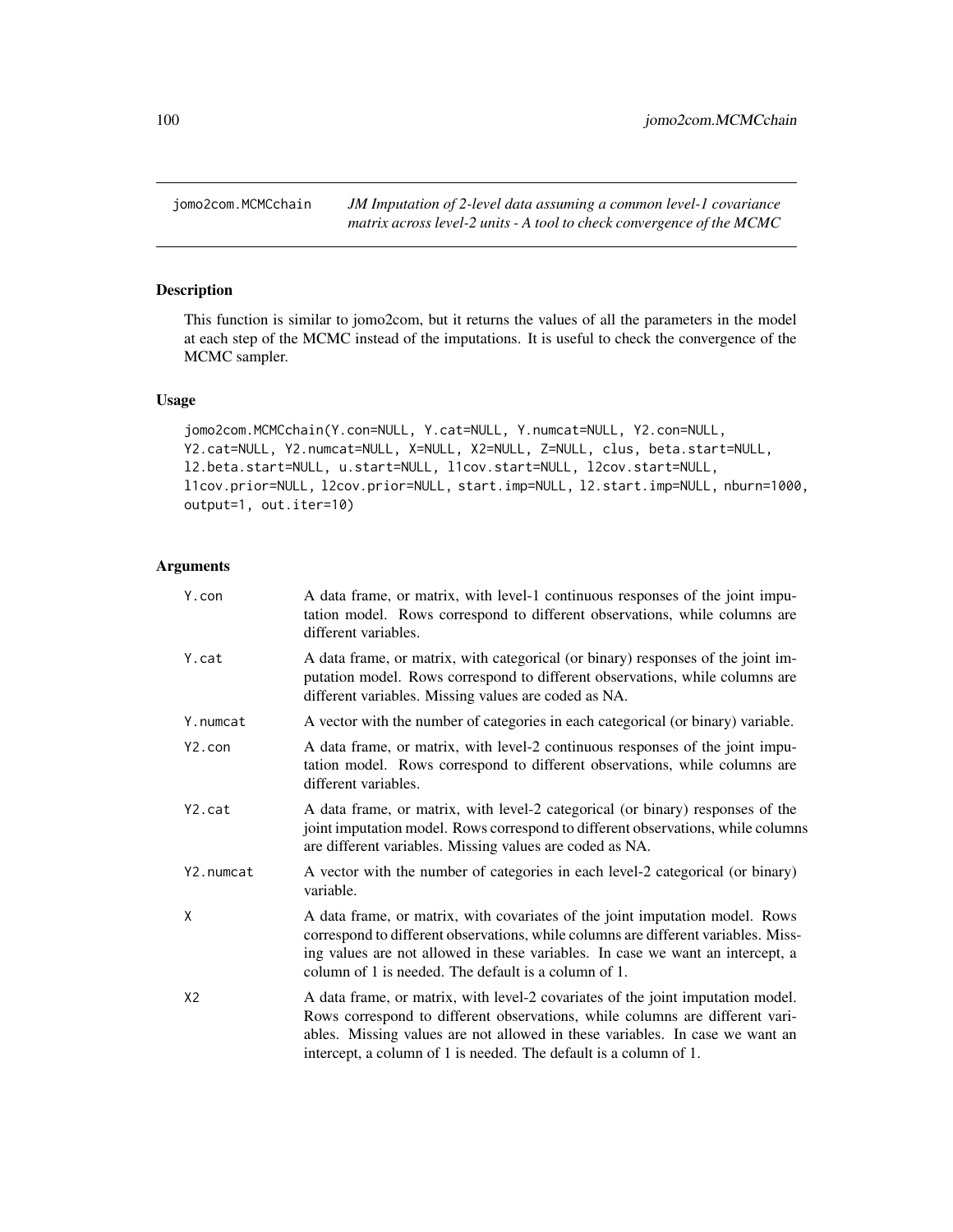| Z             | A data frame, or matrix, for covariates associated to random effects in the joint<br>imputation model. Rows correspond to different observations, while columns<br>are different variables. Missing values are not allowed in these variables. In<br>case we want an intercept, a column of 1 is needed. The default is a column of<br>1. |
|---------------|-------------------------------------------------------------------------------------------------------------------------------------------------------------------------------------------------------------------------------------------------------------------------------------------------------------------------------------------|
| clus          | A data frame, or matrix, containing the cluster indicator for each observation.                                                                                                                                                                                                                                                           |
| beta.start    | Starting value for beta, the vector(s) of level-1 fixed effects. Rows index dif-<br>ferent covariates and columns index different outcomes. For each n-category<br>variable we have a fixed effect parameter for each of the n-1 latent normals. The<br>default is a matrix of zeros.                                                     |
| 12.beta.start | Starting value for beta2, the vector(s) of level-2 fixed effects. Rows index dif-<br>ferent covariates and columns index different level-2 outcomes. For each n-<br>category variable we have a fixed effect parameter for each of the n-1 latent<br>normals. The default is a matrix of zeros.                                           |
| u.start       | A matrix where different rows are the starting values within each cluster for the<br>random effects estimates u. The default is a matrix of zeros.                                                                                                                                                                                        |
| llcov.start   | Starting value for the covariance matrix. Dimension of this square matrix is<br>equal to the number of outcomes (continuous plus latent normals) in the impu-<br>tation model. The default is the identity matrix.                                                                                                                        |
| l2cov.start   | Starting value for the level 2 covariance matrix. Dimension of this square matrix<br>is equal to the number of outcomes (continuous plus latent normals) in the im-<br>putation model times the number of random effects plus the number of level-2<br>outcomes. The default is an identity matrix.                                       |
| l1cov.prior   | Scale matrix for the inverse-Wishart prior for the covariance matrix. The default<br>is the identity matrix.                                                                                                                                                                                                                              |
| l2cov.prior   | Scale matrix for the inverse-Wishart prior for the level 2 covariance matrix. The<br>default is the identity matrix.                                                                                                                                                                                                                      |
| start.imp     | Starting value for the imputed dataset. n-level categorical variables are substi-<br>tuted by n-1 latent normals.                                                                                                                                                                                                                         |
| 12.start.imp  | Starting value for the level-2 imputed variables. n-level categorical variables are<br>substituted by n-1 latent normals.                                                                                                                                                                                                                 |
| nburn         | Number of burn in iterations. Default is 1000.                                                                                                                                                                                                                                                                                            |
| output        | When set to any value different from 1 (default), no output is shown on screen<br>at the end of the process.                                                                                                                                                                                                                              |
| out.iter      | When set to K, every K iterations a dot is printed on screen. Default is 10.                                                                                                                                                                                                                                                              |

# Value

A list is returned; this contains the final imputed dataset (finimp) and several 3-dimensional matrices, containing all the values drawn for each parameter at each iteration: these are, potentially, fixed effect parameters beta (collectbeta), random effects (collectu), level 1 (collectomega) and level 2 covariance matrices (collectcovu) and level-2 fixed effect parameters. If there are some categorical outcomes, a further output is included in the list, finimp.latnorm, containing the final state of the imputed dataset with the latent normal variables.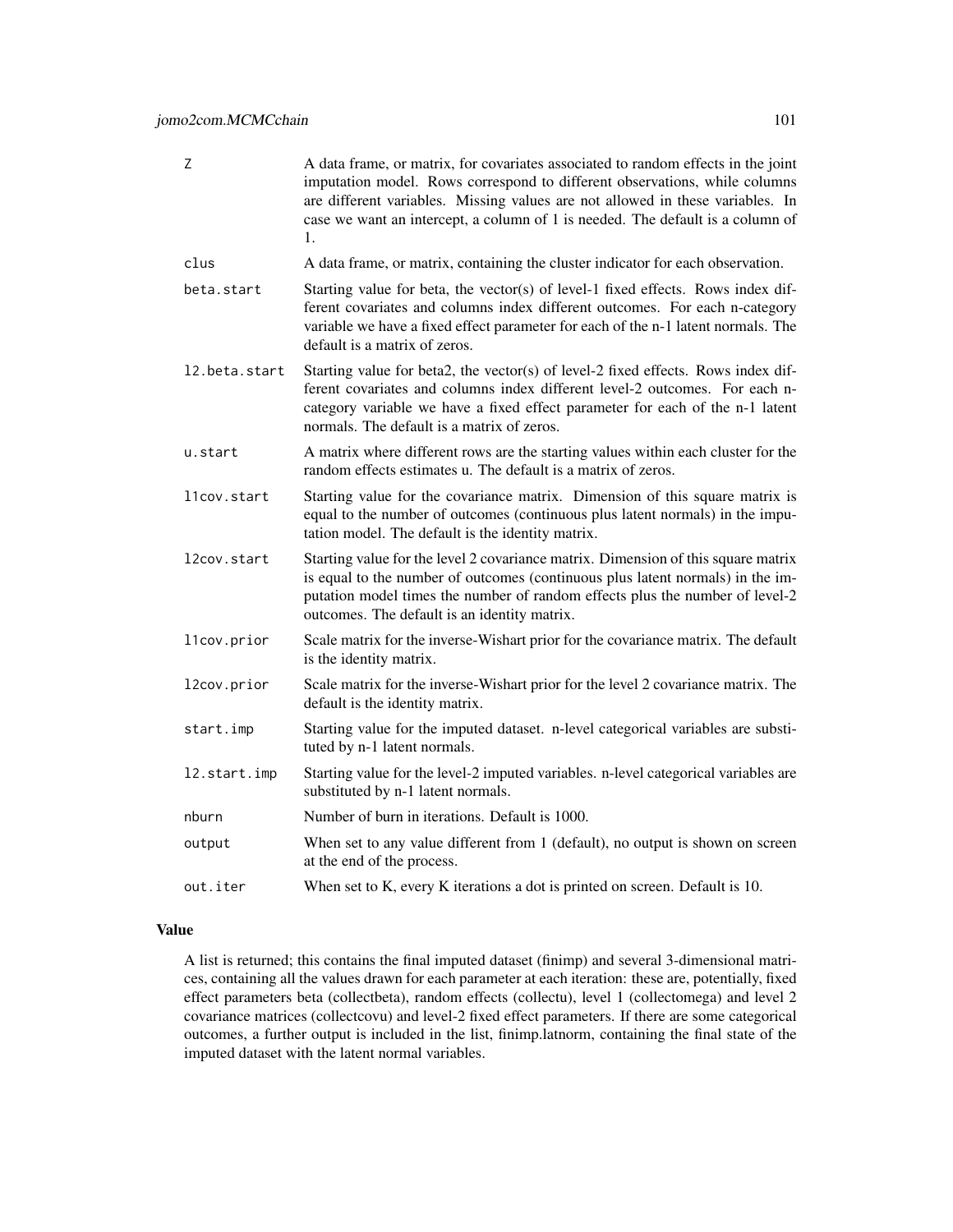## Examples

```
Y<-tldata[,c("measure.a"), drop=FALSE]
Y2<-tldata[,c("big.city"), drop=FALSE]
clus<-tldata[,c("city")]
nburn=20
```
#now we run the imputation function. Note that we would typically use an higher #number of nburn iterations in real applications (at least 100)

imp<-jomo2com.MCMCchain(Y.con=Y, Y2.cat=Y2, Y2.numcat=2, clus=clus,nburn=nburn)

#We can check the convergence of the first element of beta:

```
plot(c(1:nburn),imp$collectbeta[1,1,1:nburn],type="l")
```
#Or similarly we can check the convergence of any element of the level 2 covariance matrix:

```
plot(c(1:nburn),imp$collectcovu[1,2,1:nburn],type="l")
```
jomo2hr *JM Imputation of 2-level data assuming cluster-specific level-1 covariance matrices across level-2 unit*

## Description

Impute a 2-level dataset with mixed data types as outcome. A joint multivariate normal model for partially observed data, with (either fixed or random) study-specific covariance matrices is assumed and imputations are generated through the use of a Gibbs sampler where a different covariance matrix is sampled within each cluster. Fully observed categorical covariates may be considered as covariates as well, but they have to be included as dummy variables.

#### Usage

```
jomo2hr(Y.con=NULL, Y.cat=NULL, Y.numcat=NULL, Y2.con=NULL,
Y2.cat=NULL, Y2.numcat=NULL,X=NULL, X2=NULL, Z=NULL, clus, beta.start=NULL,
l2.beta.start=NULL, u.start=NULL, l1cov.start=NULL, l2cov.start=NULL,
l1cov.prior=NULL, l2cov.prior=NULL, nburn=1000, nbetween=1000, nimp=5,
a=NULL, a.prior=NULL, meth="random", output=1, out.iter=10)
```

| Y.con | A data frame, or matrix, with level-1 continuous responses of the joint impu-<br>tation model. Rows correspond to different observations, while columns are<br>different variables.                                      |
|-------|--------------------------------------------------------------------------------------------------------------------------------------------------------------------------------------------------------------------------|
| Y.cat | A data frame, or matrix, with categorical (or binary) responses of the joint im-<br>putation model. Rows correspond to different observations, while columns are<br>different variables. Missing values are coded as NA. |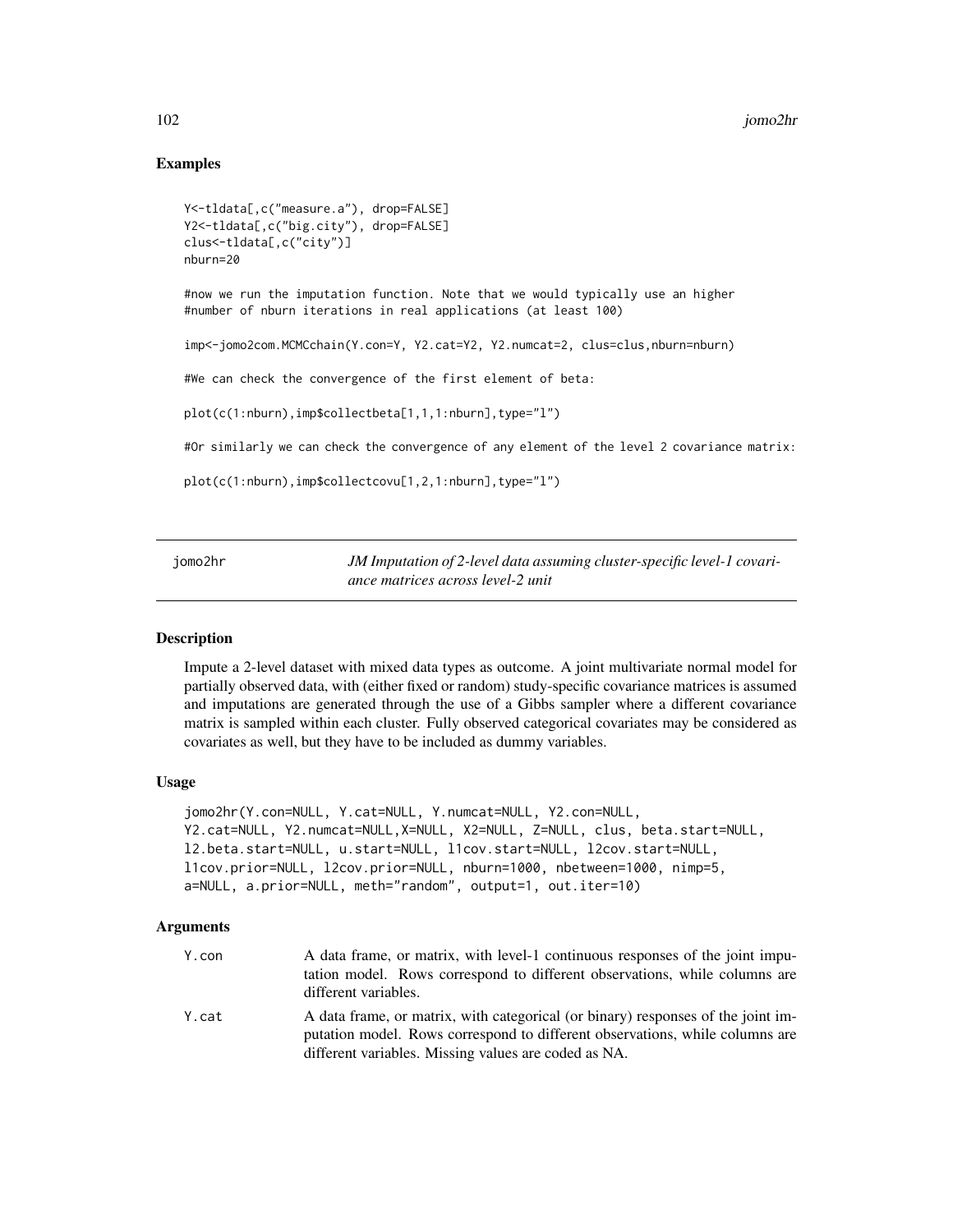| Y.numcat            | A vector with the number of categories in each categorical (or binary) variable.                                                                                                                                                                                                                                                          |
|---------------------|-------------------------------------------------------------------------------------------------------------------------------------------------------------------------------------------------------------------------------------------------------------------------------------------------------------------------------------------|
| Y2.com              | A data frame, or matrix, with level-2 continuous responses of the joint impu-<br>tation model. Rows correspond to different observations, while columns are<br>different variables.                                                                                                                                                       |
| Y <sub>2</sub> .cat | A data frame, or matrix, with level-2 categorical (or binary) responses of the<br>joint imputation model. Rows correspond to different observations, while columns<br>are different variables. Missing values are coded as NA.                                                                                                            |
| Y2.numcat           | A vector with the number of categories in each level-2 categorical (or binary)<br>variable.                                                                                                                                                                                                                                               |
| X                   | A data frame, or matrix, with covariates of the joint imputation model. Rows<br>correspond to different observations, while columns are different variables. Miss-<br>ing values are not allowed in these variables. In case we want an intercept, a<br>column of 1 is needed. The default is a column of 1.                              |
| X <sub>2</sub>      | A data frame, or matrix, with level-2 covariates of the joint imputation model.<br>Rows correspond to different observations, while columns are different vari-<br>ables. Missing values are not allowed in these variables. In case we want an<br>intercept, a column of 1 is needed. The default is a column of 1.                      |
| Ζ                   | A data frame, or matrix, for covariates associated to random effects in the joint<br>imputation model. Rows correspond to different observations, while columns<br>are different variables. Missing values are not allowed in these variables. In<br>case we want an intercept, a column of 1 is needed. The default is a column of<br>1. |
| clus                | A data frame, or matrix, containing the cluster indicator for each observation.                                                                                                                                                                                                                                                           |
| beta.start          | Starting value for beta, the vector(s) of level-1 fixed effects. Rows index dif-<br>ferent covariates and columns index different outcomes. For each n-category<br>variable we have a fixed effect parameter for each of the n-1 latent normals. The<br>default is a matrix of zeros.                                                     |
| 12.beta.start       | Starting value for beta2, the vector(s) of level-2 fixed effects. Rows index dif-<br>ferent covariates and columns index different level-2 outcomes. For each n-<br>category variable we have a fixed effect parameter for each of the n-1 latent<br>normals. The default is a matrix of zeros.                                           |
| u.start             | A matrix where different rows are the starting values within each cluster for the<br>random effects estimates u. The default is a matrix of zeros.                                                                                                                                                                                        |
| l1cov.start         | Starting value for the covariance matrices, stacked one above the other. Dimen-<br>sion of each square matrix is equal to the number of outcomes (continuous plus<br>latent normals) in the imputation model. The default is the identity matrix for<br>each cluster.                                                                     |
| l2cov.start         | Starting value for the level 2 covariance matrix. Dimension of this square matrix<br>is equal to the number of outcomes (continuous plus latent normals) in the im-<br>putation model times the number of random effects plus the number of level-2<br>outcomes. The default is an identity matrix.                                       |
| llcov.prior         | Scale matrix for the inverse-Wishart prior for the covariance matrices. The de-<br>fault is the identity matrix.                                                                                                                                                                                                                          |
| l2cov.prior         | Scale matrix for the inverse-Wishart prior for the level 2 covariance matrix. The<br>default is the identity matrix.                                                                                                                                                                                                                      |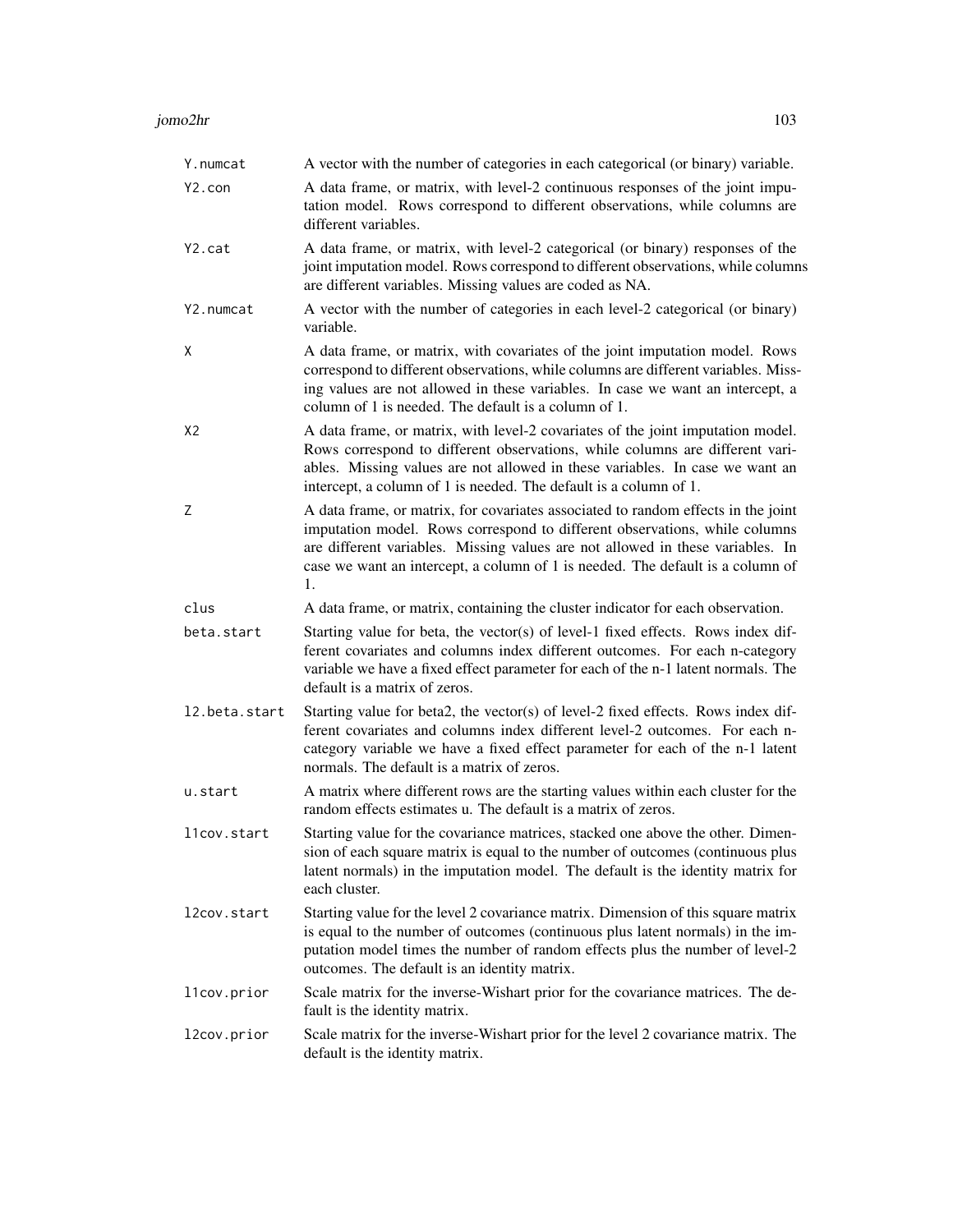| nburn    | Number of burn in iterations. Default is 1000.                                                                                                                                                                                                                                                                                                                                                                                                                |
|----------|---------------------------------------------------------------------------------------------------------------------------------------------------------------------------------------------------------------------------------------------------------------------------------------------------------------------------------------------------------------------------------------------------------------------------------------------------------------|
| nbetween | Number of iterations between two successive imputations. Default is 1000.                                                                                                                                                                                                                                                                                                                                                                                     |
| nimp     | Number of Imputations. Default is 5.                                                                                                                                                                                                                                                                                                                                                                                                                          |
| a        | Starting value for the degrees of freedom of the inverse Wishart distribution<br>of the cluster-specific covariance matrices. Default is 50+D, with D being the<br>dimension of the covariance matrices.                                                                                                                                                                                                                                                      |
| a.prior  | Hyperparameter (Degrees of freedom) of the chi square prior distribution for the<br>degrees of freedom of the inverse Wishart distribution for the cluster-specific<br>covariance matrices. Default is D, with D being the dimension of the covariance<br>matrices                                                                                                                                                                                            |
| meth     | When set to "fixed", a flat prior is put on the cluster-specific covariance matrices<br>and each matrix is updated separately with a different MH-step. When set to<br>"random", we are assuming that all the cluster-specific level-1 covariance matri-<br>ces are draws from an inverse-Wishart distribution, whose parameter values are<br>updated with 2 steps similar to the ones presented in the case of clustered data<br>for function jomo1ranconhr. |
| output   | When set to any value different from 1 (default), no output is shown on screen<br>at the end of the process.                                                                                                                                                                                                                                                                                                                                                  |
| out.iter | When set to K, every K iterations a dot is printed on screen. Default is 10.                                                                                                                                                                                                                                                                                                                                                                                  |
|          |                                                                                                                                                                                                                                                                                                                                                                                                                                                               |

### Details

The Gibbs sampler algorithm used is obtained is a mixture of the ones described in chapter 5 and 9 of Carpenter and Kenward (2013). We update the covariance matrices element-wise with a Metropolis-Hastings step. When meth="fixed", we use a flat prior for rhe matrices, while with meth="random" we use an inverse-Wishar tprior and we assume that all the covariance matrices are drawn from an inverse Wishart distribution. We update values of a and A, degrees of freedom and scale matrix of the inverse Wishart distribution from which all the covariance matrices are sampled, from the proper conditional distributions. A flat prior is considered for beta. Binary or continuous covariates in the imputation model may be considered without any problem, but when considering a categorical covariate it has to be included with dummy variables (binary indicators) only.

# Value

On screen, the posterior mean of the fixed effects estimates and of the covariance matrix are shown. The only argument returned is the imputed dataset in long format. Column "Imputation" indexes the imputations. Imputation number 0 are the original data.

## References

Carpenter J.R., Kenward M.G., (2013), Multiple Imputation and its Application. Chapter 9, Wiley, ISBN: 978-0-470-74052-1.

Yucel R.M., (2011), Random-covariances and mixed-effects models for imputing multivariate multilevel continuous data, Statistical Modelling, 11 (4), 351-370, DOI: 10.1177/1471082X100110040.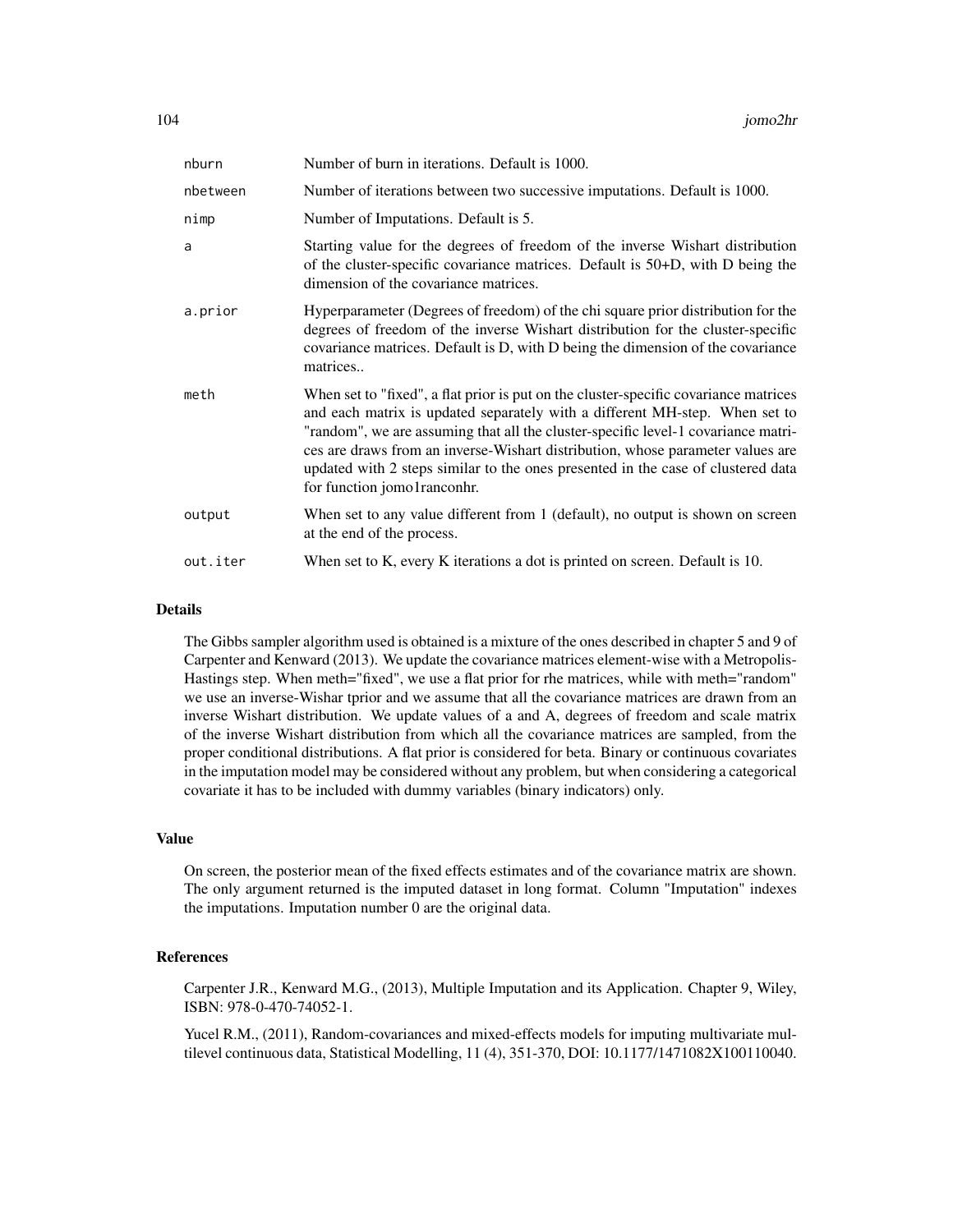## Examples

```
Y<-tldata[,c("measure.a"), drop=FALSE]
Y2<-tldata[,c("big.city"), drop=FALSE]
clus<-tldata[,c("city")]
```
#now we run the imputation function. Note that we would typically use an higher #number of nburn iterations in real applications (at least 1000)

imp<-jomo2hr(Y.con=Y, Y2.cat=Y2, Y2.numcat=2, clus=clus,nburn=10, nbetween=10, nimp=2)

# Check help page for function jomo to see how to fit the model and # combine estimates with Rubin's rules

| iomo2hr.MCMCchain | JM Imputation of 2-level data assuming cluster-specific level-1 covari- |
|-------------------|-------------------------------------------------------------------------|
|                   | ance matrices across level-2 units- A tool to check convergence of the  |
|                   | <i>MCMC</i>                                                             |

# Description

This function is similar to jomo2hr, but it returns the values of all the parameters in the model at each step of the MCMC instead of the imputations. It is useful to check the convergence of the MCMC sampler.

# Usage

```
jomo2hr.MCMCchain(Y.con=NULL, Y.cat=NULL, Y.numcat=NULL, Y2.con=NULL,
Y2.cat=NULL, Y2.numcat=NULL, X=NULL, X2=NULL, Z=NULL, clus, beta.start=NULL,
l2.beta.start=NULL, u.start=NULL, l1cov.start=NULL, l2cov.start=NULL,
l1cov.prior=NULL, l2cov.prior=NULL, start.imp=NULL, l2.start.imp=NULL,
nburn=1000, a=NULL,a.prior=NULL,meth="random", output=1, out.iter=10)
```

| Y.con    | A data frame, or matrix, with level-1 continuous responses of the joint impu-<br>tation model. Rows correspond to different observations, while columns are<br>different variables.                                      |
|----------|--------------------------------------------------------------------------------------------------------------------------------------------------------------------------------------------------------------------------|
| Y.cat    | A data frame, or matrix, with categorical (or binary) responses of the joint im-<br>putation model. Rows correspond to different observations, while columns are<br>different variables. Missing values are coded as NA. |
| Y.numcat | A vector with the number of categories in each categorical (or binary) variable.                                                                                                                                         |
| Y2.com   | A data frame, or matrix, with level-2 continuous responses of the joint impu-<br>tation model. Rows correspond to different observations, while columns are<br>different variables.                                      |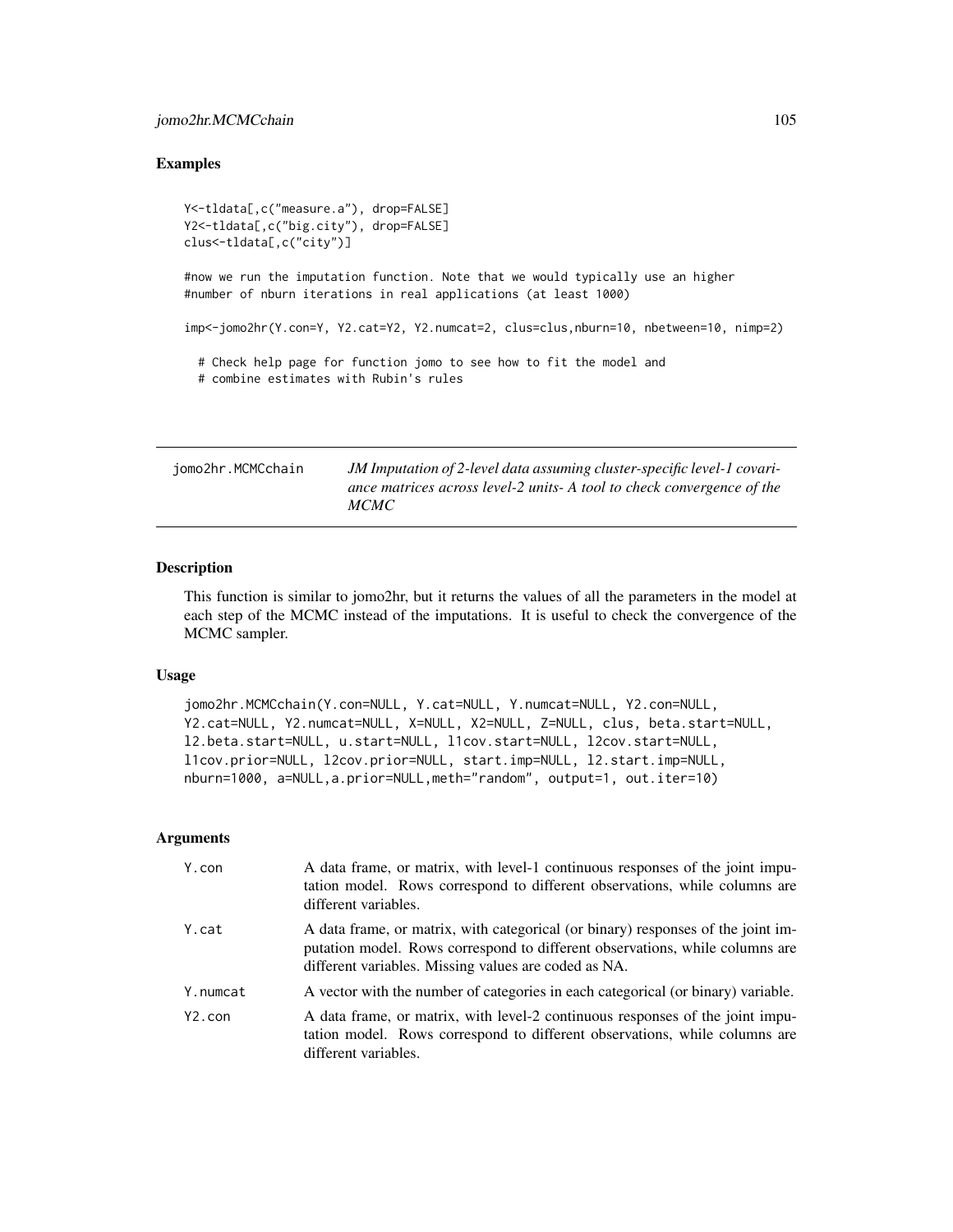| Y2.cat         | A data frame, or matrix, with level-2 categorical (or binary) responses of the<br>joint imputation model. Rows correspond to different observations, while columns<br>are different variables. Missing values are coded as NA.                                                                                                            |
|----------------|-------------------------------------------------------------------------------------------------------------------------------------------------------------------------------------------------------------------------------------------------------------------------------------------------------------------------------------------|
| Y2.numcat      | A vector with the number of categories in each level-2 categorical (or binary)<br>variable.                                                                                                                                                                                                                                               |
| Χ              | A data frame, or matrix, with covariates of the joint imputation model. Rows<br>correspond to different observations, while columns are different variables. Miss-<br>ing values are not allowed in these variables. In case we want an intercept, a<br>column of 1 is needed. The default is a column of 1.                              |
| X <sub>2</sub> | A data frame, or matrix, with level-2 covariates of the joint imputation model.<br>Rows correspond to different observations, while columns are different vari-<br>ables. Missing values are not allowed in these variables. In case we want an<br>intercept, a column of 1 is needed. The default is a column of 1.                      |
| Ζ              | A data frame, or matrix, for covariates associated to random effects in the joint<br>imputation model. Rows correspond to different observations, while columns<br>are different variables. Missing values are not allowed in these variables. In<br>case we want an intercept, a column of 1 is needed. The default is a column of<br>1. |
| clus           | A data frame, or matrix, containing the cluster indicator for each observation.                                                                                                                                                                                                                                                           |
| beta.start     | Starting value for beta, the vector(s) of level-1 fixed effects. Rows index dif-<br>ferent covariates and columns index different outcomes. For each n-category<br>variable we have a fixed effect parameter for each of the n-1 latent normals. The<br>default is a matrix of zeros.                                                     |
| 12.beta.start  | Starting value for beta2, the vector(s) of level-2 fixed effects. Rows index dif-<br>ferent covariates and columns index different level-2 outcomes. For each n-<br>category variable we have a fixed effect parameter for each of the n-1 latent<br>normals. The default is a matrix of zeros.                                           |
| u.start        | A matrix where different rows are the starting values within each cluster for the<br>random effects estimates u. The default is a matrix of zeros.                                                                                                                                                                                        |
| l1cov.start    | Starting value for the covariance matrices, stacked one above the other. Dimen-<br>sion of each square matrix is equal to the number of outcomes (continuous plus<br>latent normals) in the imputation model. The default is the identity matrix for<br>each cluster.                                                                     |
| l2cov.start    | Starting value for the level 2 covariance matrix. Dimension of this square matrix<br>is equal to the number of outcomes (continuous plus latent normals) in the im-<br>putation model times the number of random effects plus the number of level-2<br>outcomes. The default is an identity matrix.                                       |
| l1cov.prior    | Scale matrix for the inverse-Wishart prior for the covariance matrices. The de-<br>fault is the identity matrix.                                                                                                                                                                                                                          |
| l2cov.prior    | Scale matrix for the inverse-Wishart prior for the level 2 covariance matrix. The<br>default is the identity matrix.                                                                                                                                                                                                                      |
| start.imp      | Starting value for the imputed dataset. n-level categorical variables are substi-<br>tuted by n-1 latent normals.                                                                                                                                                                                                                         |
| 12.start.imp   | Starting value for the level-2 imputed variables. n-level categorical variables are<br>substituted by n-1 latent normals.                                                                                                                                                                                                                 |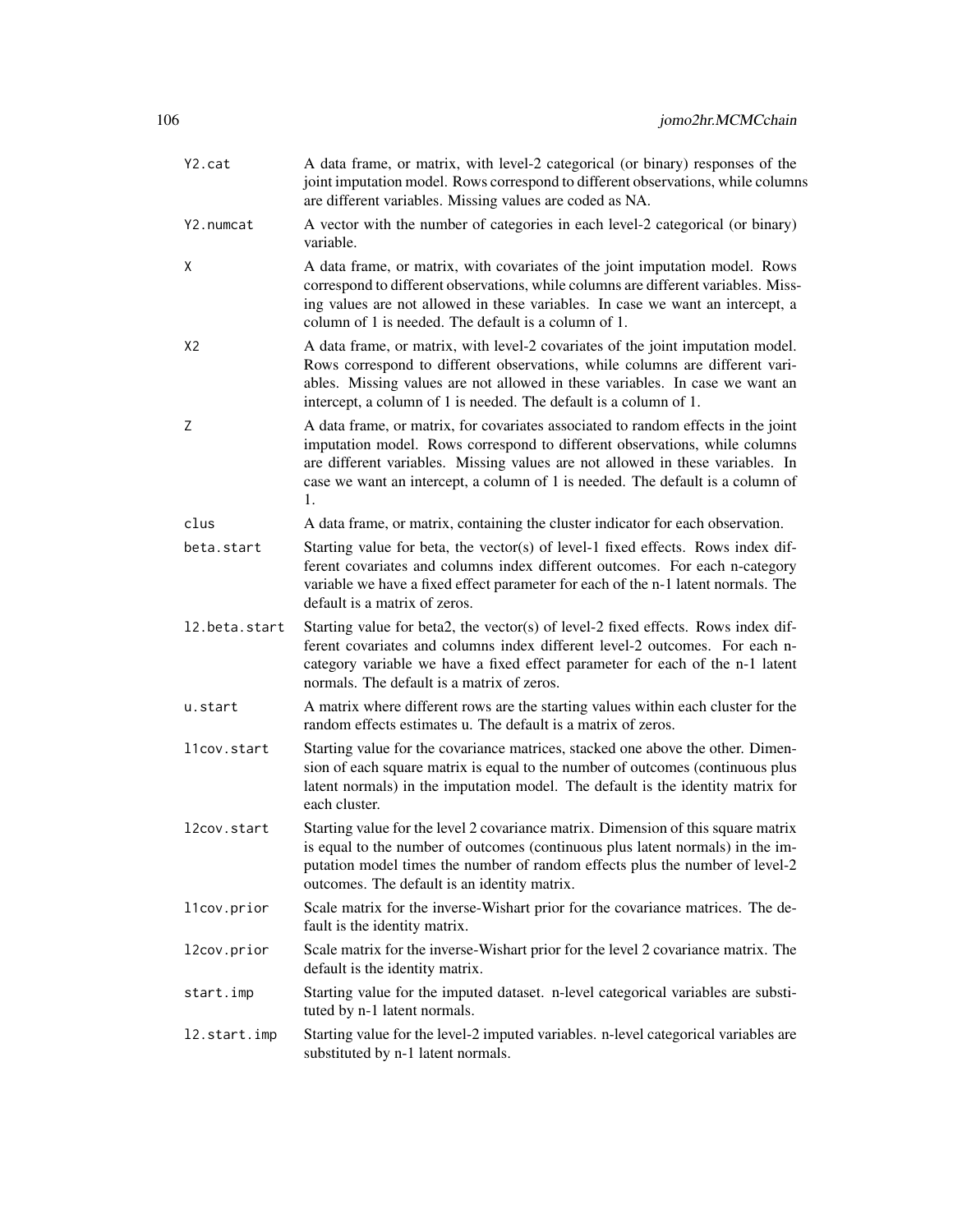| nburn    | Number of iterations. Default is 1000.                                                                                                                                                                                                                                                                                                                                                                                                                        |
|----------|---------------------------------------------------------------------------------------------------------------------------------------------------------------------------------------------------------------------------------------------------------------------------------------------------------------------------------------------------------------------------------------------------------------------------------------------------------------|
| a        | Starting value for the degrees of freedom of the inverse Wishart distribution<br>of the cluster-specific covariance matrices. Default is 50+D, with D being the<br>dimension of the covariance matrices.                                                                                                                                                                                                                                                      |
| a.prior  | Hyperparameter (Degrees of freedom) of the chi square prior distribution for the<br>degrees of freedom of the inverse Wishart distribution for the cluster-specific<br>covariance matrices. Default is D, with D being the dimension of the covariance<br>matrices.                                                                                                                                                                                           |
| meth     | When set to "fixed", a flat prior is put on the cluster-specific covariance matrices<br>and each matrix is updated separately with a different MH-step. When set to<br>"random", we are assuming that all the cluster-specific level-1 covariance matri-<br>ces are draws from an inverse-Wishart distribution, whose parameter values are<br>updated with 2 steps similar to the ones presented in the case of clustered data<br>for function jomo1ranconhr. |
| output   | When set to any value different from 1 (default), no output is shown on screen<br>at the end of the process.                                                                                                                                                                                                                                                                                                                                                  |
| out.iter | When set to K, every K iterations a dot is printed on screen. Default is 10.                                                                                                                                                                                                                                                                                                                                                                                  |

## Value

A list is returned; this contains the final imputed dataset (finimp) and several 3-dimensional matrices, containing all the values drawn for each parameter at each iteration: these are, potentially, fixed effect parameters beta (collectbeta), random effects (collectu), level 1 (collectomega) and level 2 covariance matrices (collectcovu) and level-2 fixed effect parameters. If there are some categorical outcomes, a further output is included in the list, finimp.latnorm, containing the final state of the imputed dataset with the latent normal variables.

# Examples

```
Y<-tldata[,c("measure.a"), drop=FALSE]
Y2<-tldata[,c("big.city"), drop=FALSE]
clus<-tldata[,c("city")]
nburn=20
#now we run the imputation function. Note that we would typically use an higher
#number of nburn iterations in real applications (at least 100)
imp<-jomo2hr.MCMCchain(Y.con=Y, Y2.cat=Y2, Y2.numcat=2, clus=clus,nburn=nburn)
#We can check the convergence of the first element of beta:
plot(c(1:nburn),imp$collectbeta[1,1,1:nburn],type="l")
#Or similarly we can check the convergence of any element of the level 2 covariance matrix:
plot(c(1:nburn),imp$collectcovu[1,2,1:nburn],type="l")
```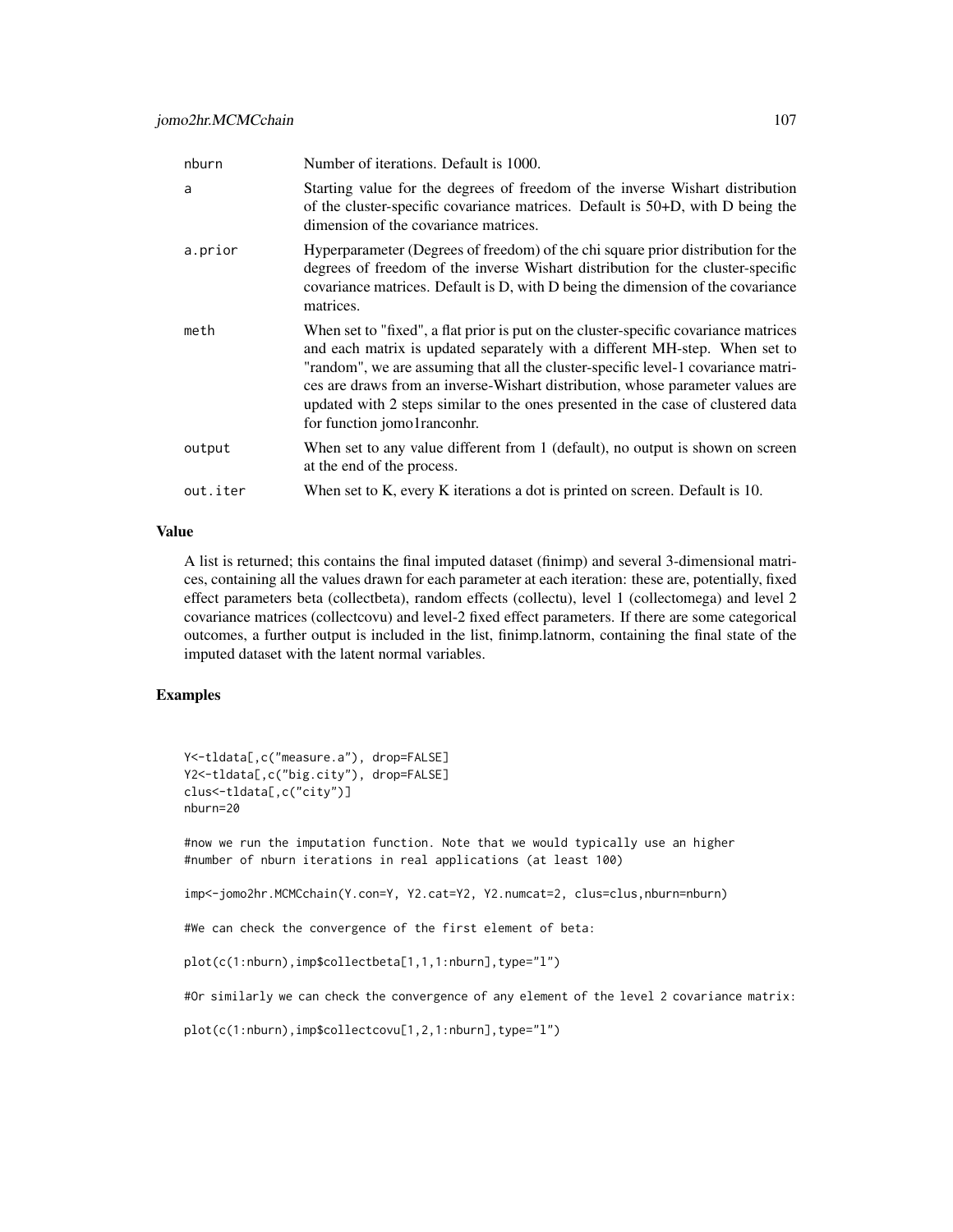## Description

A partially observed version of the jspmix1 dataset in package R2MLwiN. This is an educational dataset of pupils' test scores, a subset of the Junior School Project (Mortimore et al, 1988).

## Usage

data(cldata)

## Format

A data frame with 4059 observations on the following 6 variables.

school A school identifier.

id A student ID.

fluent Fluency in English indicator, where  $0 =$  beginner,  $1 =$  intermediate,  $2 =$  fully fluent; measured in Year 1.

sex Sex of pupil; numeric with levels 0 (boy), 1 (girl).

cons A column of 1s. Useful to add an intercept to th eimputation model.

ravens Test score, out of 40; measured in Year 1.

english Pupils' English test score, out of 100; measured in Year 3.

behaviour Pupils' behaviour score, where lowerquarter = pupil rated in bottom 25%, and upper otherwise; measured in Year 3.

# Details

These fully observed verison of the data is available with package R2MLwiN.

#### Source

Browne, W. J. (2012) MCMC Estimation in MLwiN Version 2.26. University of Bristol: Centre for Multilevel Modelling.

Mortimore, P., Sammons, P., Stoll, L., Lewis, D., Ecob, R. (1988) School Matters. Wells: Open Books.

Rasbash, J., Charlton, C., Browne, W.J., Healy, M. and Cameron, B. (2009) MLwiN Version 2.1. Centre for Multilevel Modelling, University of Bristol.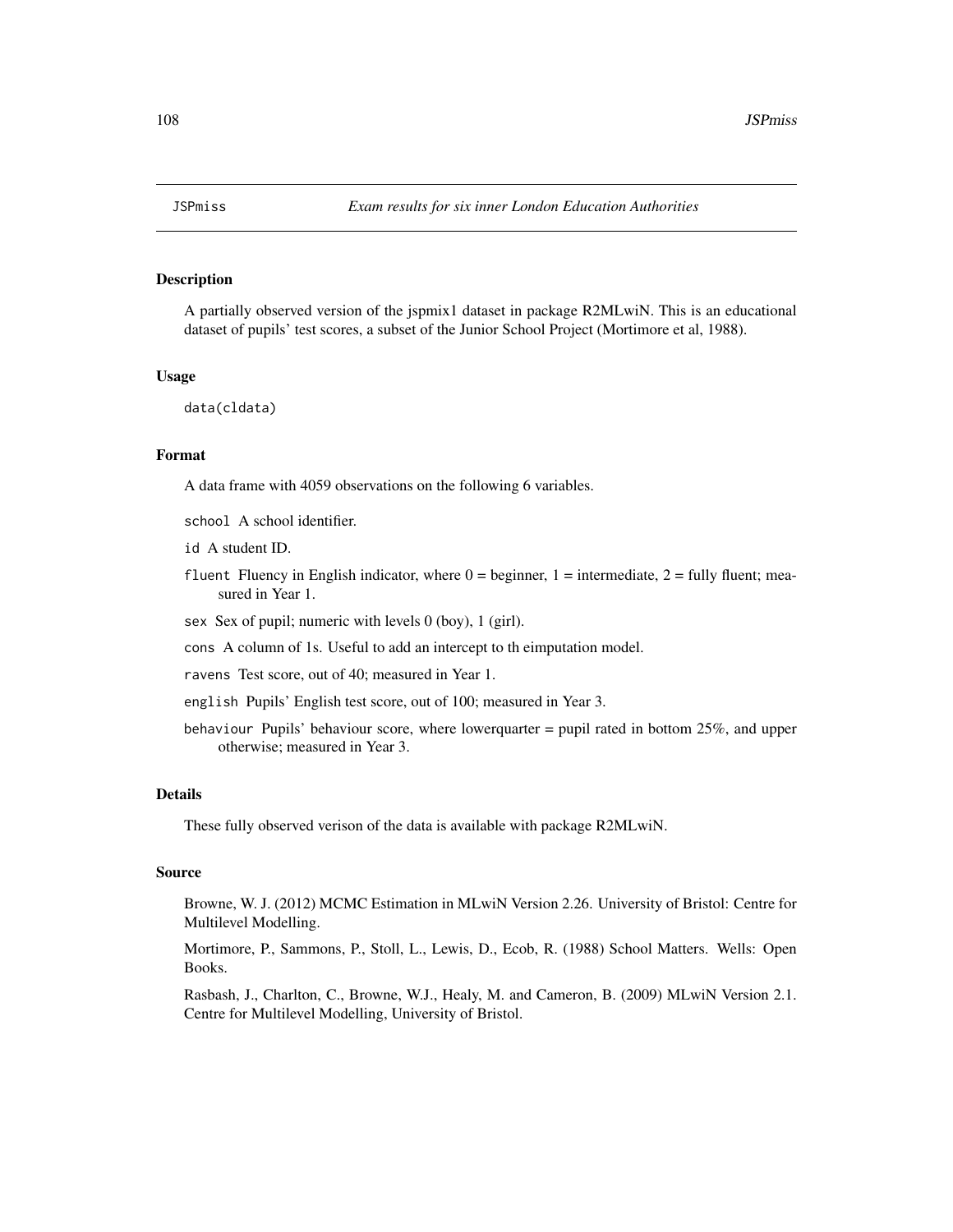<span id="page-108-0"></span>

#### Description

A simulated dataset to test single level functions, i.e. jomo1con, jomo1cat and jomo1mix.

## Usage

data(sldata)

# Format

A data frame with 300 observations on the following 4 variables.

age A numeric variable with age. Fully observed.

measure A numeric variable with some measure of interest (unspecified). This is partially observed.

sex A binary variable for gender indicator. Fully observed.

social A 4-category variable with a social status indicator. This is partially observed.

## Details

These are not real data, they are simulated to illustrate the use of the main functions of the package.

| surdata | A simulated dataset with survival data |
|---------|----------------------------------------|
|         |                                        |

## Description

A simulated dataset to test functions for imputation compatible with cox model.

## Usage

data(cldata)

## Format

A data frame with 500 observations on the following 5 variables.

- measure A numeric variable with some measure of interest (unspecified). This is partially observed.
- sex A binary variable with gender indicator. Partially observed.
- id The id for individuals within each city.
- time Time to event (death or censoring).

status Binary variables, which takes value 0 for censored observations and 1 for deaths/events.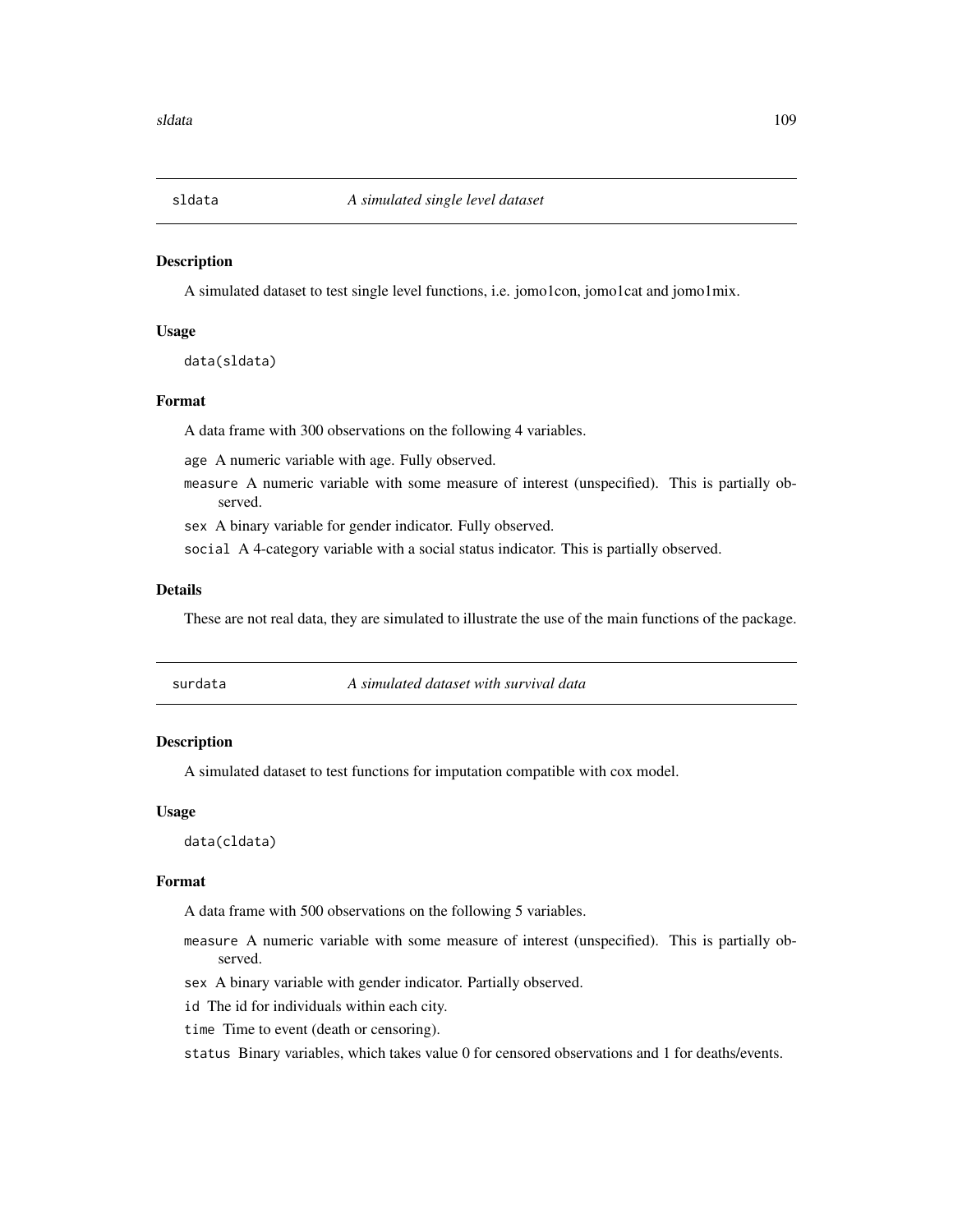# <span id="page-109-0"></span>Details

These are not real data, they are simulated to illustrate the use of the main functions of the package.

| A simulated 2-level dataset<br>tldata |  |
|---------------------------------------|--|
|---------------------------------------|--|

## **Description**

A simulated dataset to test 2-level functions, i.e. jomo2com and jomo2hr.

#### Usage

data(tldata)

## Format

A data frame with 1000 observations on the following 6 variables.

- measure.a A numeric variable with some measure of interest (unspecified). This is partially observed.
- measure.b A numeric variable with some measure of interest (unspecified). This is fully observed.
- measure.a2 A numeric variable with some level-2 measure of interest (unspecified). This is partially observed.
- previous.events A binary variable indicating if a patient has previous history of (unspecified) events. Patially observed.
- group A 3-category variable indicating to which group each patient belongs. This is partially observed.
- big.city A binary variable indicating if each city has more than 100000 inhabitants. Patially observed.
- region A 3-category variable indicating to which region each city belongs. This is fully observed.
- city The cluster indicator vector. 200 cities are indexed 0 to 199.
- id The id for each individual within each city.

## Details

These are not real data, they are simulated to illustrate the use of the main functions of the package.